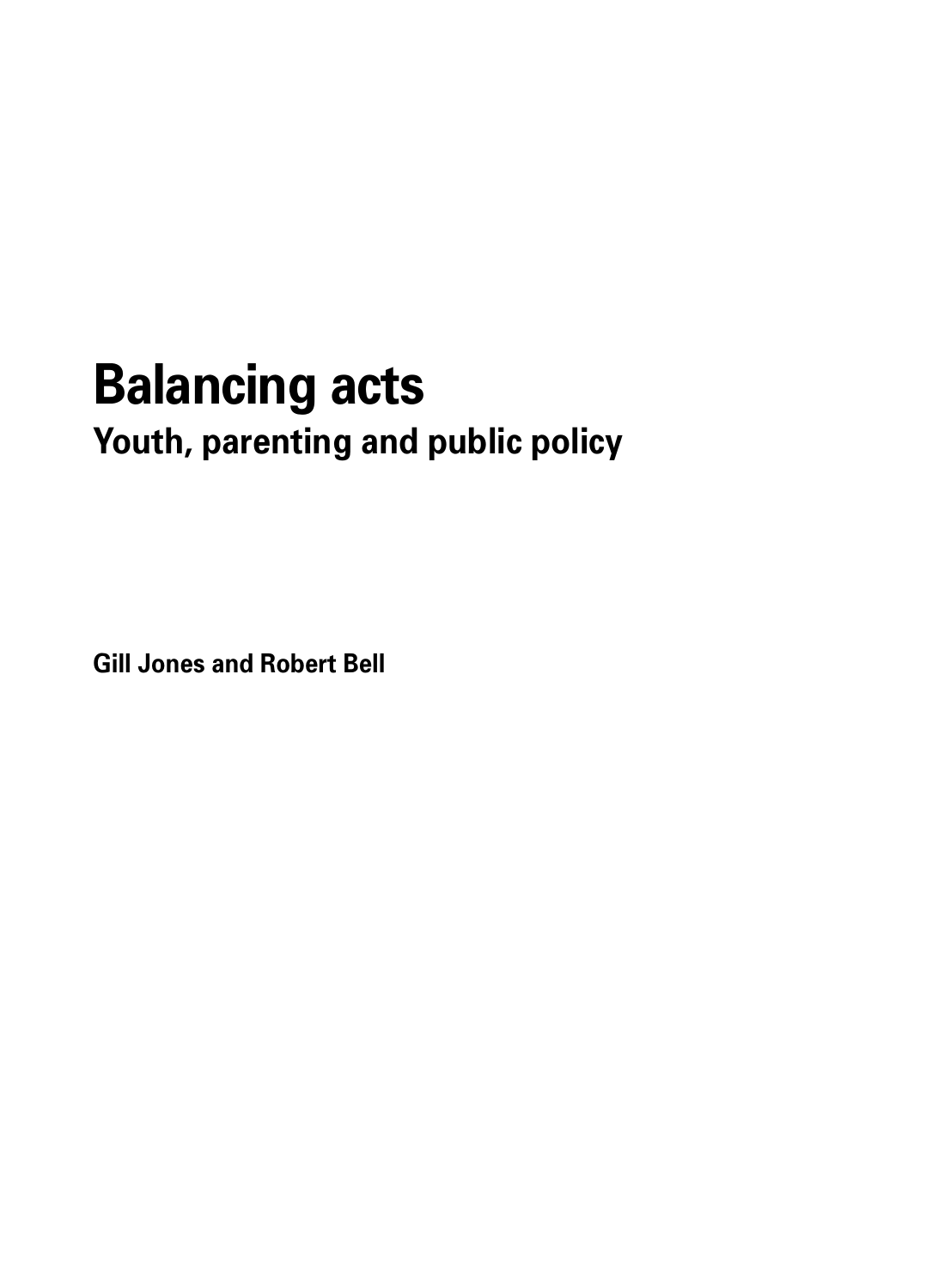The **Joseph Rowntree Foundation** has supported this project as part of its programme of research and innovative development projects, which it hopes will be of value to policy makers and practitioners. The facts presented and views expressed in this report are, however, those of the authors and not necessarily those of the Foundation.

© Joseph Rowntree Foundation 2000

All rights reserved.

Published by YPS for the Joseph Rowntree Foundation

Cover photo: © www.johnbirdsall.co.uk Posed by a model

ISBN 1 902633 48 2

Prepared and printed by: York Publishing Services Ltd 64 Hallfield Road Layerthorpe York YO31 7ZQ Tel: 01904 431213; Fax: 01904 430868; Website: www.yps-publishing.co.uk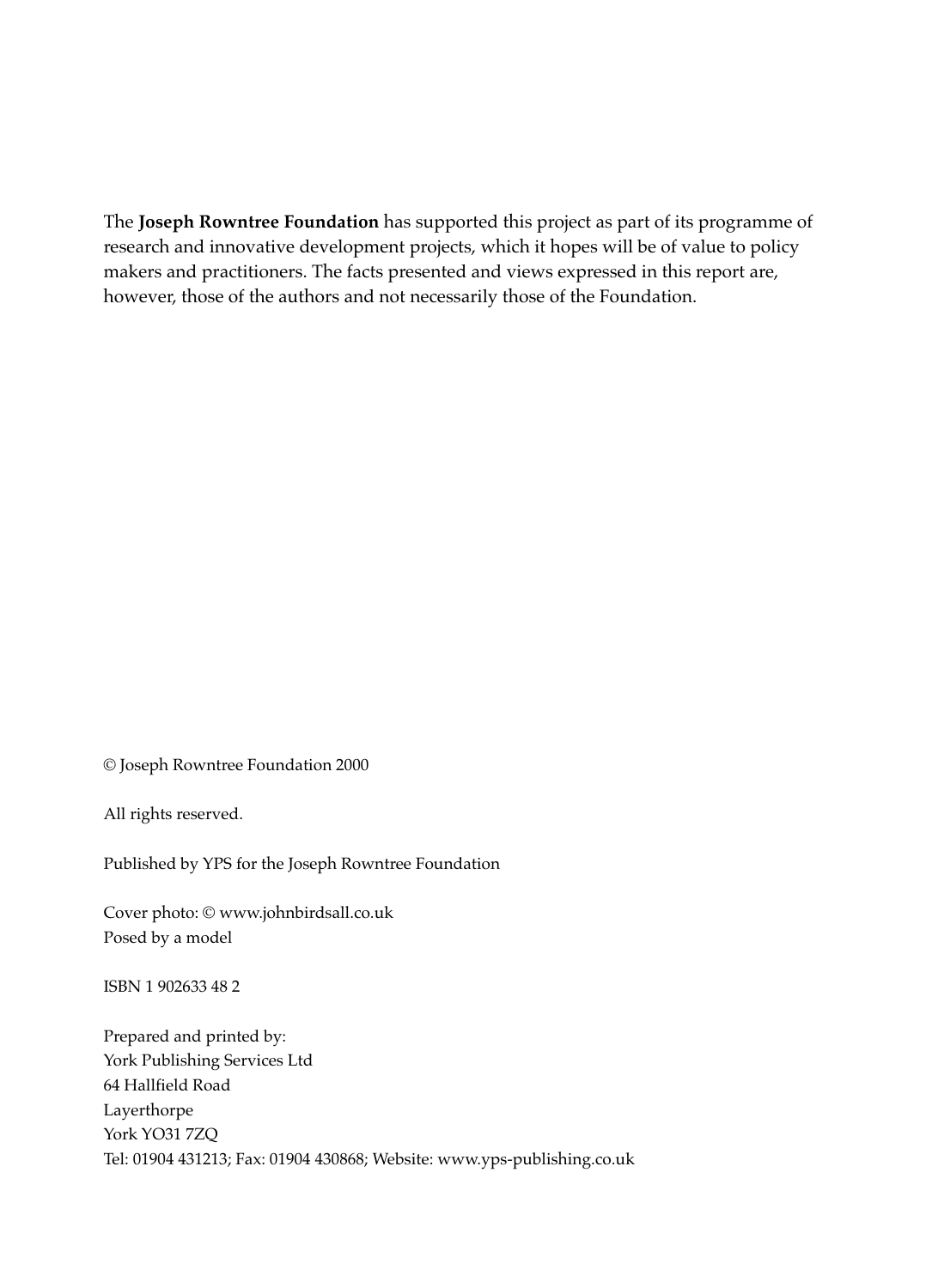## **Contents**

|                  |                                          | Page           |
|------------------|------------------------------------------|----------------|
|                  | Acknowledgements                         | iv             |
| Preface          |                                          | $\mathbf{V}$   |
|                  | List of abbreviations                    | vi             |
| 1                | Youth, parenting and policy              | $\mathbf{1}$   |
|                  | Youth                                    | $\mathbf{1}$   |
|                  | Parenting                                | 3              |
|                  | Policy                                   | $\overline{4}$ |
|                  | Guide to this report                     | 5              |
| $\overline{2}$   | Youth - dependence and vulnerability     | 7              |
|                  | Introduction                             | 7              |
|                  | Education and training                   | 7              |
|                  | Employment                               | 14             |
|                  | Social security                          | 17             |
|                  | Housing and transport                    | 24             |
|                  | Health                                   | 28             |
|                  | Criminal justice                         | 29             |
|                  | Summary: parameters of youth             | 31             |
| 3                | Parenting - responsibility and authority | 35             |
|                  | Introduction                             | 35             |
|                  | Family law                               | 36             |
|                  | Education, training and employment       | 41             |
|                  | Social security                          | 42             |
|                  | Housing                                  | 45             |
|                  | Health                                   | 45             |
|                  | Criminal justice                         | 46             |
|                  | Local authorities as parents             | 47             |
|                  | Summary: parameters of parenting         | 50             |
| $\boldsymbol{4}$ | Balancing dependency and responsibility? | 52             |
|                  | Brief summary of findings                | 52             |
|                  | Policy inconsistencies and gaps          | 54             |
|                  | Policy assumptions                       | 56             |
|                  | Policy trends and debates                | 58             |
|                  | The way ahead                            | 62             |
|                  | References                               | 64             |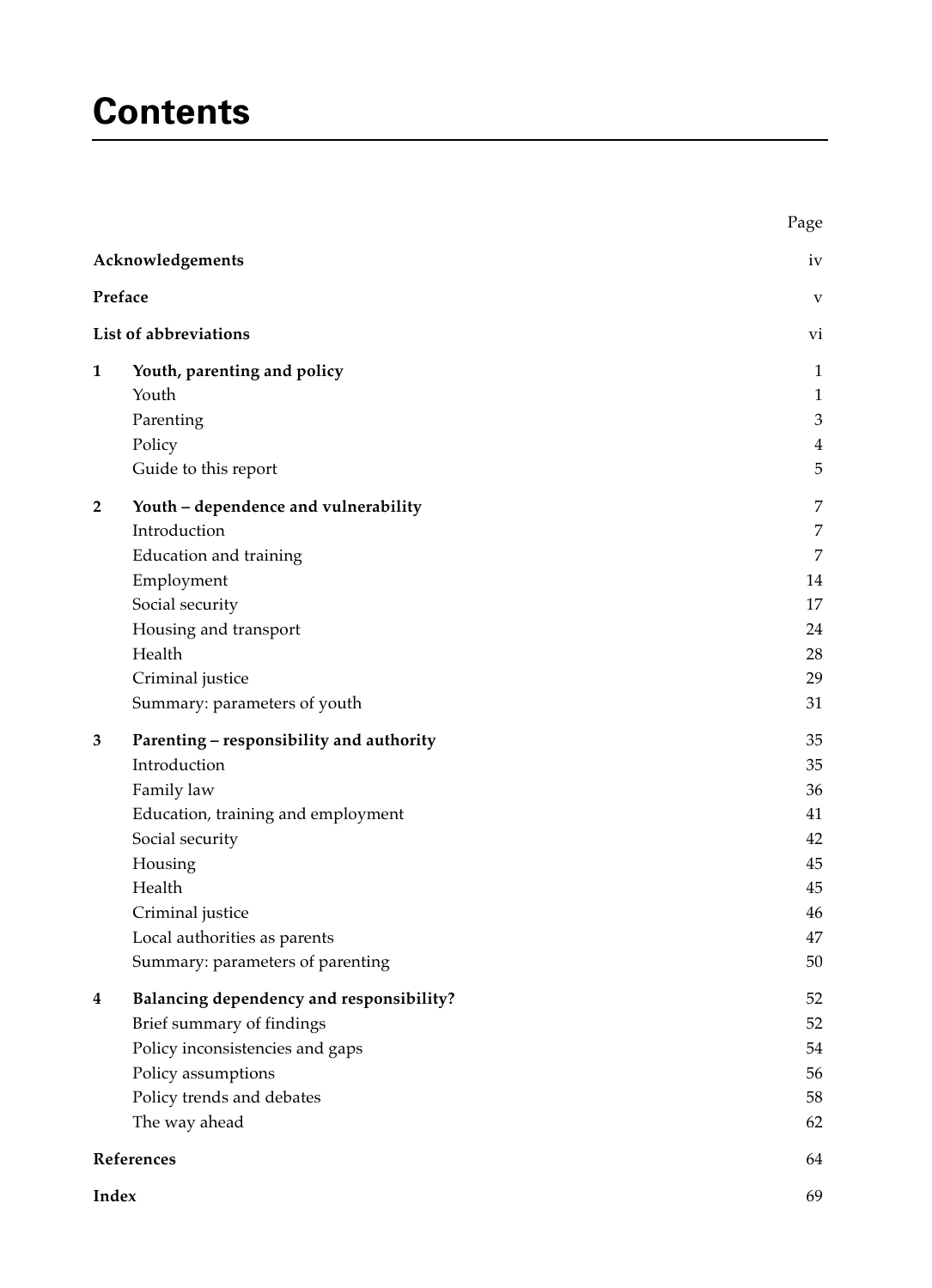We are deeply grateful to all those who gave up valuable time to help us with advice on the data collection on this project, and with their comments on this report. Our thanks particularly go to Charlie Lloyd, Principal Research Manager at the Joseph Rowntree Foundation, and all the members of the project advisory group: Balbir Chatrik (Youthaid and Unemployment Unit), Susanna Cheal (Who Cares? Trust), Kate Folkard (Centrepoint), Carol Foster (DSS), John Graham (Cabinet Office Social Exclusion Unit), Ruth Lister (Loughborough University), Francis McGlone

(Family Policy Studies Centre), and Mavis Maclean (University of Oxford). Our thanks also to Nick Brenton, Chris Anastasi and Andy Sheahan at the DfEE, Carol Foster's colleagues at the DSS, and Ros Pickford at the Centre for Family Research (CFR), University of Cambridge. The research was based at the Centre for Family Research at the University of Cambridge, where we were both previously working. We are grateful to our colleagues both at the CFR and at our current institutions (Keele University and South Bank University) for their support.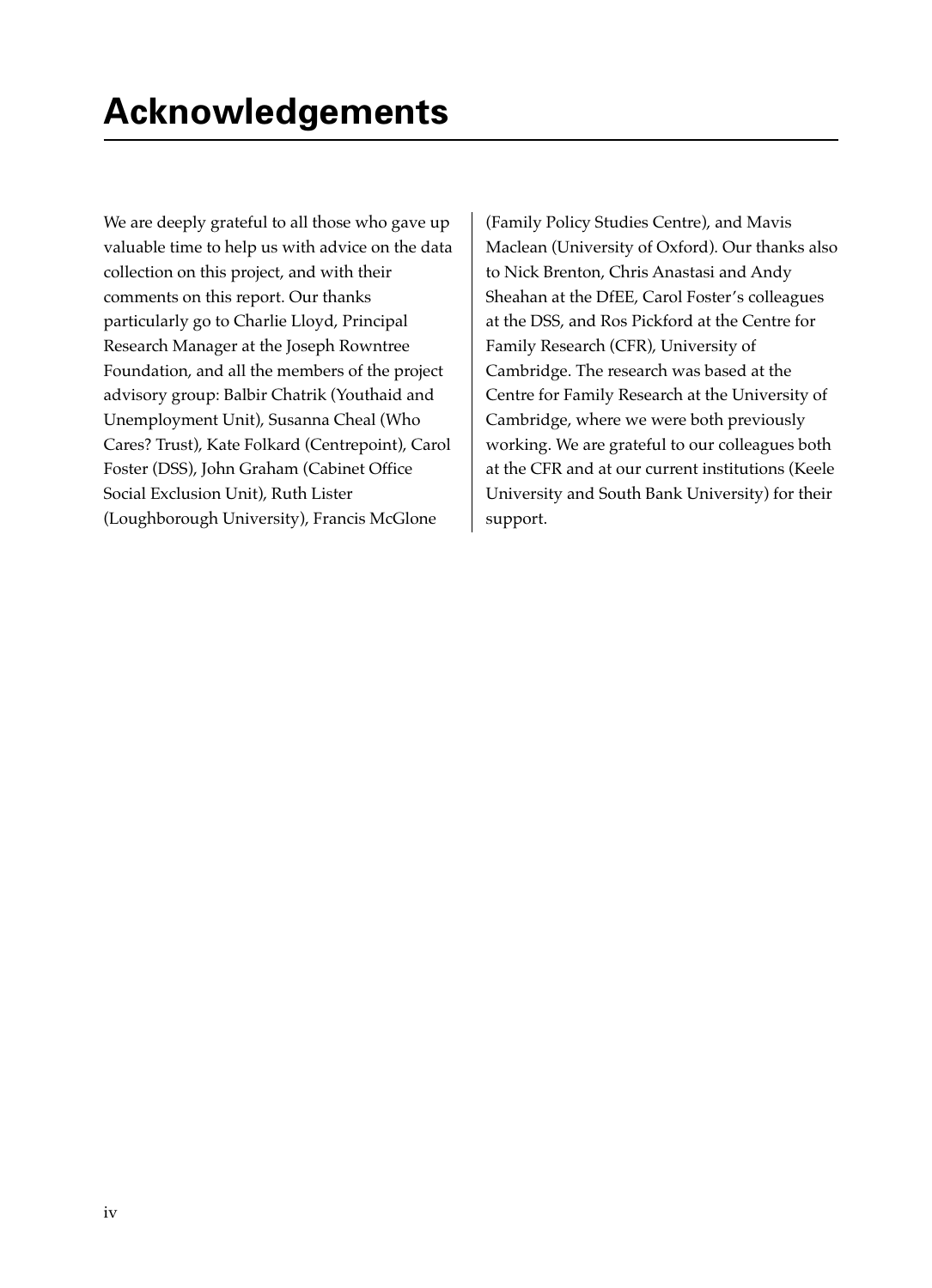Since the New Labour Government came to power in May 1997, there has been a proliferation of policies affecting young people and their families in many ways. This report aims to set a benchmark against which to measure current and future changes in policy legislation. We have sought to examine the changing approaches to youth and family policies over recent decades, and to point to some of the anomalies and assumptions which appear to be embedded in policy thinking. It is inevitable that by the time this report is published new policies will have been formulated and announced, if not implemented. The rate of change appears great. However, by focusing on the themes underlying policy

making, we hope that we have been able to highlight continuities as well as change in approaches to legislating for youth. In the course of this research, we have also produced a chronological mapping of government measures, tracing developments in the key policy areas covered in this report. The chronology focuses primarily on the post-war years and covers legislative provisions, consultation documents, key reports and policy statements. Our intention is that the chronology will complement this report and act as a useful reference source. The chronology is available on the Web (http://www.keele.ac.uk/dept/so/ research/youthchron.htm)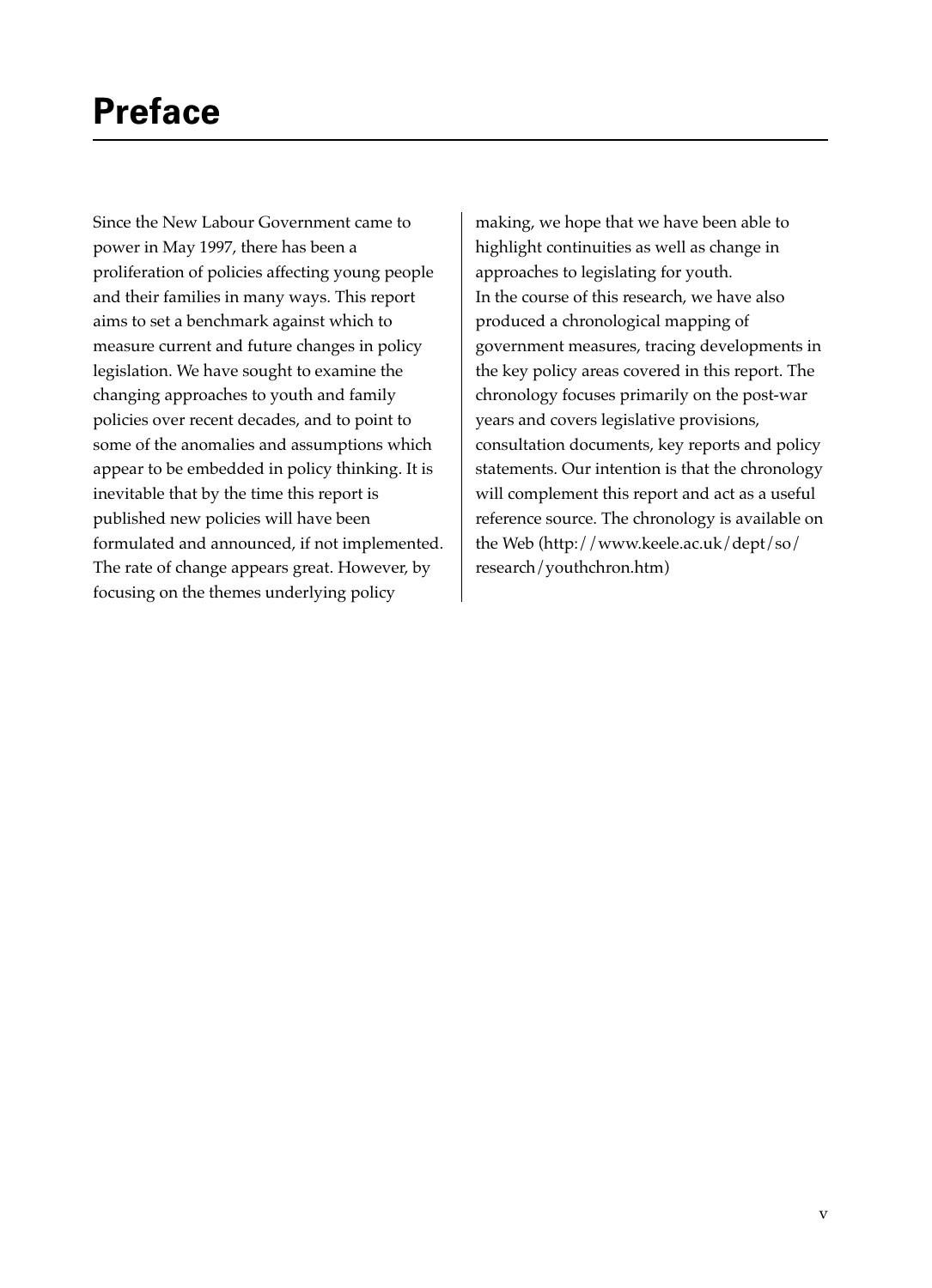| CA          | Children Act                                        |
|-------------|-----------------------------------------------------|
| CВ          | Child Benefit                                       |
| CC          | <b>Community Charge</b>                             |
| <b>CSA</b>  | Child Support Act                                   |
| DES         | Department of Education and Science                 |
| <b>DfEE</b> | Department for Education and<br>Employment          |
| <b>DHSS</b> | Department of Health and Social<br>Security         |
| <b>DSS</b>  | Department of Social Security                       |
| Dip HE      | Diploma in Higher Education                         |
| <b>DLA</b>  | Disabled Living Allowance                           |
| DoH         | Department of Health                                |
| <b>DSS</b>  | Department of Social Security                       |
| DTI         | Department of Trade and Industry                    |
| <b>DTO</b>  | Detention and Training Order                        |
| E&W         | <b>England and Wales</b>                            |
| <b>EMAs</b> | <b>Education Maintenance Allowances</b>             |
| EU          | European Union                                      |
| FE          | Further education                                   |
| FEFC        | Further Education Funding Council                   |
| <b>GNVQ</b> | <b>General National Vocational</b><br>Qualification |
| HА          | Housing Act                                         |
| HВ          | <b>Housing Benefit</b>                              |
| HC          | <b>House of Commons</b>                             |
| ΗE          | Higher education                                    |

| <b>HEFC</b> | <b>Higher Education Funding Councils</b>   |
|-------------|--------------------------------------------|
| <b>HND</b>  | Higher National Diploma                    |
| HO          | Home Office                                |
| IB          | <b>Incapacity Benefit</b>                  |
| ILO         | International Labour Organisation          |
| IS          | <b>Income Support</b>                      |
| <b>JCP</b>  | <b>Job Creation Programme</b>              |
| JSA         | Jobseeker's Allowance                      |
| LA          | Local authority                            |
| <b>LCD</b>  | Lord Chancellor's Department               |
| <b>LEA</b>  | Local Education Authority                  |
| <b>LEC</b>  | Local Enterprise Council (Scotland)        |
| <b>LPC</b>  | Low Pay Commission                         |
| <b>MSC</b>  | <b>Manpower Services Commission</b>        |
| <b>NHS</b>  | National Health Service                    |
| NI          | National Insurance                         |
| <b>NMW</b>  | National Minimum Wage                      |
| NT          | National Traineeships                      |
| <b>NVQ</b>  | National Vocational Qualification          |
| PR          | Parental responsibility                    |
| <b>PRA</b>  | Parental Responsibility Agreement          |
| PRO         | Parental Responsibility Order              |
| <b>QCA</b>  | Qualifications and Curriculum<br>Authority |
| QPP         | Quality Projects Programme                 |
| <b>RSI</b>  | Rough Sleepers' Initiative                 |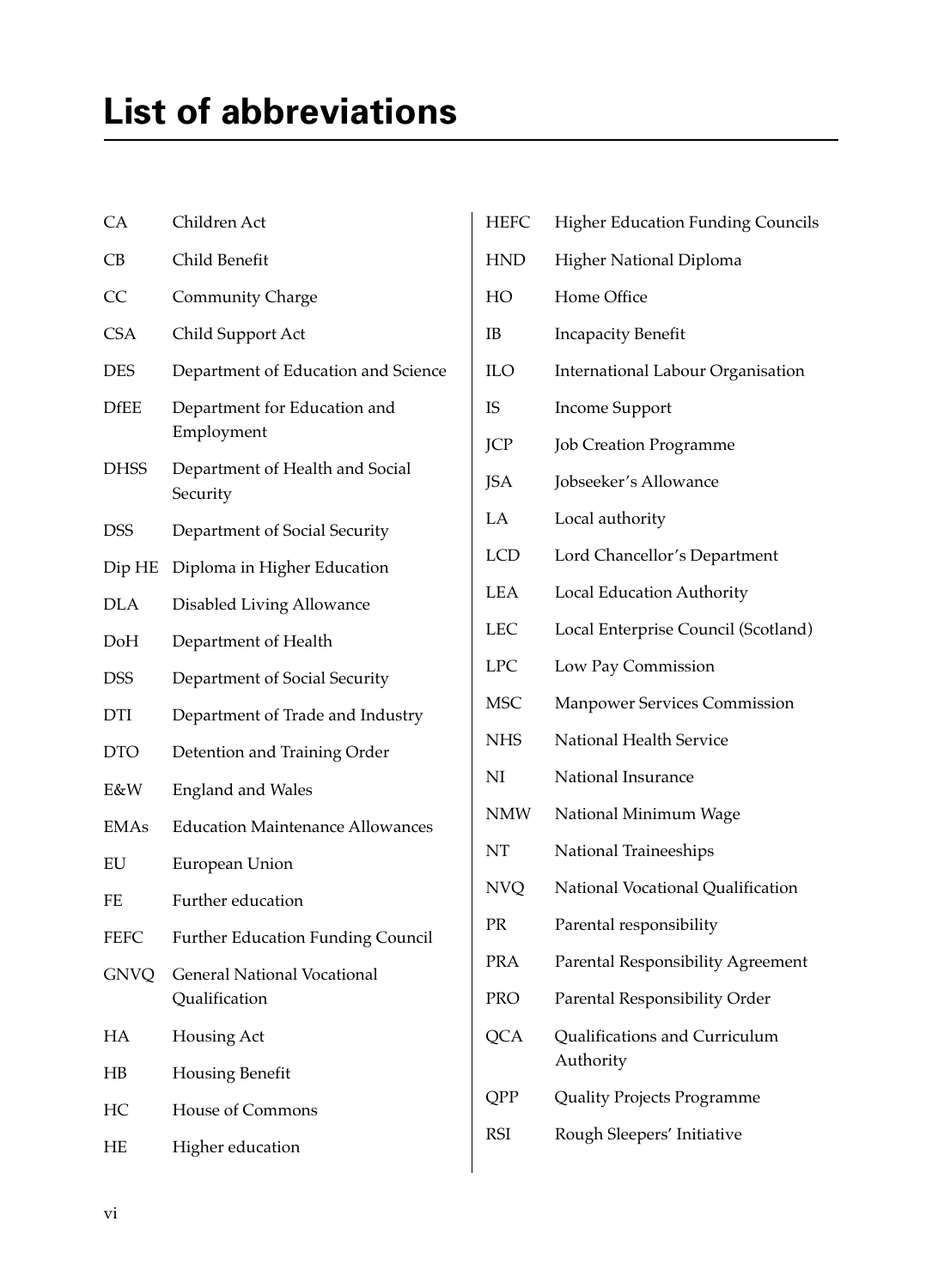| RSSL        | Recruitment Subsidy for School<br>Leavers |
|-------------|-------------------------------------------|
| SВ          | Supplementary Benefit                     |
| <b>SEU</b>  | Social Exclusion Unit                     |
| SІ          | Statutory instrument                      |
| <b>SDA</b>  | Severe Disablement Allowance              |
| <b>SLA</b>  | School-leaving age                        |
| SS A        | Social Security Act                       |
| <b>SSAC</b> | Social Security Advisory Committee        |

- SSD Social Services Department SVQ Scottish Vocational Qualification TEC Training and Enterprise Council (England and Wales) TVEI Technical and Vocational Education Initiative UN United Nations
- YT(S) Youth Training (Scheme)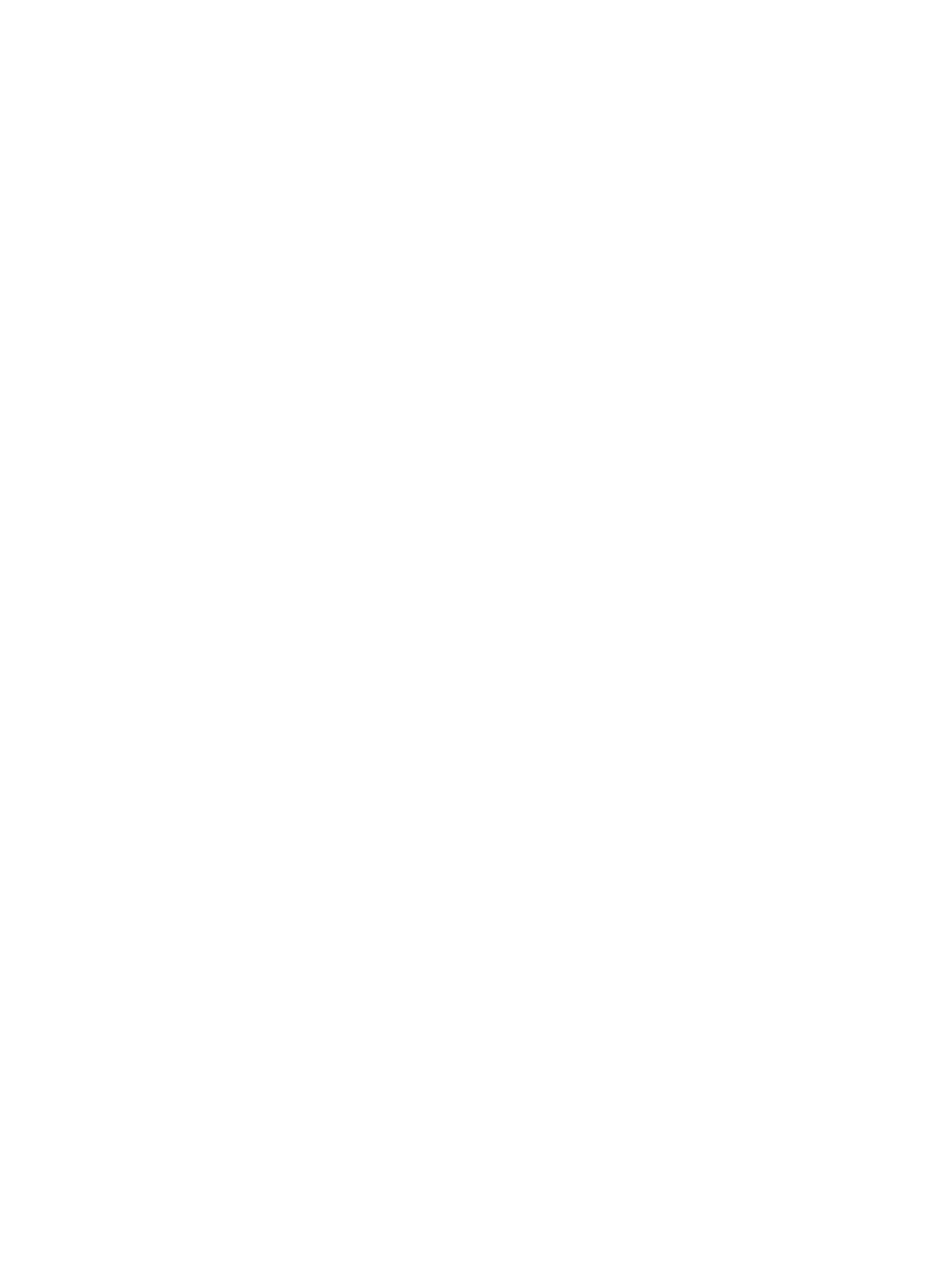## **1 Youth, parenting and policy**

## **Youth**

Over the decades, a range of government policies have constructed young people as dependent children or as independent adults, in a variety of ways. First, childhood was constructed through legislation to provide education and to protect from exploitation, then youth emerged as a period in life between childhood and adulthood. Now both childhood and youth are being extended. Policy constructions develop out of a segmented government structure, however, and different government departments construct youth in different ways. Some policy messages are therefore contradictory. These policy constructions of youth, whether coherent or not, are clearly likely to impact on the lives of young people and the responsibilities of their parents. However, policies constructing (in)dependence are not necessarily mirrored by policies defining or assigning parental responsibility.

The relationship between young people and their parents has become an important issue. Amid concerns about the breakdown of family and community life and increased 'disengagement'1 among young people, policy attention now turns to the responsibilities of parents as both care providers and moral educators. Policies themselves should be evaluated, however, since they provide the

institutional structures for youth and parenting. Whatever young people and their families may want to do is likely to be affected, if not determined, by policies which define them. They may have limited room to manoeuvre.

This report explores policies from the perspective of young people in the UK. It reviews policies for young people across a range of policy areas, and then moves on to family policies. It identifies some of the common assumptions about young people and their carers which underlie policy and provision for young people, and highlights areas where young people and their carers appear to be receiving conflicting official messages.

## **Dependence and independence**

Youth is a period in life between childhood and adulthood in which transition from dependence to independence is occurring, socially and economically. As has been argued elsewhere (Coles, 1995; Jones, 1995a) the transition is no longer a unitary one, but can only be understood if conceptually at least it is broken down into different strands (Table 1). Some strands of transition relate to the development of economic independence, while others relate to household and family formation. Transitions do not necessarily occur at the same rate along each of these strands and so, in the real world,

| Childhood<br>Adulthood<br>Youth<br>Course or scheme<br>School<br>Labour market?<br>Cohabiting/single parent<br>Child in family<br>Partner - parent?<br>Family<br>Intermediate household<br>Independent home?<br>Parental home<br>Owner or council tenant?<br>Transitional housing<br>Owner or council tenant<br>Housing<br>Youth income<br>Child income<br>Full adult income?<br>Income<br>Economic independence<br>Dependence<br>Semi-dependence<br>Independence? |                |  |  |
|--------------------------------------------------------------------------------------------------------------------------------------------------------------------------------------------------------------------------------------------------------------------------------------------------------------------------------------------------------------------------------------------------------------------------------------------------------------------|----------------|--|--|
|                                                                                                                                                                                                                                                                                                                                                                                                                                                                    | Transition     |  |  |
|                                                                                                                                                                                                                                                                                                                                                                                                                                                                    | School to work |  |  |
|                                                                                                                                                                                                                                                                                                                                                                                                                                                                    |                |  |  |
|                                                                                                                                                                                                                                                                                                                                                                                                                                                                    | Household      |  |  |
|                                                                                                                                                                                                                                                                                                                                                                                                                                                                    |                |  |  |
|                                                                                                                                                                                                                                                                                                                                                                                                                                                                    |                |  |  |
|                                                                                                                                                                                                                                                                                                                                                                                                                                                                    |                |  |  |

#### **Table 1 Strands of transition to adulthood**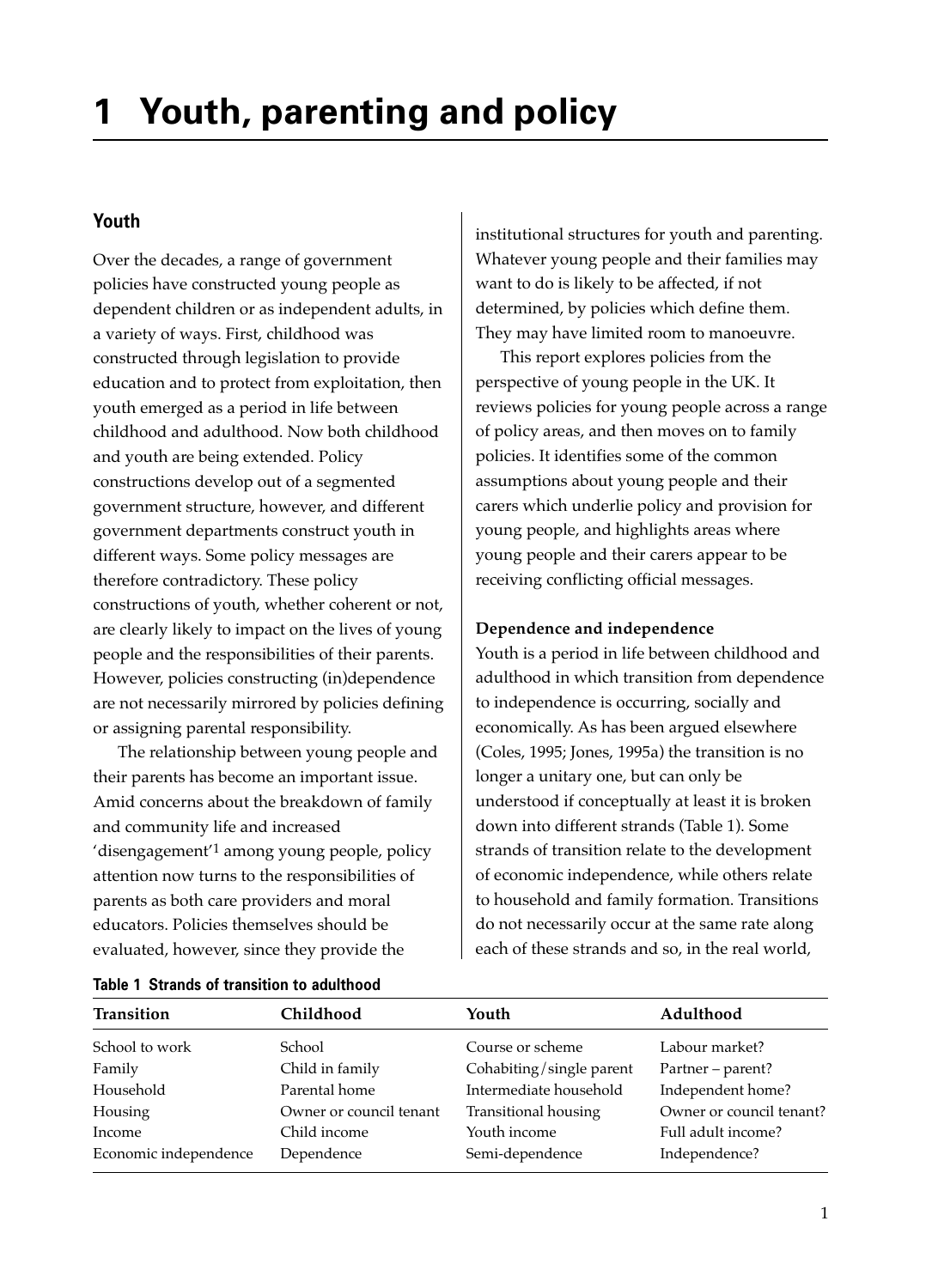people may be independent in some spheres of their lives while they remain dependent in others. Nor are transitions to adulthood onedirectional: attempts at becoming an adult in terms of jobs or housing can be unsuccessful, when jobs are lost or housing difficult to find, and so backtracking frequently occurs. This, as we shall see, is partly because transitions can be constrained or facilitated by policy structures.

Youth has changed in the course of a generation. The main changes have been in the structuring of the economic transition from school to work, with an extension of education and training, accompanied by the loss of the youth labour market (Furlong and Cartmel, 1997; Payne, 1998). Economic independence has become more difficult to achieve because access to full adult incomes has been withdrawn, and age disparities in income reinforced by government policies. The last two decades have seen the withdrawal or erosion of welfare and housing benefits, student grants, training allowances and wages. Employed schoolleavers are more likely to be in low-paid work than they were even five or ten years ago (New Earnings Surveys, 1977, 1987, 1997). It is estimated that around 161,000 16/17 year olds (9 per cent) are not in education, training or employment and without a formal income (Social Exclusion Unit, 1999a). Not only are young people as an age group poorer than adults, but there has also been a polarisation of wealth among the young (Jones and Martin, 1999). As access to formal sources of income has become more restricted, informal sources of income, such as through informal work and economic support from parents, have become more necessary (Jones, 1995a, 1995b; Pickvance and Pickvance, 1995).

These changes have had a profound knockon effect on other aspects of the transition to adulthood. Thus, economic transitions do not always provide the underpinning necessary for domestic transitions to occur, and there is evidence that 'economic rationality' does not necessarily govern behaviour, despite a common belief that it should (Jones, 1995a). Young people are now more likely than they were to set up home as single people (Jones, 1995a) or to cohabit (Utting, 1995) while marriage and childbirth are being delayed. Definitions of adulthood are also having to take account of the greater uncertainty and risk attached to adult life – jobs, homes, families are no longer the secure destinations they once may have seemed to be. Young people face an uncertain future in what has been termed the 'risk society' (Beck, 1992). *Criteria for successful transition to adulthood have thus become problematic and vulnerability harder to define. It is therefore essential that policies are coherent and developed in ways which reduce rather than increase these risks*.

Policy constructions of childhood, youth and adulthood are however varied and confused. The ages at which young people acquire 'adult' rights and responsibilities appear, for example, to be based on widely diverging criteria, as the examples in Table 2 show.

These different age thresholds were developed in different policy areas. Chapter 2 of this report will show that between dependence and adult independence there are other stages of semi-dependence, often defined according to age criteria, and once again by different ages in different policy areas. Such policy inconsistencies, resulting in ambiguities of status in youth, are explored throughout this report.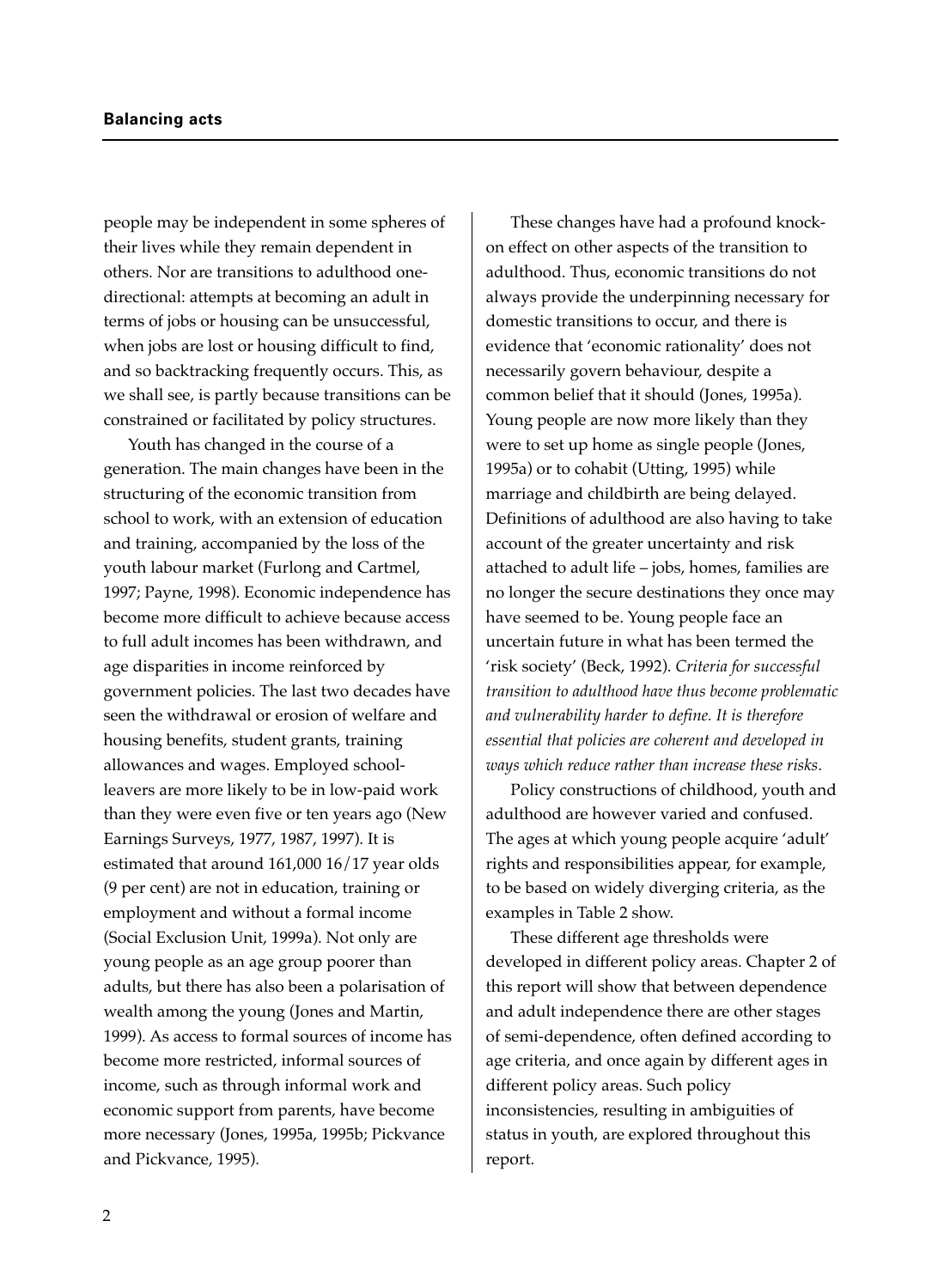| Age | Rights/responsibilities acquired                                     |
|-----|----------------------------------------------------------------------|
| 8   | Criminal responsibility (Scotland)                                   |
| 10  | Criminal responsibility (E&W)                                        |
| 13  | Child employment                                                     |
| 16  | Can leave school                                                     |
|     | Can contribute to NI and pay income tax                              |
|     | Age of heterosexual consent                                          |
|     | Can marry with parents' consent in E&W (without consent in Scotland) |
| 17  | Can drive car                                                        |
| 18  | Age of majority                                                      |
|     | Can marry without parents' consent in E&W                            |
|     | Current age of consent among male homosexuals                        |
|     | Can vote                                                             |
|     | Can sign tenancy (16 in Scotland)                                    |
|     | Can buy alcoholic beverages                                          |
|     | Can claim NI (inc. unemployment benefit)                             |
|     | Can claim social security (at 18-21 rate)                            |
| 21  | Previous age of majority                                             |
| 22  | Adult Minimum Wage rate                                              |
| 25  | Adult levels of Income Support and Housing Benefit                   |

**Table 2 Some ages in legislation**

## **Parenting**

These changes have implications for young people's parents or carers, whose own youth a generation ago would probably have been very different, and whose expectations of parenting may therefore be out of date.

## **Extension of parental responsibility**

Potential dependence on parents now extends until the age of 25, when full adult levels of income support become available, though the Audit Commission (1996) recommended that parents be held responsible for their children only up to the age of 18 years. Although policies make assumptions about parents' willingness and ability to extend their responsibilities towards their young, there is no legislation which defines a clear package of adult

responsibilities to balance the package of legislation defining dependency in youth.

We do not know what most parents think about the implicit extension of their parental responsibility, or to what extent they provide economic support for their children's transition to independent living, or may be able to take up the slack whenever state support is withdrawn.2 The fostering of independence and responsibility is at the heart of parent–child relations (e.g. Jones and Wallace, 1992). The continued extension of the period of dependent youth may thus go against the grain with parents who see their role as enabling social and economic independence. Smith *et al*. (1998) found that many parents of homeless young people saw their responsibilities ending at 18 years.

Finch (1989) describes the ambivalence inherent in the relationship between adult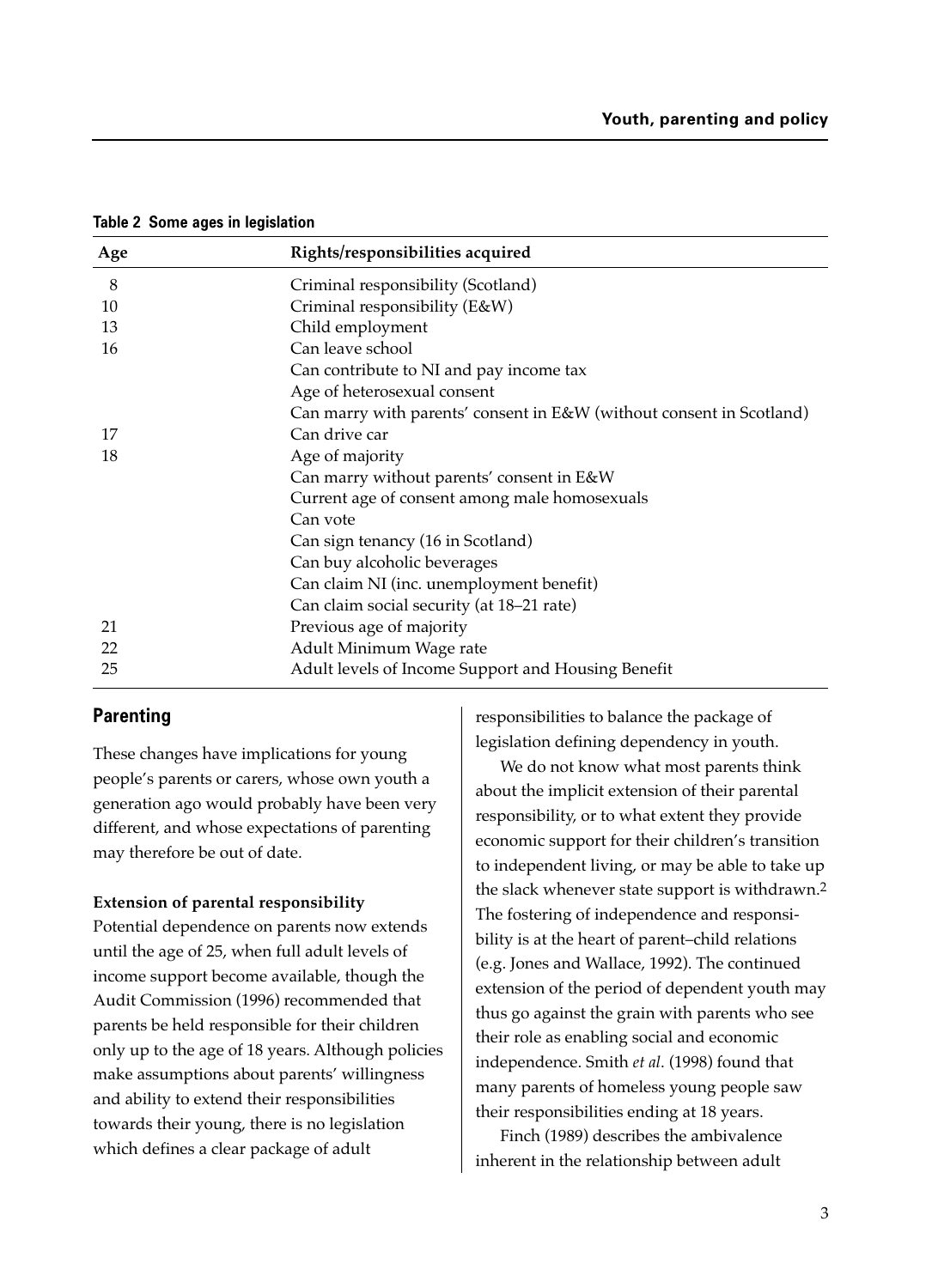children and their parents, and the difficulty in achieving 'the desired blend of dependence and independence'. This balance may, however, shift over time and with the age of the child, and is therefore dependent on continual negotiation and re-negotiation between young people and their parents. Young people appear, however, to have no clear understanding about the obligations of parents, or about how to make claims on them (Jones, 1995b). In consequence, the initiative for support rested with the provider, not the receiver (as Finch and Mason, 1993, also found) and, without the offer of support, most would not receive it.3 Although a recent study suggests that most people (73 per cent) consider that adult children should be able to call on their parents for help, less than half thought that they should seek parental help before asking for financial help from the state (McGlone *et al*., 1998). Nevertheless, it is likely that the reduction in youth incomes has put an increased financial burden on members of their family of origin (Hutson and Jenkins, 1989; Allatt and Yeandle, 1992). Conflicts over money can lead to the breakdown of parent–child relationships. In situations where families are unable or unwilling to subsidise, younger people leaving home may face increased risk of poverty and homelessness (Jones, 1995b; Smith *et al*., 1998).

In Chapter 3, we explore the legal framework of parental responsibility, asking what parental responsibility means, and how long does it extend, according to the law.

#### **Assigning parental responsibility**

The next problem is the assigning of parental responsibility. Who is the responsible parent? Increasing numbers of young people are

growing up in families where there is marital conflict, divorce or separation, and remarriage. Poverty may affect access to economic support from a lone mother. There is also a possibility that a young person may be looked after by a step-parent, or kin, or foster parent, and in all these cases parental responsibility may be particularly ill-defined. Research has indicated inequalities in access to family economic support among young people: for example, step-children (Jones, 1995b) or care-leavers (Biehal *et al*., 1995) may be particularly disadvantaged. The combination of polarisation of wealth and increase in family breakdown creates new disadvantages for young people (as the Home Secretary, Jack Straw, pointed out in July 1998). This issue too is explored in Chapter 3.

## **Policy**

#### **Legislating relationships**

Policies provide the institutional basis for the construction of dependence and independence in youth and define the threshold between childhood and adulthood. Assumptions vary, as do definitions of dependence and independence, across government departments and policy areas. Government policies and legislative provisions thus potentially shape three types of economic relationship.

- 1 *Between young people and the state*: policies can directly impact on the dependent or independent economic status of a young person; policies recognising young people as individual citizens result in the payment of benefits to young people themselves.
- 2 *Between young people and their parents*: young people constructed as dependent are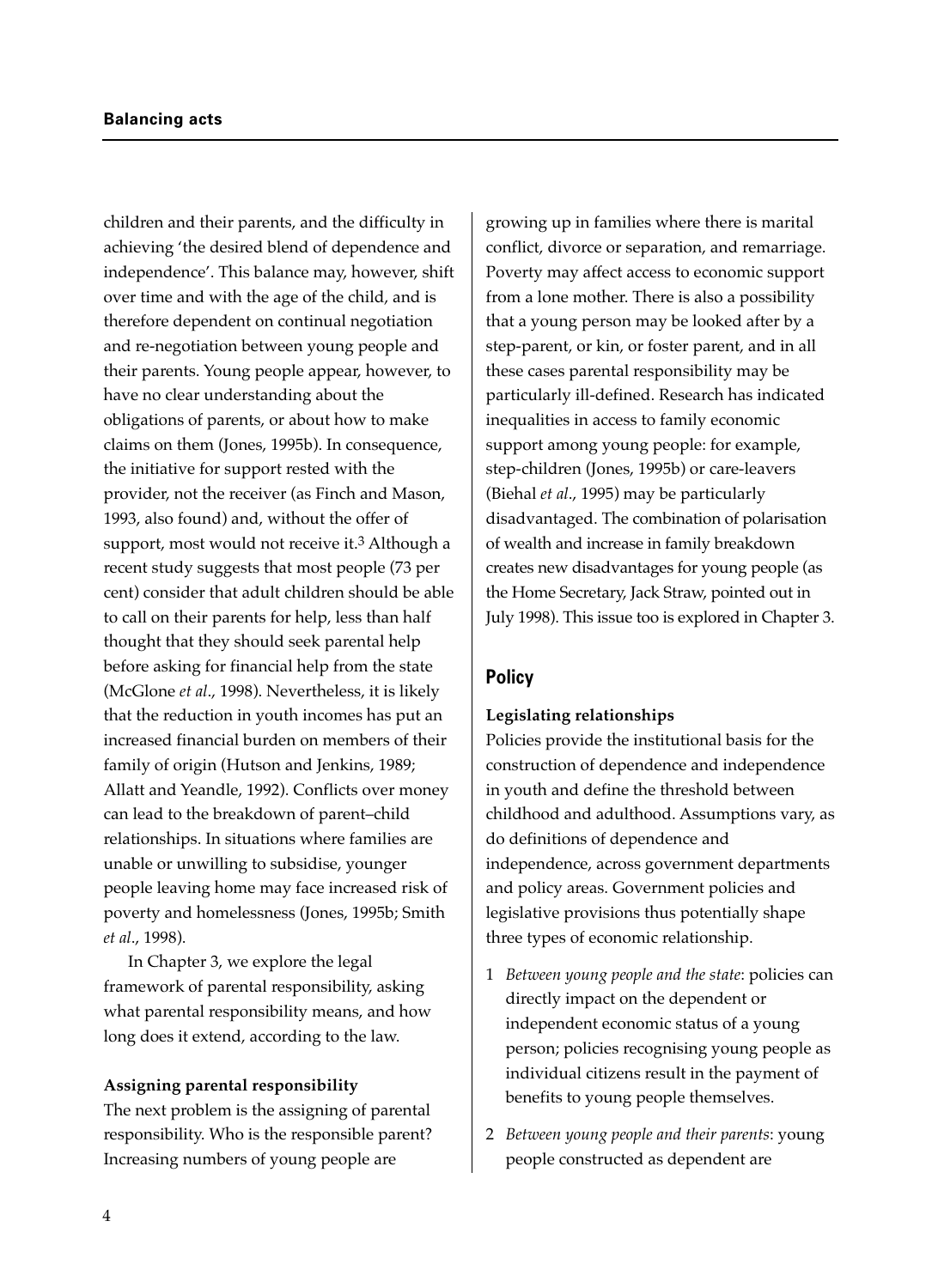expected to seek support from their parents; those constructed as independent are assumed not to receive subsidies from their parents.

3 *Between their parents and the state*: some policies circumvent the young person and go straight to parents, such as Child Benefit; even benefits to young people may be based on the means-testing of their parents.

## **Joined-up policies**

Though there is now a recognised need for a holistic approach to young people (and indeed to other social groupings), this is difficult for governments traditionally run on departmental lines, each department having its own budget and own policy concerns within the wider government policy agenda. Typically, for example, the department responsible for education has had little interest in housing issues. No department has had an overarching responsibility for youth, or indeed for the family. The existence of a minister with responsibility for presentation of policies for families between 1994 and 1997 had little effect.

Since New Labour came to power, there has been more concern for 'joined-up' policies, which break with civil service tradition. Government departments are now broadening their agendas. The Cabinet Office Social Exclusion Unit has brought departments together in an attempt to develop holistic policies to combat and/or prevent social exclusion among young people. A Ministerial Committee on the Family, chaired by the Home Secretary Jack Straw, was formed in 1997 to scrutinise government policies for their effects on family life.

In our final chapter, we consider the way forward for youth and family policy, in particular whether there is a case for a Minister for Youth, or whether youth and family policies could be more closely interwoven.

## **Guide to this report**

In reviewing government policies constructing youth and its parenting, we have sought to address the following questions.

- How have definitions of dependence changed over time, and how consistent are they now?
- What is the significance of age in the construction of (in)dependence?
- What assumptions underlie policy constructions of youth?
- Are constructions of dependence mirrored with constructions of parental/ state responsibility?
- What messages are being sent out to young people and their parents?
- How could coherent policies for young people be developed?

In the preparation of this report we have used many sources, including Hansard, Acts of Parliament, the House of Commons Library and government web sites. We are currently witnessing a period of rapid change in youth and family policy under New Labour. Rather than attempt to provide full coverage of current and recent policies, we have attempted to locate their main thrust within a holistic and historical framework. It is often interesting to compare the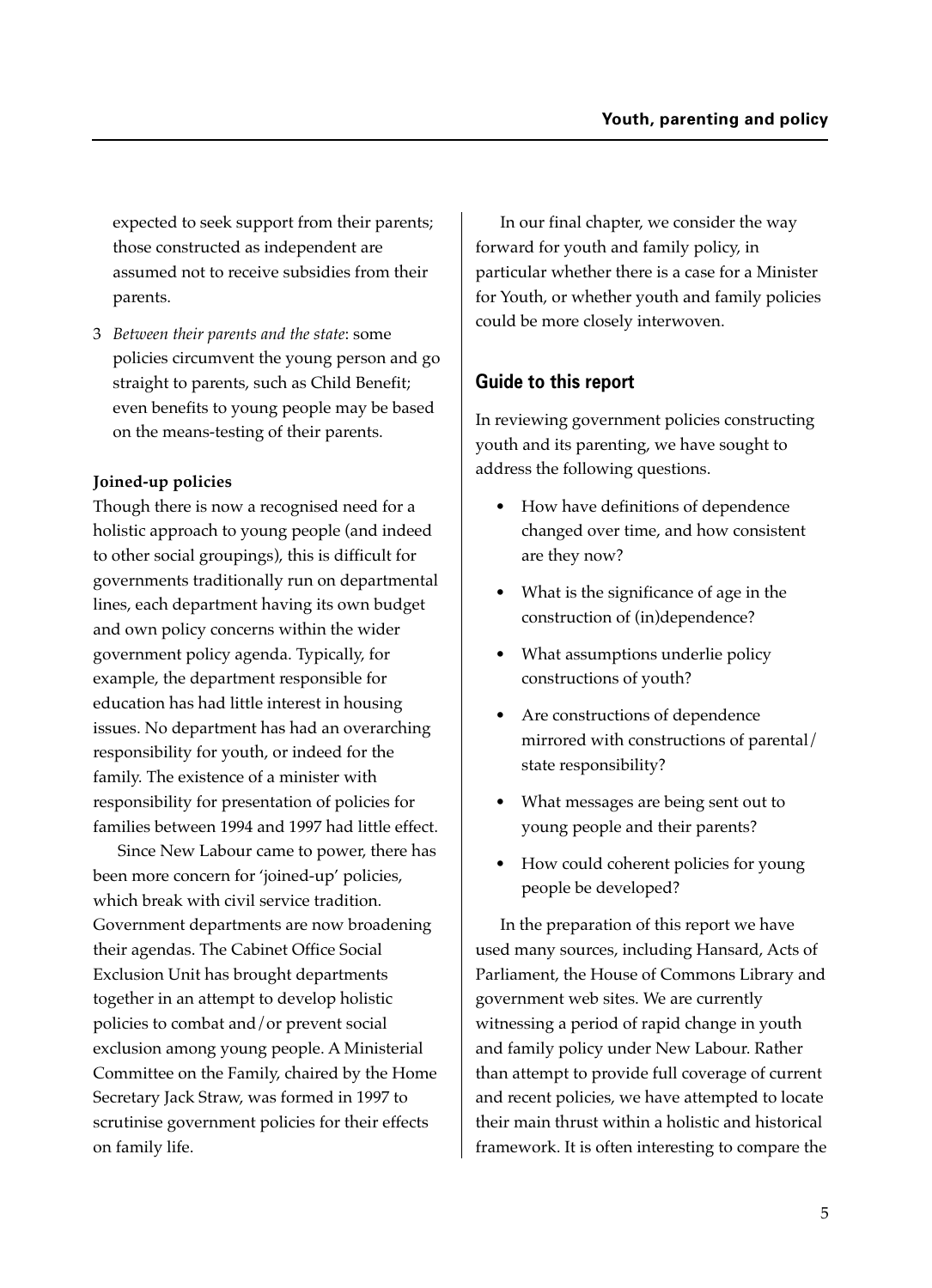legislative framework in England and Wales with that in Scotland, which differs in many respects. This is what we have done in several policy areas; we acknowledge, however, that our coverage of Scottish legislation is not comprehensive. Our restricted timetable was also the main factor preventing us from including coverage of Northern Ireland.

The next chapter is concerned with identifying the changing institutional criteria that construct economic dependence in youth in each policy area and Chapter 3 then locates the construction of parental responsibility in each. Chapter 4 summarises our main findings, provides a holistic overview of change and continuity in the issues surrounding youth policies in Britain, identifies some of the policy assumptions which may hinder the development of successful policies, and concludes with some reflections on the way ahead.

## **Notes**

- 1 The currently fashionable policy term, replacing previous terminology such as 'disaffection', 'dropping out', or, arguably, 'anomie'.
- 2 Research on family obligations tends to focus on the relationship between adult children and their parents (e.g. Finch and Mason, 1993; Millar and Warman, 1996).
- 3 'Claiming rights is definitely not seen as a legitimate part of family life. Even where one person accepts a responsibility to help, the other does not have the right to claim, or even to expect, assistance' (Finch and Mason, 1993, pp. 166–7).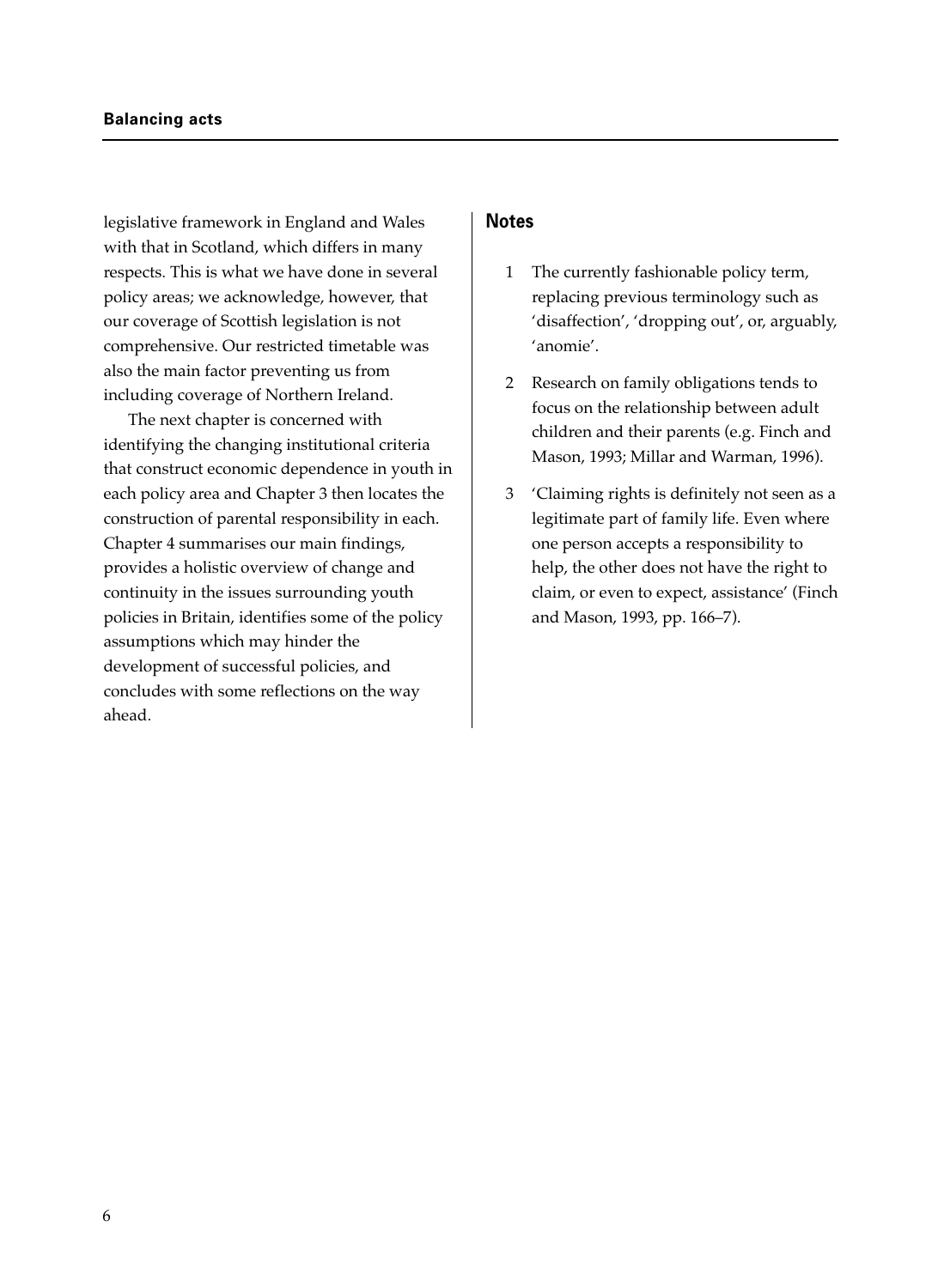## **Introduction**

There is increased concern among youth researchers and practitioners with the need for a 'holistic' approach, to increase our understanding of young people and their lives. Joined-up policies for youth will be difficult to achieve because the notion defies a long history of fragmentation of youth policies, with different policy areas using different criteria for defining youth and adulthood. Not only do these criteria sometimes conflict across areas, but they sometimes conflict within areas, creating some curious anomalies, as we shall show.

The policy areas considered here are education, training, employment, social security, housing and transport, health and criminal justice. The main focus of this chapter is on the ways in which policies construct dependence and independence in youth, and the significance of age in policy constructions. We briefly consider alternative criteria of vulnerability and competence. There are other themes running through this account, of conditionality, empowerment and citizenship, which are discussed in Chapter 4.

## **Education and training**

The best defence against social exclusion is having a job, and the best way to get a job is to have a good education, with the right training and experience. (Tony Blair, 1999)<sup>1</sup>

Over the decades, education has increasingly been promoted as the means to escape poverty and social disadvantage. Access, first to primary, then to secondary, and later to postcompulsory education has been extended, while a range of provision within employment legislation served to protect younger children from exploitation and remove them from the labour force. It was through the combined effects of education and employment legislation in the nineteenth century that childhood was invented as a period in which dependency was expected. It was similarly largely through legislation in the twentieth century that youth has emerged as a more significant – and in policy terms more problematic – part of the life course.

Since the late 1960s, industrial change (shift from manufacturing to service industry) and restructuring of the labour market (particularly its flexibilisation and increased participation of female workers) led to a loss of the jobs for which unqualified school-leavers were previously recruited. Policy responses to the resulting high levels of youth unemployment in the 1970s and 1980s included an increased emphasis on post-compulsory education and training. The policy aims were to reduce youth unemployment and to develop a workforce more equipped for the contemporary labour market and the changing needs of industry. As a result, the transition to economic independence became more complex and the period of dependent youth was extended.

## **Minimum school-leaving age**

The minimum school-leaving age (SLA) used to be the gateway to labour market participation and marked the first opportunity for economic independence from parents. Each raising of the SLA directly resulted in a raising of the age of access to full-time work and an extension of dependence on parents. Since 1921, the SLA has been raised three times: from 12, to 14, then 15,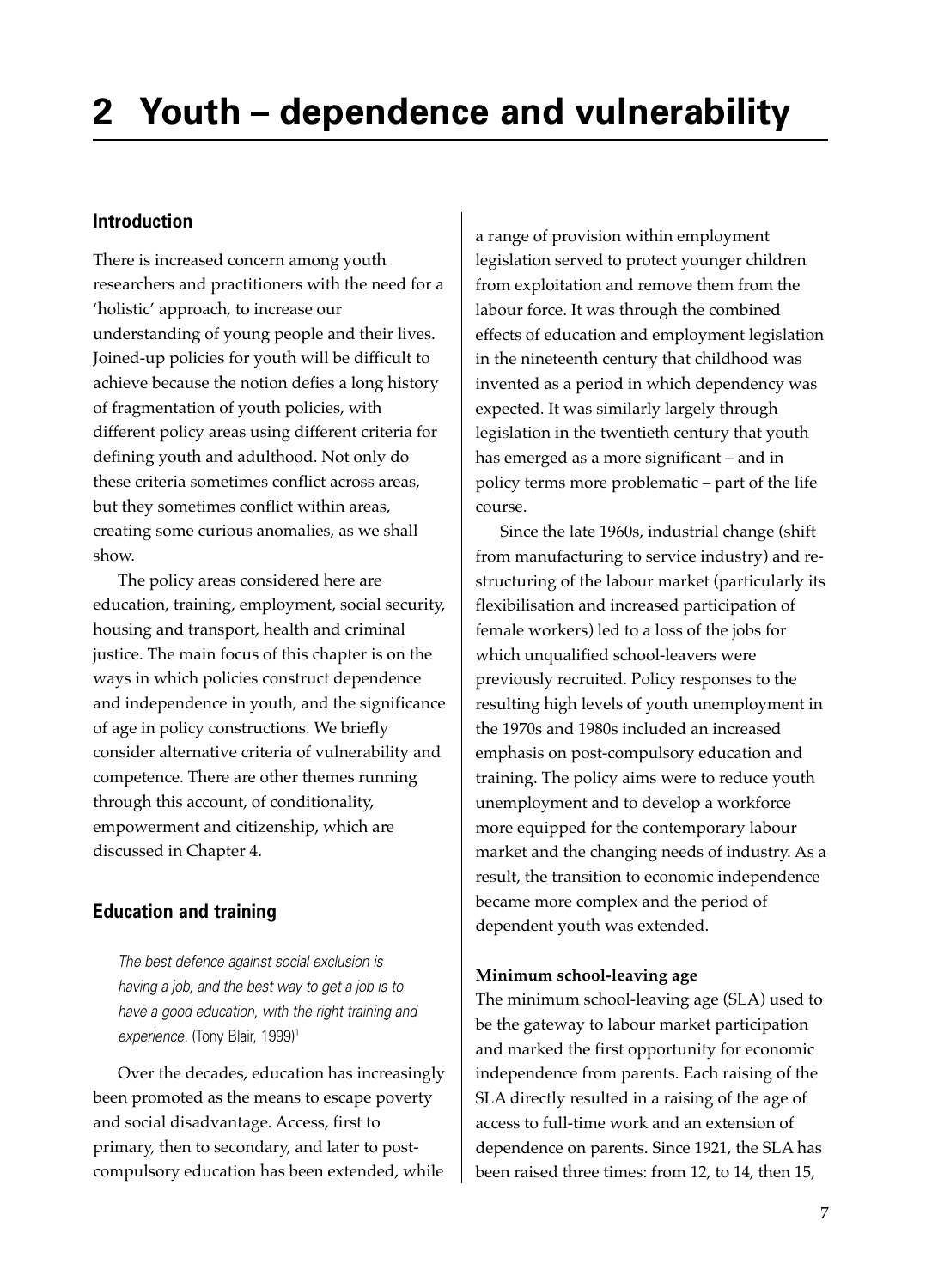and finally to 16 years in 1973. More young people are now staying on in post-16 education, as the policy emphasis has shifted towards the provision of post-compulsory education and training.2 In consequence, the age at which young people acquired the right to leave school and the age at which the majority of schoolleavers first entered employment have drifted apart. The SLA now marks little more than a point at which education diverges into academic and vocational routes, and forms a major transition point only for lower academic achievers entering work-based training and further education, and for the small proportion of school-leavers still seeking to enter employment. When current plans are put into practice to unify post-16 education and training, to extend work-related education in schools and to give more workers the right to study, even this residual significance will fade.

The impacts on young people and on family life of these extensions of compulsory education should not be under-estimated. In the following sections, we shall show how education and employment policies are designed to encourage 16 year olds not to enter the labour market, but to remain in education or training. In the latter cases in particular, they continue to be constructed as dependants or at least semidependent. School-leavers who continue to seek economic independence through work are excluded both from minimum wage legislation and from welfare support, and thus they too are denied adult independence. The SLA appears to have outlived its original significance, and its corollary, the age of entry into full-time employment, has effectively been raised to the age of 18 years. This leaves 16–18 year olds in an ambivalent and possibly vulnerable situation,

particularly where they may not have access to economic support from their parents, since their entitlement to benefits has been greatly reduced.

**Citizenship education and volunteering**

While our main concern in this report is over-16s, a number of policy developments in secondary education set the scene for the remainder of this chapter. The Labour Government's education policy stresses the need for all school-leavers to have basic skills, including literacy and numeracy, and to be socialised into the ethic of 'Lifelong Learning', work (rather than welfare dependency), and values of citizenship. These themes thus represent a move beyond the National Curriculum set in place in 1996.

In its recommendations to the Labour Party in opposition, the Commission on Social Justice (1994, p. 362) had called for new ways of 'giving young people a stake in the system' and proposed voluntary 'Citizens Service', with the broad aims of educating for citizenship, the breaking down of social barriers and the promotion of individual personal development. Various forms of recompense to young volunteers were mooted, including a weekly allowance plus subsistence and travel expenses, help with university tuition fees, post-service credits to help with the costs of securing a tenancy, or even driving lessons (Commission on Social Justice, 1994, p. 365).

Thus, the Education Secretary David Blunkett (DfEE, 1997) identifies the need for education provision (emphasis added):

… to ensure that all young people reach 16 with the highest standards of basic skills and a secure foundation for **lifelong learning, work and**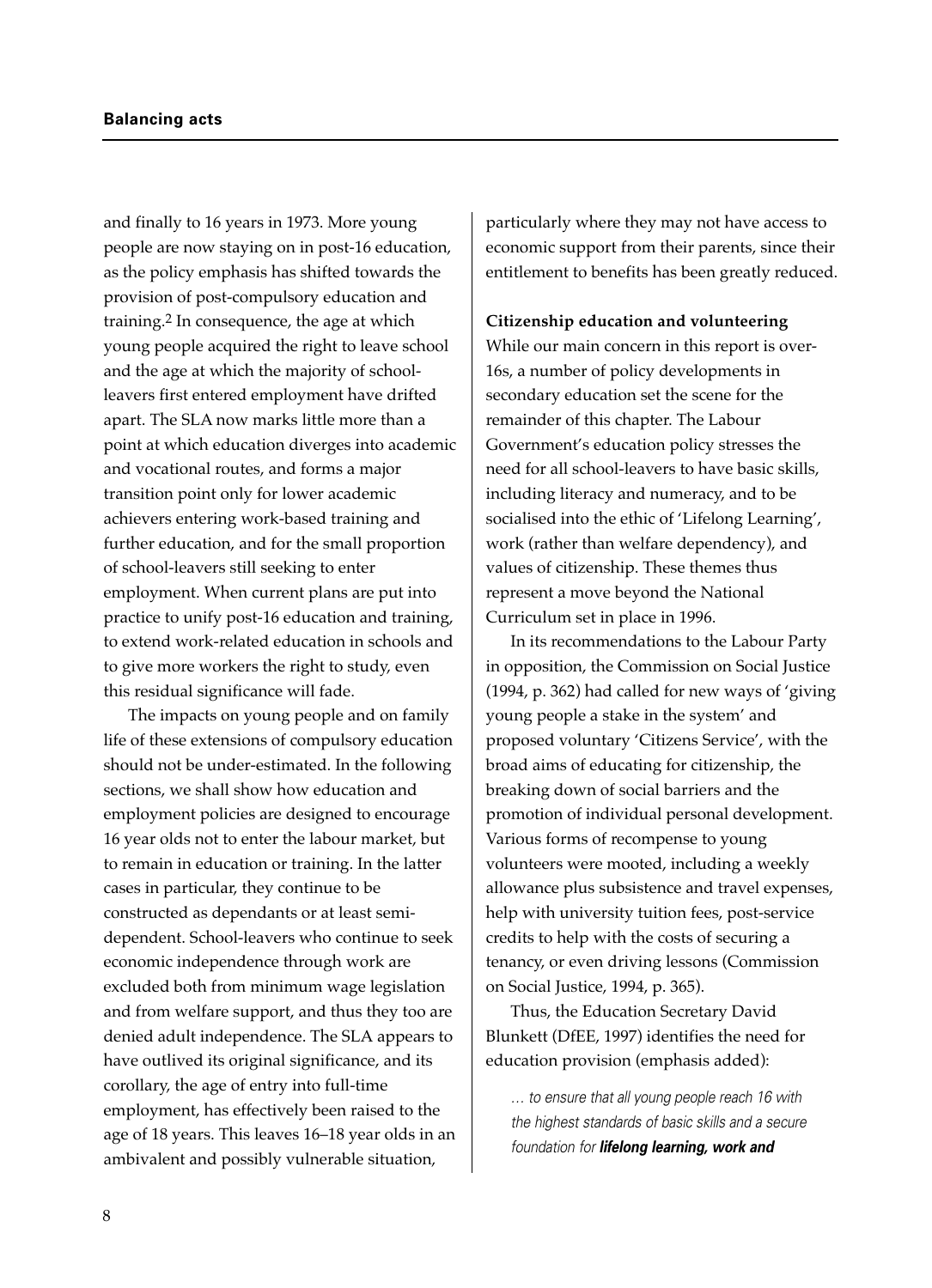**citizenship** … to encourage people to continue throughout their lives to develop their knowledge, skills and understanding and improve their employability in a changing labour market.

## And elsewhere states:

We want a literate, numerate, but also civilised society in which **actively contributing** to the well-being of others is seen as a natural part of a strong and caring community. (DfEE press release 104/99; emphasis added)

There have been a number of initiatives<sup>3</sup>, aimed at increasing employability, re-engaging in education and training those who have dropped out, and developing the notion of 'citizenship education', focusing on social and moral responsibility, community involvement and political literacy.4 Work for voluntary organisations is one of the New Deal options for 18–24 year olds. The Millennium Volunteers project is aimed at 16–25 year olds who can be employed, unemployed or in education, and pays allowances and expenses (which are disregarded for the purposes of calculating social security benefits). Policies in this area assume that volunteering is of benefit both to the community and to the individual volunteer; but it could be argued that there are also more negative assumptions – that unoccupied young people are a social nuisance, and that volunteers have minimal income needs.

#### **Higher education**

Higher education (HE), once monopolised by the middle class, has expanded dramatically since the 1960s (Furlong and Cartmel, 1997). Though access to HE is still structured by social class and ethnicity, students are now drawn

from a wider range of social groups, including different age groups. Gender differences, however, have disappeared: in 1970/71 there were twice as many male students, now there are slightly more female students. The young still dominate this sector, and HE provisions continue to affect their capacity for economic independence.

Following the Robbins Report (1963), which recommended the extension of HE to all with the necessary ability, mandatory, means-tested local authority maintenance grants were established, to ensure that entry into HE did not depend on wealth. These grants were intended to be sufficient to support living away from the parental home, allowing the student a degree of independence from parents. Where students were already independent of their parents (mature students, and others who had left the parental home or had been in employment for a substantial period of time), this status was recognised with a higher rate of grant.

In 1991, a Government White Paper on HE recommended the further expansion of student numbers and many of the polytechnics set up in 1966 were granted university status. However, the increase in student numbers required a rethink about student funding. There followed a transitional period in which a hybrid system of loans and grants was made, the state continuing to pay the tuition fee. State support was however gradually being withdrawn. In the 1980s and early 1990s, a range of measures affected students' economic position, reducing their capacity for independence.

State maintenance grants were frozen and then phased out.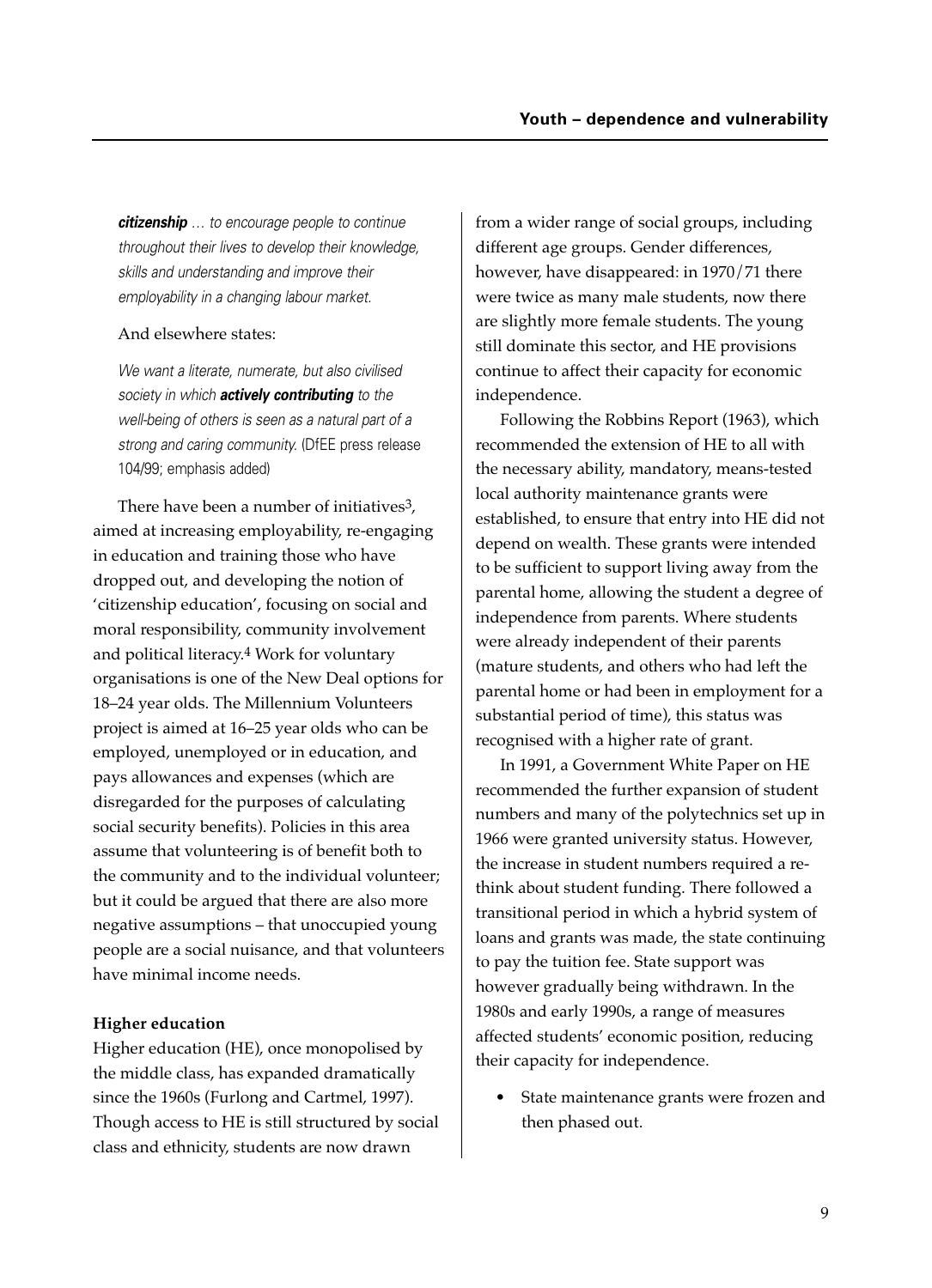#### **Balancing acts**

- Social security benefits during the vacations were removed.
- Housing Benefit was removed.
- Tax covenants previously used by some parents to support students were abolished.
- Student 'top-up' loans were introduced in 1990.

The funding arrangements for HE students changed in 1998 to a system of student loans (for maintenance) and responsibility for paying tuition fees was handed over from the state to parents (Teaching and Higher Education Act 1998). Students are now expected to pay for their own maintenance by taking out loans, repayable when they are in employment. This is on the basis that students will have high earning power when they have graduated. While they remain students, however, many need to subsidise these formal arrangements with informal financial support from parents, and/or from part-time jobs (among students from poorer families in particular). Some full-time students identified as in vulnerable groups (e.g. those with disabilities, or lone parents) can claim income support. There has, however, been an increase in student drop-out from HE in recent years and evidence that financial hardship is an important factor.

Students now come from a wider range of backgrounds, including from families where there is no tradition of post-school education. As a result of these funding changes, students have become more financially indebted and more dependent on their families, and it has become more difficult for students to live away from the parental home.5 The new system risks

increasing the financial pressures on poorer families, but also increases the power of parents. Parents (or spouse) could obstruct a student's access to HE, either by refusing to provide their financial details for means-testing, or by refusing to pay tuition fees. In such cases, the student becomes liable for full tuition fees and may have to take out a private (commercial) loan to cover them, since the student loan will not cover fees. In 1997, the Dearing Report argued that the loan system as it stood was 'unfair, unworkable and ineffective', and recommended that:

- loans should be paid back over a longer period to help poorer students when they have graduated
- parents should not be asked for contributions which were higher than they were under the previous system
- a tuition fee representing roughly 25 per cent of the average cost of a course should be added to every loan
- some element of maintenance grant should be retained.

These recommendations reflected the different needs of the wider range of students. The Government agreed with the broad principles of the Dearing Report, particularly in its concern about the burden on middle-income families and, though the recommendations were not fully implemented, there have been some changes, targeted towards those viewed as most in need. First, under the Teaching and Higher Education Act 1998, the Government pledged to increase the amount of money available to HE institutions for helping students in financial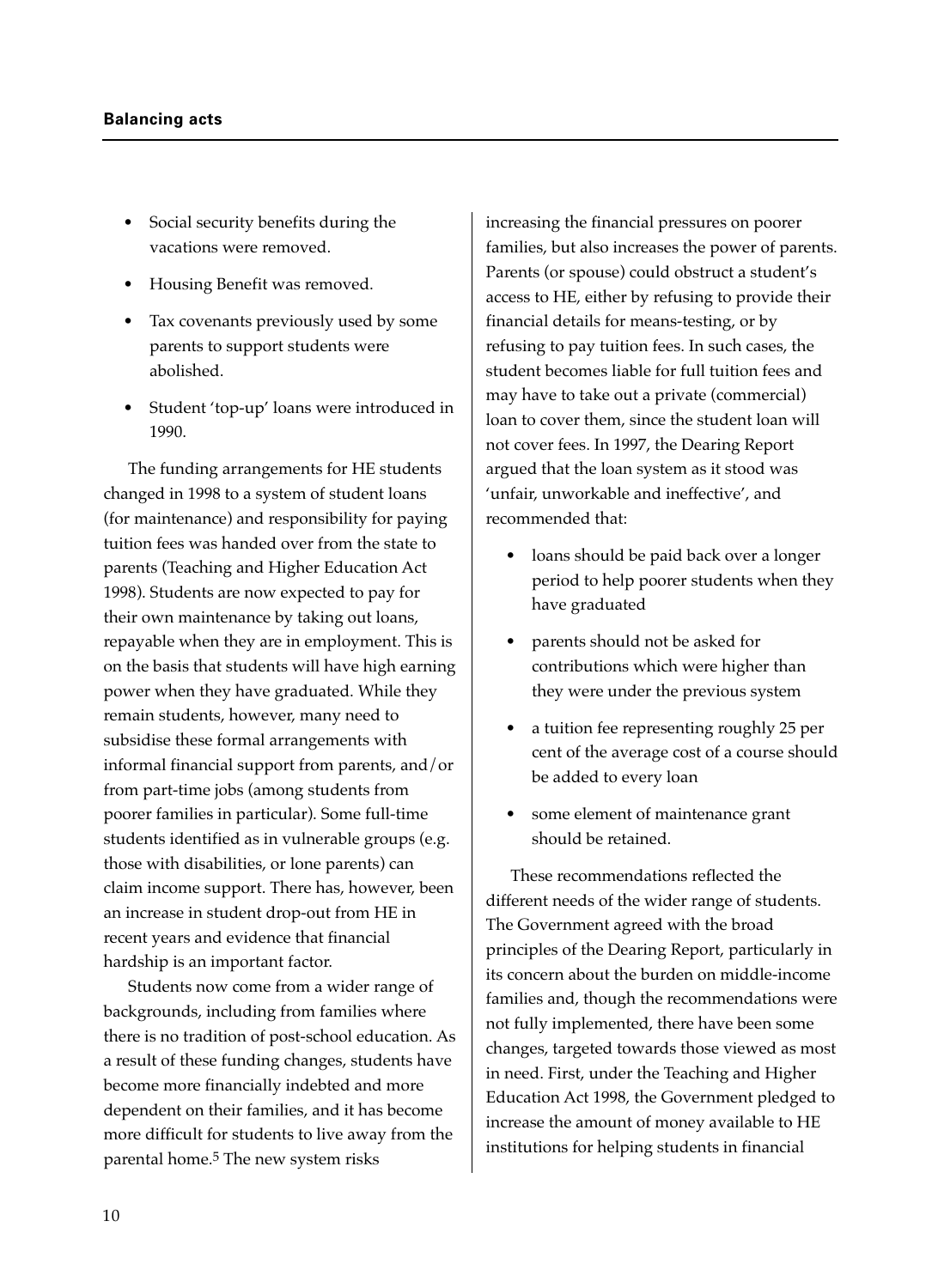hardship with discretionary Access or Hardship Funds. Second, tuition fees of unemployed parttime students have been waived and eligibility for Access Funds extended to them (HC Debate, 6 November 1997, c307W).

The means-testing of the parent/spouse income for the purposes of tuition fees replaces the parental contribution made under the previous grant-based system, with similar rules. Students can claim 'independent status' if they are over 25 years of age, have no living parents, have been married for two years or have been working for three years. HE students are, however, treated as dependants and independent adults simultaneously under the present system.

#### **Status ambiguities**

- For the purposes of *student loans*, the student is treated as an independent adult both when entering a contract with a lender and when making repayments out of their later income. Repayment is based on their income only, and the student (not spouse or parent) is liable for repayment.
- In assessing the amount of *tuition fee* that is payable, the Government treats students as dependants (means-testing their parents or spouse). The student is required to depend on their parents/ spouse to pay their tuition fees.

## **Post-compulsory education and training**

Post-16 non-advanced education and training has tended to be the poor relation of the education system, and the lack of investment in the sector has recently been acknowledged. In

recent years, there have been attempts to enhance the status of vocational education and training, to share responsibility for the sector between the state and industry, and to break down the barriers between education, training and employment, allowing movement between the three over the individual life course.

The idea of 'Lifelong Learning', developed under Major and prosecuted under Blair, is intended to allow more flexibility in the systems of vocational and academic learning, and between the education system and labour market, so that people can enter, and move between, these sectors at any stage in their adult lives.6 Initiatives such as the 'University for Industry'7 fit within this programme. We will have to wait to see whether government rhetoric of parity is backed up with policies providing parity of economic support for entry to each of the three pathways. It is debatable whether young people and their parents see the three economic statuses (education, training and employment) as interchangeable and equal.

## *Further education (FE)*

Compared with their dominance of the HE sector, young people play a minor role in the FE sector and, with the development of Lifelong Learning, their significance will diminish even further, since the thrust of the government expansion plans is for the older age groups. According to the Further Education Funding Council for England (FEFCE), there are almost four million FE students aged 16–60 in England, most of these attending part-time courses. Of these, 28 per cent are under 25 years of age and 15 per cent are aged 16–18.

Under the Investing in Young People strategy,8 the FE sector will, however, play a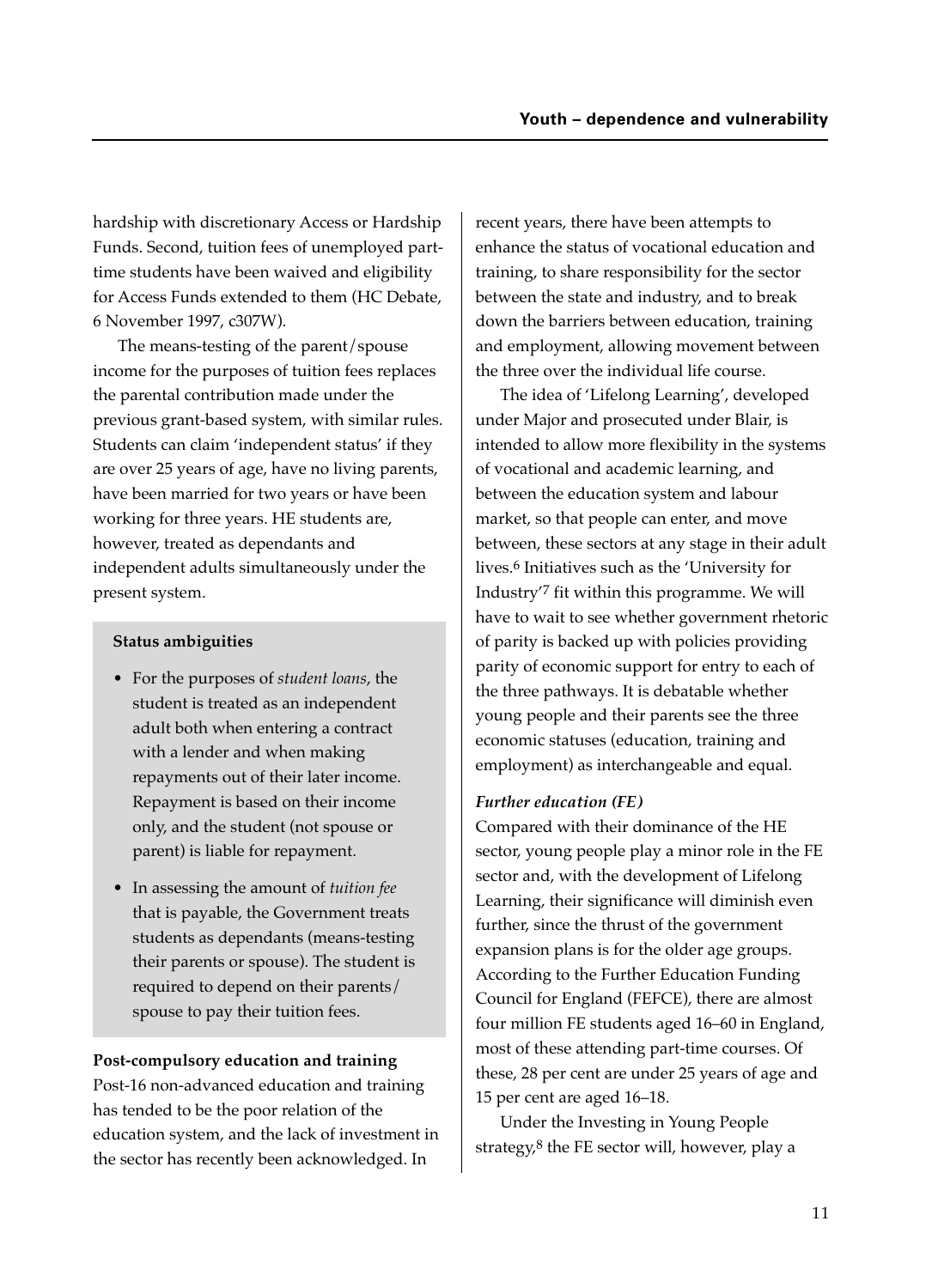critical role in raising the proportion of over-16s engaged in learning and will target disadvantaged groups.9 The new National Learning Target requires that, by 2002, 85 per cent of 19 year olds should possess at least an NVQ level 2 qualification. From September 1999, the new Right to Time Off for Study or Training will require all employers to allow time off to 16/17-year-old employees who lack qualifications at this level.10 One of the key elements of widening participation is the provision of improved financial support for FE students, most of whom live and study locally. Currently, support for 16–19 year olds in FE is structured as follows.

- Employers are the main funders of FE students.
- Discretionary Allowances made by LEAs aim at meeting the costs of FE college students (such as lone parents) but only 5 per cent of students receive them.
- TEC-funded programmes offer financial support for some trainees.
- Some young people on Youth Training get financial support with transport and other learning costs.
- Fees for FE students are decided by a mixture of local and national policies. Free tuition is available to all on TECfunded FE programmes, to all in schools and to under-19s in colleges. Colleges decide their own fee policies: if they provide free tuition for adults who receive means-tested benefits, they receive compensating funding.

A package of measures is designed to

improve the financial position of FE students, including the following.

- Changes to the *Access Fund*: more FEFC support to colleges for the Access Fund for 16–19 year olds in college; a new LEA Access Fund for 16–19 year olds in school; and some funding for transport costs (see section on 'Transport' later in this chapter). Limitations on eligibility for welfare payments for FE students (the '21-hour rule') have been slightly relaxed,11 and some groups, such as lone parents and some people with learning difficulties or disabilities, face no restrictions on study time.
- Changes which may result in a Youth Allowance, drawing on an Australian model: the main planned provision is *Education Maintenance Allowances* (EMAs)12 of up to £40 per week (the same levels as the intended new rates for training allowances, discussed below), payable direct to 16–19 year olds in nonadvanced education; EMAs are designed to engage the most disadvantaged groups. They will be paid during termtime only, and will be means-tested on household income. Concerns have apparently been expressed that young people will 'squander' this money, and it is therefore proposed that payment will be *conditional* on attendance and adherence to a 'learning agreement' made between the student and the college. Proposals also exist for a *Youth Card* for all post-16 students, in what appears to be an attempt to ensure that education and training (ET) is preferable to low-grade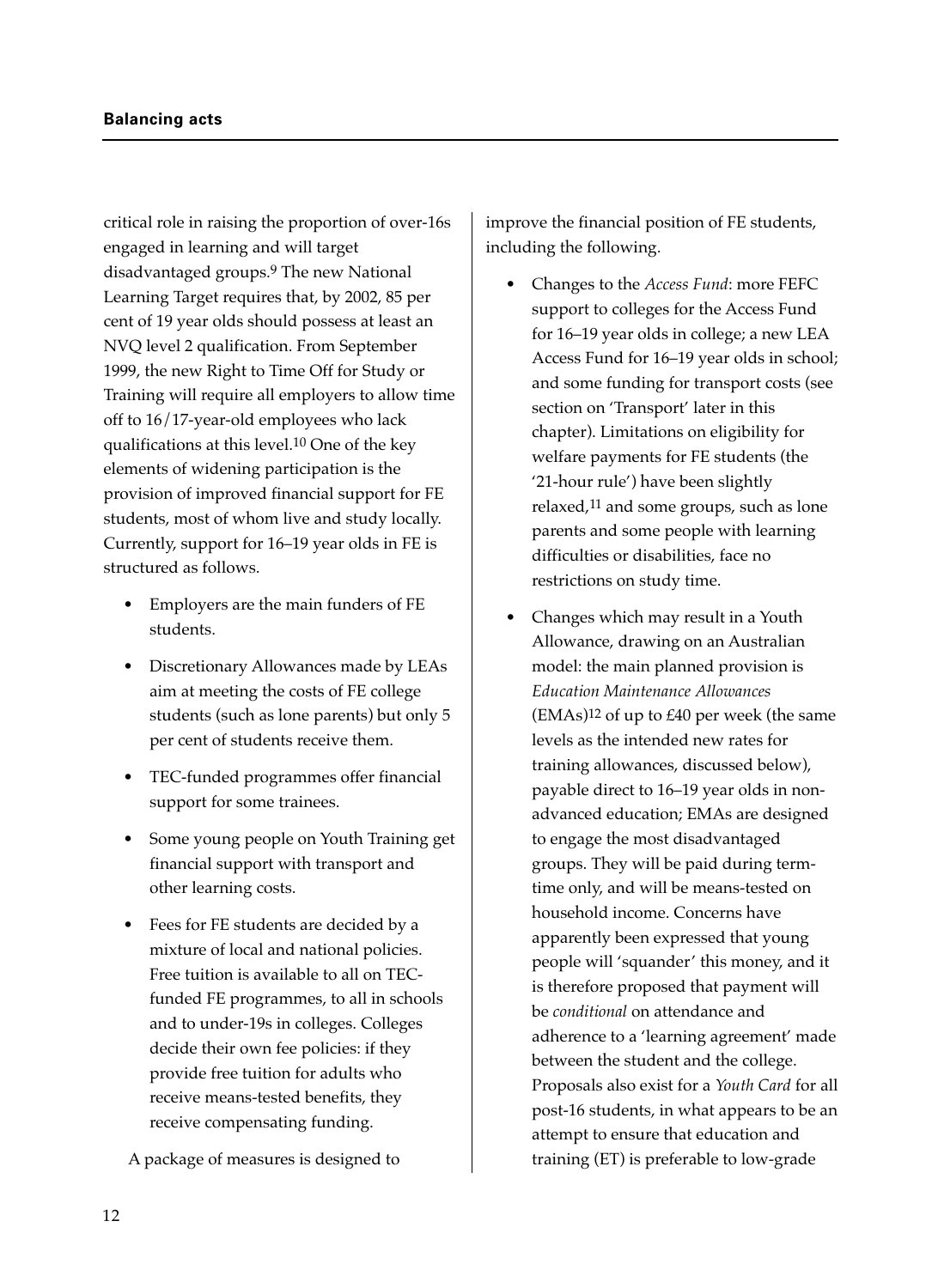work. Supplementing EMAs, the Youth Card is intended to provide discounts on a range of goods and services, to help with travel, leisure and other costs (Social Exclusion Unit, 1999a).

#### *Training*

A succession of youth training schemes since the Youth Opportunities Programme in 1978 have reflected concerns about youth unemployment and the need to increase employability through the provision of vocational skills. Despite the stated aims of training providers, from the MSC to the TECs and LECs which replaced it, most schemes arguably merely delayed entry to the labour market and artificially held down levels of youth unemployment. Schemes were not necessarily seen by young people as the equivalent of work.

By the mid-1980s, the Government increasingly viewed youth training in the context of a broader push towards welfare reform, in which 16/17 year olds in particular would lose their independent entitlement to means-tested benefits. A 'training guarantee' was introduced in 1988, that every jobless school leaver would be found a youth training place, but lose entitlement to unemployment benefits. Youth training was becoming seen as a British form of 'workfare' (Stewart and Stewart, 1988). By the 1990s, there was growing evidence that the 'training guarantee' was failing many young people and that schemes were reinforcing rather than reducing social inequalities (e.g. Cockburn, 1987; Finn, 1987; Walford, 1988; Raffe, 1989; Bates, 1993). Dropout was common, despite the lack of a welfare alternative.

Increased participation in post-compulsory education led to a reduction in the proportion of 16/17 year olds entering training, from 24 per cent in 1989 to 12 per cent in 1996 (Payne, 1998). Youth Training for school-leavers has now been phased out, and replaced by new schemes, under the DfEE's Investing in Young People Strategy.13 The current system of work-based training, comprising National Traineeships, Skillseekers (in Scotland) and Modern Apprenticeships, aims to create a betterqualified work force, equipped with transferable skills.14 There is also a new emphasis on empowerment: young people are given training credits with which to buy their training. According to Dumbartonshire Enterprise, in an early leaflet aimed at potential employers:

Skillseeker is a departure from the traditional concept of vocational training primarily as a result of the nature and degree of **responsibility** it invests in young people. Young people are encouraged to take an **active role** in planning and accessing appropriate training for the career of their **choice** with the help of enhanced professional guidance. They are also given an important sense of **ownership** via a Skillseeker card, a device which among other things allows them to account for funds spent on their behalf for approved training. When [young people] have found training that meets their expectations and Skillseekers' approval, they will in effect buy it, using their Skillseeker Card to access funds that are theirs by right to spend on training. (emphasis added)

Empowerment does not, however, extend to economic independence. Low levels of training allowance were justified by successive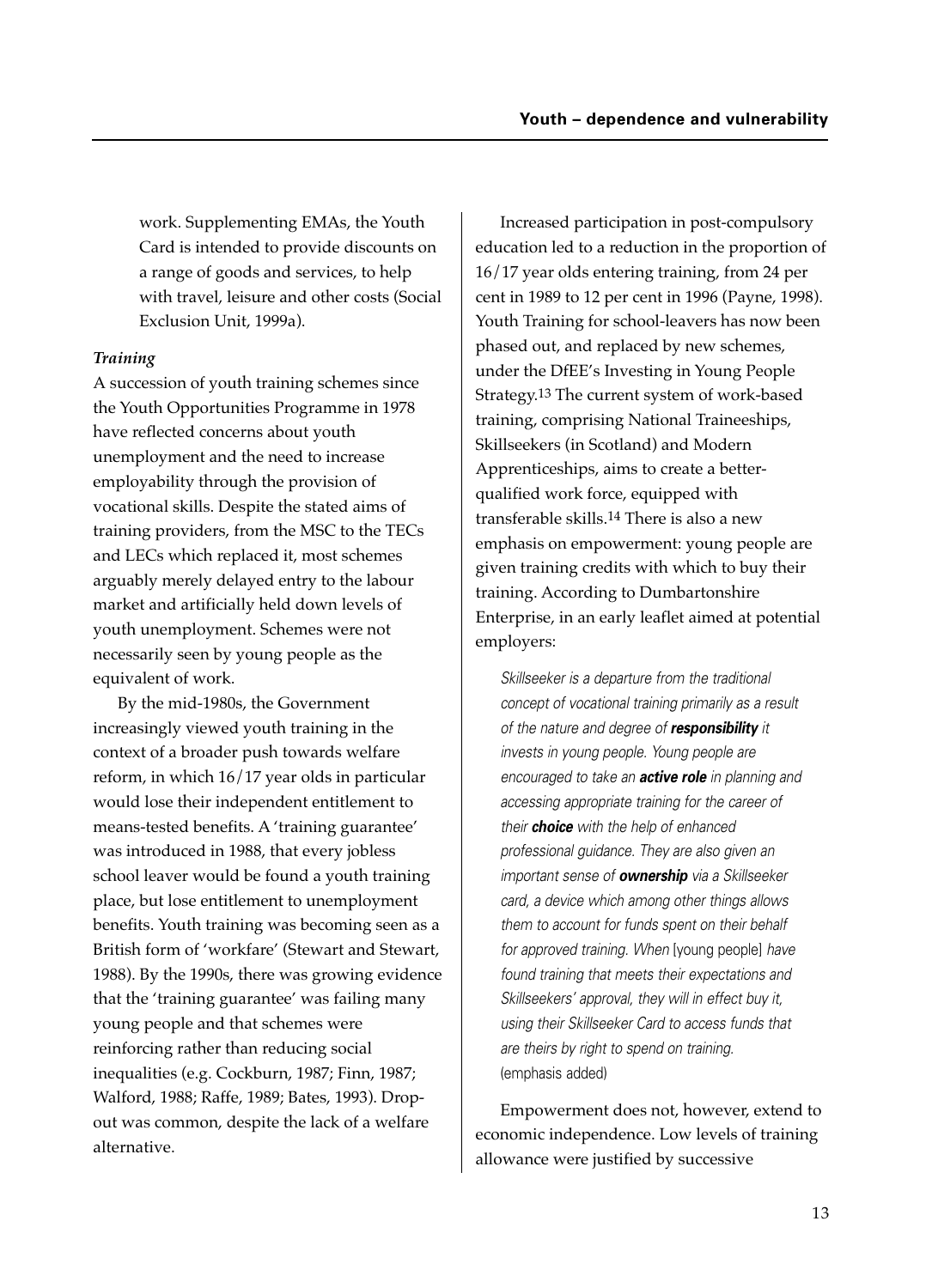governments on the basis that employers were training an unskilled and inexperienced workforce, and the levels of training allowances assumed additional parental support. At the time of writing, 16 year olds receive a minimum allowance of £30 a week (only 50p more than when the rate was first set in 1989), and those aged 17 and over £35 a week (a rate unchanged since 1986).15 If rates had risen in line with inflation, the allowance in 1999 would now be over £40 for 16 year olds and over £47 for 17 year olds. Trainee allowances varied according to age, but took no account of living costs:

The Department has no plans at present to increase minimum levels of the Youth Training Allowance. We believe that the existing minimum levels are sufficient to meet the normal requirements of a young person living in the parental home. (Robert Jackson, MP, 1992)<sup>16</sup>

Evidence that trainees living with their parents paid significant contributions towards their board was thus ignored (Jones, 1991). The levels of allowance have now been adjusted, to make training more attractive than benefits. Allowances for work-based training were increased to £40 per week in September 1999, and a £50 bonus was offered for the satisfactory completion of a pre-vocational course (DfEE Press release, 19/99). However, the allowance rate still does not cover the cost of accommodation. The new allowance levels for trainees and the new EMAs will provide some parity between different parts of the FE sector, but status ambiguities remain.

## **Status ambiguities**

- The emphasis on the more active and 'empowering' system of *Training Credits*, and higher-quality training, treats 16–19 year olds as responsible consumers able to select the most appropriate training package for their own needs.
- The *means-testing* of EMAs on family income, despite the plan that they should be paid direct to young people, conveys mixed messages about dependence and independence. Training allowances are not meanstested.
- Levels of *training allowance and EMAs*, in excluding housing costs, still assume financial and material dependence on parents. It has previously been observed that, while young people who have left full-time education pay board money to their parents, those in education do not. While the structures of Employment Training (ET) may provide greater parity between the two, we do not know whether young people receiving EMAs will be expected by their parents to pay board, like their peers in training.

## **Employment**

The SLA previously marked the point at which most young people entered employment, but the proportion of 16/17 year olds in employment has declined (from 23 per cent in 1989 to 7 per cent in 1996, according to Payne, 1998), and the youth labour market is slowly disappearing. Employment policies have shifted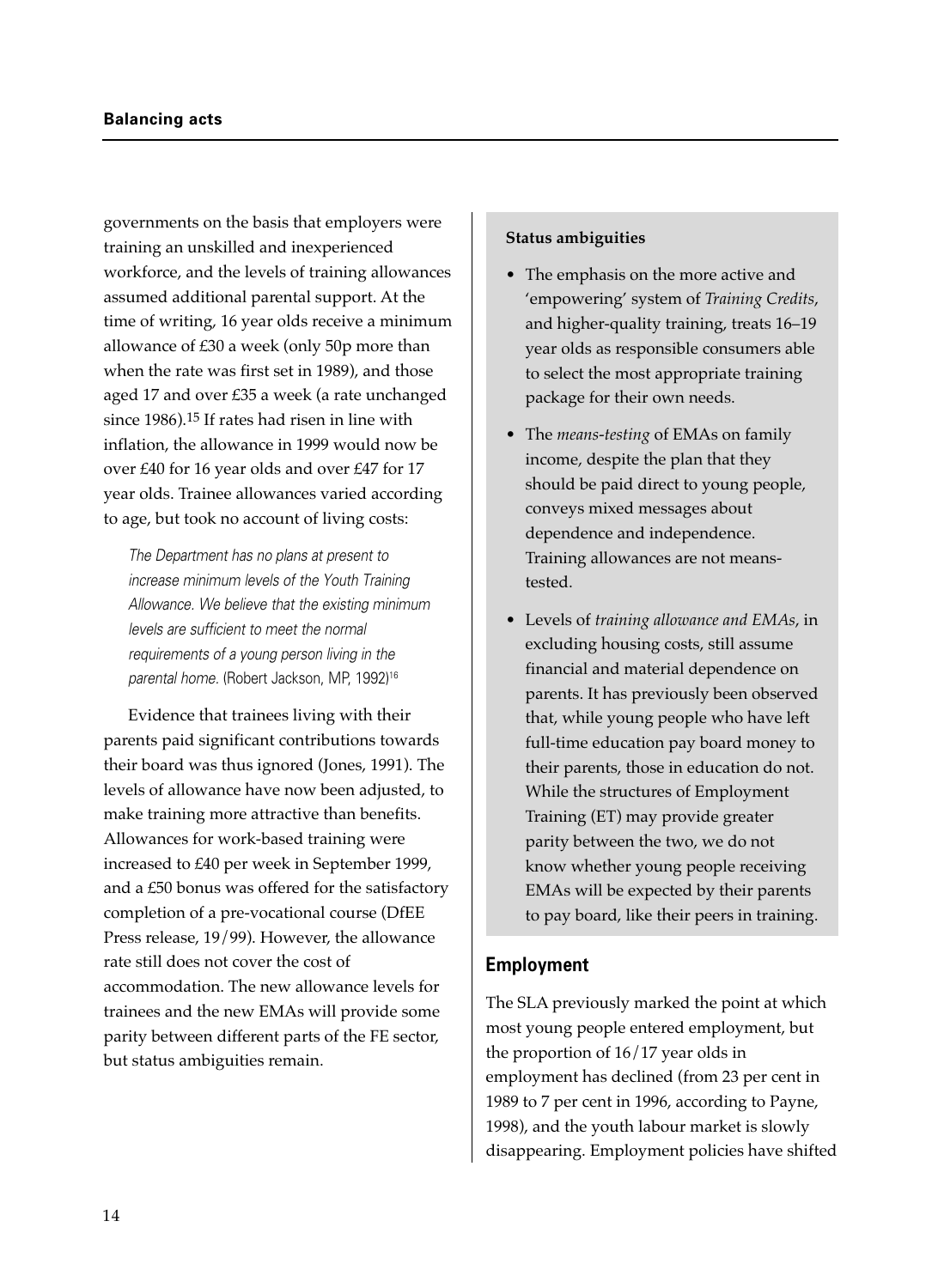from an emphasis on the protection of young workers to deregulation of the youth labour market. While debates about child labour have argued either for the protection of child workers or for the educational value of the work ethic (Lavalette, 1996), and employment policies for adults now include a minimum wage, there is a policy desert in respect of young workers. Since young people are assumed to be in education and training, they are easily excluded from employment policies which in respect of other age groups seek to enhance the status of work over welfare.

## **Protection versus right to work**

It is interesting to compare employment policy approaches to school leavers with those to under-16s. Employment policy provisions reveal a conflict between the protection of the 'development' of children in employment on the one hand, and deregulating policies which remove elements of protection from young workers. Young workers are not seen as vulnerable after the age of 16, and their right to paid employment before the age of 18 is being allowed to erode.

The minimum age for employment was raised to ten in 1878, then to 13 in 1933. The present system imposes general restrictions on child labour and enables local authorities to make bye-laws, mainly in order to protect the educational and social development of the child, and apparently denying that paid work can have an educational or social value.17 The child applies to the LEA for a work permit which must be signed by a school and a medical officer (Whitney, 1998), but parental consent is not required. Regulations on child labour affect the jobs children are allowed to do, and the hours of

work allowed. In 1995, the DoH consultation document on child employment arguably represented a shift in focus from child protection (which stressed the exploitation of children) to recognition of a child's right to work and enhancement of the value of paid work. The DoH consultation document also proposed that the employer, rather than the child, should be responsible for applying for the work permit.

Policy concerns to protect child workers from exploitation peter out when they leave school. The Employment Act 1989 removed most of the restrictions on the employment of young people under previous legislation. The overwhelming emphasis on post-compulsory education and training, and the delay of entry into employment has resulted in a situation where the youth labour market is being allowed to disappear, so that the needs of young workers are neglected and paid work by them is devalued. Instead, the stress on volunteering, as part of 'citizenship education', suggests that, where young people are concerned, unpaid work is more worthy of social recognition.

## **Minimum wage policies**

Young people's wages have gone down in relation to adult wage levels over the last 20 years (Jones and Martin, 1999). In 1997, a quarter of those paid less than £4 per hour were less than 21 years of age (New Earnings Survey, 1997). Though a strong case was made by organisations working with young people for them to be fully included in 1998 Minimum Wage legislation on the grounds of their relative income disadvantage, they have not been. The National Minimum Wage (NMW) aims to raise low-paid workers out of poverty, and enhance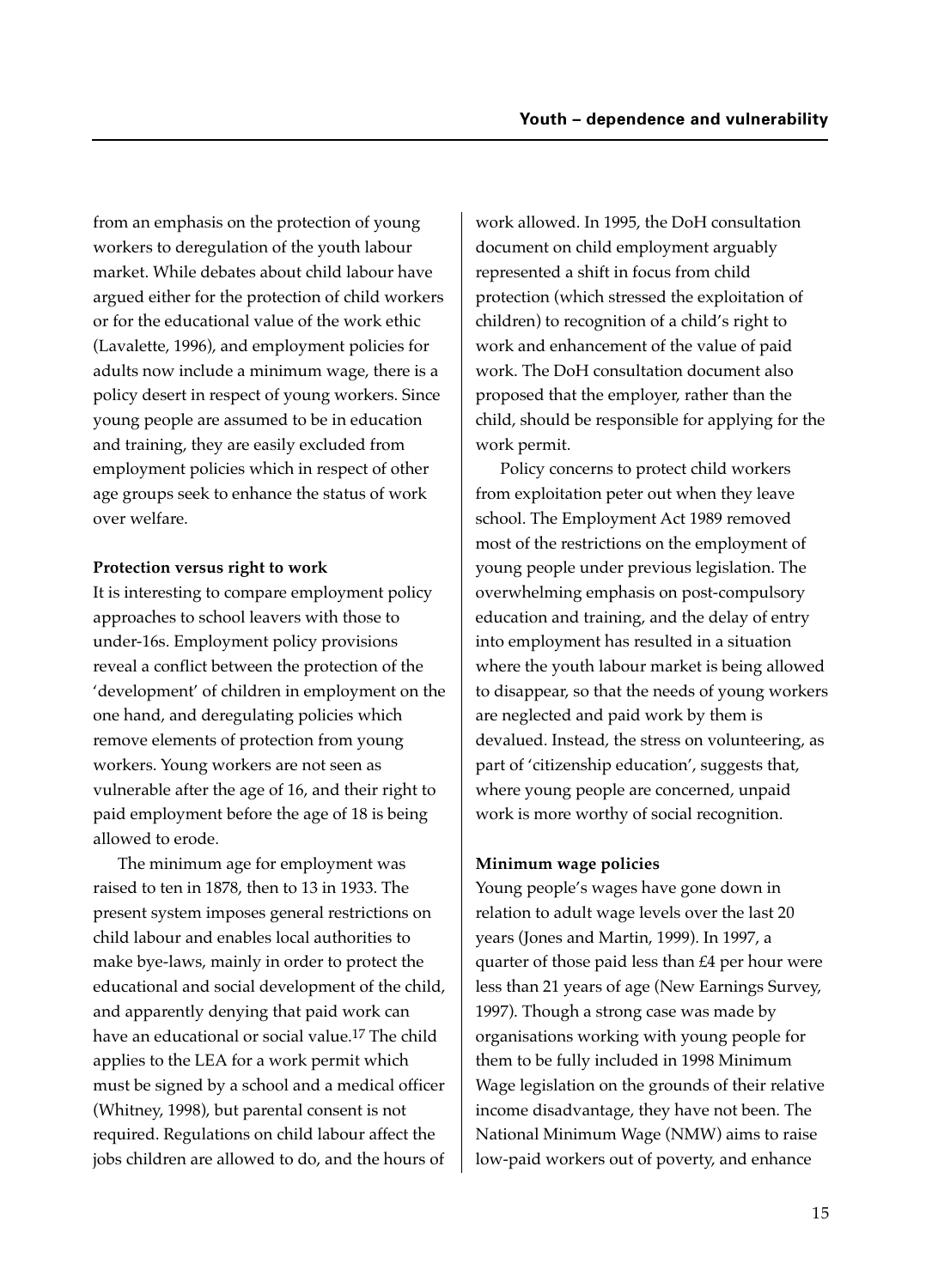the status of employment over welfare. Young workers aged 16/17 are excluded from the NMW on the basis that they should be in education or training for alternative employment, as there is no welfare alternative for them.

Wages Councils were set up in 1959 and set minimum wage standards in low-paid, poorly unionised service industries (such as hotel and catering, retailing and hairdressing), which were rapidly expanding during the 1980s and which were major employers of school-leavers. In abolishing Wages Councils for under-21s in 1986, the Government removed all protection for the level of wages for young workers. There had been long-standing debate about whether wage levels can price young people out of jobs, and whether low wage levels reduce youth unemployment (Makeham, 1980; Wells, 1983). These debates still inform wages policies. Thus, the Low Pay Commission (LPC) in 1998:

There is no significant evidence that employers use different age-related policies when paying workers aged 21 and over, but applying a full National Minimum Wage for all aged 18 and over would lead to a particularly large increase in the pay of many young workers, which would cause excessive cost increases and **threaten jobs**. (First Report of the Low Pay Commission, HMSO, 1998; emphasis added)

The National Minimum Wage Act 1998 excludes 16/17 year olds from minimum wage protection on the basis that they should be in education or training and not seen as full participants in the labour market. The legislation also provides that 18–22 year olds receive a 'transitional rate', lower than the full adult rate, on the LPC recommendation that:

Training is particularly important for this agegroup, and employers and government need to work to improve education and training strategies for them. (First Report of the Low Pay Commission, HMSO, 1998)

The aim was that all those under the age of 22 should participate in education or training in preparation for employment and it was feared that a NMW could jeopardise this:

We have been particularly mindful of the need to protect the position of young people. It is in our view essential that **we avoid reducing the relative attractiveness to young people of staying on in education and training, and to avoid discouraging employers from providing training for those in work**. These concerns have guided our judgement on the decisions in response to the Commission's recommendations … However we are asking the Commission to review the position of 21-year-olds again in 1999, following the implementation of the £3.00 transitional rate, and to then provide a further report on whether, in the light of experience to that date, they reconfirm their advice that 21-yearolds **could safely be covered** by the main adult rate. (Statement by Margaret Beckett, President of the Board of Trade, on the LPC Report to the House of Commons, 18 June 1998; emphasis added)

The tentative, age-structured NMW therefore fits within education and training policy, rather than employment policy, seeking to enhance the status of education and training rather than that of paid work (or welfare). The fear is that the NMW will discourage employers from taking on young people and training them. There may, however, be other knock-on effects. *The minority of 16/17 year olds remaining in the*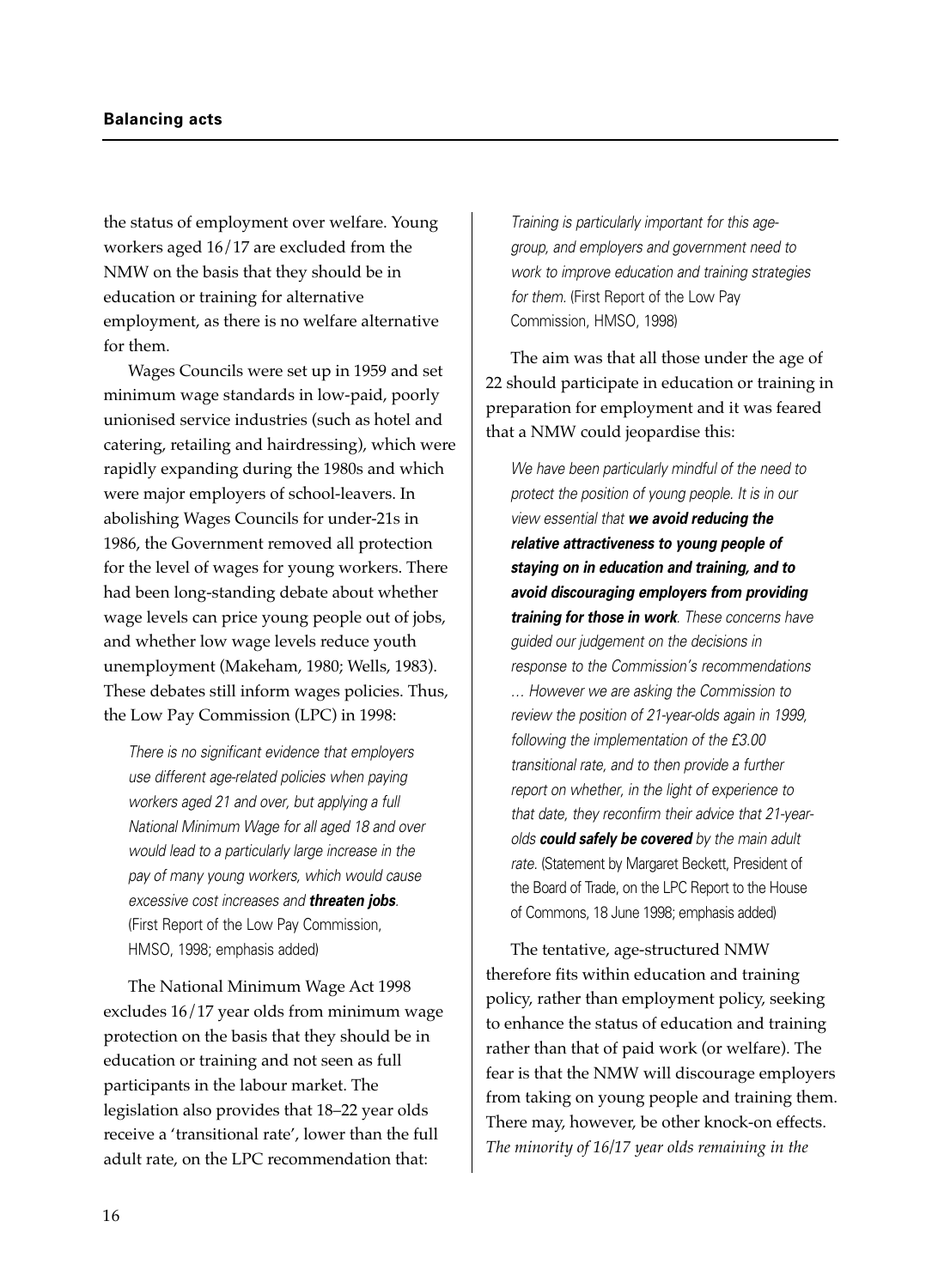*labour market can be exploited as cheap labour, yet have no recourse to protective legislation either as children or as young adults. They are likely increasingly to be trapped in low-grade jobs on the fringes of social exclusion*.

The effects of excluding young people from minimum wage legislation will not be known for some time. Research into the cost of living of young people is sparse. It has been argued that young people spend their money on leisure and do not significantly contribute to the household budget (Roberts and Parsell, 1991). Other research in contrast suggests that young people's expenditure is greatly affected by their domestic circumstances (Jones and Martin, 1999), and that both young people and their families would suffer from low-paid work (Jones, 1991, 1992).

#### **Status ambiguities**

- *Minimum Wage legislation* treats young people as dependent or semi-dependent on their parents until the age of 22 years.
- *Employment protection* has been removed from young people, treating them as adults rather than children, i.e. they are not seen as vulnerable.

The unified Department for Education and Employment (DfEE), set up in 1995, is in a good position to take a holistic approach to the transition of young people into the world of work, and to ensure that the labour force is as suited as possible to the needs of the labour market and the economy. However, the current government emphasis on education and volunteering can be seen to devalue the traditional transition into employment of the

working class, and in the shorter term at least to generate risk for those who are unable to take up the new opportunities for education and training, and who still believe that the more desirable alternative would be a paid job. Inevitably, between the varying constructions of government and young people themselves, there are going to be social casualties. These have typically been the potential 'customers' of the welfare system.

## **Social security**

A young person is 'a person aged 16 or over but under 19 who is treated as a child for the purposes of (child benefit)' (according to the Income Support (General) Regluations 1987, reg. 14(1)). This would suggest that only younger students are to be classed as dependants. We have already indicated the inaccuracy of this statement.

Social security is an area of policy in which assumptions about the economic relationship between parents and young people are embedded in history. Policies make broad assumptions about the age at which young people should acquire independent benefit rights, about the levels of need associated with different age groups, and about parental responsibility. In this section, we first examine the question of whether the individual young person or the 'family unit' should be the beneficiary of welfare, consider the age structuring in welfare provision, and comment on the New Deal.

**The individual versus the household** Policies have varied over time in their recognition of the individual welfare rights of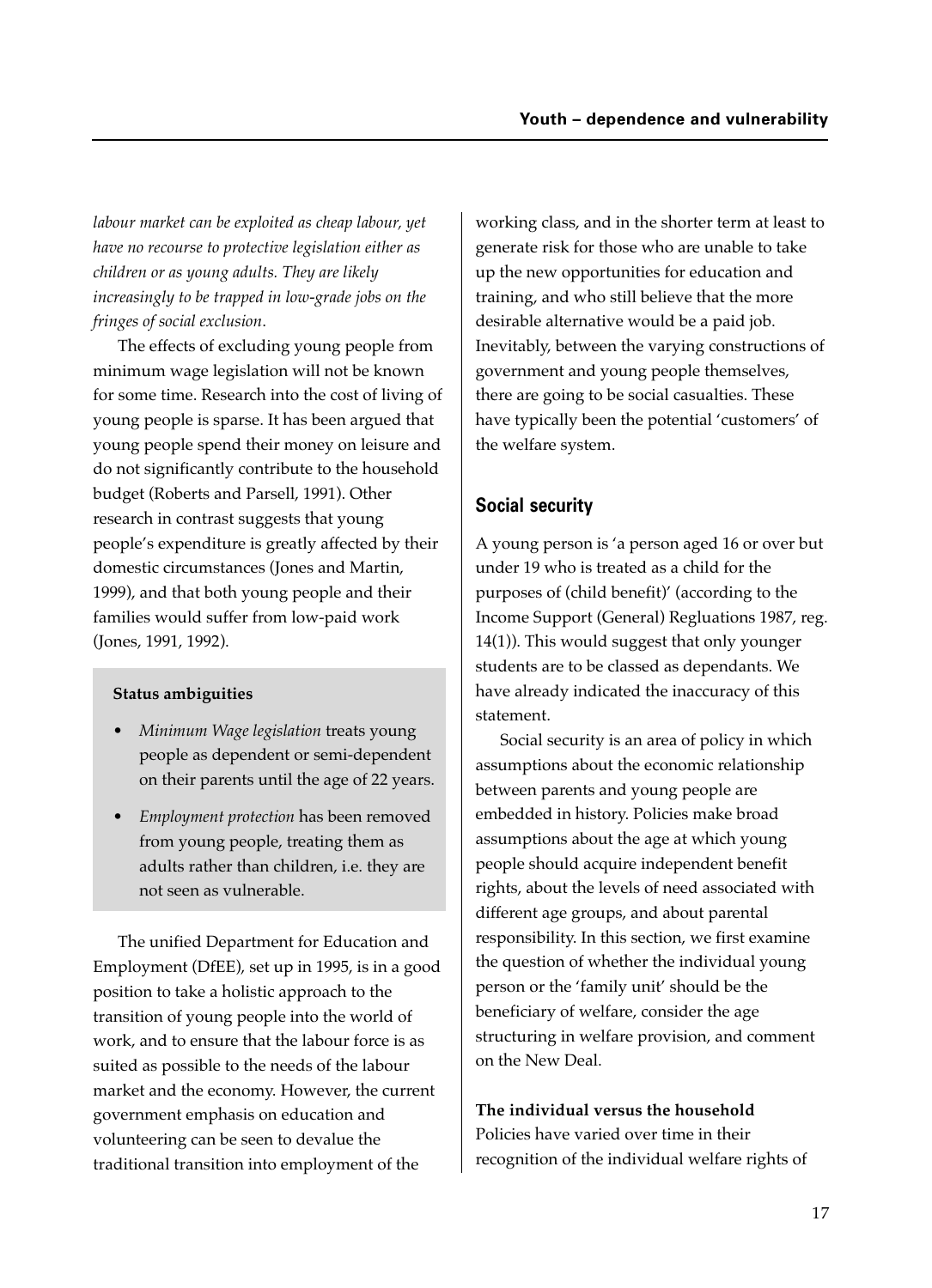young people, particularly where they live in the parental home. A trend from treating them as dependants to treating them as independent individuals was reversed in the late 1980s, as young people were once again constructed as dependent.

Prior to the creation of the welfare state, households were treated as economic units. Under the Household Means Test of the 1930s, young people under the age of 21 were classed as dependants of the head of household (usually the father). The combined household income was means-tested to determine eligibility for Unemployment Assistance. This was then paid to the Head of Household, who could claim for unemployed young people on an age-graded scale (14/15 and 16–21). Unemployed young people over the age of 21 and living in the parental home had independent benefit entitlement. However, if the young person had a job, this would cause the reduction of the household's level of benefit. As a result of this ruling, which was bitterly resented, some working children left home so that the family would be entitled to a higher rate of benefit (Crowther, 1982; Finch, 1989).

In 1948, the National Assistance Act replaced the Household Means Test with new legislation allowing 16 year olds to claim benefits in their own right, whether living in the parental home or not. This gave them a degree of independence even within the parental home. However, there has since been a volte-face. The introduction of new social security regulations in 1988 meant that 16/17 year olds lost their independent right to means-tested benefits, which were once again paid to their parents. Harris (1989) refers to this as a return to the 'dependency assumption' of earlier policies,

representing a continuity in British social security law and policy. He points out that:

As long ago as 1925 the Minister of Labour exercised his discretionary power to exclude from benefit single persons living with relatives **to whom they could reasonably look for support**. (Harris, 1989, p. 173; emphasis added)

The problem with the dependency assumption is that there is no evidence that it works. It comprises two underlying assumptions: that young people can turn to their parents for support if they lose their income from jobs, and that households operate an economy based on internal equity in which income and goods are shared. In practice, research has suggested that young people can find it hard to get financial support from their parents, or even to ask for it (Jones, 1995a, b), and that the household is anything but an equitable institution (e.g. Pahl, 1990).

#### **Harmonisation of age structures**

The basic principle underlying the National Insurance (NI) system, of rights being dependent on responsibilities, tends to create an ambivalent and often disadvantaged status for young people (Jones and Wallace, 1992). Different age criteria for making contributions and drawing benefits had resulted in an age gap, which goes right back to the origins of the NI system (established by the Unemployment Insurance Acts of 1911 and 1921). In 1921, the SLA was 14 years, and the age of contributing was 16, though no benefit was payable until contributions had been made for seven months. Parents on Unemployment Insurance (UI) could claim dependency additions only for under-16s still in school. Following the recommendation of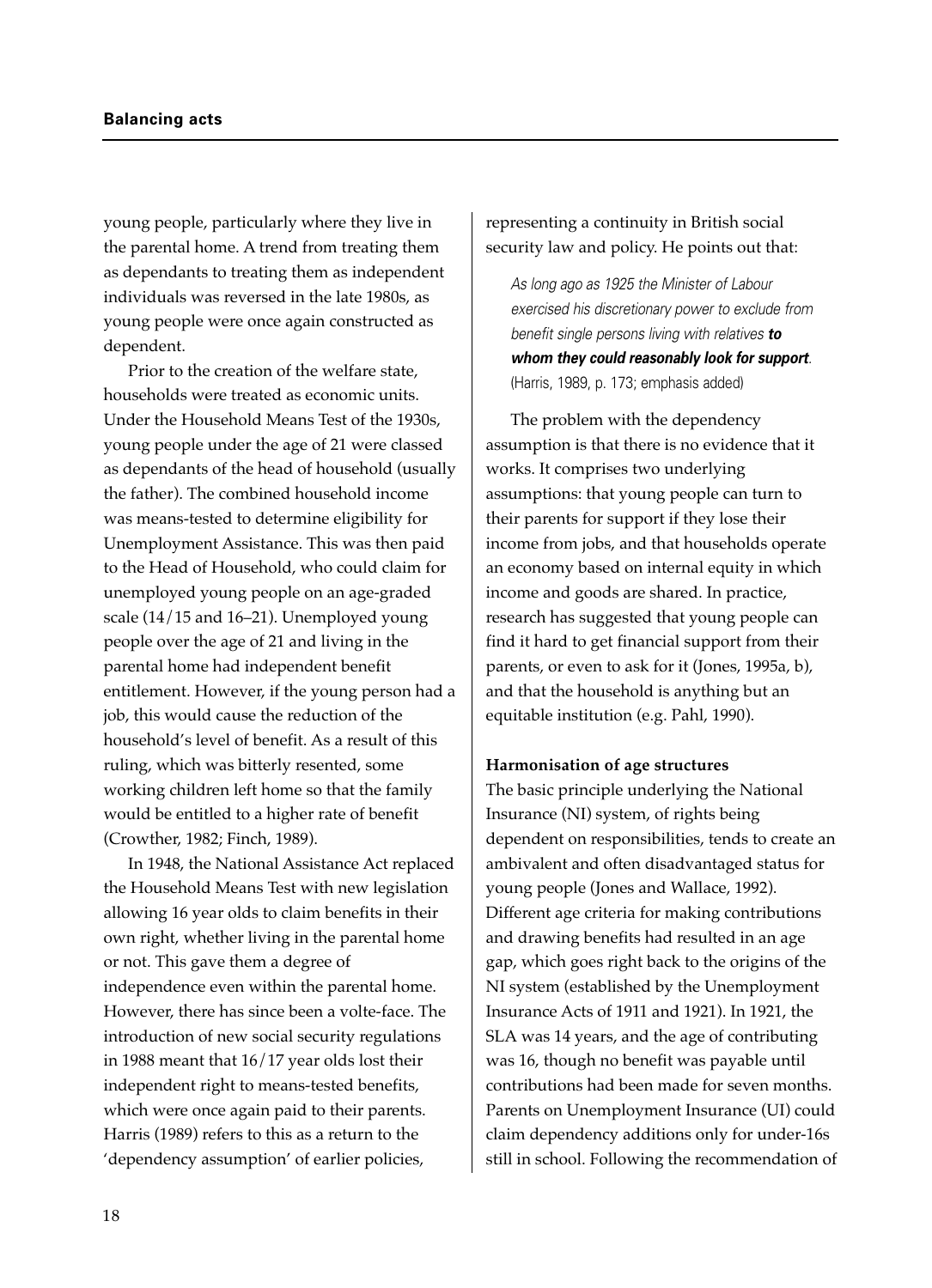the Royal Commission on Unemployment in 1932, the age of liability to pay NI contributions was lowered to 14 years in 1934, but the minimum age of entitlement to benefits remained at 16 years. The assumption was still that young unemployed workers aged 14/15 would be supported by their families (the 'dependency assumption'). At this time, 16/17 year olds paid lower UI contributions than 18 year olds, and benefits to those aged 16–21 were around half the adult rate.

The 1948 National Assistance legislation effectively reduced the age of economic independence by five years (from 21 to 16), defined under-16s as dependants and improved the benefit rights of 16/17 year olds. It was one of a series of attempts to create more coherence in youth policy by harmonising the schoolleaving age, the age of entry to the NI system and the age of entry to National Assistance. Harmonisation in principle between the schoolleaving age (SLA) and the duty to contribute to NI was established with the National Insurance Act 1948, which stated that:

… every person who on or after the appointed day, being **over school-leaving age** and under pensionable age shall become insured under the Act and thereafter continue throughout his life to be so insured. (emphasis added)

However, the third part of the triangle, the SLA, was not put into place until it was raised to 16 in 1973, leaving 15 year olds still adrift and ineligible for benefit until then. By the mid-1980s, a series of anomalies meant that young people aged 16/17 years were treated very differently in different circumstances: those who had paid enough NI could claim Unemployment Benefit at the adult rate; those

on Supplementary Benefit (SB) were only entitled to a lower rate, with a dependency rate based on age; those on YTS received a training allowance which was higher than the adult rate of SB.

The linkage achieved in 1973 between SLA, benefit contributions and entitlement to benefit was broken again as a result of the welfare reforms which followed the Fowler Review in 1985 and have continued under Labour. Now, only those with two years' NI contributions can claim Jobseeker's Allowance (JSA). A two-year gap has thus re-emerged between the SLA and the age at which the state incurs a statutory duty to support the young unemployed. The policy view is that 16/17 year olds should be in education or training, or, if unemployed, should live with their parents and receive parental support. The onus of responsibility has therefore shifted from the state to the parents/ carers, and there has been an extension of the age of dependency from under-16 in 1934 to under-18 at present.

The Social Security Advisory Commitee (SSAC) commented on the Social Security Act 1986:

In considering changes to the benefit system, one of our priorities has always been to ensure that the needs of minority groups are not forgotten. We are concerned that the benefit changes which accompany the welcome improvement in the availability of training for 16– 17 year olds will leave a small minority of young people in serious hardship. We accept that the majority of 18 to 24 year olds are not fully responsible for their own housing costs but we regret that the decision to introduce differential benefit rates for these young adults will make it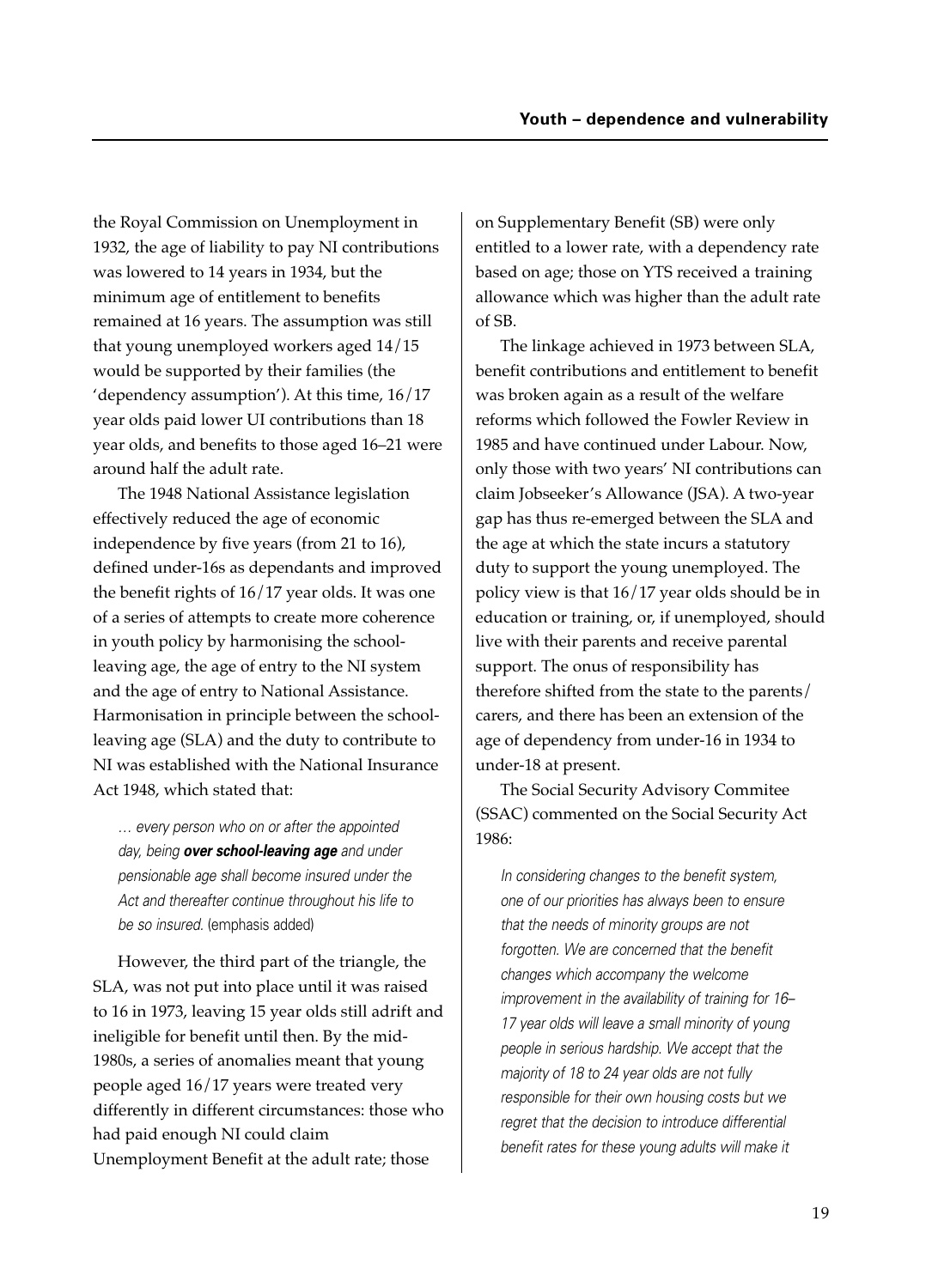difficult for young men and women to leave home, whether to seek work, to escape domestic tension or simply to establish their independence. (SSAC Annual Report, 1988, section 2.20)

#### **Age-structured benefits**

The [Income Support] scheme has always included age dividing lines. The basic age divisions for claimants at present are 16, 18 and 60. But in practice for many claimants there are rather more dividing lines built into the system. Thus, for many young people there is a further structural dividing line at age 21. (1985 Green Paper, The Reform of Social Security, section 2.33)

There are degrees of dependency built into the benefit system. Social security benefits to which young people have access are agestructured, with levels of benefits varying by age bands. These age bands have changed over the years. Within the current system of meanstested benefits, young people aged 16/17 are treated differently from those aged 18–24, who in turn are treated differently from those aged 25 and over.18 The rationale for age banding derives in part from a pragmatic need to simplify benefit delivery but also in part from assumptions about the dependency status of young people.

These assumptions found expression during the 1980s, when young people lost the right to a contribution to their 'board'. Until then, there had been a distinction between householders (deemed independent) and non-householders (deemed semi-dependent). Rent additions, previously included in the non-householder benefit, were gradually withdrawn, from 16/17 year olds in 1983, then 18–20 year olds in 1984,

and finally 21–24 year olds in 1986.19 In 1985, the Green Paper, *The Reform of Social Security* (The Fowler Report, Cm. 9518) argued that age banding in the delivery of means-tested benefits should be reinforced, stating that evidence showed that:

It is clear that at the age of 18 the majority of claimants are not fully independent, and that the great majority of claimants above the age of 25 are.

According to the Green Paper, this was already reflected in the benefits system at that time. In 1983, it argued, 90 per cent of all claimants aged over 25 received the higher household rate of Supplementary Benefit and a 'clear majority of claimants under 25 were living in someone else's household'. The distinction between householders and non-householders was abolished in 1984, and replaced with agebased distinctions (in order to avoid an increase in benefits to the younger age group). The adult rate (previously the householder rate) was payable at age 25. The age distinctions were justified thus:

The scheme at present distinguishes between Householder and Non-Householder. Broadly, the former group are people who are responsible for the full range of their living expenses. They will normally, but not necessarily, also have responsibility for specific housing costs such as rent or rates. The latter group are those, mainly **young and normally living with their parents**, who do not carry the main responsibility of the overall household expenses. They get a lower benefit rate. The difference was originally linked to the household means test. The purpose was to distinguish the single person who, even if he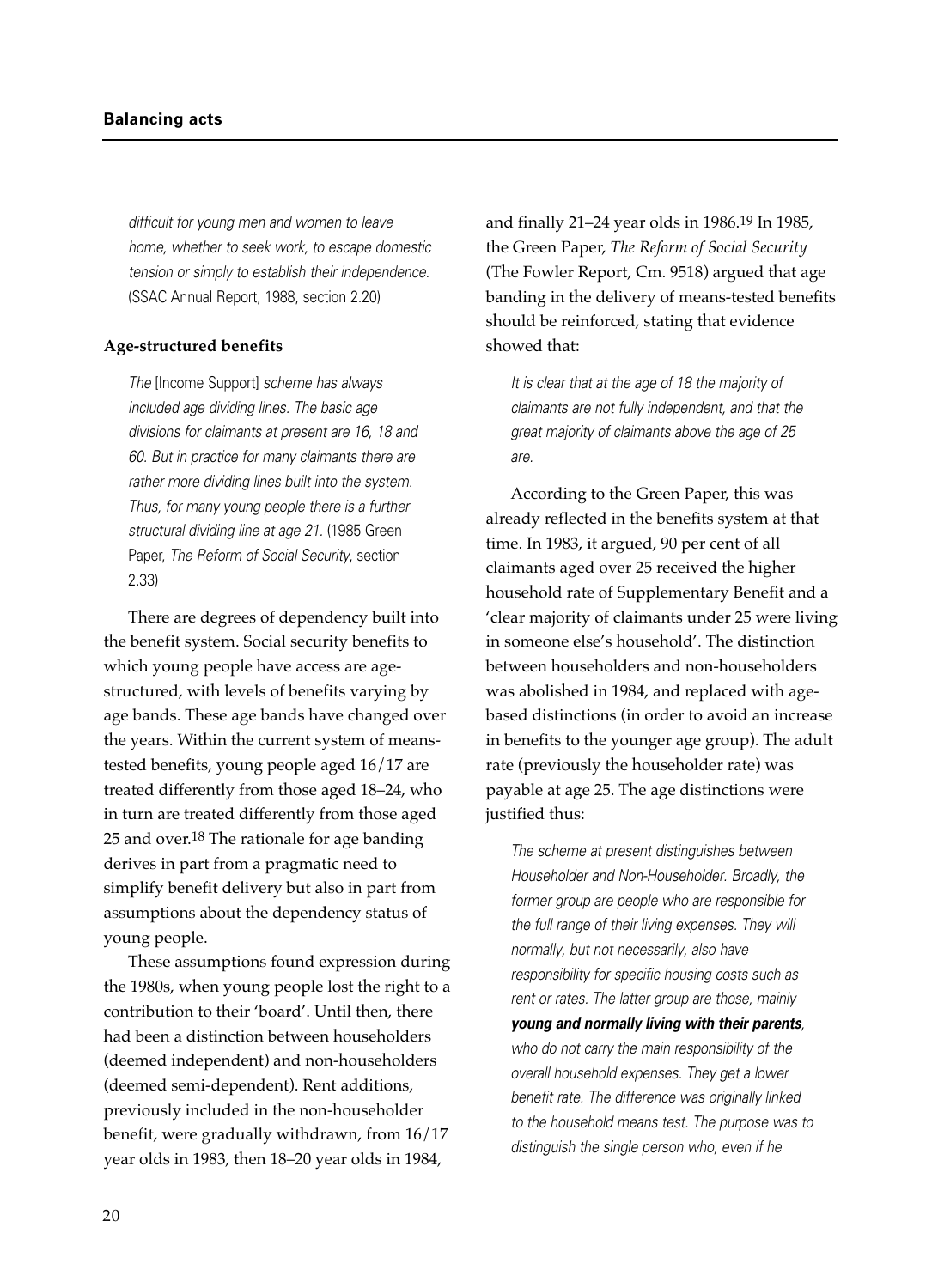were living with other people, should be accepted as **independently responsible for his own need.** (1985 Green Paper, The Reform of Social Security, section 2.33; emphasis added)

The loss of the householder/nonhouseholder distinction therefore resulted in an assessment system based on age, in which over-25s were deemed independent and under-25s dependent, and the possibility that someone living as a non-householder may still have substantial living costs was swept aside.

## **The New Deal**

Under the Thatcher and Major governments, there had been growing anxiety about the cost of the welfare state, and the part that welfare dependency might be playing in the perpetuation of a culture of poverty. New Labour inherited these concerns, but shifted the focus towards identifying and combating social exclusion (though elements of a 'moral underclass discourse' linger on, as Levitas (1998) has indicated). There was recognition that poverty is structurally rather than culturally caused, the result of inequalities in access to opportunities, rather than the product of a culture of welfare dependency. For adults, a Welfare-to-Work programme has been set up, which underlies not only the minimum wage legislation, as we have indicated, but also the ways in which welfare is structured. Some initiatives, including Sure Start for pre-school children, represent attempts to intervene at different stages of the life course to halt processes of social exclusion. Other initiatives target specific groups, such as lone parents or people with disabilities, offering to increase their employability and allow them to escape

poverty through paid work. However, in more general cases, there is an element of compulsion, and failure to 'sign up' to new provisions can lead to welfare sanctions. The new policy emphasis has thus combined opening up new opportunities for people, while at the same time maintaining the stress on individual responsibility.

As far as young people are concerned, the flagship is the New Deal for unemployed 18–24 year olds. The Employment Service has the lead role in this, working in partnership with local organisations.20 If criticisms levelled at the old 'training guarantee' under YT centred on its similarity to Workfare in the US, similar criticisms could be levelled at the New Deal. The policy is designed to take people off welfare (or prevent them from becoming welfare dependent) by helping them into employment and training. It does this, in part, by making welfare rights conditional on active job-seeking, and applying a benefit sanction if job or training offers are refused without good cause. Labour's solution to welfare dependency is similar in outcome, if not in rhetoric, to that of the New Right. The focus is on the desirability of balancing rights with responsibilities.

The age structuring developed earlier has been retained: only 18–24 year olds who have been out of work for more than six months are required to enter the New Deal. Other groups of 18–24 year olds can request entry and, for some, such as lone mothers, the New Deal is not obligatory. Entrants will be offered a number of options:

- a subsidised job with an employer
- work with a voluntary sector organisation for six months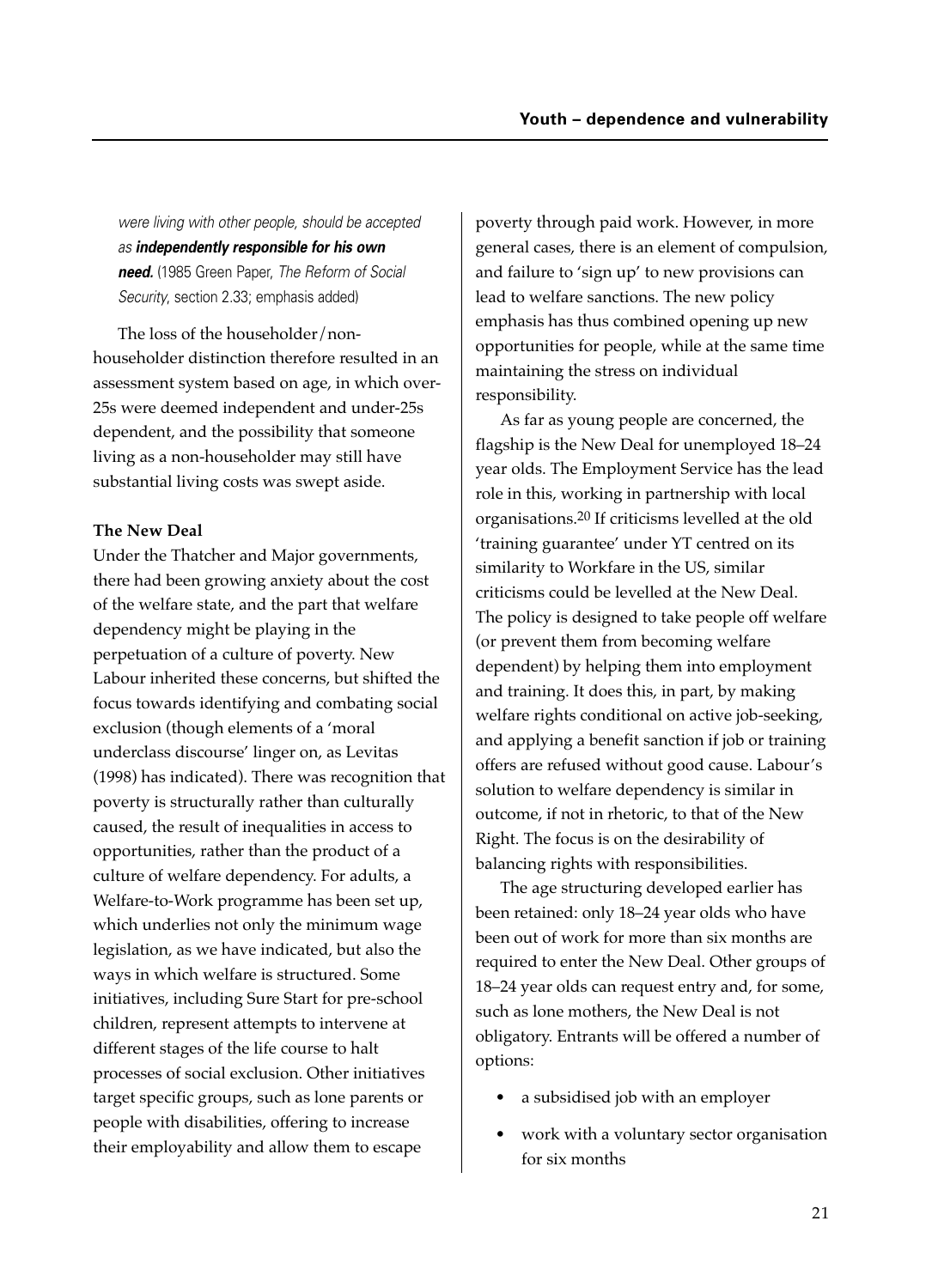- work with an environment task force for six months
- full-time education or training for up to 12 months
- self-employment.

The process begins with the 'Gateway'. This lasts for four months and prepares those who are not yet ready for one of the New Deal options, which (except for the education/ training option) last for 26 weeks, unless people find work during their time on the Gateway. There is no option of remaining unemployed and claiming JSA, and only those in prescribed groups (such as lone parents) will be allowed to apply for hardship payments. The assumptions underlying the policy are that without an element of compulsion young people would not work; that all those eligible can make effective use of training and employment opportunities; and that they have lower income needs than adults. These assumptions need to be tested. *It will also be interesting to learn whether young people and their parents see the New Deal options as attractive alternatives to unsubsidised traditional jobs*.

Sixteen and 17 year olds are not part of the New Deal, but their situation has been reviewed (Social Exclusion Unit, 1999a) and a new prevocational Gateway opened for 16/17 year olds in late 1999. This will build on education and training policies, and New Start projects, to 'reengage' young people through a three-stage 'gateway': outreach work to contact disaffected young people; assessment to facilitate access to further learning; and pre-vocational training in basic and employability skills.

#### **Status ambiguities**

## *16/17 year olds*

- Are largely excluded from welfare benefits on the basis that they are dependent on their parents, who may receive benefit for them.
- Are excluded from the New Deal because they should be in education or training and a welfare-to-work policy is therefore not relevant to them.
- Pay into the NI system, but cannot benefit from it until 18 years of age.

#### *18–24 year olds*

- Are on lower rates than adults on the basis that they can be semi-dependent on their parents, who receive no benefit for them.
- Contract, as adults, to seek work under the Jobseeker's Allowance, New Deal, etc.

Though the New Deal has not yet been fully evaluated, it has been argued (Pascual, 1999) that it is not adapted to the needs of disadvantaged young people who may lack social skills and need more intensive support, because the programme is too rigid, and that the somewhat authoritarian approach of New Deal could lead to greater disaffection in some groups. Typically, young entrants to the labour market move between 'stepping-stone jobs' before they find an occupation, and this job mobility can often involve periods of unemployment. The flexibility which allowed this process (and the jobs which it included) are both now lost. There is thus more pressure on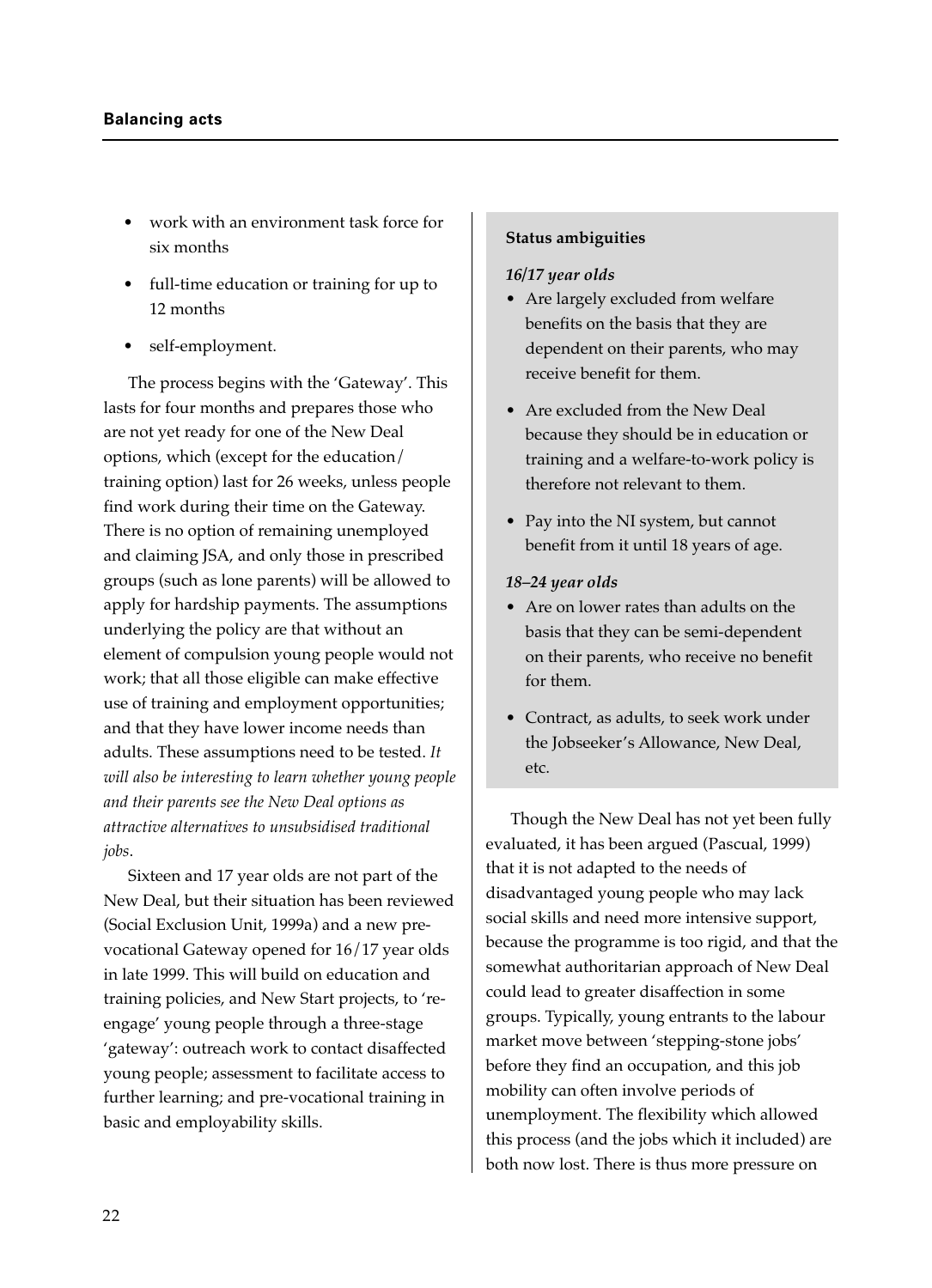young people making career choices to 'get it right' first time.

#### **Teenage mothers**

The policy construction of teenage lone parents takes place within the debate about welfare dependency. Successive governments have had difficulty deciding how to treat young mothers. Peter Lilley, as Social Security Secretary under Major, promised to crack down on teenage lone parents who, he claimed, became pregnant in order to 'jump the housing queue'. Lewis (1998, p. 274) sums up a shift in the policy construction of lone mothers:

The attack on welfare dependency during the 1980s resulted in a change in the way in which lone mothers were viewed. They were no longer seen as victims with special needs for financial support and, as in the case of young unmarried mothers, for casework, but rather as irresponsible, and probably, again in the case of unmarried mothers, manipulative people, willing, for example, to have a baby in order to jump the queue for social housing.

From Conservative Right have been calls for foyers for single mothers, and for their benefits to be made conditional on the return of 'errant' fathers to the household; from Labour, David Blunkett (whilst in opposition) suggested that housing waiting lists should favour parents who had tried to create stable relationships before having children – thus further disadvantaging teenage mothers (Burghes, 1993). The policy approach was to devalue all young motherhood, and to seek to transfer dependency from the state on to partners or parents.

The approach is less stigmatising under Labour, which aims both to improve the life chances of teenage lone parents and to reduce their numbers. Though the initial interview is obligatory, further participation in the New Deal is voluntary, and a Personal Advisor will help them identify their skills, find child care and apply for jobs or training programmes. Young lone parents have the choice of claiming either IS or JSA: if they claim IS they are not required to be available for work; those claiming JSA must be unemployed and available for and actively seeking work, and must have signed a Jobseeker's agreement, or be working less than 16 hours per week.

The Social Exclusion Unit (1999b) report on teenage pregnancy sets a target of halving pregnancies among under-18s by 2010, and reducing long-term social exclusion among young mothers by engaging them in education, training or employment. It also identifies a 'new focus on reaching young men, who are half of the solution, yet who have often been overlooked in past attempts to tackle this issue' – this is to involve targeting them 'with information about the consequences of sex and fatherhood, including the financial responsibility to support their children'.

#### **Status anomaly**

- Teenage lone parents are treated as independent in New Deal provisions.
- Young mothers have been constructed as dependent on a spouse under the arrangements introduced by the Child Support Act 1991 (Chapter 3).
- Teenage mothers can be simultaneously dependent and independent within Child Benefit (CB) regulations (Chapter 3).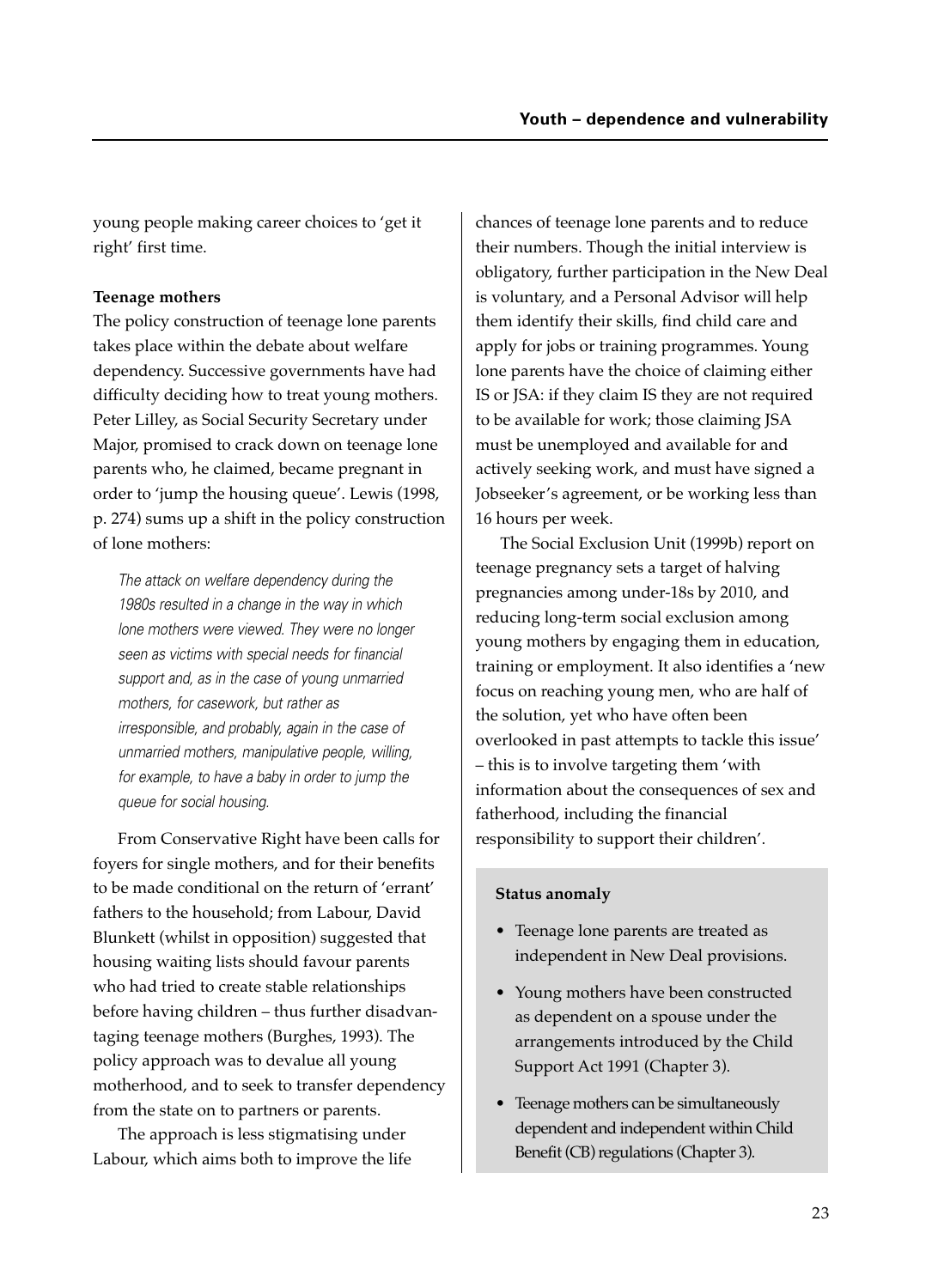## **Housing and transport**

Young people's incomes affect their ability to take full advantage of the education and work options supposedly open to them. In this section, we examine housing and transport policies: most young people either move to where the jobs and courses are, or they commute to them.

## **Housing**

In common with many other policy areas, housing policies fail to take account of the varying and changing needs of young people as they become adult. Partly as a consequence of policies extending education and training, young people are leaving home earlier, though some are returning again and leaving more than once (Jones, 1995a). Over the last two decades, young people's housing needs have increased and, at the same time, diversified. More housing is needed by single people, as more young people leave home to take up jobs or training before marrying or starting a cohabiting partnership. Housing policies have not kept up with these developments and are still based on a range of assumptions, some of which we have seen to pervade government policies:

- that the parental home is cost-free
- that young people have a right to live in the parental home
- that single young people will remain in the parental home as dependants – until they can afford to leave it and compete as newly formed families in the adult housing market
- that Housing Benefit needs can be identified by age criteria.

Even young people living at home have housing costs, despite assumptions in many areas of policy that they have not (Jones, 1991). Young people do not have the right to live in the home of their parents unless they have permission to do so (see also Chapter 3). For those who have left home, there are few housing opportunities as the housing stock tends to be geared towards families and as such is neither appropriate nor affordable for many single young people on low incomes. Most of these tend to inhabit a 'youth housing market' mainly consisting of rented accommodation in the private sector, unless they can afford to buy, or qualify for 'social housing' in the public rented sector. Home-ownership is more available to dual-income couples or to wealthier young people. The public rented sector also caters mainly for families and has never really catered for young single people, except when they are deemed at risk and/or are statutorily homeless. Local approaches to the housing needs of young people vary.

There is confusion about the legal position in E&W of young people under 18 with regard to occupancy rights. According to Folkard (1998), the Law of Property Act 1925 prevents someone under 18 years of age from holding a legal estate in land. Instead, the tenancy (for example) is held in trust for the young person, who becomes a licensee (Settled Land Act 1925). The legal status of tenancies held by 16/17 year olds can thus be in doubt. The situation in Scotland is somewhat different as a result of the Legal Capacity (Scotland) Act, under which 16 year olds acquire capacity to come into possession of a domicile of choice.

The underlying assumption is that young people without dependants are not vulnerable and can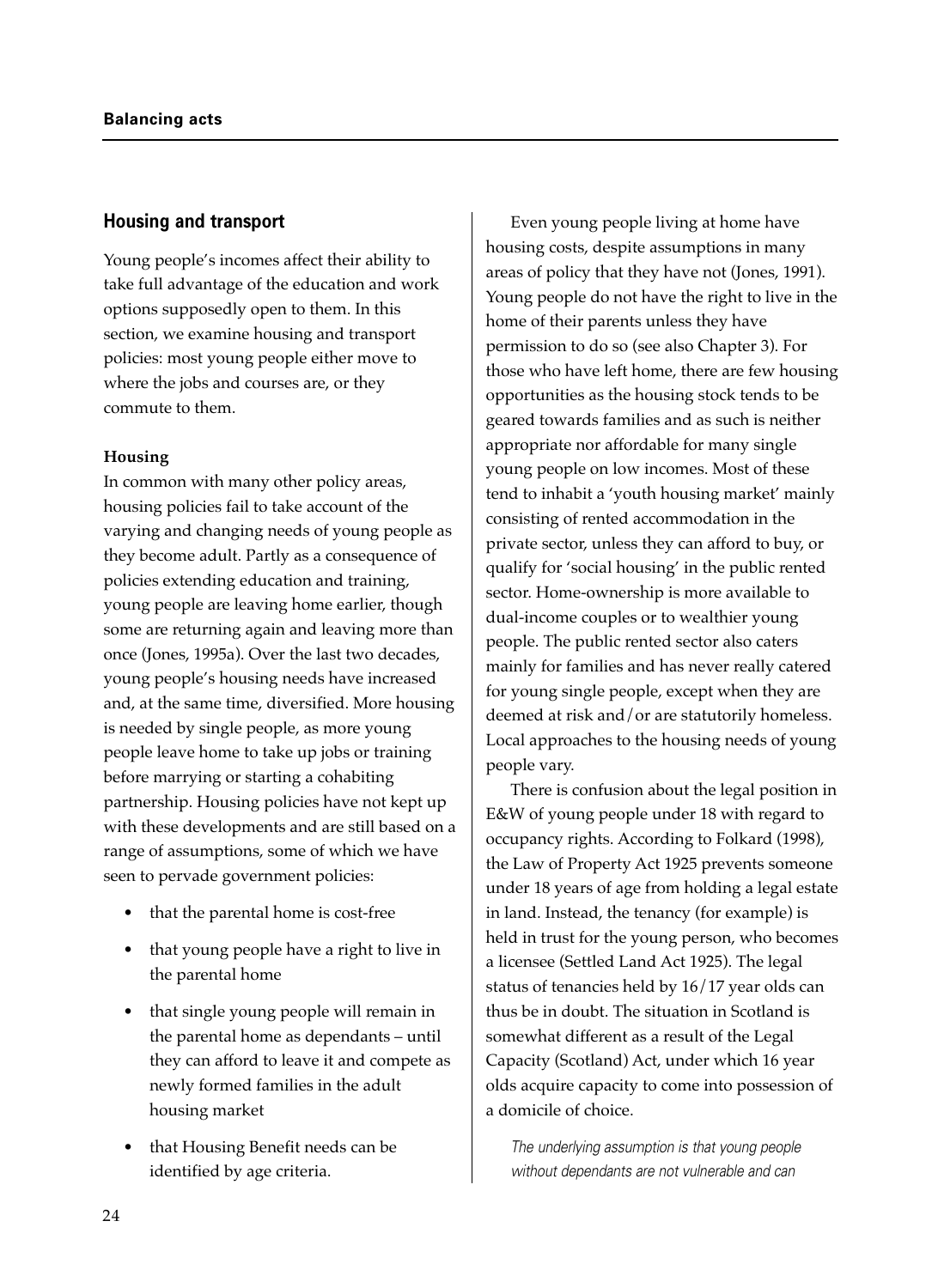fend for themselves. This view is reflected in both the types of housing provided by the public sector and the access rules and priorities that public landlords apply. (Inquiry into Preventing Youth Homelessness, 1996)

## **Homelessness**

The question of whether young people are *per se* vulnerable arises in respect of youth homelessness. Youth homelessness may be no more than the tip of the iceberg of young people's housing problems, but became widespread towards the end of the 1980s, with the withdrawal of income support from under-18s and the lack of appropriate and affordable accommodation. Estimates suggest that numbers of homeless young people rose from 53,000 in 1978 to 146,000 in 1990 (Woodroffe *et al*., 1993). Conservative Government definitions of homelessness tended to focus on the 'roofless' but it is important to include 'hidden homeless', living in overcrowded conditions, sleeping on friends' floors, etc., as well as the more visible rough sleepers. Pronouncements, for instance by John Major when Prime Minister, that young people were intentionally homeless, were not supported by research.

The Housing Act 1996 defines homelessness and outlines the responsibilities of local authorities, distinguishing between groups which local authorities have a 'main duty' to house (usually those with dependent children, pregnant, or vulnerable because of illness or disability – rather than because of their age) and those towards which they have a 'lesser duty', merely to provide advice and assistance. Under the old *Code of Guidance on Homelessness*, some local authorities did not treat 16/17 year olds as vulnerable and in priority need.21 Under the

Children Act (CA) 1989, Social Services Departments have a duty to provide accommodation to children 'in need' whose 'welfare might otherwise be seriously prejudiced'. Access to housing for single young people is generally limited to the emergency routes provided by homelessness and community care legislation and the CA or Children (Scotland) Act.

There have been some moves towards tackling the growing problem of homelessness. Foyers were established in the UK during the 1990s as a means of providing young unemployed people with accommodation, guidance and support while they seek employment. Though not as comprehensive a solution to youth homelessness as they are sometimes portrayed, they nevertheless represent a move towards joined-up policy making, with DfEE and the (then) DoE linking on the scheme (though surprisingly not the DSS), to take:

… an integrated approach to meeting the needs of young people during their transition from dependence to independence by linking affordable accommodation to training and employment. (Foyers Federation, 1998)

Like many other areas of state support, there is an element of conditionality, and those wishing to enter a foyer usually have to sign a contract that they will seek work. Though started under the Conservatives, foyers have been taken up by Labour and link very closely with the aims and philosophy of the New Deal. Other initiatives developed over the last decade include *self-build* schemes which allow young people to build their own homes, which they will subsequently rent or buy, and represent the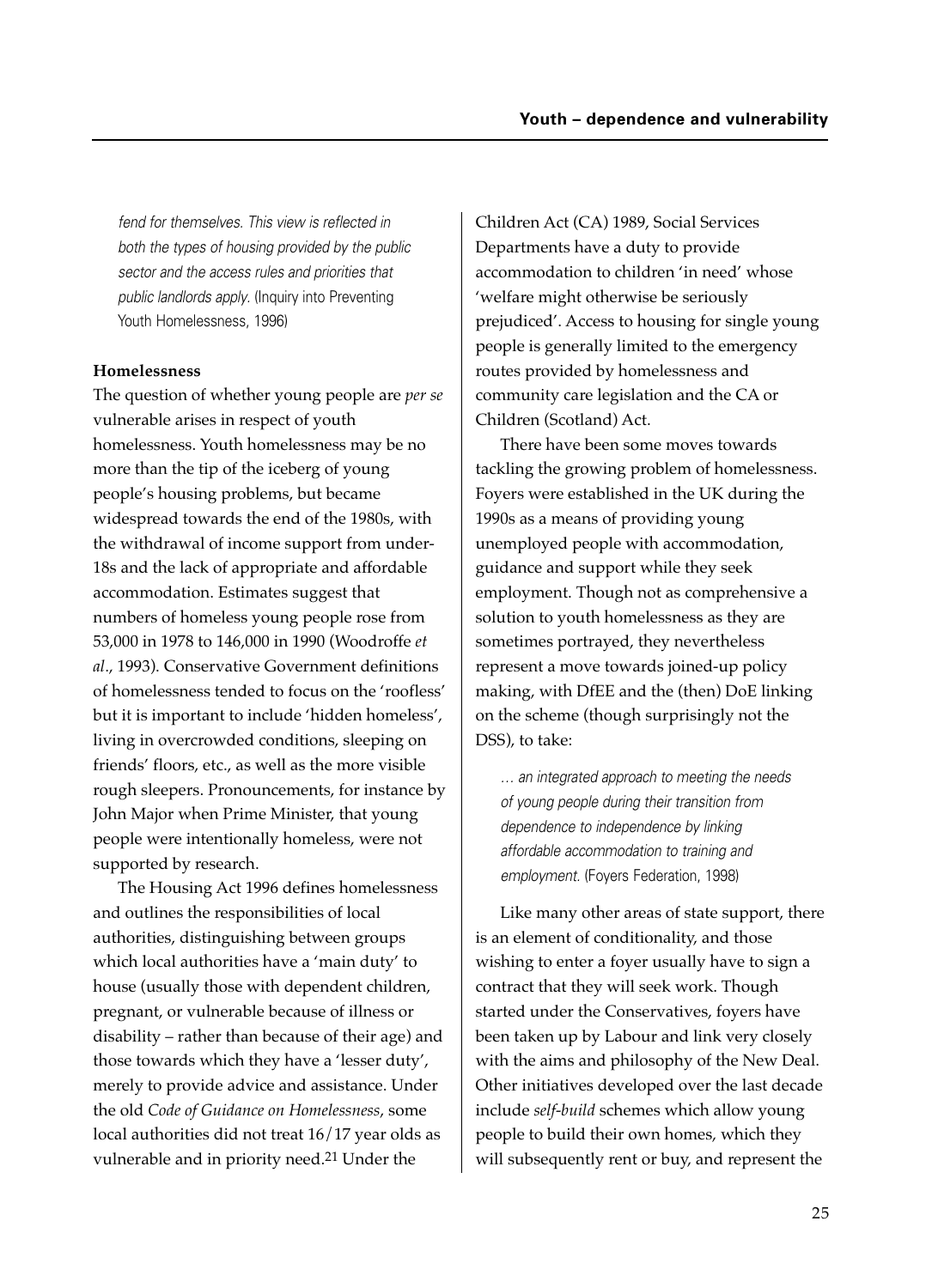models of earning one's benefits and of empowerment, seen elsewhere. Since 1997, there have been signs of more concern.

- The *Rough Sleepers' Initiative* (now known as the Homeless Action Programme) which originated in Central London was extended to other areas. Its aim is to persuade rough sleepers to accept offers of accommodation.
- The *Rough Sleeping* report (SEU, 1998b) will lead to the broadening and coordination of responsibilities across departments to reduce the number of rough sleepers, and a recognition that access to housing, health, employment, training and benefits are all key factors.
- A *Homelessness Action Programme* has been set up to help voluntary organisations outside London. The *Youth Homelessness Action Partnership* was launched in 1998 to bring together public, private and voluntary sectors to develop a programme to tackle youth homelessness.
- A 1999 *Code of Guidance* for housing authorities and social services departments will examine whether other groups should be eligible for housing as a 'main duty', and whether homelessness among care leavers is a consequence of gaps between housing and child care provisions.

#### **Support with housing costs**

The cost of setting up an independent home, paying the rent deposit and obtaining essential equipment, is high (Walker, 1988). Under the Thatcher and Major Governments, the main

attempt to reduce youth homelessness, apart from the very targeted foyer initiative, was the reduction or withdrawal of benefits perceived by policy makers as incentives to leave home (cf. Kemp *et al*., 1994). There was little policy recognition that young people might need to live independently of their parents. The idea of the family home as a continuing resource and a safety net was an example of the dependency assumption, and research on the causes of youth homelessness shows the danger of assuming that families will step in when the state safety net is withdrawn (Jones, 1995a; Smith *et al*., 1998). The consequence was not to prevent young people from leaving home, only to make the process more difficult. If anything, the risk of homelessness was increased.

- *Board and Lodgings regulations*: in 1985, financial help given to young people living in board and lodgings was restricted: time limits were imposed and rent ceilings introduced for the under-25s. In 1989, new rules were introduced: except for those living in hostels, boarders could claim HB only for accommodation costs; other costs would have to be met from benefits. Grants for rent deposits were removed and replaced by Social Fund provisions.
- *Exceptional Needs Payments*, which could provide additional help (e.g. for furniture and equipment) for those in receipt of welfare, were abolished and replaced (in theory) by loans from the Social Fund.
- *Housing Benefit*: in 1988, student eligibility for Housing Benefit was restricted and, in 1990, HB was withdrawn from students.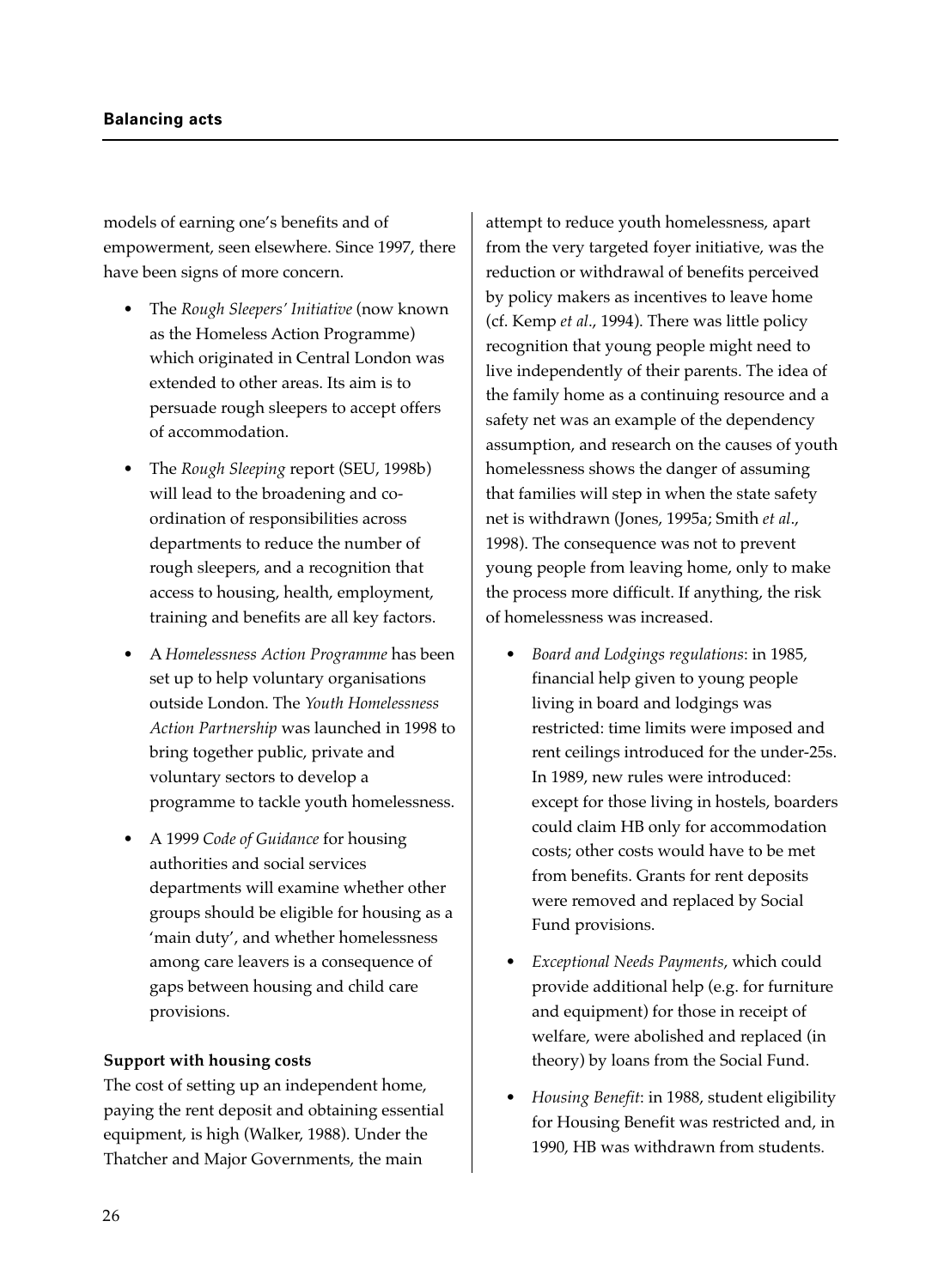• *Single Room Rents*: since 1996, HB for under-25s has been based on a 'Single Room Rent', the average market rent for a room in a shared local property, whether the actual property is shared or not. These rules do not apply to council tenants or housing association tenants, or to care leavers under 22 years of age.

These policies resulted in an extension of dependency among young people able to continue to live in the parental home, and an increase in the vulnerability of those who have left it.

## **Transport**

Transport facilities are crucial to young people needing to access courses or jobs, particularly if they are hampered in the transition away from the parental home. Even when they are able to obtain a driving licence at 17 years old, the cost of private transport is likely to be prohibitive (yet, for those living in rural areas in particular, private transport is a necessity rather than a luxury). Young people may remain dependent on their parents' ability and willingness to chauffeur them to their places of work, education or training.

Public transport policy for young people is piecemeal, but it tends to favour those in fulltime education over those in training or lowpaid work. Central government involvement is largely confined to supplying the broad regulatory framework within which private companies provide public transport. Local education authorities have duties to provide free public transport for school pupils living within a certain radius of the school, but there is no duty to provide concessionary fares to other

young people. The Transport Act 1985 gives local authorities a power to provide concessionary travel to under-16s, and to 16–18s in full-time education.22 Many transport companies have preferential rates for students, but not others. However, there is a London Transport initiative to extend the use of public transport by 16/17s by offering concessionary fares, and the Government has brokered a cheap bus travel scheme for New Deal participants. Legislation in the 1999/2000 session will give the Minister the power to vary concessionary fares by order, providing the potential at least for concessionary fares for other groups, including young people not in education. As indicated above, the proposed Youth Card could assist young people with travel costs.

## **Status ambiguities**

- Foyers, in requiring a contract to be signed by residents to confirm that they will seek employment, treat young people as *adults*.
- Young people are entitled to local authority housing only if they are perceived as vulnerable and in most cases age is not a criterion of vulnerability – i.e. they are treated as *adults*.
- If they were living with their parents, the family could be housed because it contains *dependent* children.
- Once they cease to be dependent children (under-16, or under-18 and in full-time education), young people do not have a legal right to live in the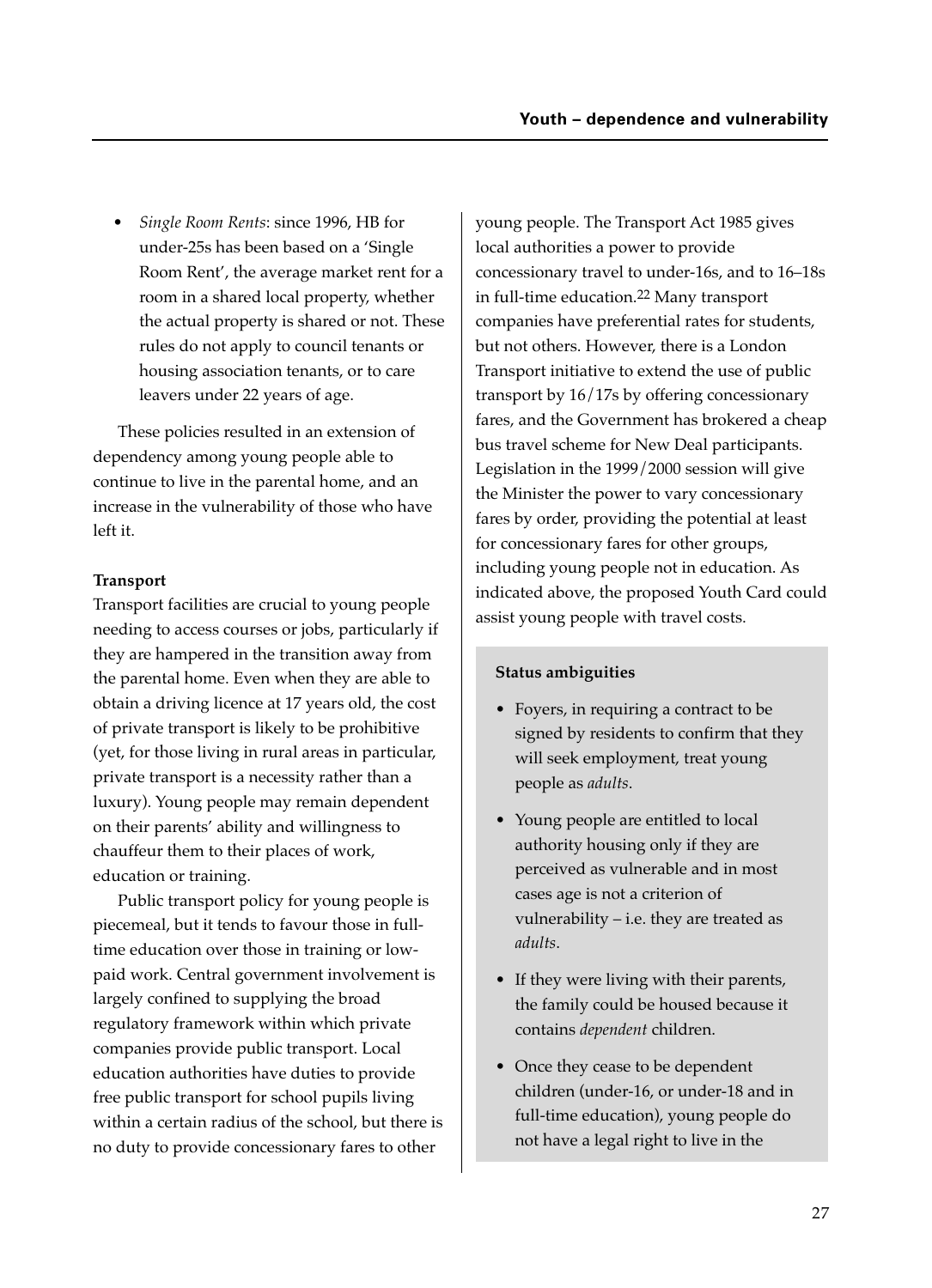parental home (see Chapter 3), but can only live there as licensees of their parents. Nevertheless, they are still deemed in social security terms able to live with their parents.

• Subsidised transport treats those in education as *dependent* and those in training or low-paid work as *adults*.

## **Health23**

The post-war period saw expansion of the National Health Service, and this was followed by a period of privatisation under Thatcher. The drawing back of nationalisation was accompanied by increased emphasis on individual responsibility for health – and on risk behaviour, though health care was becoming less accessible under Thatcher (Jobling, 1989). These notions imply that health outcomes are not the result of inequalities on health (in contrast to the findings of the Black Report, reported in Townsend, 1982), but individual fault (Brannen *et al*., 1994). This puts ill health in the same category as joblessness and homelessness as perceived within the underclass thesis.

## **Risk behaviour**

Young people are one of the healthiest social groups, according to mortality and hospitalisation criteria, but they have specific and apparently age-related problems (Woodroffe *et al*., 1993). Concerns about young people's health tend to focus on risk behaviours. Youth is a peak time for death following accidents or poisoning; smoking, alcohol consumption and drug use are all increasing in

this age group; and suicides have dramatically increased among young men (see Office of National Statistics, 1998). There are both justified concerns and moral panics about these and other health-related behaviours such as teenage pregnancy, which are identified as 'social problems' and lie on a border between health and crime. The consultation paper *Supporting Families* (Home Office, 1998) focuses on these.

## **Competence**

Lack of health care is a dimension of social exclusion. One of the policy problems is how to deliver health care to young people, when the parent can act as gatekeeper. Another is how to raise young people's awareness of health issues through health promotion and health education. As they become adult, young people take over responsibility from their parents for their own health, and this is believed to explain in part why young people receive less health care than other age groups (Brannen *et al*., 1994). The transition to adult responsibility for care is not purely age-related. The CA 1989 gives young people 'rights over their own bodies', but children below the age of 16 can have similar capacity. The Gillick judgement 1984 (see Chapter 3) formulated the concept of the 'competence' of the child, treating a child's capacity to make health decisions in much the same way that the Age of Capacity (Scotland) Act 1977 deals with the legal capacity to enter into contracts.

It is possible, however, for the need to protect children to override such considerations of competence. Thus, the Criminal Law (Consolidation) (Scotland) Act 1995 makes it a criminal offence for a man to have sexual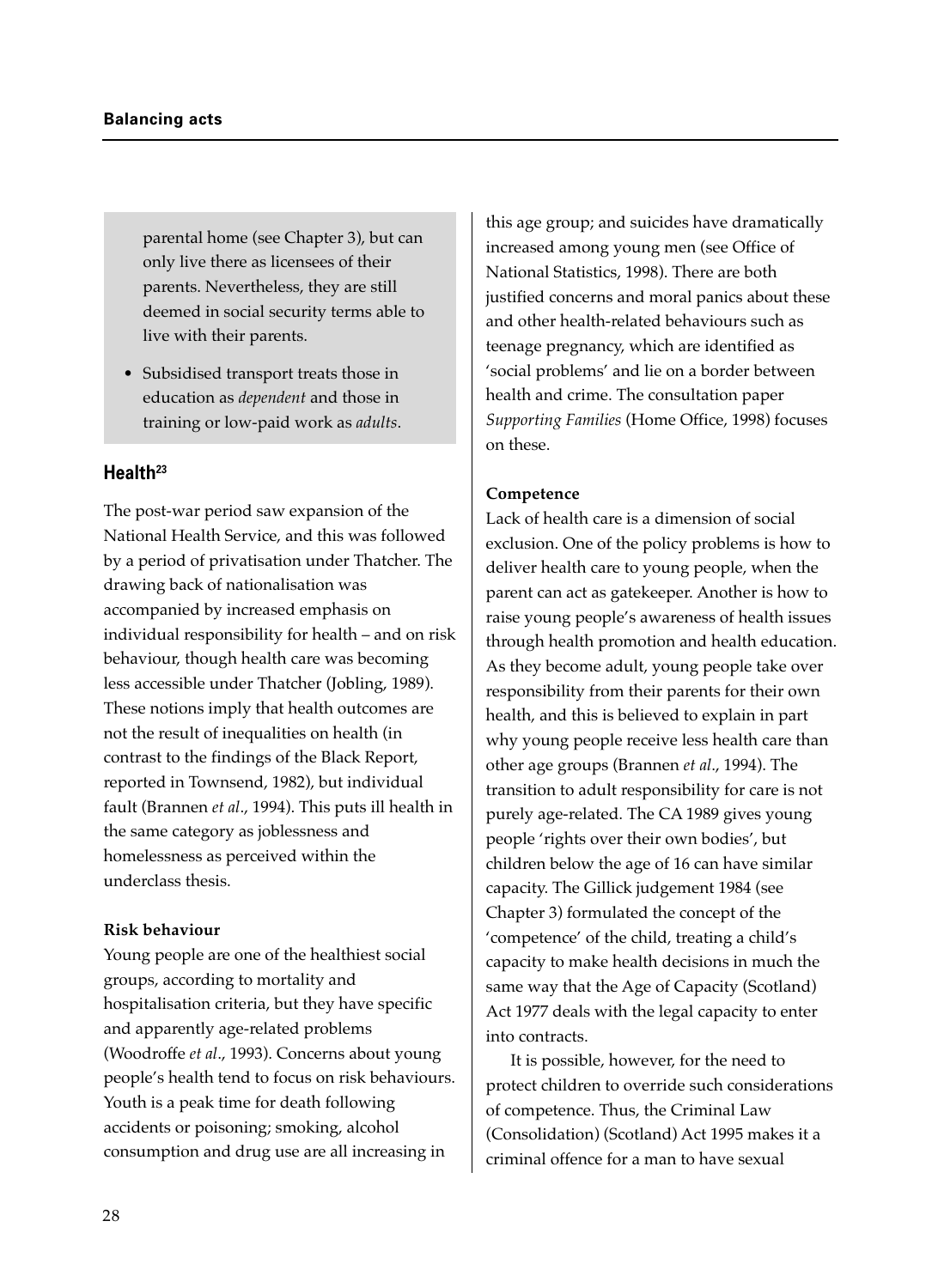intercourse with a girl below 16, even if she gives her consent.24 Furthermore, the Sexual Offences (Amendment) Bill25 which proposes to reduce the age of lawful consent to certain homosexual acts from 18 to 16 in E&W and Scotland, and to 17 in Northern Ireland, also proposes a new offence where an adult 'in a position of trust' in relation to a 16/17 year old (of either sex) engages with them in sexual activity. Certain 16/17 year olds are thus still deemed vulnerable and afforded state protection.

## **Criminal justice**

The way the criminal justice system treats young people reflects both an ambivalence about whether they should be seen as victims or aggressors and ongoing concern about levels of criminal behaviour (see, for example, Pearson, 1983; Morris, 1994). The peak age of offending is 18 years among men, after which there is some tailing off in many forms of crime, as they become adult (Graham and Bowling, 1995). This phenomenon of desistance from crime is not fully understood, but does raise the question whether interventions should be aimed at punishing offenders (when the likelihood of their re-offending will diminish over time without interventions) or preventing crime before the onset of criminal behaviour; hence the current emphasis on the prevention of truancy and on child curfews, for example.

The juvenile justice system defines children and young people as distinct from adults in terms of the age at which they are deemed criminally responsible, and the welfare or punishment responses to offending. According to the Criminal Justice Act 1991, a child is under 14 years of age and a young person is aged 14–18.

## **Age of criminal responsibility**

The Children and Young Persons Act 1933 enshrined the principle that young people were to be treated separately from adults, and set out that no child under the age of eight could be presumed guilty of any offence. Following the recommendation of the Ingleby Committee in the 1950s that the age of criminal responsibility in E&W be raised to 12 years, the Children and Young Persons Act 1963 subsequently raised it to ten years. The Children and Young Persons (Scotland) Act 1937 similarly set the age of criminal responsibility at eight years, and this remained unchanged by the Age of Legal Capacity (Scotland) Act 1991.

There was, however, a further age stage: the common law *doli incapax* presumption that a child under 14 (in E&W) does not know the difference between right and wrong.26 This presumption required clear evidence if a child under 14 was to be criminally prosecuted. In 199827, the Youth Justice Task Force recommended the abolition of this presumption in respect of ten–14 year olds, on the grounds that it often left the youth justice system unable to deal with regular offenders. The *doli incapax* presumption was duly abolished under the Crime and Disorder Act 1998, with the consequence that ten–14 year olds can be more easily prosecuted and now assume the same degree of responsibility for their actions as an adult. *The significance of the age of criminal responsibility has thus been enhanced*.

Current Child Safety Orders and Local Child Curfews are targeted at those at risk of offending who have not yet reached the age of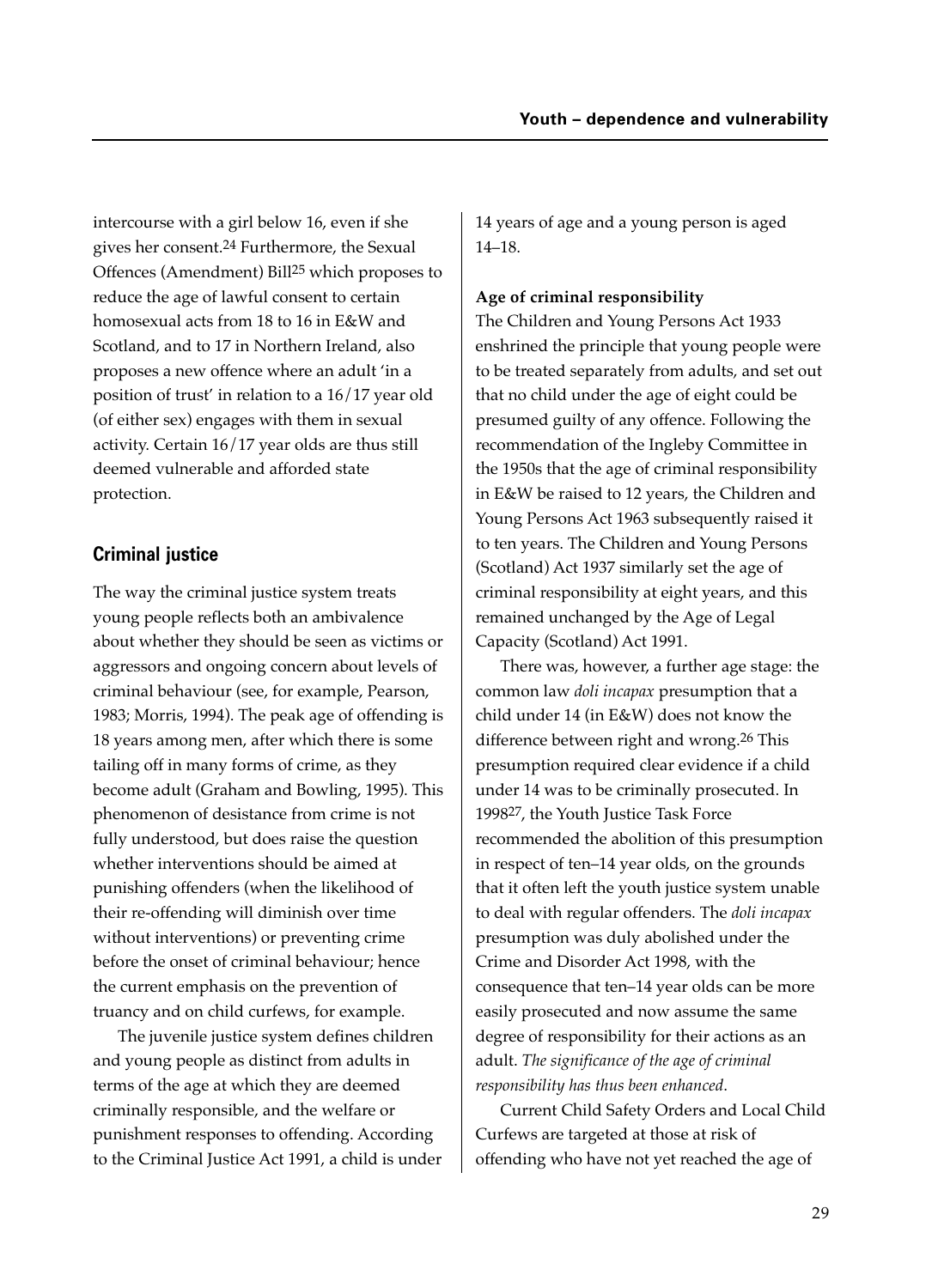criminal responsibility. Under these Orders, children under ten who commit acts which would constitute an offence if they were criminally responsible, or who break a child curfew, are placed under social work supervision. Such cases, however, stress the responsibility of the parent rather than the child, as we show in the next chapter, leaving the age structuring of criminal responsibility intact at ten years.

Legislation has also covered the types of court in which young people should appear according to their age. Under the Criminal Justice Act 1991, the Juvenile Court became the Youth Court, and its jurisdiction was extended to include 17 year olds. The Criminal Procedure (Scotland) Act 1995 stated that under-16s could only be prosecuted in criminal courts on the instructions of the Lord Advocate. In 1998, the Youth Justice Task Force considered the position of different age groups, and favoured the retention of 17 year olds within the youth justice system, on the pragmatic basis that moving them to adult courts could increase the prison population, and result in more 15/16 year olds appearing in adult courts as co-defendants.

#### **Welfare versus punishment**

The juvenile justice system is constantly trying to find the balance between treating young offenders as vulnerable and cracking down on crime and disorder among the young. Policies veer between concerns for welfare and concerns to punish. There has not always been a distinction between the treatment of young offenders and that of their elders. It was the Children and Young Persons Act 1933 which prohibited capital punishment for under-18s. In the 1950s, the Ingleby Committee, set up to

consider the operation of the juvenile court, was concerned about its judicial/welfare functions, and the Children and Young Persons Act 1969 (never fully implemented) prioritised welfare over punishment of young people. The pendulum swung more towards punishment under the Thatcher and Major Governments, with the punishment emphasis being applied at lower and lower ages.

- The Criminal Justice Act 1982 (which also limited the use of custody for young offenders, abolished imprisonment for under-21s and replaced Borstals with Youth Custody Centres) introduced short, tough sentences ('short, sharp shocks').
- The Criminal Justice Act 1988 introduced a new sentence, Detention in a Young Offender Institution, for over-15s.
- The Criminal Justice and Public Order Act 1994 introduced a new Secure Training Order for 12–15 year olds (later amended to cover 12–14 year olds).
- In 1995, the Prison Service Corporate Plan included the introduction of 'boot camps'.
- Plans were also put forward by Home Secretary Michael Howard to enable the recruitment of more ex-military personnel to the Probation Service (*The Guardian*, 6 February 1995).

When New Labour came to power in 1997, concern about crime and disorder among young people was still rife. The slogan 'tough on crime, tough on the causes of crime' had been used in the General Election campaign. Following a consultation exercise on reform of the youth justice system in E&W, and a White Paper *No*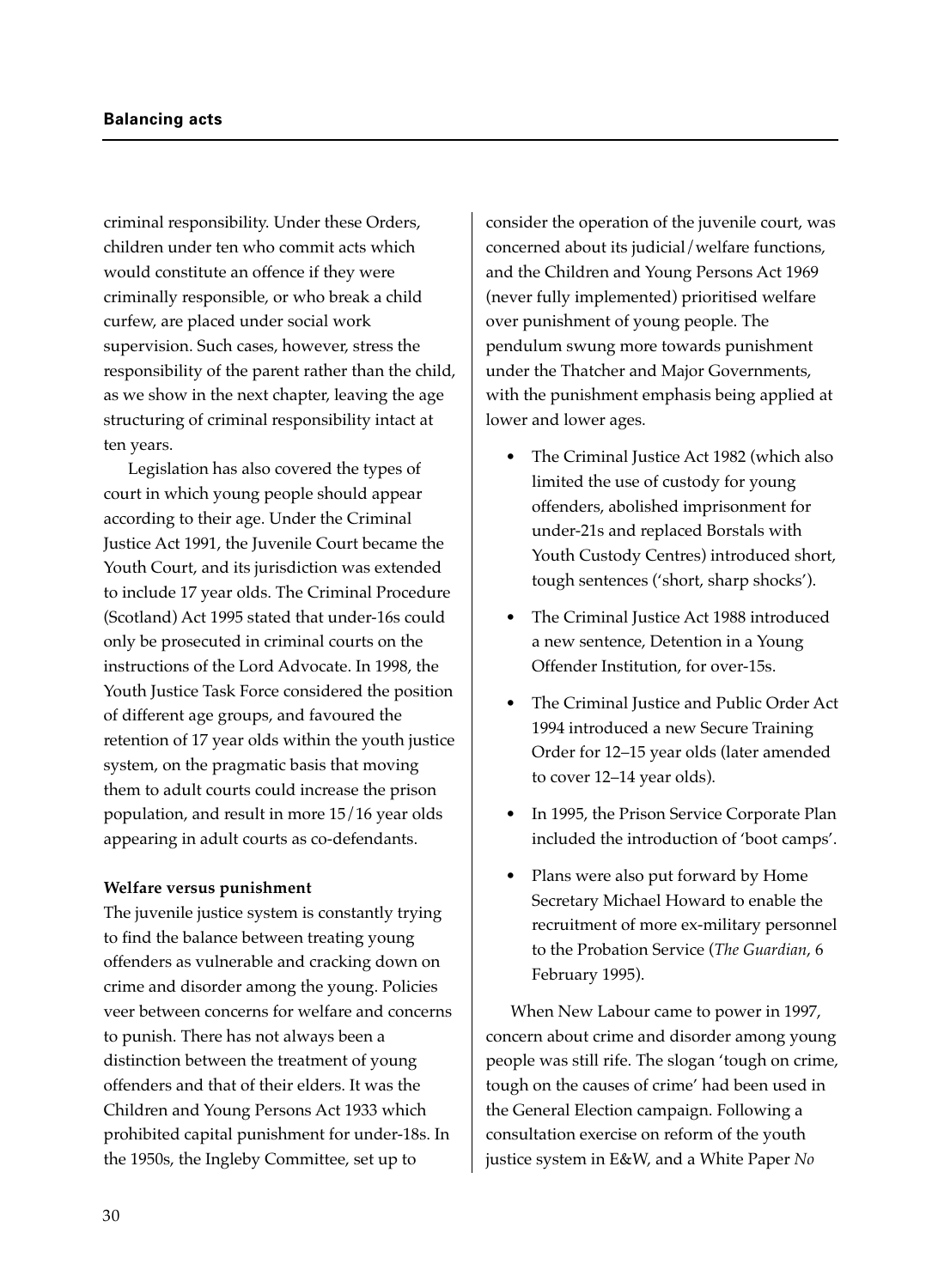*More Excuses – A New Approach to Tackling Youth Crime in England and Wales* (1997), new legislation was introduced in the Crime and Disorder Act 1998, and a Youth Justice Board is being set up to advise the Home Secretary on the juvenile justice system. We see a renewed emphasis on treating young people differently from adults, for example, in the stated aim of ensuring that young people are not sent to prison, but also a belief that offending among younger people needs to be tackled through community-based initiatives, in recognition of the role that social disadvantage plays in offending behaviour. It is also noticeable that strict age banding has been abandoned in determining the welfare versus punishment emphasis. New measures include the following.

- Setting up *Youth Justice Board*, to advise on the juvenile justice system.
- *Reparation orders* requiring young offenders to make some kind of reparation for crimes.
- *Anti-social behaviour orders* are civil preventative orders (section 19) with respect to a person aged 16 or over acting in a manner likely to cause alarm and distress.
- *Final Warning Scheme* will end repeat cautions. A first offence can be met with a reprimand, a final warning or charges, depending upon its seriousness. Reprimands and warnings to under-17s will be given at the police station in the presence of parents.
- *Secure accommodation*. Courts can now remand 12–14 year olds to secure accommodation, also 15/16-year-old girls

and vulnerable 15/16-year-old boys. This is on the basis that juveniles were more likely to offend on bail. It often failed to link the punishment with the crime, and is a step towards eliminating prison remands for all under-17s (Home Office Press notice 077/00).

- *Bail supervision* and other support projects to prevent offending while on bail.
- *Detention and Training Order* (DTO) new juvenile custodial sentence from 2000.
- *Improved custodial arrangements for young women*. Separate prison units to be established for under-21s and 15/16 year olds to be placed in non-prison accommodation if possible.
- *Youth Offending Teams* (area-based and multi-agency partnerships in E&W) were set up to work with young offenders who have received a final warning, to determine the cause of offending and decide what help is necessary, and to implement the DTO (following Youth Justice Board advice).

## **Summary: parameters of youth**

This chapter has shown that policy constructions of youth and its parameters – the interfaces with childhood and adulthood – are very confused. In this brief review of a range of policy areas, young people have been constructed as dependent or independent. This construction is almost entirely on the basis of age, though we find in some areas notions of vulnerability, or of competence and understanding, which may outweigh strict age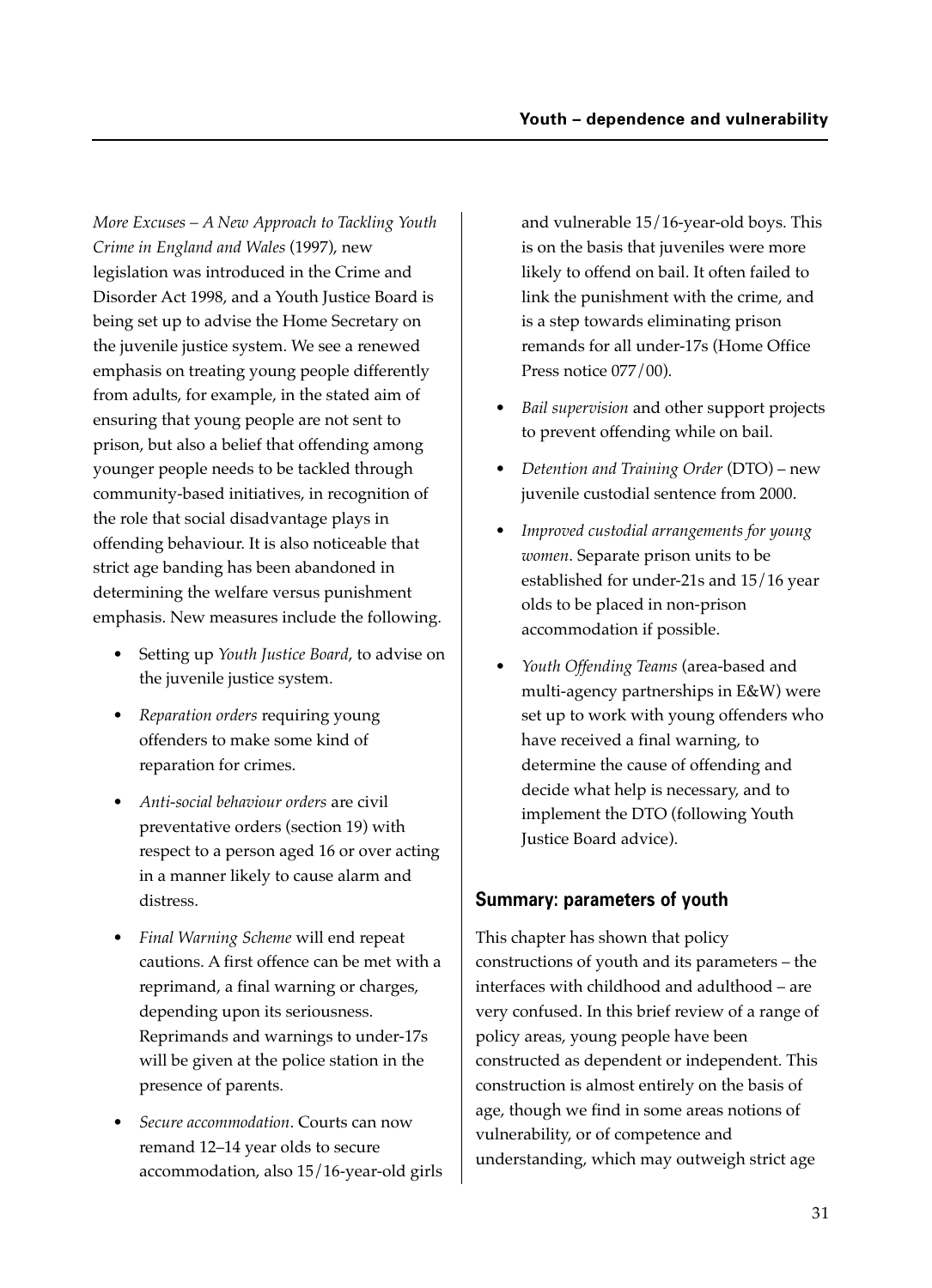criteria, and in the case of social security policies we find a further dilemma, whether economic dependence on parents is a function of coresidence with them. The overall message, however, is that, although youth as a stage in life is constructed by policies such as these, young people present a very real problem for policy makers. How should they be treated in policy making and the delivery of provisions? Have policy makers and others in fact created – with the best motives in the world – youth as an unsustainable and unmanageable status?

#### **Status ambiguities – a postscript**

A 17 year old could be:

- in full-time education and treated as *dependent* (parents receive CB)
- on a training scheme and entitled as *semi-dependent* to a training allowance too low to support independent living
- in a low-paid job as *semi-dependent* (and excluded from NMW)
- unemployed and treated as *dependent*
- entering HE and treated as a *dependant* for the purposes of calculating tuition fees, but *independent* for the purposes of contracting into the student loans system
- single mother receiving CB as *independent* for her child, but also as a *dependant* where her mother also receives CB for her.

## **Notes**

- 1 Social Exclusion Unit, 1999a, p. 6.
- 2 The proportion of  $16/17$  year olds in England and Wales in full-time education has risen from 48 per cent in 1989 to 72 per cent in 1996 (Payne, 1998), though take-up, according to Surridge and Raffe (1995), draws on those who would otherwise have been in employment or on training schemes, rather than on the unemployed.
- 3 These include: National Learning Targets for minimum qualification levels for 16 year olds; the National Numeracy Strategy and National Literacy Strategy, introduced to raise standards among primary school pupils; disapplication of National Curriculum at key stages, to create wider opportunities for work-related learning for 14–16 year olds and to help bring disaffected young people back into education; and a Learning Card, issued (since 1998) in the final year of compulsory schooling, which aims to raise awareness of entitlement to further learning.
- 4 See report of Professor Bernard Crick's advisory group on citizenship education (DfEE, 1998a).
- 5 Helena Kennedy (1997) draws attention to the inequities between FE and HE.
- 6 There are now plans for radical reform of the post-16 education sector, and the Education Secretary has announced plans for 'new local and national arrangements for the delivery of high-quality further education, training and workforce development to meet the skills and learning challenge'. This reform might include replacement of the Further Education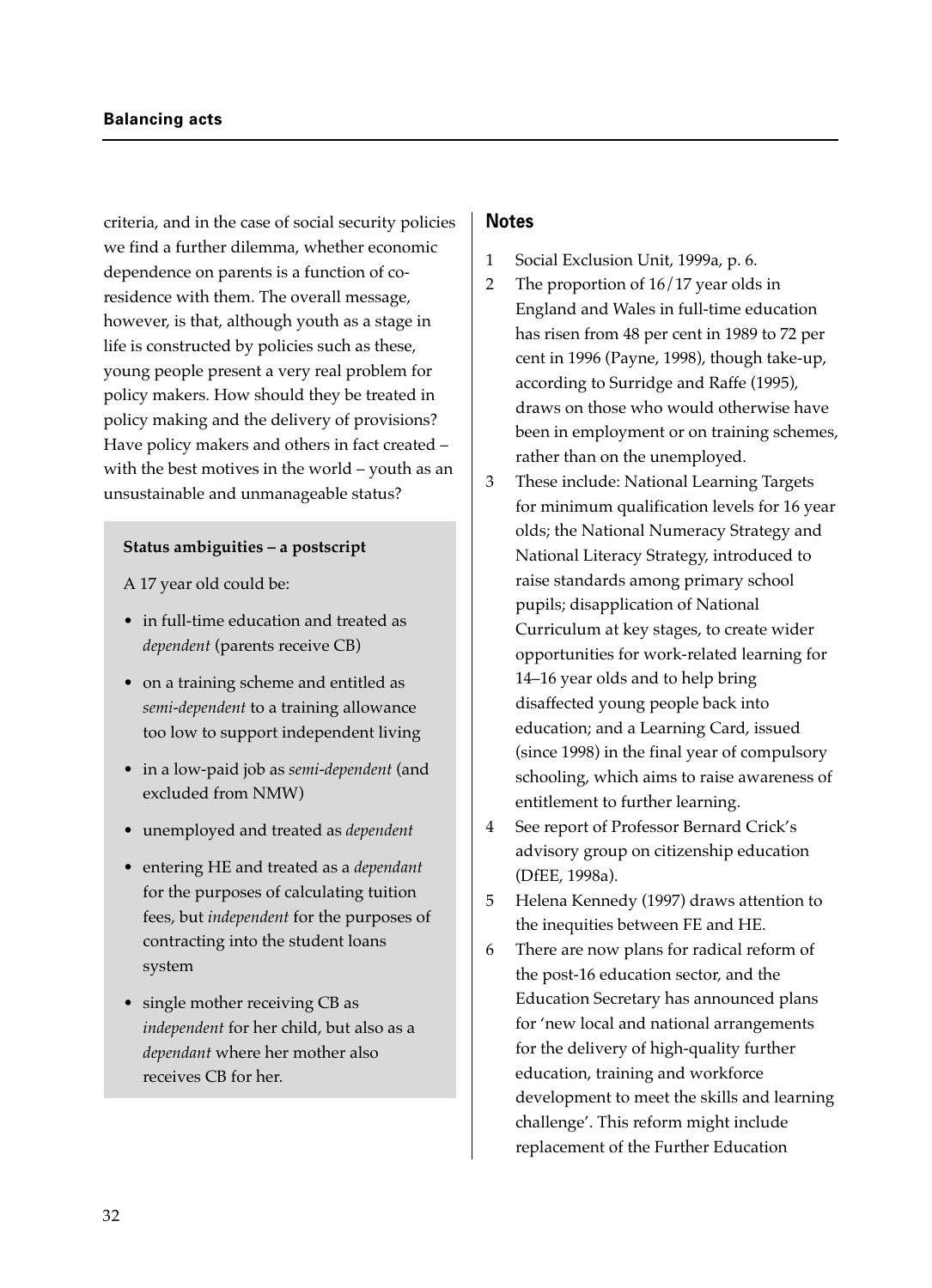Funding Council for England (FEFCE) and Training and Enterprise Councils (TECs) with a new body which will unify, regulate and fund post-compulsory education and training.

- 7 Intended to stimulate demand for, and improve access to, knowledge.
- 8 Announced in December 1997 and designed to increase ET participation from age of 16 onwards and to reduce drop-out by tackling the variable quality and relevance of some post-16 training and education.
- 9 The Government aims by the academic year 2001/02 to increase FE student numbers by an additional 700,000, 7 per cent of whom will be 16–19 year olds in full-time study. See Kennedy (1997); also *Further Education into the New Millennium* (Secretary of State, February 1998).
- 10 Teaching and Higher Education Act 1998, following decades in which employers gave little or no support to day-release.
- 11 Previously, students on courses or in private study for more than 21 hours a week were ineligible for welfare, but private study is now ignored and those on FE courses averaging up to 16 guided-learning hours a week can receive Jobseeker's Allowance, provided they remain available for work and actively seek it.
- 12 Previously experimented with in 1978 and currently being piloted.
- 13 Note that 16–18s are not included in the New Deal, though the Social Exclusion Unit has reviewed their circumstances (Social Exclusion Unit, 1999a). A Learning Gateway will be provided for 16/17 year olds in the near future (see Social Security section later in this chapter).
- 14 National Traineeships will provide workbased training to NVQ level 2. The aim is for around 125,000 16/17 year olds in England and Wales to enter National Traineeships and other work-based training. Similarly, Skillseekers schemes in Scotland target 16/17 year olds and provide a workbased training leading to an SVQ at level 2 or 3. Modern Apprenticeships are aimed mainly at people aged 16–19 wishing to train for jobs at craft, technician and trainee management level. They provide training within industry-designed frameworks, under a training agreement between the individual and the employer. The training leads to an NVQ/SVQ level 3 qualification and includes core skills. The aim is for 72,500 young people in England and Wales to begin a Modern Apprenticeship in 1998– 99.
- 15 Some young people now receive extra payments to top-up their allowances, where TECs/LECs have negotiated agreements with training providers.
- 16 Hansard, 18 February 1992, col. 121.
- 17 The Children and Young Persons Act 1933 and the Employment of Women, Young Persons and Children Act 1920 are still the principal provisions in this area, coupled with local authority bye-laws. The employment of children and young people in particular establishments was also regulated by industry-specific provisions (contained mainly in the Factories Act 1961, the Shops Act 1950 and the Mines and Quarries Act 1954). Health and safety provisions are mainly covered by the Health and Safety at Work, etc. Act 1974. Additional regulations cover child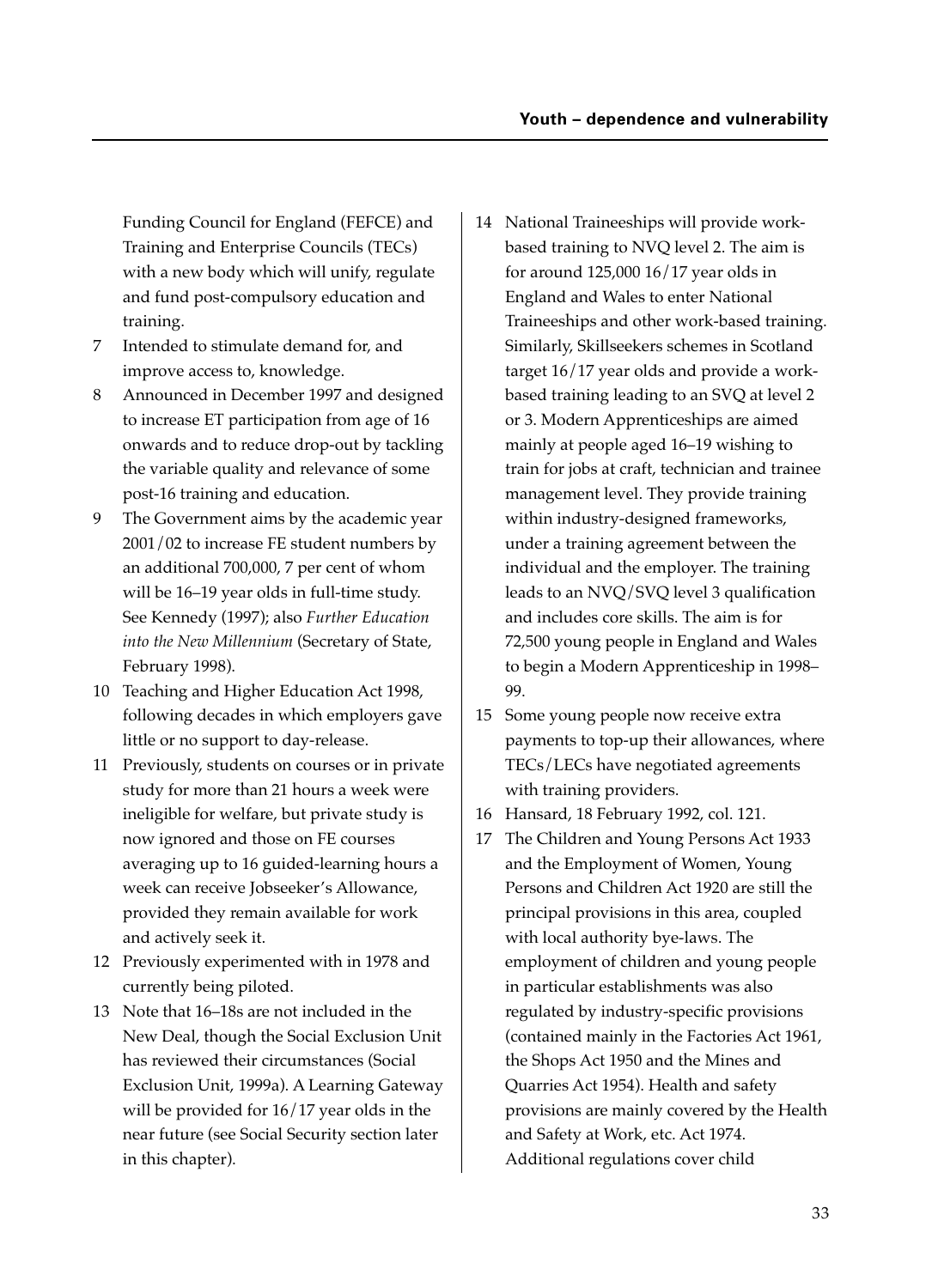performances, etc. However, most of these provisions (mainly restricting the hours and days that young people could work) were removed by the Employment Act 1989.

- 18 According to DSS, 16/17 year olds who 'for good reason' live independently have access to the 18–24 year old rate as a recognition of their vulnerability.
- 19 Non-householder rent additions are discussed again in Chapter 3.
- 20 It remains to be seen whether employers will simply convert existing jobs into New Deal jobs in order to obtain the subsidies.
- 21 This should change with the publication of the revised Code of Guidance on Homelessness, 1999 (Social Exclusion Unit, 1998b).
- 22 This is because local authorities previously provided both education and transport services.
- 23 We lack the space in this report to examine specific issues such as those relating to

disability, mental health or special educational needs.

- 24 Though it is a defence if the man was under 24, had not previously been charged with such an offence and had reasonable cause to believe that the girl was aged 16 or over. The same Act also decriminalised male homosexual sex between consenting adults (aged 18 or over), provided the act takes place in private.
- 25 Filibustered in the House of Lords in 1998/ 99, but should receive a second reading in 2000.
- 26 The Social Work (Scotland) Act 1968, which established the Children's Hearings system in Scotland, presumed a child of 12 to be of sufficient age and maturity to form a view.
- 27 The killing of two-year-old James Bulger by two ten-year-old boys in 1993 caused public outrage which included calls for tougher punishment of child offenders.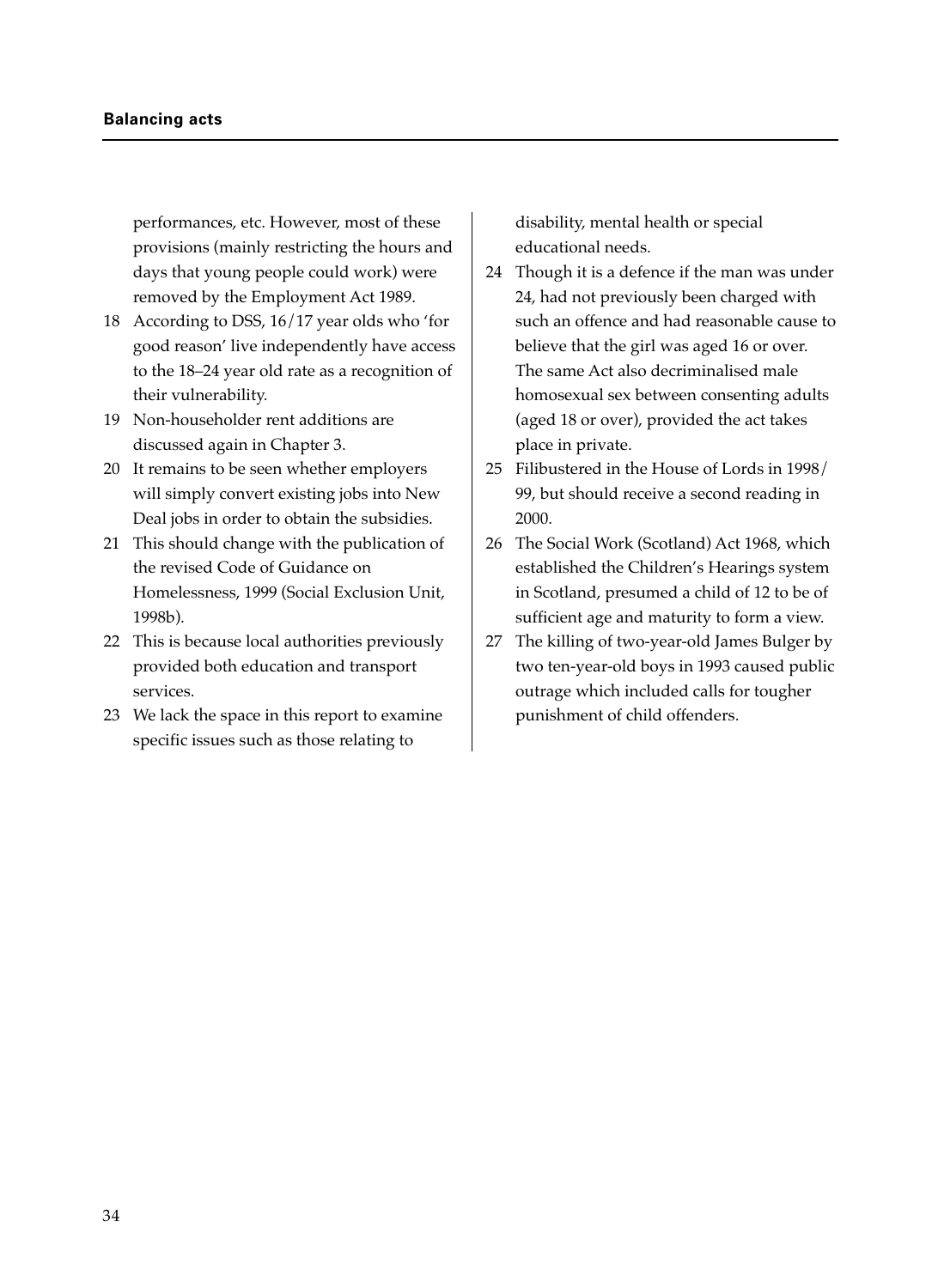## **Introduction**

The 'joining-up' of policies defining dependence and independence in youth with family policies defining the responsibilities of parents presents a further challenge. The constructions of youth described in the previous chapter clearly raise questions about the parenting role: first, how is parental responsibility defined, if at all; and, second, to whom is it assigned?

Under the Poor Law, it was expected that families and kin would provide support for individuals, thus parents were expected to care for their children (Crowther, 1982). Individual rights to welfare did not exist and, as we saw in the previous chapter, still do not in many policy areas, as far as young people are concerned. The Beveridge Report took the approach, in respect of children, that the state should support parenting rather than take it over:

These proposals are based on two principles, first that nothing should be done to remove from parents the responsibility of maintaining their children, and second that **it is in the national interest for the state to help parents discharge that responsibility** properly. (Beveridge Report, 1942, Cmd. 6550, p. 14, emphasis added, quoted in Daniel and Ivatts, 1998)

The Welfare State was based on a dependency assumption, like the Poor Law which preceded it. Benefits were paid to the Head of Household for his dependants and himself, and the household was conceived as an economic unit, as it had been under the Household Means Test. It was mainly in the 1960s and 1970s that the extent of inequalities within the household, and the need to acknowledge the individual rights of women

and children, were acknowledged. Despite the Thatcher Government's emphasis on traditional family values (and calls from some quarters for women to give up employment and return to their domestic duties), successive recent governments have tended to take a hands-off approach to families, preferring not to intervene in what is seen as a private world. More recent attempts to protect the institution of the family in the face of increasing indications that this is under threat have, however, led to a more interventionist approach, if only by default. Under the Conservative governments, the state role in welfare provision for young people was withdrawn, on an assumption that families would once again fill the gaps in provision: a return, in the rhetoric of the time, to 'traditional family values'. Thus, David Marsland (1986, p. 94), from a right-wing ideological perspective, wrote at the time of the Fowler Review of social security:

Young people need the support of their families and the family is seriously weakened as an institution if it loses its responsibility for young people. But genuine family responsibility for young people is make believe unless at least some of the costs of their care are shifted back from the state to the family.

However, as Dean (1995) points out, there is no family tradition of caring for young people, as opposed to children, because 'youth' did not exist, and so care could not be 'shifted back'. The extension of the period of youth, described in the last chapter, has been a mainly post-war phenomenon. The emergence of youth is, however, barely recognised in family policy. In all the current discussion about the importance of supporting family life, young people feature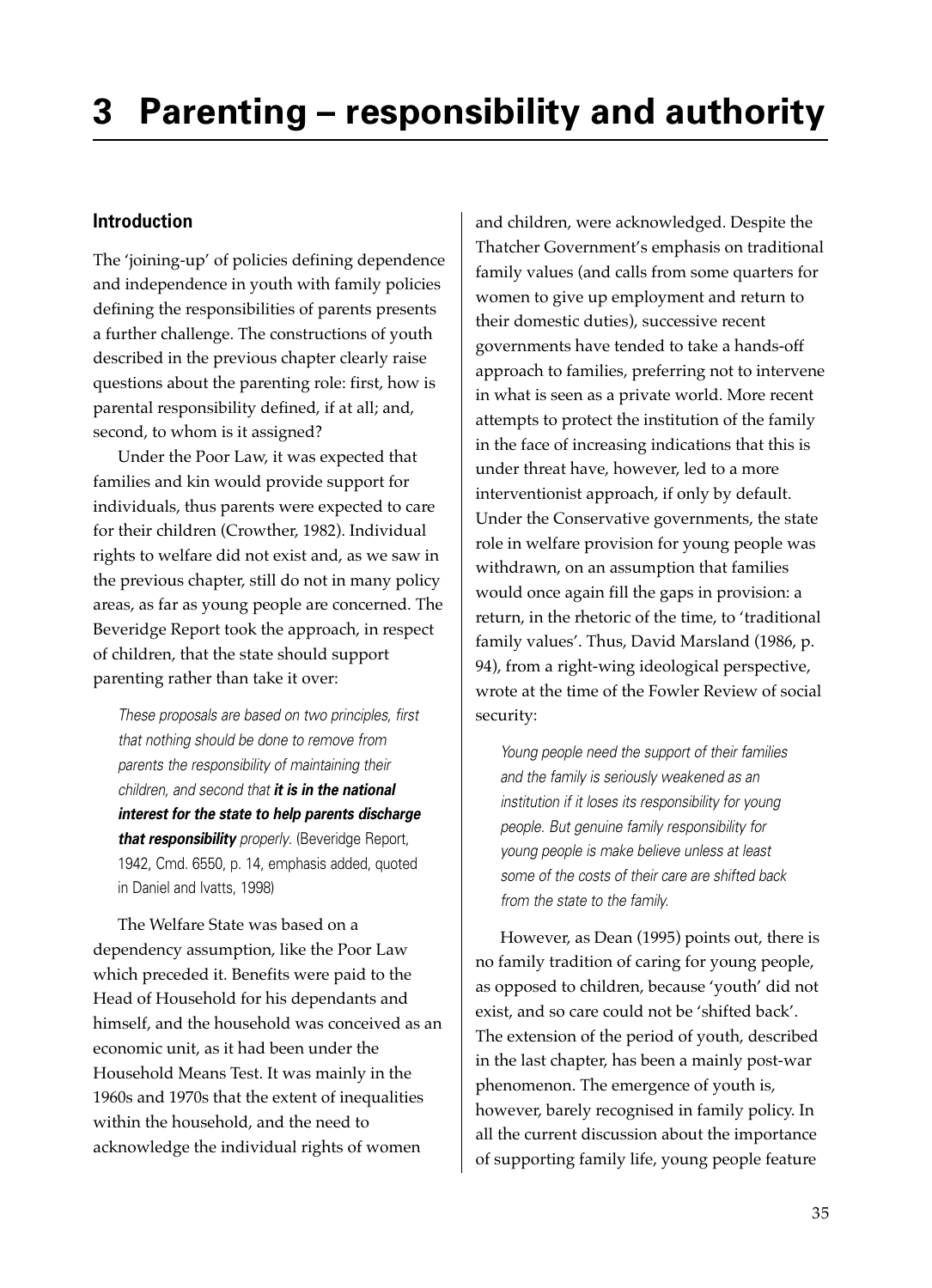very little, the stress being on the upbringing of younger children. Where young people do figure, it is as unruly or deviant, and the emphasis is on 'upholding parental authority' rather than enabling parents to support their teenage children.

The New Labour Government under Blair favours a more active interventionist approach to family policy (Home Office, 1998), including an emphasis on the role of parental authority in the prevention of juvenile offending. If this policy approach is to succeed, it will need to take account of the complicated links and distinctions between family structure, family 'roles' and family relationships, to avoid slipping into simplistic prescriptions for family life which bear no relation to its complex reality. It is not necessarily the saving of the institution of the family which will provide the answers, but the quality of the relationships and roles which may or may not be enacted within it (Finch, 1989).

This chapter starts with an exploration of the somewhat sparse legal framework that structures parental responsibilities for children, from which we have tried to extricate the nature of the responsibilities that parents have, the relationship between parental authority and parental responsibility, and the ways in which the law recognises the diminishing need for parenting as the young person becomes adult. From an examination of family law, we re-visit other policy areas discussed in Chapter 2. The responsibilities of local authorities towards young people in their care are also considered.

## **Family law**

The legal framework for understanding the

notion of parental responsibility focuses on children and is more sketchy in respect of young people. As Masson (1995) indicates, the concept derives from both common law and statute. Furthermore, there are differences between the legal frameworks in E&W and Scotland. In all, the area is very confused. Broadly speaking, however, it is possible to trace a trend in family law away from an emphasis on parental rights and control towards an emphasis on parental responsibility within which the child becomes the central focus.

Common law definitions of parental rights and powers, according to Cretney and Masson (1997), include:

- the right to physical possession
- the right to control or direct the child's upbringing
- the power to control education
- disciplinary rights to inflict moderate and reasonable corporal punishment
- the choice of religion
- the right to the domestic service of unmarried children
- the common law right over the child's property
- the right to represent the child in legal proceedings
- the right to consent to marriage
- the right to contact with the child
- and other miscellaneous rights.

These 'rights' have now been brought into a broader legal framework of parental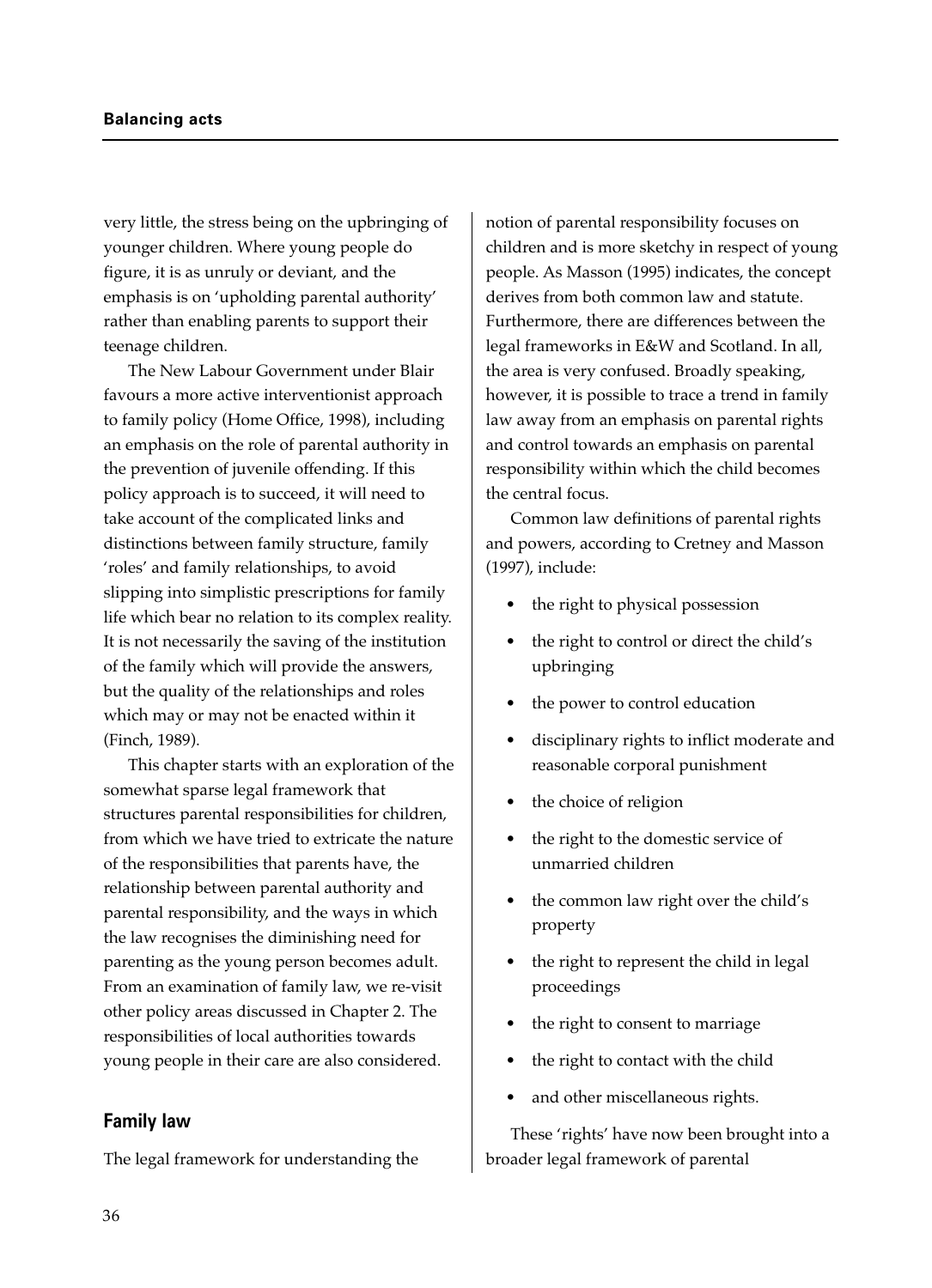responsibility, containing two main elements: responsibility (*to care and maintain*) and authority (*to control*). A tension between care and control runs through the histories of the juvenile justice system, the care system and the literature on the family life of young people, culminating in the current involvement of the Home Office in family policy making. Historically, there has been a shift from control to care, as the welfare of the child has become paramount, in theory at least. At one time, children were seen as the property of their parents (Gittins, 1998). Now parents only have power over their children in order to allow them to fulfil their parental responsibilities towards them (under the Children Act 1989, following Gillick). Cretney and Masson (1997; p. 610) indicate a further function of the concept – the location of the obligation to care:

The concept of parental responsibility performs two distinct but interrelated functions. It describes the power of parents in terms of responsibility not rights, and locates the obligation to care for children with parents not with the state.

We discuss these in turn below.

#### **Parental responsibility and authority**

The definition of responsibility is broad and there are no specific guidelines or legal requirements; instead, the focus is on the consequences for parents and the state if they fail in their parenting tasks (Masson 1995). Thus, the legal framework of parental rights and duties was expressed in the 1948 and 1975 Acts mainly in terms of empowering the juvenile court to make orders allocating parental authority (Children Act 1948 and later in the

Children Act 1975, section 85(1)). Both the second Gillick judgement in 1984 and the Law Commission in its Report on Illegitimacy in 1982 acknowledged that the construction of parental rights and duties under the Children Act 1975 was misleading. The Law Commission recommended that the phrase 'parental responsibility' be used to replace the old 'rights and duties' referred to in the Children Act 1975 (Law Commission Report No. 172).

The Children Act 1989 section 3(1), in using the concept of parental responsibility, thus identified both parental *rights and powers*, and *duties and responsibilities* (to the child and his/ her property). These interrelate. Thus, parents have *responsibilities* to a child, under the Children Act 1989 and the Children (Scotland) Act 1995:

- to safeguard and promote health, development and welfare
- to provide direction and guidance to a child in a manner appropriate to a child's stage of development
- to maintain personal relations and direct contact with the child on a regular basis, if the child is not living with a parent
- to act as the child's legal representative.

And, *in order to fulfil these responsibilities*, they have enabling rights:

- to have the child living with the parent or otherwise to regulate the child's residence
- to control, direct or guide the child's upbringing in a manner appropriate to their stage of development
- to maintain personal relations and direct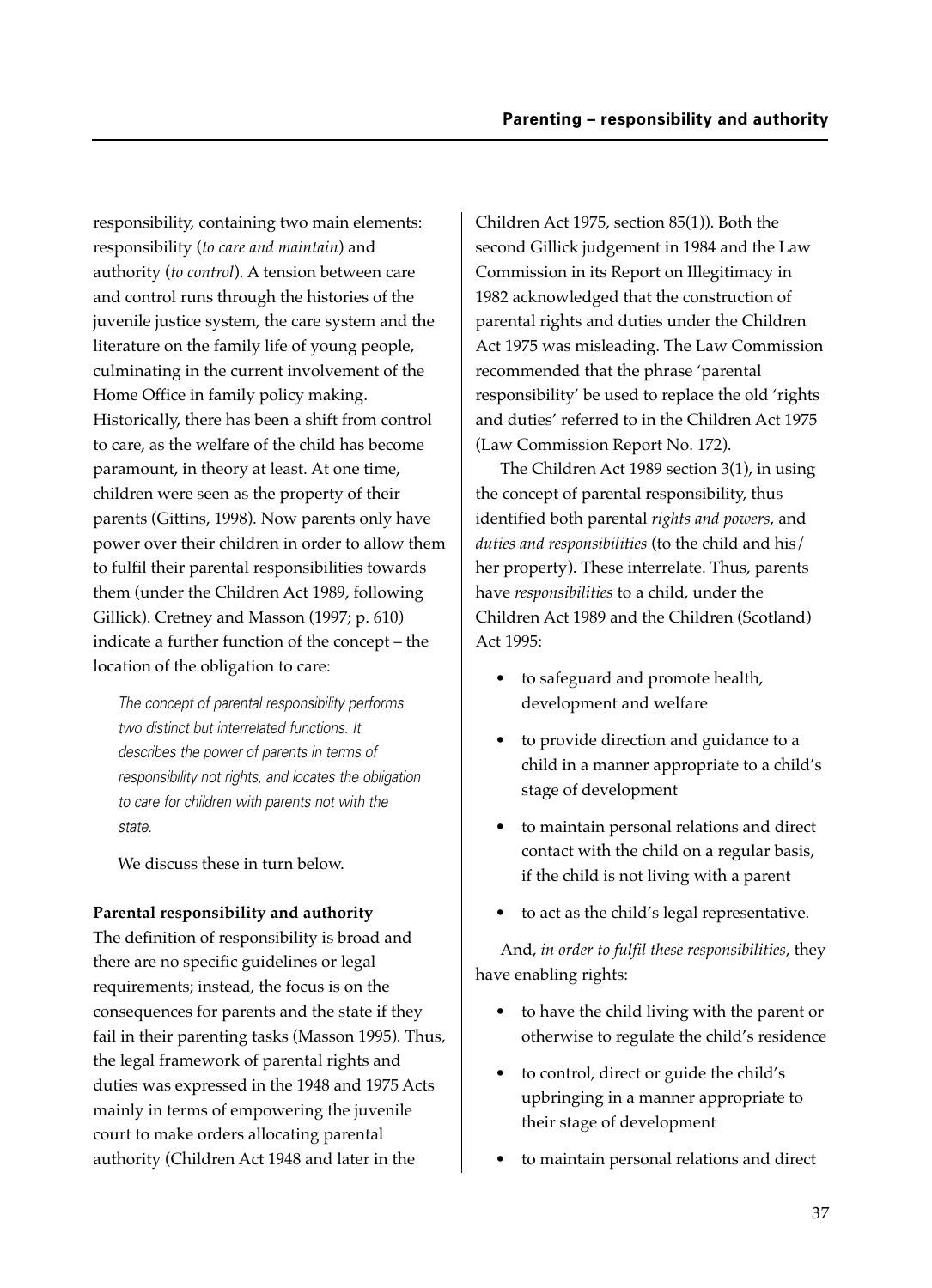contact with the child on a regular basis, if the child is not living with a parent

• to act as the child's legal representative.

The Law Commission for E&W considered a more detailed statutory list of parental obligations to be a practical impossibility, given the range of possible circumstances, needs and maturity of the individual child. More recently, however, the Scottish Law Commission (SLC No. 135) has expressed a preference for a clearer statutory statement of parental responsibilities and rights, which would encompass the existing common law position and identify different responsibilities at different ages of the child. *These differing positions reveal a central dilemma: how to attempt to make a statement about the expectations to be associated with the parenting of young people without falling into the trap of using normative age assumptions.*

It is currently not clear in the law what parenting involves. Parental duties cover only a broad duty to *care and maintain* (Cretney and Masson, 1997). The principle that the *welfare* of the child is paramount was set out in the Guardianship of Minors Act 1971. The Scottish Law Commission recently proposed that parental responsibility should include the obligation to *safeguard the health, development and welfare* of the child. The UN Convention on the Rights of the Child (1989) refers to a parental responsibility 'for the *upbringing and development* of the child'. However, parental responsibility to provide a home for their children, to provide physical care, to feed and clothe them and so on are not spelled out. In contrast, the Child Support Act, relating to the responsibilities of absent fathers, gives, according to Clarke *et al*. (1994, p. 134), complete pre-eminence to the

issue of financial responsibility for children over all other aspects of the exercise of responsibility for children.

In other words, there are no criteria for successful parenting (just as there are no criteria for a successful transition to adulthood). The concept of 'failure', where the standard of care becomes unacceptably low, nevertheless exists in the law, and parents who neglect or impair their children's development are liable to criminal prosecution under several statutes (Cretney and Masson, 1997, p. 623). Equally, parents can be held to account where it is deemed that their children are beyond their control.

#### **Appropriate parenting**

We have already indicated that authority exists principally to allow parental responsibility, but parental authority fades as the child moves towards the age of majority. Thus, the level of responsibility to provide direction and guidance is expected to be appropriate to a child's stage of development. According to Cretney and Masson (1997, p. 615), parental authority does not altogether disappear so long as the child remains a minor, but as the child gets older, that authority becomes circumscribed, particularly by the welfare principle.

The Gillick judgement (*Gillick* v. *W. Norfolk AHA* (1985) 2 All. E.R. 402, 424; see also Paxman and Zuckerman, 1987) established the principle that, in the absence of an express statutory rule, all parental authority:

… yields to the child's right to make his own decisions when he reaches a sufficient understanding and intelligence to be capable of making up his own mind on the matter requiring decision.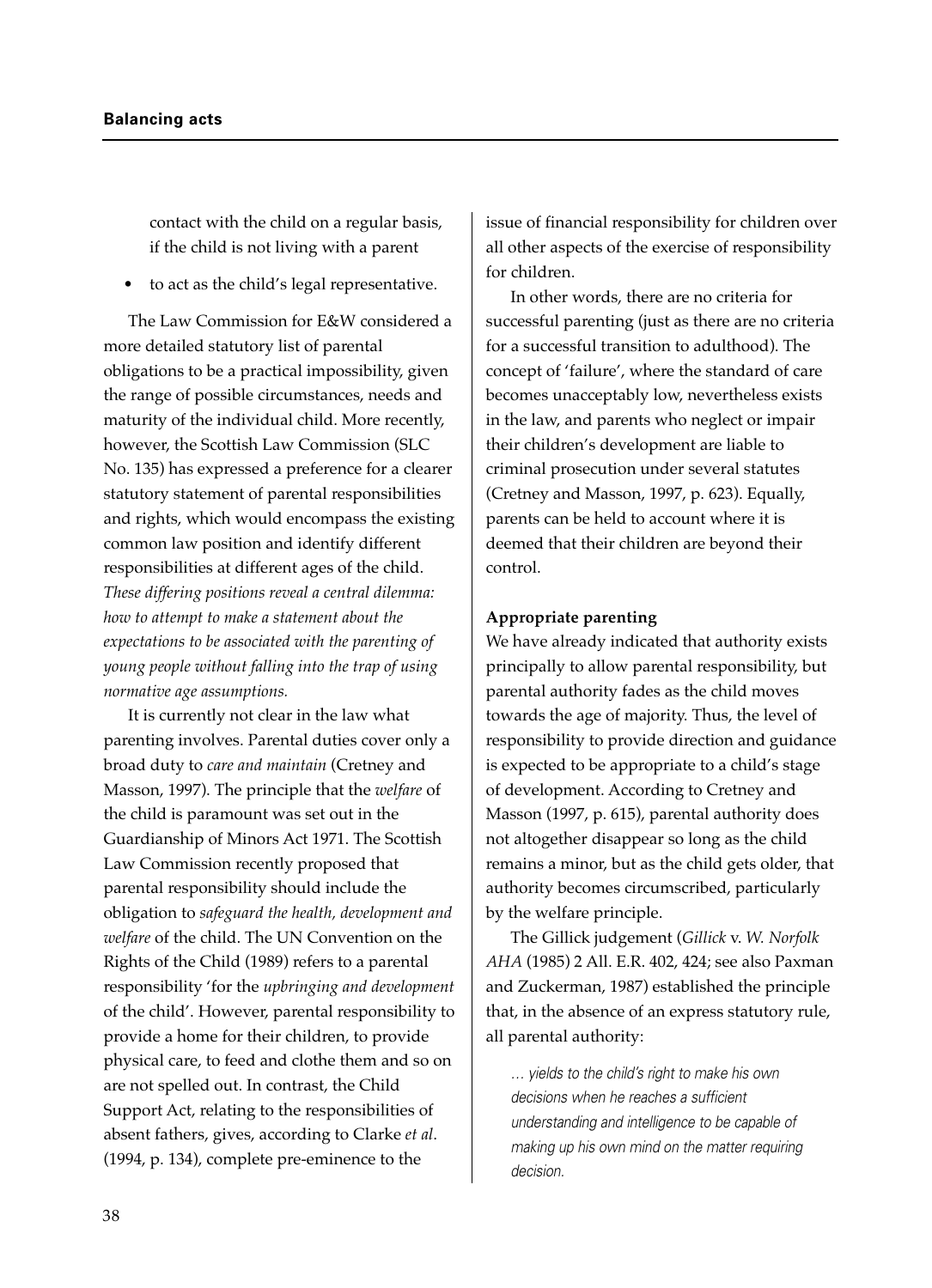The concept of legal capacity provides the framework for whether young people are able to make their own decisions, rather than have their parents make them for them. England and Scotland have differed in their approaches to the age of legal capacity, but both systems have operated gender distinctions. Until recently, girls below 12 and boys below 14 had only limited legal capacity under Scots Law (equalised by the Age of Majority (Scotland) Act 1991). English common law took the contrary view that girls reached the age of discretion at 16 but boys at 14 years.

In Scotland, parental authority is limited in relation to the over-16s because, under Scots Law, young people acquire full legal capacity and can, for example, enter into contracts then (though they do not gain civil rights). It is thus recognised that parental authority diminishes as the young person grows older. However, in E&W, as in Scotland, a court can either ratify or set aside transactions by 16–18s1 (under the *parens patriae* principle). State control thus takes over from parental control, beyond the age of legal capacity, as Masson (1995) argues:

Parental responsibility in the legal sense is limited in respect of those over 16, [but] state control of young people continues through the power of the parens patriae jurisdiction to veto independent decisions which are viewed by the courts as contrary to welfare.

If parental *authority* diminishes as a child gets older (and can be supplanted with state provision), this affects their ability to care for and maintain their children, and thus renders the continuing *responsibility* of parents problematic. The point at which a child becomes emancipated from parental control is also

debatable, reflecting their level of competence or their economic status or their age.

Under the Family Law (Scotland) Act 1985 (the Scots law of aliment), parental obligation to support their children extends to 18–25 year olds, provided that they are 'reasonably and appropriately' undergoing education or training. Under the Children Act 1989, sched. 1, paras 2(1), 3(2) and Children (Scotland) Act 1995, parental responsibility continues until the child is aged 18 years, though a parent may not be required under the CA 1989 to care for a child over the age of 16 years. The Scottish Law Commission (No. 135) recommended that a parent's duties to maintain contact and administer the child's property should end when the child reached 16 years, but that the other duties should continue throughout childhood (until 18 years), although the way they were exercised would vary with the child's age.

There are dangers associated with using age criteria, and current legislation thus leaves 16/ 17 year olds in an anomalous situation. According to Judith Masson (1995):

The dependence and consequent vulnerability of those over 16 is scarcely recognised in the Children Act 1989 because of the emphasis on the fading of parental responsibility as young people's capacity develops.

Criteria of a 'qualifying child' in the Child Support Act 1991 follow those of earlier legislation, and appear to be based largely on economic status and age, though there is some allowance for variation according to family relationships. Some of these regulations allow a young person to claim maintenance payments in their own right, rather than be treated as a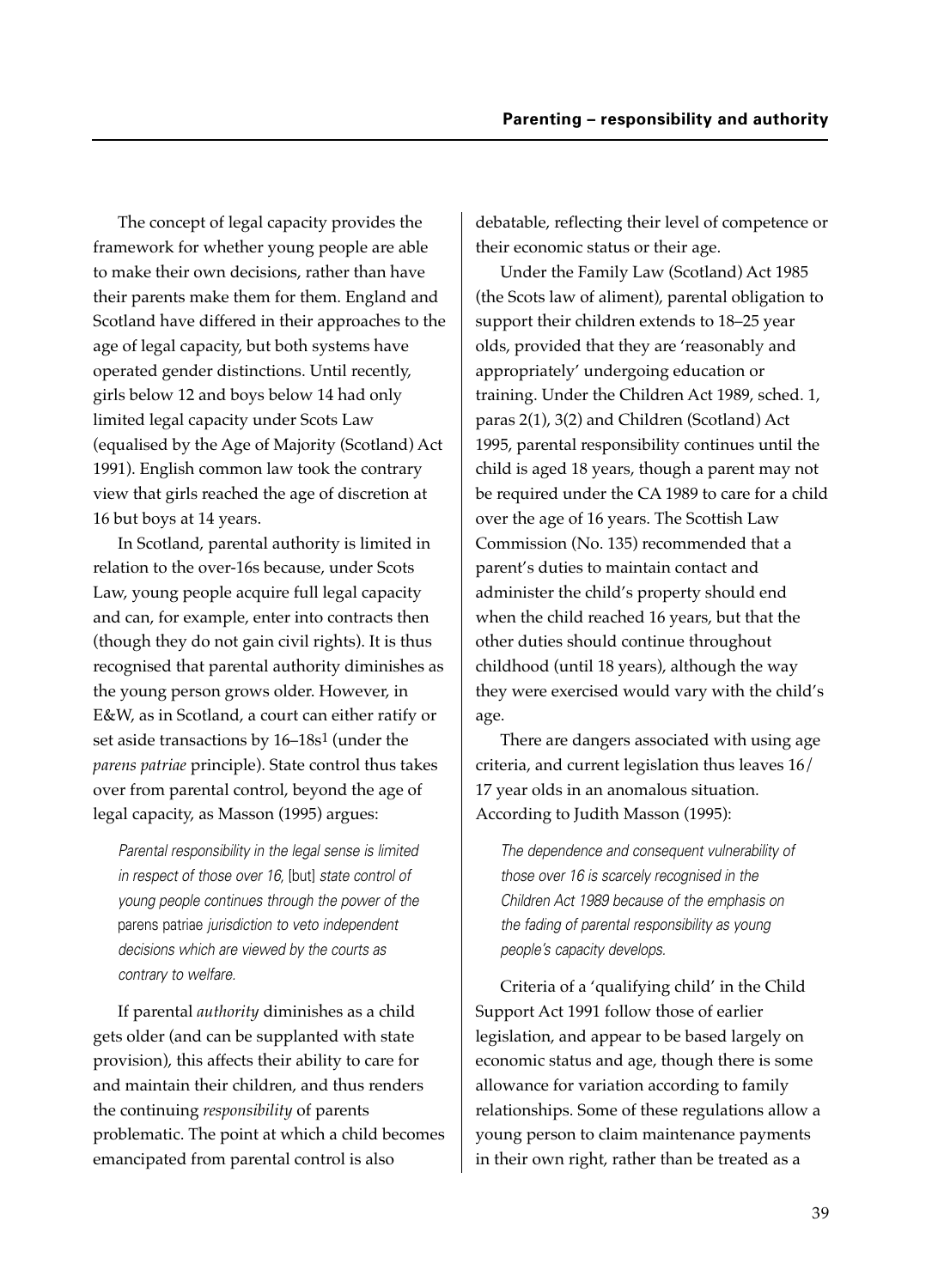dependant of the remaining parent. In general, the payments are made to the mother.

- A 'qualifying' child (section 55) includes all under-16s, and 16–19s in full-time education (i.e. the same criteria for dependency as Child Benefit).
- In addition, there are circumstances in which a maintenance order can be extended beyond the age of 18 in 'special circumstances' in order to support a child undergoing education or training.
- There is no power to order a parent to maintain a child who is looked after by a local authority after they are 16 years old.

In some circumstances, however, payments can be made direct to the young person.

- A young person of 16 years may have an existing order for financial support varied to allow direct payments to them, and have an order which expired at age 16 or later revived (Children Act 1989, sched. 1, para. 2(6)).
- There are circumstances where a child (or young adult) can obtain financial support from a parent through the courts (see Children Act, sched. 1, para. 16 for definition). For instance, a child of any age may intervene in his or her parents' divorce proceedings and seek a financial order.
- Young people over 18 can apply for financial relief from their parents if they are, or would be, in education, or training, but only if they are not living in their parents' household.

## **Location of responsibility**

Parental responsibility (as the Gillick judgement pointed out) includes the notions that parents must behave dutifully towards their children, and that the obligation to care belongs to parents and not the state. Eekelaar (1991) argues that the *location* of responsibility has gradually become the dominant concept.

The Child Support Act (CSA) was introduced at a time when concerns about family breakdown were at their height, amid panics that lone mothers and 'feckless' absent fathers were responsible for, as well as the result of, family breakdown and moral decay, leading to the development of an 'underclass culture' transmitted from generation to generation (Murray, 1990; Dennis and Erdos, 1992). It is not surprising, therefore, that the CSA was seen by many fathers as a punishment, when, within an alternative ideology, the Act could have been seen as a support for lone mothers and a means to alleviate their poverty, or as a means of allowing non-resident fathers to have some involvement with the care of their children.

The overarching policy principle is that biological parents have parental responsibility for the maintenance of their children, whatever the family history. Clarke *et al*. (1994, p. 134) argue that the Child Support Act 1991 was underpinned by a philosophy that biological parenthood creates 'an inalienable financial responsibility towards the child'. Thus, the White Paper preceding the Act argued that the financial responsibilities of biological parents continued even after marital breakdown, including when the child gained step-parents, and states that: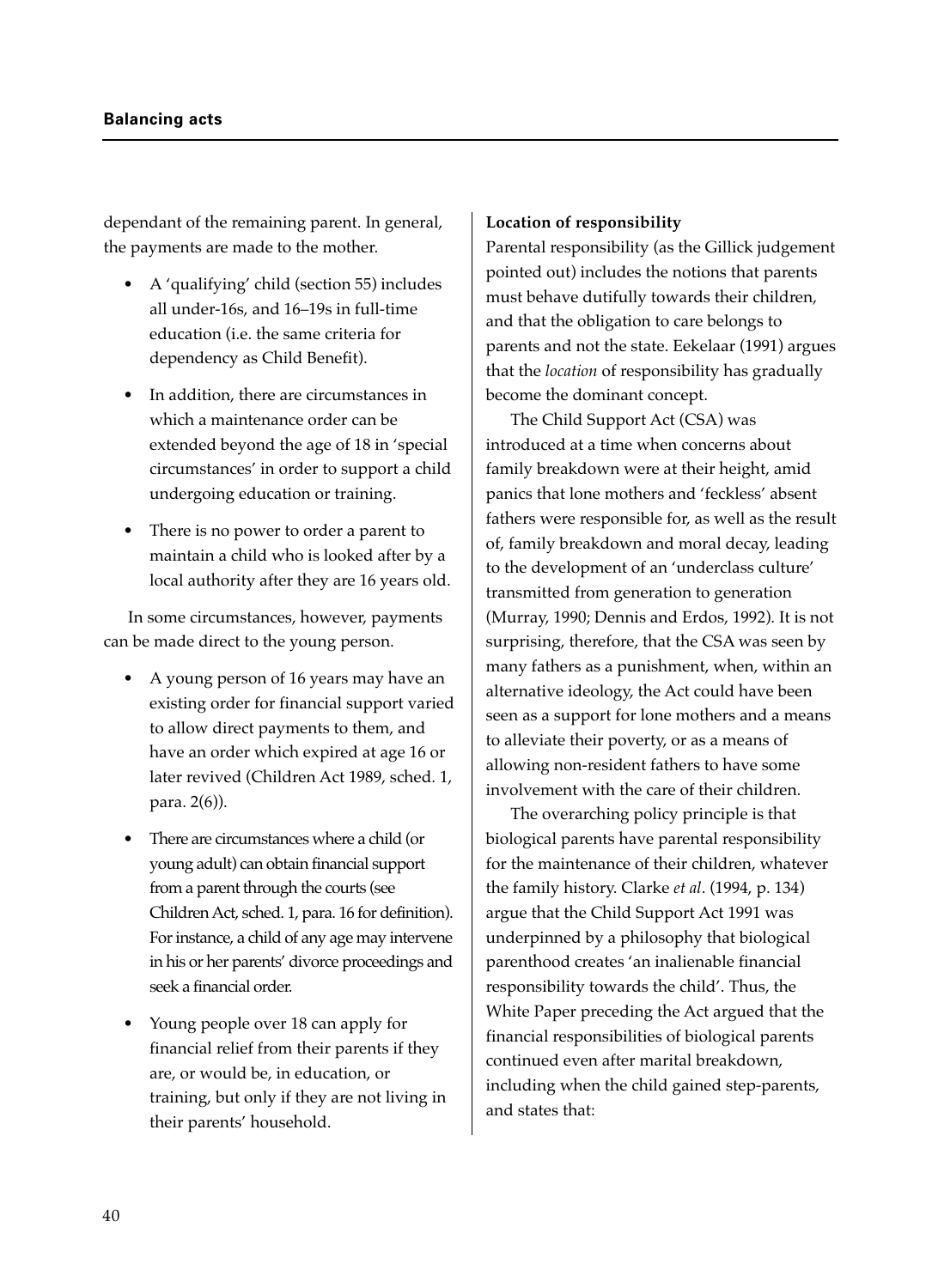It is in the interest of the children that they should be maintained by their parents. Maintenance provides them with a reliable source of income and they learn about the family responsibilities which family members owe to each other.

Thus, according to the Act, each parent whether or not co-resident (section 55) is responsible for maintaining a qualifying child. A former step-parent may, however, also be requested to support a child.

There is, however, a legal distinction between financial maintenance and a broader right/responsibility to care for and maintain, which appears not to be commonly known. While all biological parents (married or unmarried) are legally responsible for their children's financial maintenance under the Child Support Act, only a parent with parental responsibility has the legal power to make decisions about aspects of their children's lives such as where they live and what school they go to, and to give medical consent. Section 4 of the Children Act was devised to allow unmarried biological fathers to acquire parental rights either through a legal Parental Responsibility Agreement with the mother, or by applying to the courts for a Parental Responsibility Order, but research indicates that few fathers are aware of their lack of rights, particularly when they clearly have financial responsibilities (Pickford, 1999). It is expected that the law will be changed to give equal parental rights to all fathers who have registered the birth of the child, whether or not they are married to, or co-resident with, the biological mother.

Though biological parenting dominates this area of the law, others (including step-parents, foster carers, other relatives) and local authorities can all have or acquire (through the

courts) parental responsibility. However, the location of parental responsibility will continue to be complex, increasingly so in relation to sperm donation and other aspects of new reproductive technologies.2

## **Education, training and employment**

If the subject of parental responsibility is confused in family law, it is even more impenetrable in other policy areas, where young people have been constructed as dependants but the responsibility of their parents to maintain them is not spelled out at all. In most cases, we see the application of a 'parenting assumption' that parents will care for young people and provide subsidies to low youth incomes.

The role and responsibilities of parents towards their young vary according to their children's economic status. Responsibilities towards a young person in education are different from those towards someone on a training scheme, or someone in the labour market. Furthermore, parental authority also varies according to the status of the child.

#### **Parental authority**

The policy rhetoric on choice and empowerment distinguishes between young people in secondary education, where parental authority is stressed and parents are given the choice of school and the right to information about standards, and those in training and FE where the emphasis is on the empowerment of young people and the extension of choice to them.

The Education Reform Bill (which became the Education Reform Act 1988) represented a move away from the 1944 Education Act's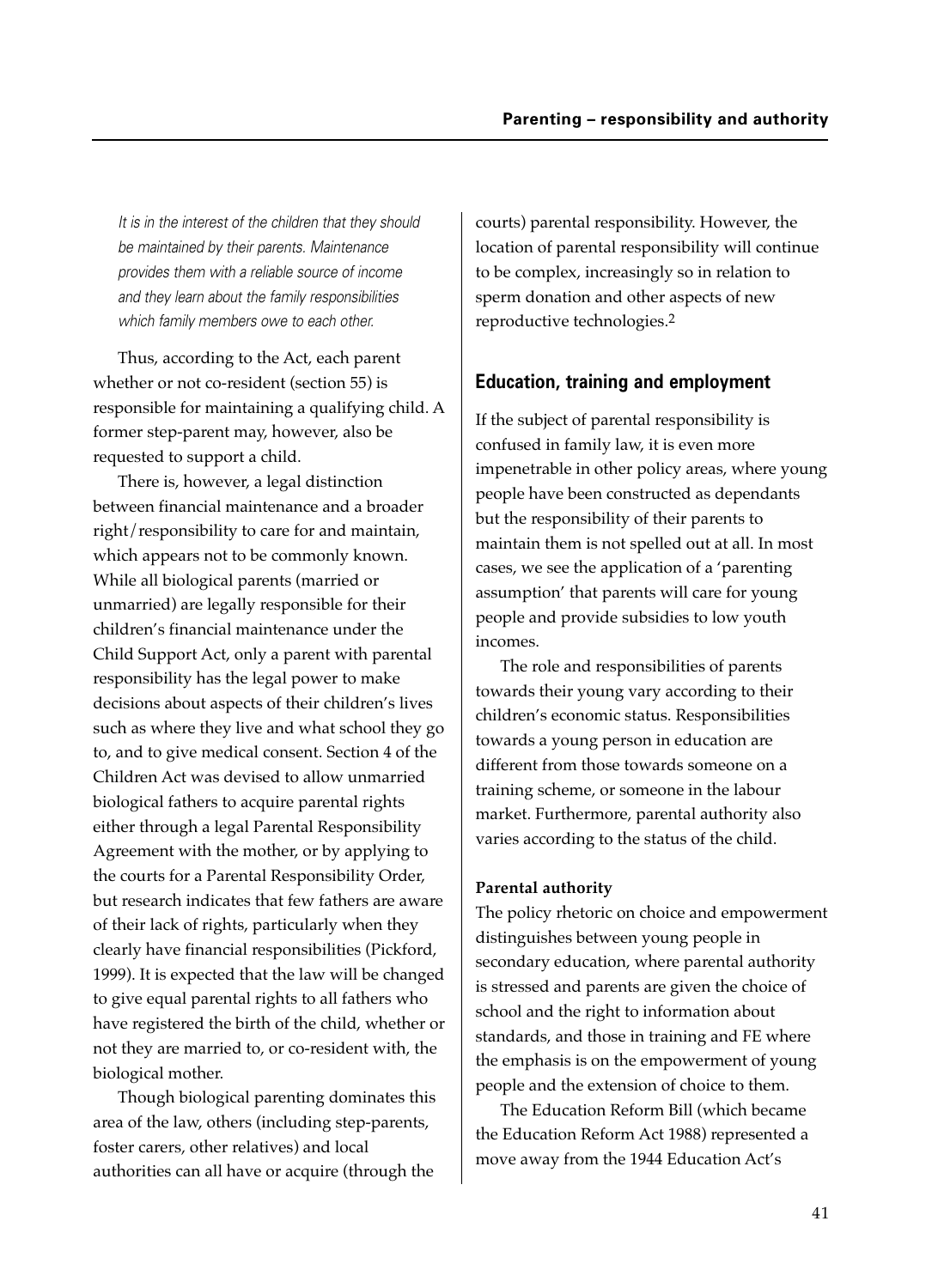concern with education organised on the basis of 'age, aptitude and ability', to one in which education must conform to the wishes of parents (according to Brown, 1989, p. 34). The 1991 Parents' Charter (updated in 1994) gave parents the right to information about school performance. Brown refers to the general policy as a move from meritocracy to parentocracy, and asks whether parents are really the best placed to decide on the educational potential of their child, when they tend to raise and socialise their children in their own image. He argues that, if choice is wanted, then it should rest with the child. This raises the question: who is the consumer of education and training – is it the young person, their parent, or indeed their future employers? It is interesting that post-16 education and training increasingly does ostensibly offer choice to the young person. However, choice is not unconditional and, in the areas of ET and employment, we see increased use or proposed use of contracts, sometimes involving parents (such as the home–school agreements which were proposed in 1997 but never implemented) and sometimes involving young people themselves (New Deal and foyer contracts, for example).

#### **Parental responsibility**

Parental responsibility varies according to the economic status of their child. As indicated, Child Benefit assumes parental responsibility for those in education but not in other statuses. Under the Family Law (Scotland) Act 1985, divorced parents have an obligation to support their children, which extends to 18–25s who are 'reasonably and appropriately' in education or training. In E&W, a similar provision is made under the Children Act 1989. The Child Support

Act 1991, section 8 states that 'a court may make an order against a parent to pay an additional amount or expenses relating to education, training or a disabled child's disabilities' (Cretney and Masson, 1997, p. 625).

Parental responsibility to children in education has been reinforced with the introduction of the tuition fee for HE. However, if parents fail to pay the fee, or to provide the information necessary for means-testing, students' entry into an HE institution may be jeopardised. In this way, parents are able to exercise authority without financial responsibility, though, as indicated above, in other areas of policy, authority is seen to exist only in relation to responsibility.

Parental responsibility with regard to those in FE, training or employment is not spelled out. Policies assume that young people in workbased training receive economic and material support from their parents to cover living expenses, including the cost of board whilst living at home. Similarly, the levels of youth incomes from employment are such that subsidies are needed, and it is expected that these should come from parents. The responsibilities of parents remain implicit in the construction of young people as dependent or semi-dependent.

## **Social security**

Social security regulations affecting parents' benefit levels indicate the difficulty posed by the construction of semi-dependency among young people in these sectors. The previous chapter indicated the changing relationship between young people and the state in terms of their access to welfare rights. The Conservative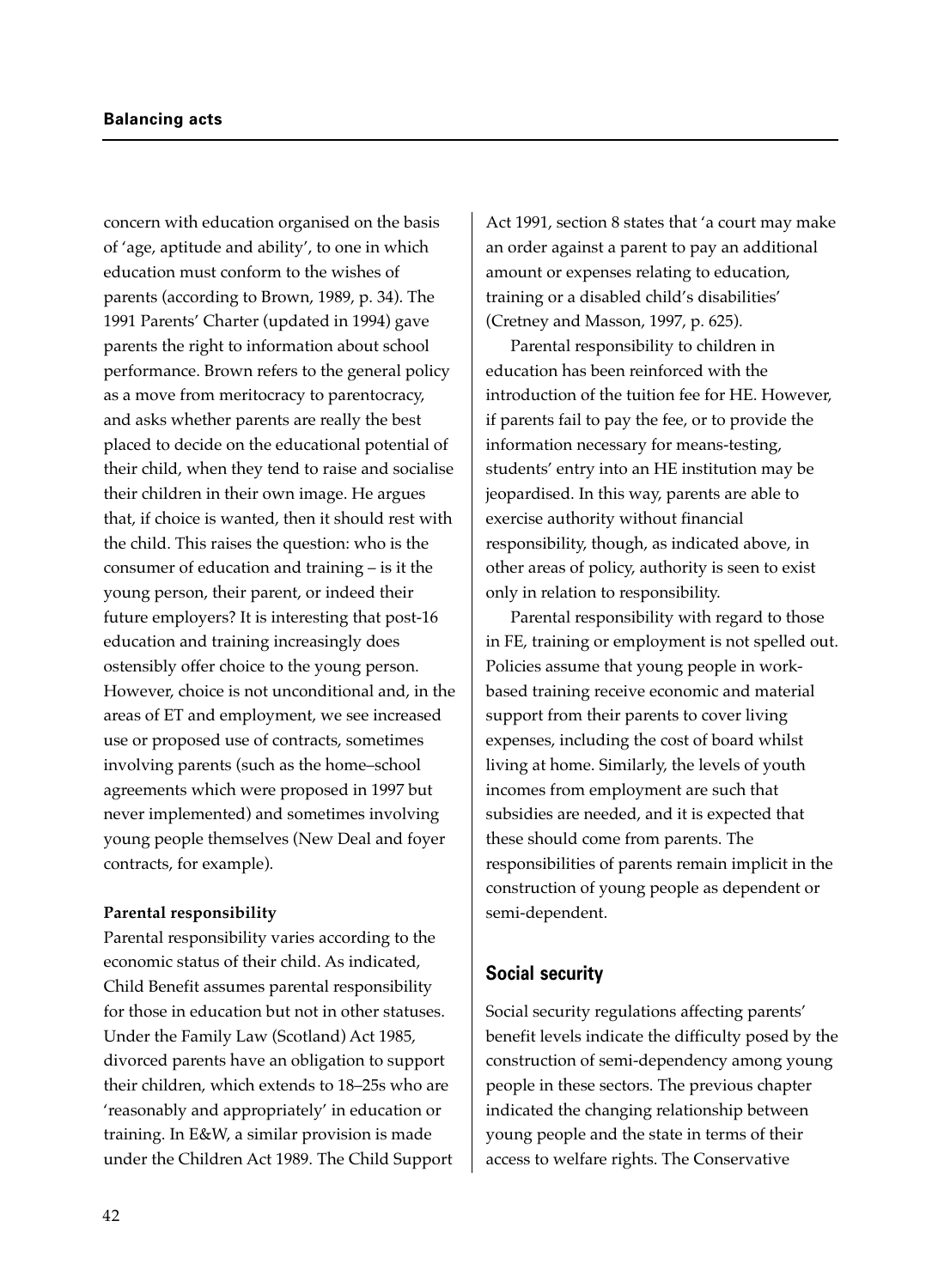Government under Thatcher sought to reduce welfare dependency on the assumption that parents would take up the responsibility passed back to them from the state – though, as Masson (1995) argues, this cannot happen whilst parents' legal liability can cease when the child reaches the age of 16 years. Now, the Blair Government follows the thrust of these policies from a different principle – the aim of raising the status of education and training against that of welfare. However, the liability of parents to fill the gap in provision remains problematic.

Here, we focus on two aspects of welfare policy relating to the ways in which the designation of a child as dependent or independent affects the way parents are treated: the systems of child benefit and dependency additions to, and non-dependency deductions from, welfare benefits paid to parents.

#### **Child Benefit**

Child Benefit (CB) is one of the few remaining universal benefits, paid to the mother towards the maintenance of dependent children. The question of whether CB should remain a universal benefit, or become means-tested, or subject to taxation, has been an issue of debate for several years. CB and its predecessors, Family Allowance and Child Tax Allowance, are based on the twin notions of dependency in childhood and parental responsibility to care and maintain.

The Family Allowances Act 1945 set out criteria under which children were to be considered dependent on their parents (to whom allowances were then payable), based on co-residence, age, whether they were still in fulltime education, and whether they were unemployed. Between 1977 and 1979, CB

gradually replaced Family Allowances and Child Tax Allowance, and the criteria changed, to define all under-16s as dependent, and also 16–19 year olds in full-time, non-advanced education, but to exclude unemployed young people (who were entitled to benefit in their own right at that time).

Child Benefit thus established the principle that, while young people in full-time academic education were to be treated as dependants, those in the labour market (and here training schemes are included) were not. This distinction has become an anomaly when one of the major thrusts of the current government programme is the dissolving of divisions between HE, FE, training and youth employment. The recent separation between the SLA and the age of entry into employment brings into question the CB definitions of dependency. For equalisation among young people to occur, CB should arguably be provided in respect of all nonemployed young people living in the parental home, or should be phased out for all at the SLA. The piloting of means-tested EMAs to young people staying on in education indicates that CB could be phased out for all under-18s.

Parents are excluded from the right to CB if the child has not been in their care for more than eight weeks (e.g. is being looked after by the LA or is in prison or legal custody), or where the child is in receipt of independent benefits or a training allowance, or is married and/or living with a partner. There are, however, some curious anomalies which confer on young people the dual status of dependant and nondependant. The rule that the child must be coresident for the parent to receive benefit gives way to the education exception, even when the 'dependent child' is married.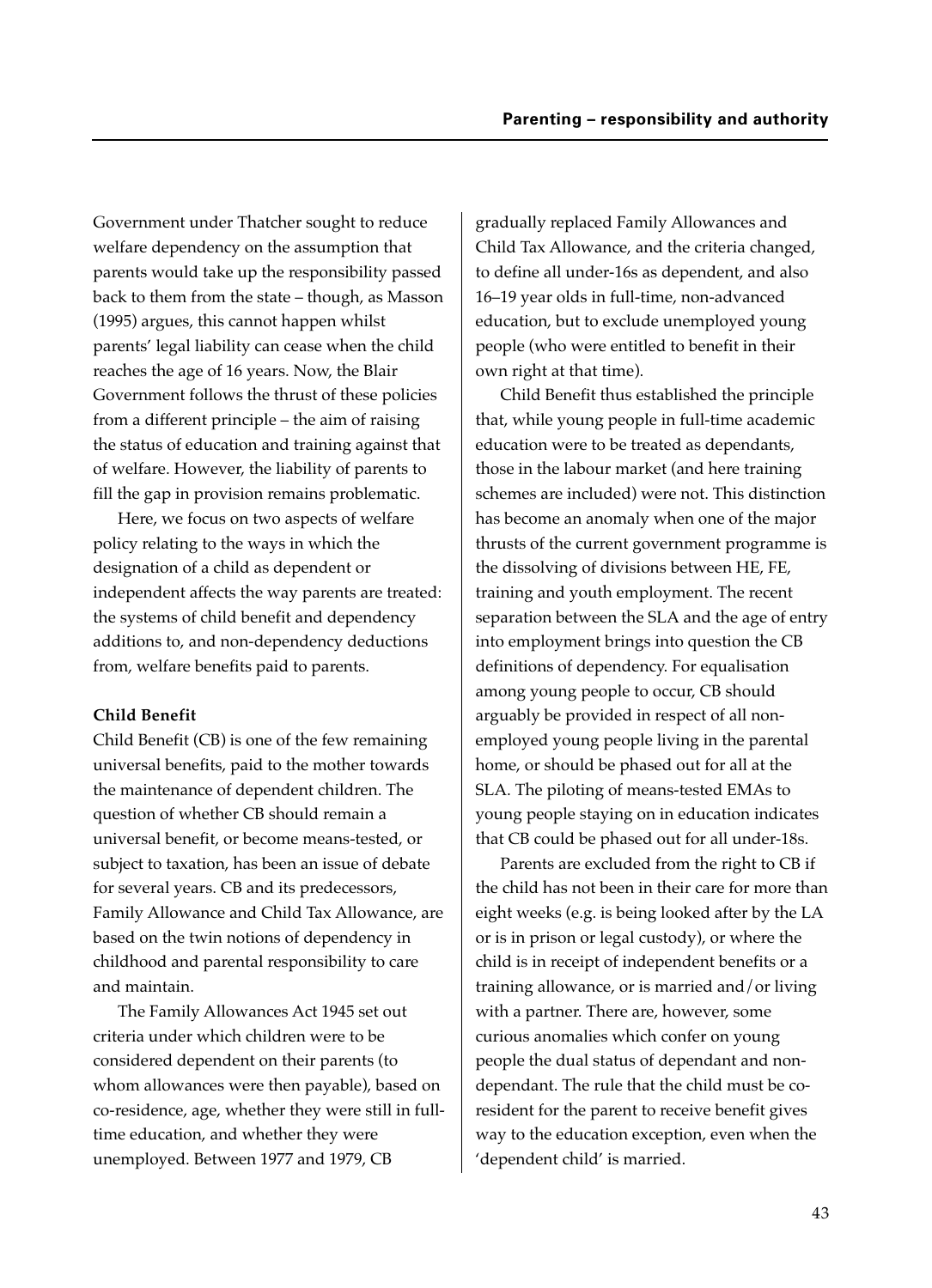#### **Status anomalies**

- Normally, the mother of a 16–19 year old in full-time education but married or cohabiting would lose the right to claim CB for that child, even when living in the mother's home. However, *where the partner is in full-time education*, the mother retains the right to claim CB on the basis that the partner cannot support her child.
- If the child is married, but living in the parental home without their partner, 'someone else may claim the benefit'.
- Where a young parent is living with her own parents, she can receive CB for her child at the same time that her mother can receive CB for her.

## **Dependency allowances/non-dependant deductions**

Where a young person is living in the parental home and their parent is receiving benefit, the child may be defined either as a dependant (in which case the parent receives an allowance), or as a non-dependant (in which case the parent's benefit may be subject to a deduction). According to Masson (1995, p. 3):

The extension of childhood was predicated on the existence of a family (or at least one adult) who was able and willing to support the young person; where the adult was in receipt of benefits the expectation of support was reversed so that benefits were reduced on the basis that the young person was contributing to the expenses of the household despite low income.

These distinctions can be somewhat arbitrary, since a parent may move in and out of work. Similarly, a young person who has been in employment, and causing a deduction to a parent's benefit, may on losing their job cause the parent to gain additional benefit for an extra dependant. A typical working career of a young person moving between jobs may thus include movement in and out of dependency, with resulting adjustments to the family income.

Dependant additions to parents' benefits are based on an assumption that they will filter through to dependants, and are paid to parents until the unemployed school-leaver acquires independent benefit rights.3 The rules concerning non-dependant deductions (NDD) are based on the assumption (apparently not recognised when it comes to assessing young people's own needs) that co-resident nondependants will contribute to the domestic economy, and that young people 'of working age' will make a contribution towards housing costs if they are living with their parents (see Jones, 1991). Deductions are made from the parent's Income Support and JSA mortgage interest, from Council Tax Benefit and from Housing Benefit (HB), to take account of the presence of another individual able to contribute towards the housing costs. In 1984, non-dependant deductions from parents were increased, so that parents were expected to collect rent from each co-resident employed child of £3.30 for  $16/17$  year olds<sup>4</sup> and £8.80 (the full adult rate) from those over 18 years. These changes occurred at around the same time that young people on benefit lost the right of a contribution to their board with the abolition of the householder/non-householder distinction (Chapter 2). Effectively, the changes could be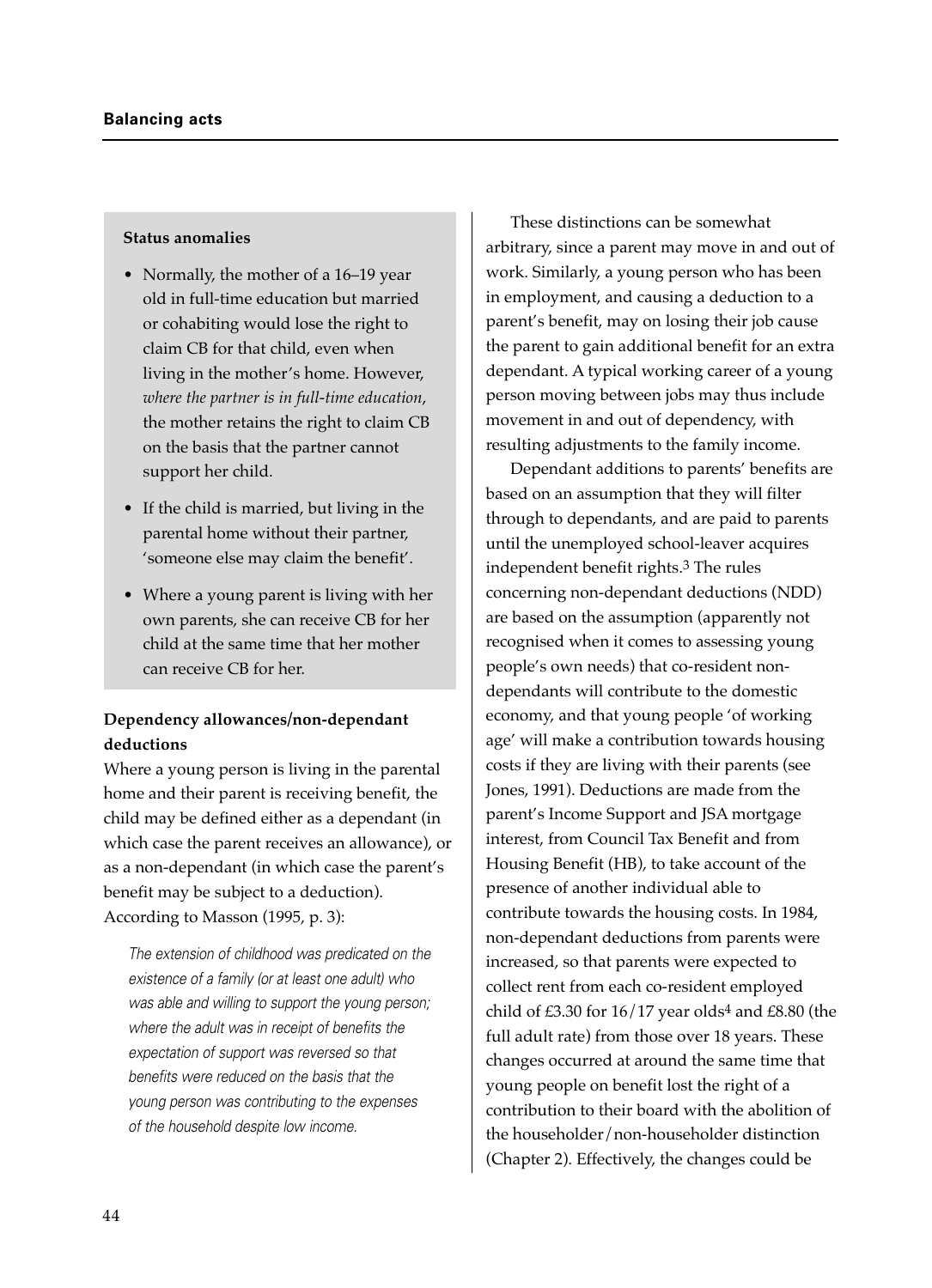seen as penalising young people in work and their families (Cusack and Roll, 1985; Roll, 1988). And, in an echo from the Household Means Test in 1933, the Social Security Advisory Committee (1984) warned that, in the event of a young person failing to pay their proportion of the housing costs, 'the householder either has to bear the cost himself or force their "nondependent" son or daughter to leave'. The Secretary of State for Social Services (1984) responded that it was 'not the role of a benefit scheme financed by the tax payer to shield households from the consequences' if an adult (co-resident) non-householder failed to meet the cost.

#### **Status anomaly**

- Parents with working children (and those on YT) living at home had their benefit reduced on the basis that they were *non-dependent*.
- Parents with unemployed children living at home had their benefits increased to allow them to maintain them as *dependants*.

## **Housing**

Parental legal responsibilities to provide a home for young people are not clear. Dependent children may have a right to live in the parental home, but, from the age of 18 (in E&W) and 16 (in Scotland), the legal obligation on the part of a parent to provide a home ends. Thereafter, young people appear to live in the parental home as licensees of the parent, and therefore can remain there only if their parents agree to this. Moral, rather than legal, obligations thus

come into play, and these are subject to wide variation: thus, research on homeless young people has indicated how some parents are only too aware when their moral obligations cease and they are able to tell their children to leave home (Jones, 1997; Smith *et al*., 1998).

## **Health**

In the case of health policy and criminal justice (see below), the focus is not so much the responsibility of parents but their authority. The increasing independence of a young person includes the emerging right to make their own decisions affecting their health and health care, but there is no clear ruling on this. Parents and guardians can admit children under 16 years of age informally to hospital, but, where doctors conclude that children have the capacity to make health decisions for themselves, there is no right to admit them to hospital or keep them there on an informal basis against their will. A 16/17 year old 'capable of expressing his (*sic*) own wishes' can admit or discharge her/himself as an informal patient to or from hospital, irrespective of the wishes of the parents or guardian. Thus parental authority gives way to the wishes of the competent child.

The Gillick case, in which a parent took a health authority to court in order to gain assurance that her school-age daughters would not be given advice or treatment in relation to contraception or the termination of pregnancy without her consent, tested the issue of a parent's rights *vis-à-vis* those of a child (Paxman and Zuckerman, 1987). The second Gillick judgement (1994), which found against the mother, stressed parental *responsibility towards* the child rather than *authority over* the child.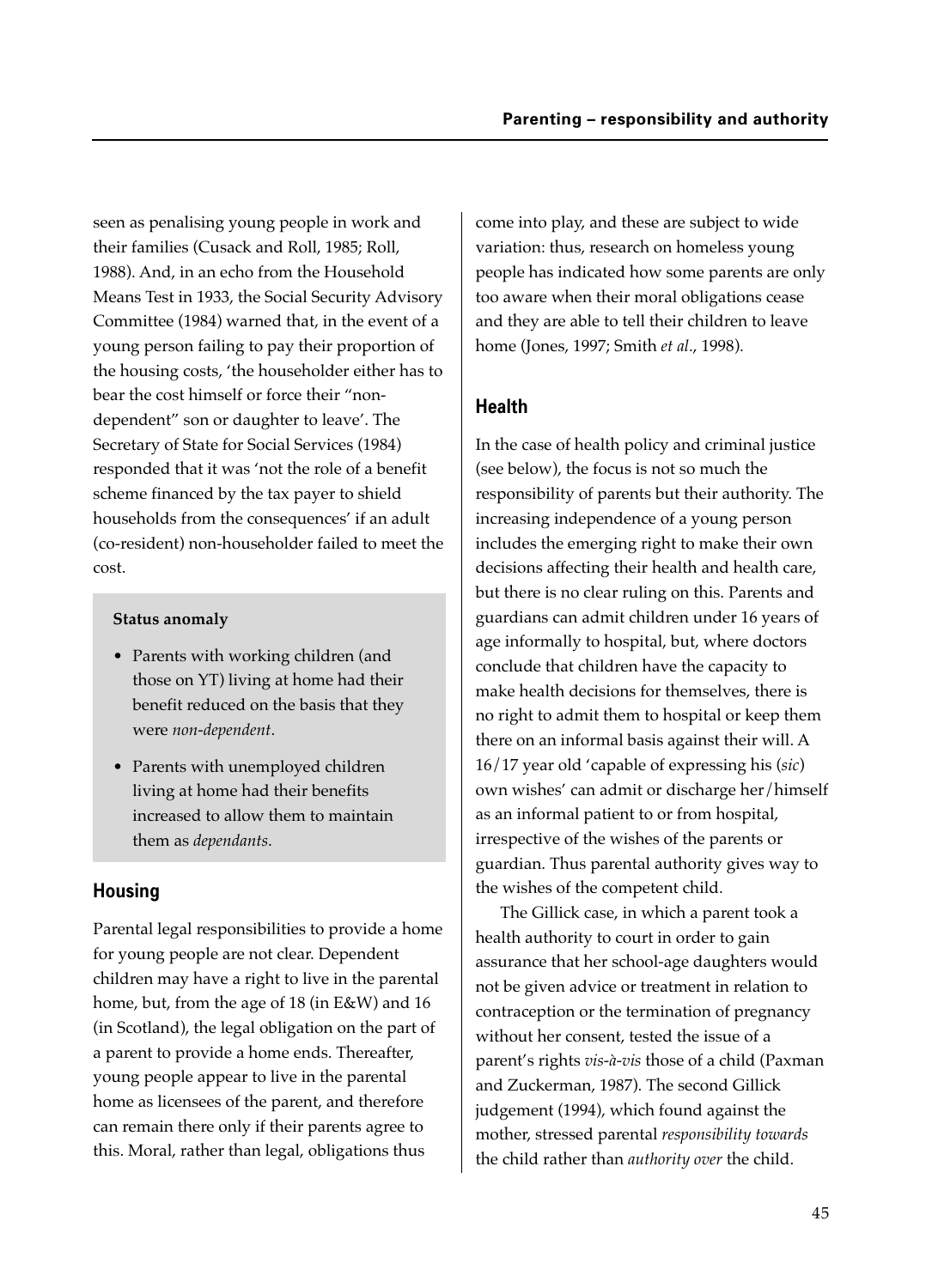Writing on Scots family law, Thomson (1990s, undated, p. 205) suggests that, in fulfilment of their responsibility to safeguard and promote their children's health, parents have the *prima facie* right to consent to or refuse medical treatment. However, the exercise of parental rights in this as in other respects is subject to the welfare principle. According to Coles (1995, p. 214), who takes the young person's perspective, the Children Act 1989 made clear that for over-16s a claim for knowledge about health matters should also include 'rights over their own bodies', in the sense of being able to seek treatment without the intervention of other people, and especially parents or legal guardians. However, an anomaly in the Scottish Age of Legal Capacity Act leads to the question of whether the rights of a parent are lost with the growing legal capacity of the child, or could still override the rights of the child (presumably still within the welfare principle).

#### **Status anomaly**

- A child below 16 may have capacity to consent on his or her own behalf to medical treatment.
- Parents do not expressly lose their right to consent on behalf of the child (in other words, though the need for parenting responsibility has been removed, it is debatable whether the parental right has been lost).

## **Criminal justice**

The notion that dependence puts young people under the authority (control) of their parents is

questionable. Nevertheless, it is the authority of parents, rather than their responsibility to maintain, which features in criminal justice legislation and policy. Despite recognition in some other policy areas (e.g. health) that authority diminishes with the age of the child, there appears to be an assumption in the juvenile justice legislation that parents have continuing authority over their children and this gives them the power to prevent them from offending.

Parents can be held accountable for the actions of their dependent children in court. The Children and Young Persons Act 1933 gave courts the *power* to require the attendance of a parent/guardian at proceedings involving their children under the age of 16. This was replaced under the Criminal Justice Act 1991, section 56 with a *duty* to do so, unless it would be unreasonable in the circumstances. The court's power to require such attendance in the case of 16 year olds was extended to cover 17 year olds as well. The 1933 Children and Young Persons Act, section 55 (as amended by section 57 of the 1998 Act) gives the courts a power, rather than a duty, to require the parents of 16/17 year olds to pay such penalties and to extend the law to local authorities who have parental responsibility for offenders under the age of 18 in their care or accommodation.

Within criminal justice legislation, there has been a series of recent measures aimed at upholding parental authority as a means of reducing juvenile crime.

• *Parenting Orders*: under the Crime and Disorder Act 1998, the principal focus of which is the reinforcement of responsibility on children and their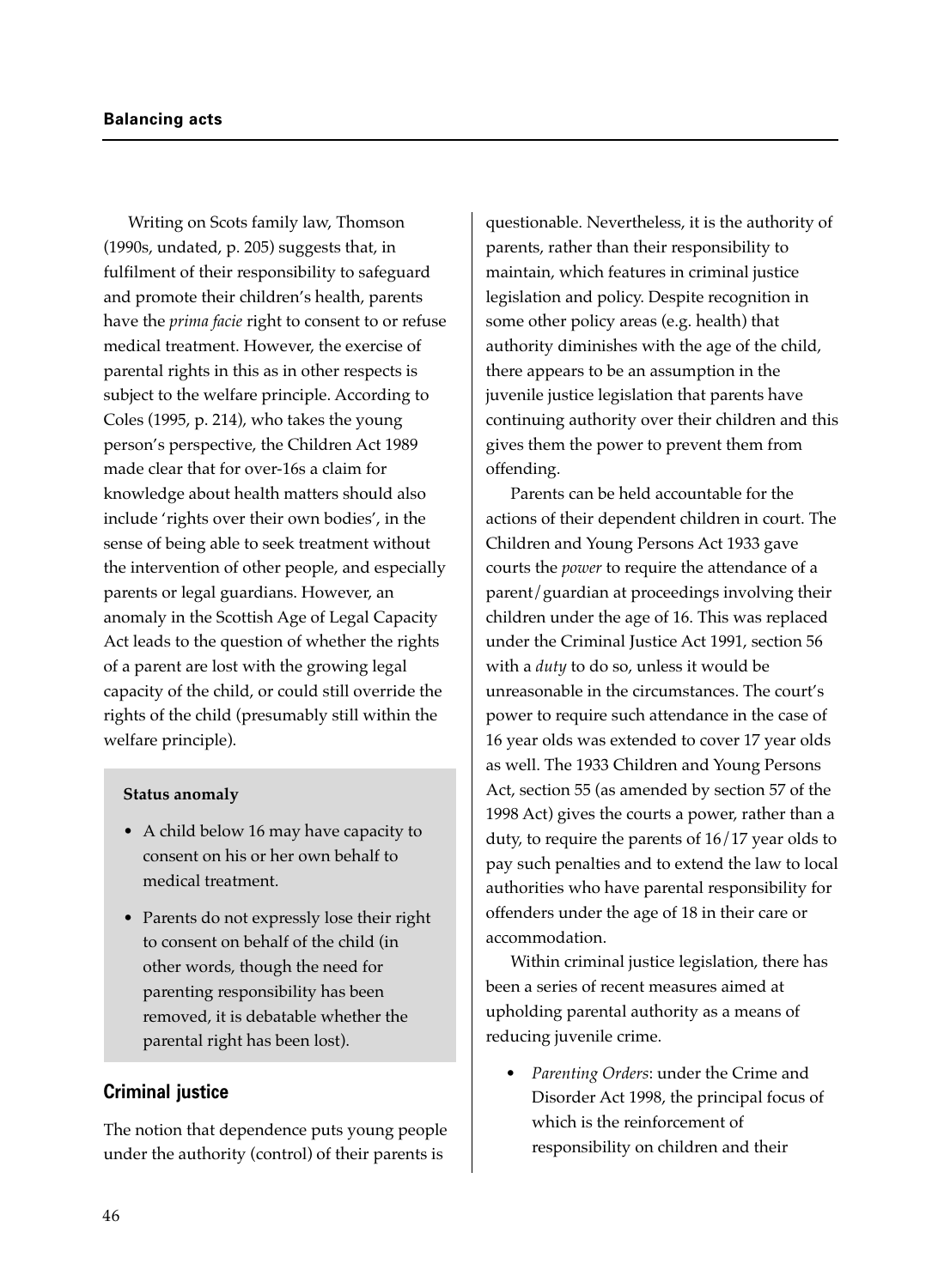parents, the courts were given powers to order parents to attend training and guidance sessions to control the behaviour of their children through a new parenting order.

• *Local Child Curfews* target under-tens who are unsupervised on the streets at night and deemed as at risk of offending. The reasons for the lack of parental supervision will be investigated in problem areas. Curfews 'will support the authority of parents and the rights of the local community' (according to Home Office Minister, Alun Michael, at the launch of the Research Policy and Practice Forum on Young People, 1998).

The *Supporting Families* consultation paper, 1998 (launched by the Ministerial Group on the Family chaired by Home Secretary, Jack Straw) aims to find ways of supporting parents in their role to provide 'strong and stable families'. It follows closely in the path of Conservative governments which sought to uphold 'traditional family values', though the rhetoric is less pronounced. The paper comments on the need for new measures to strengthen the institution of marriage with its 'extra rights and also extra responsibilities', and identifies five main areas: the provision of advice and support; improvement of family prosperity and reduction of poverty through the tax and benefit system; family-friendly work practices; strengthening marriage and reducing the risks of family breakdown; and tackling what it identifies as the more serious problems of family life – such as domestic violence, truancy and school-age pregnancy. It is only in the latter respect that young people are given serious

consideration, as problems.

A National Institute for Parenting is currently being set up in E&W (and a similar body in Scotland) as an independent charity funded by a range of government departments to carry out key activities which will emphasise the importance of the family and increase the profile of parenting.

## **Local authorities as parents**

## **Local authority care**

Where parents have apparently failed to fulfil their responsibilities towards young people under the age of 17, or where the young person is deemed to be beyond the control of the parents, the local authority may take on part of the parenting role, and this can continue until the young person reaches the age of majority, or 19 years if they came into care at 17 years. The responsibility of the local authority tends to be focused on the parental function to care for and maintain the young person. There has been much criticism of the failure of many local authorities to do more in terms of preparing young people in their care for adult life, because of an over-emphasis on day-to-day maintenance and welfare (e.g. Biehal *et al*., 1995). As a result of this failure, care leavers tend, in comparison with their peers, to be more poorly qualified, and to have a higher risk of unemployment and teenage pregnancy (DoH, 1999) and homelessness (e.g. Jones, 1995a). A series of scandals concerning children's homes has led to concern that some care staff were at least failing to prioritise the welfare of the child. It can be argued, therefore, that the failure of the biological parents has been matched or at least compounded by a further failure on the part of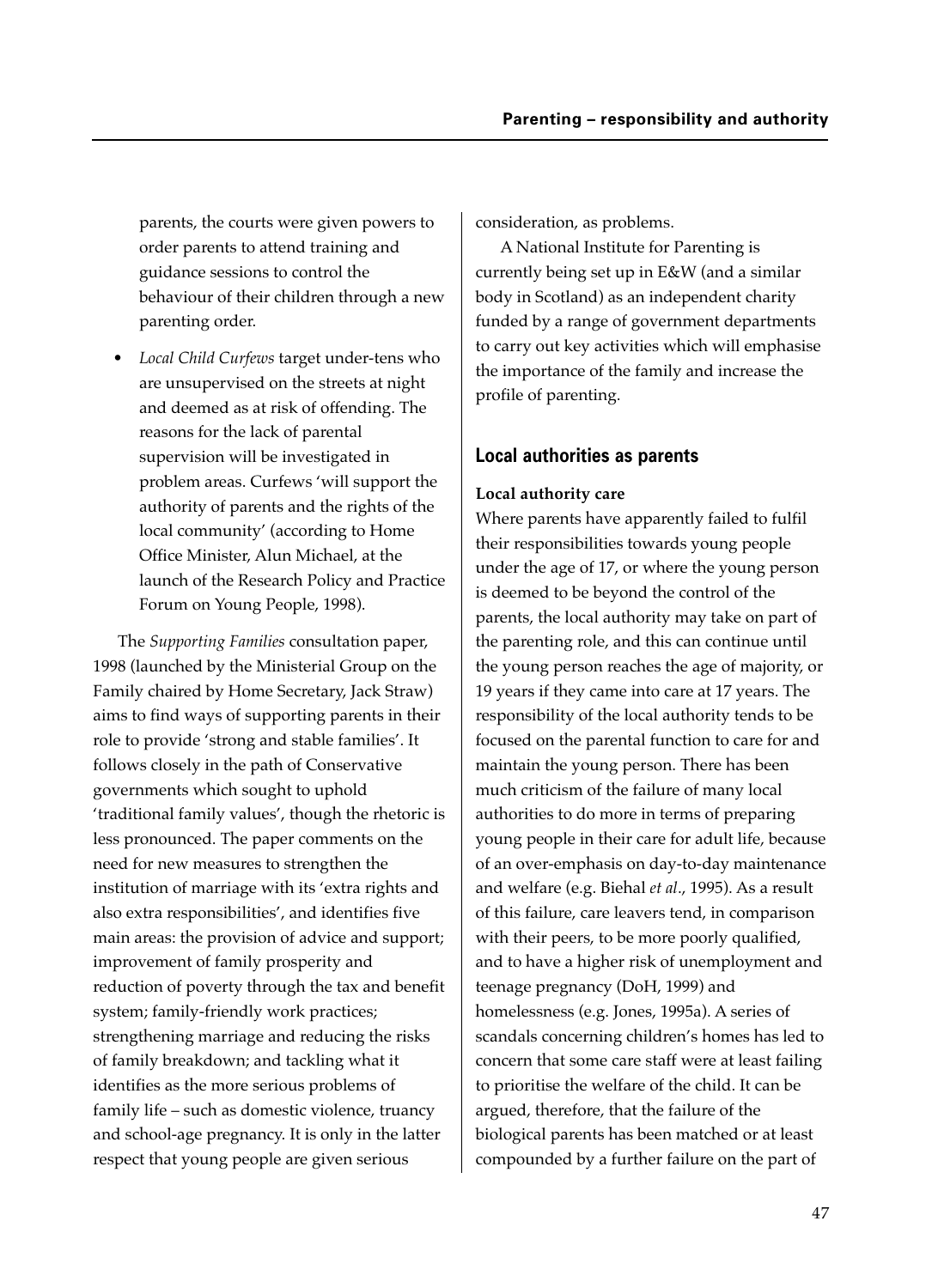those acting *in loco parentis.* The standard of local authority care has been investigated (Utting Report, 1998) and reforming policies are being drawn up (DoH, 1999).

The system of local authority care of children and young people has undergone major reform over the decades, from an emphasis on the policing of parents to an emphasis on the welfare of the child (Broad, 1998). Before the Children Act 1989, local authorities could obtain statutory care of children where there was concern over their moral, educational, physical or emotional development, either through applying to the juvenile court for a Care Order, or by assuming (through Social Services Committee) the rights and duties vested in the parents of a child already in 'voluntary care'. In both cases, the parents remained financially responsible for the care of their children (Child Care Act 1980, section 4, s. 10(5)), unless they were in receipt of Income Support or Family Credit (Children Act 1989, sched. 2, para. 21(4)). The Children Act 1989, section 33(3) abolished parental rights resolutions, and provided for Care Orders to grant local authority parental responsibility for a child, without removing the parents' own PR. Parents thus retain PR, but, if there is a Care Order, the local authority may determine how this is exercised, insofar as this is necessary to safeguard the child's welfare.

#### **Duties and powers**

The Children Act 1989 also imposes a standard of care on local authorities in respect of the children they look after. The duties owed to young people by a local authority in E&W acting under a Care Order are spelt out in section 22(3) and section 24(1) of the Children Act 1989. Further, local authorities must now

report on any 16/17 year olds in serious need. The legislation distinguishes between local authority duties and powers in respect of young people in their care. This distinction is important: where the local authority has only a power, there may be wide variation in the ways and extent to which this is implemented across the country.

- Local authorities are also *required* to assist young people who have been looked after by a local authority or voluntary organisation, and are *enabled* to help other young people who have lived away from home (section 24 replaces sections 27–9 of the Child Care Act 1980 dealing with young people leaving care).
- It is the *duty* of the local authority to advise, assist and befriend young people after they have left care. This duty includes preparing young people for leaving care and providing assistance money to safeguard their welfare at the point of leaving care.
- Once they have left care, a local authority has a *duty* to advise and befriend, and a *power* to provide material help (including cash in exceptional circumstances). If a young care leaver is homeless and friendless, and presents themselves to the social services it shall not be lawful for the LA automatically to do nothing.
- The *duty* to assist care leavers applies to all 16–21 year olds in care for at least three months after turning 16 – this represents a widening of eligibility from previous legislation.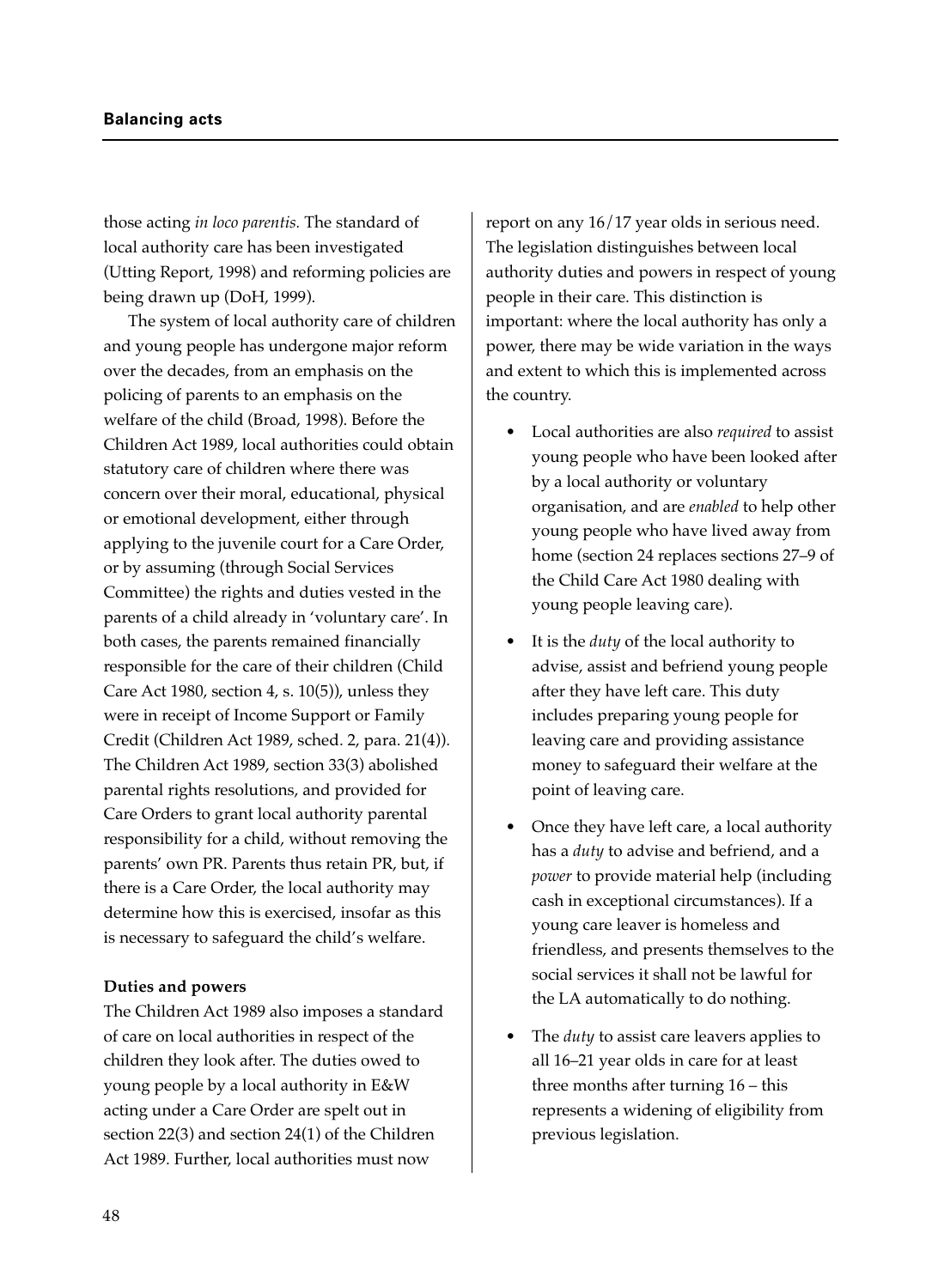• The *powers* in the 1980 Child Care Act to support young people in education and training are re-stated under the Children Act section 24(8). Assistance can continue until a young person has completed a course of education or training even if he or she has reached the age of 21.

The Children (Scotland) Act 1995 similarly defines and distinguishes between powers and duties in Scotland, where responsibilities of local authorities have also been subject to change over time (1948 Act, 1980 Act, 1989 Act and including Children (Scotland) Act 1995). Section 12 of the Social Work (Scotland) Act 1968 has long been used to provide emergency cash to homeless young people unable to obtain Severe Hardship Payments. Prior to the 1995 Act, however, local authorities had only a power, not a duty, to safeguard or promote the welfare of young people,<sup>5</sup> but there is now a duty to do so in respect of young people in need; and, so far as it is consistent with that duty, to promote the upbringing of such children by their families. It is made explicit in the 1995 Act that LA services which can be accessed include 'assistance in kind or, in exceptional circumstances, in cash' where conditions may be imposed by section 22(4). Where the Children Act 1989 restricts the provision of accommodation to a child in need, the Children (Scotland) Act 1995 has no such restriction. Provisions in Scotland thus include:

• LA *duty* to accommodate 16/17 year olds whose parents (for whatever reason) cannot accommodate them. LAs have *powers* to accommodate 16/17 year olds in order to safeguard or promote their welfare (section 25).

- LA *powers* (section 25) to accommodate 18, 19 and 20 year olds in order to safeguard or promote their welfare.
- LA *duty* to support care leavers until age 19 if they leave care after they are 16. LAs have *powers* to provide support for such young people until their 21st birthday (sections 29, 30). Thus, although the 1995 Act defines a child as under 18, the definition may extend to 21 in certain circumstances.

Reforms of the care system continue. The Quality Projects Programme (QPP) was launched in September 1998, and is aimed at improving both the management and effectiveness of local authority social services for children, and the life chances of 'looked after' children in terms of their educational attainment, health and levels of offending. A new Children's Service Special Grant is intended to help local authorities to increase the support provided for care leavers and prevent the inappropriate discharge of under-18s from care. The new objectives aim:

To ensure that young people leaving care, as they enter adulthood, are not isolated and participate socially and economically as citizens.

The Government response to the Utting report (1998) includes clarifying responsibility for financial support, so that young people are looked after until they are demonstrably ready and willing to leave care.

In 1999, the DoH published proposals for new arrangements for young people living in and leaving care (*Me, Survive, Out There?*). These recognise the need for further extension of local authority responsibilities to young people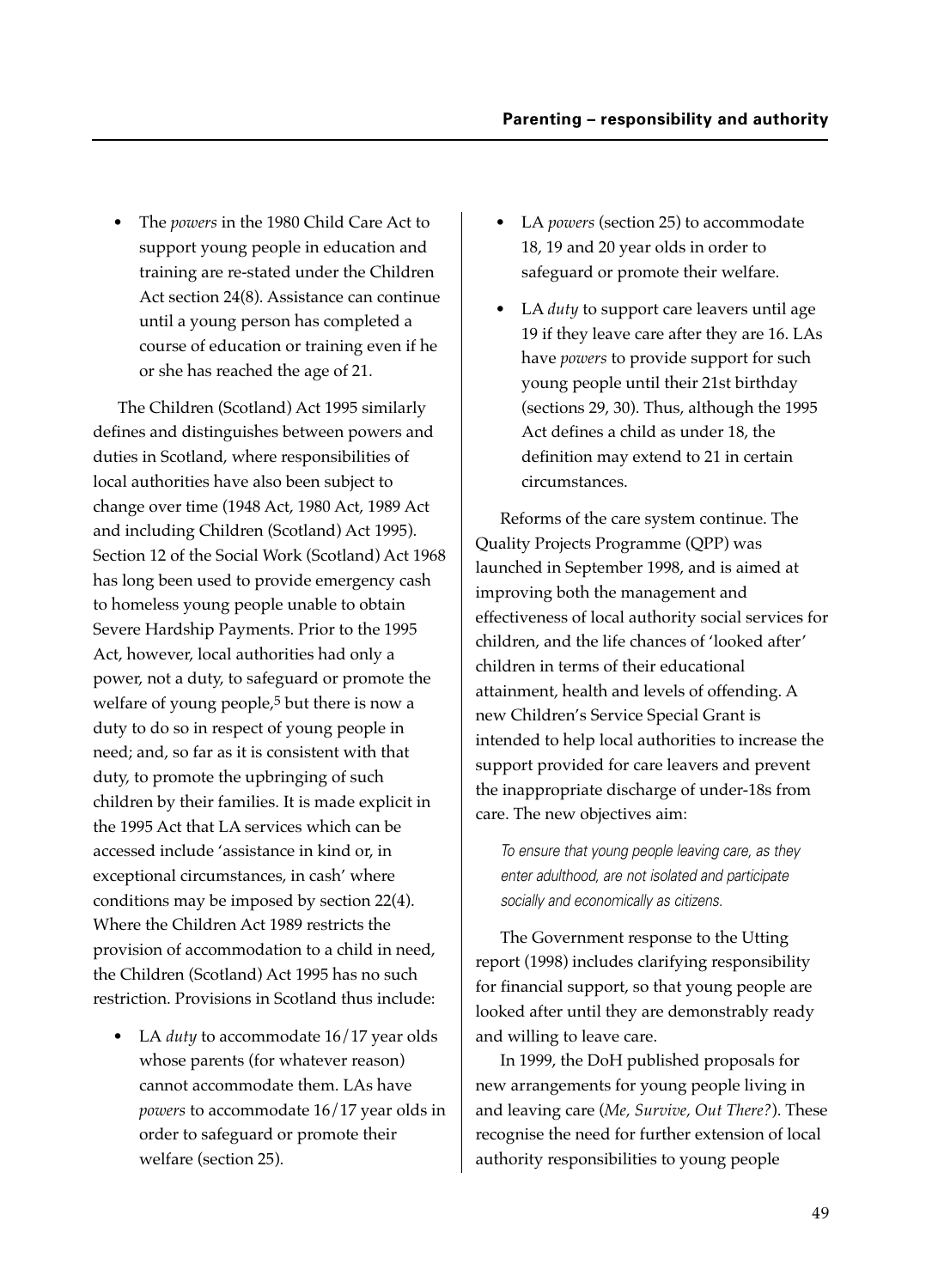beyond the age of 16, so that they do not leave care until 'they are ready to do so', and so that leaving care does not result in the loss of personal and financial support. In a manner similar to that of the New Deal framework, 16/ 17 year olds will have a personal advisor, and will develop pathway plans 'mapping out a clear pathway to independence, including education and health needs'. It is stressed, however, that they will not be able to opt out of these arrangements and claim social security benefits. There are further proposals for 18–21 year olds, but, according to some critics, the proposed reforms do not go far enough (according to the Who Cares? Trust, many organisations are recommending statutory support until the age of 21 years).

## **Summary: parameters of parenting**

In the previous chapter, we examined varying constructions of young people as dependent or independent (or somewhere in between) in a range of policy areas. Though this chapter has focused on parental responsibility, family law and child-care legislation also have implications for dependency constructions. These appear to add to the confusion already found, rather than reduce it. However, it is clear from this legislation that young people in education tend to be favoured over those who are not, and that any policy attempts to equalise the circumstances of young people should review this anomaly.

• Under the Children Act 1989 (sched. 2, para.  $21(3)(a)$ , if a child is looked after by the local authority, the parents cease to be liable to contribute towards this when the child reaches *the age of 16*.

- Under the Child Support Act 1991 section 55, an 'absent parent' owes a duty to support a 'qualifying' child. This includes a child in full-time education *up to the age of 19* and all children *up to the age of 16*.
- Where a child is supported by IS, parents are 'liable relatives'. In some cases, this liability continues *to the age of 19*; but, where a young person is not in full-time education, their restricted access to benefits means that their parents cannot be liable to the state (see IS (General) Regs 1987 and SS Administration Act 1992).
- Young people *over 18* can apply for financial relief from their parents if they are, or would be, in education, or training, but only if they are not living in their parents' household. A young person *of 16 years* may have an existing order for financial relief varied to allow direct payments to them, and have an order which expired at age 16 or later revived, but a child *aged 16–18* cannot seek financial relief where there is no existing order (CA 1989, sched. 1, para. 2.6).
- Parental responsibility continues until the child is *aged 18* (CA 1989, s. section 2, 3, 105(1)). However, a parent may not be required to care for a child *over the age of 16 years* (CA 1989, section 9(6), (7)).
- Where there are special circumstances justifying this, maintenance orders may be extended beyond the *age of 18* to support a child undergoing education or training (CA 1989, sched. 1, paras 2(1), 3(2)).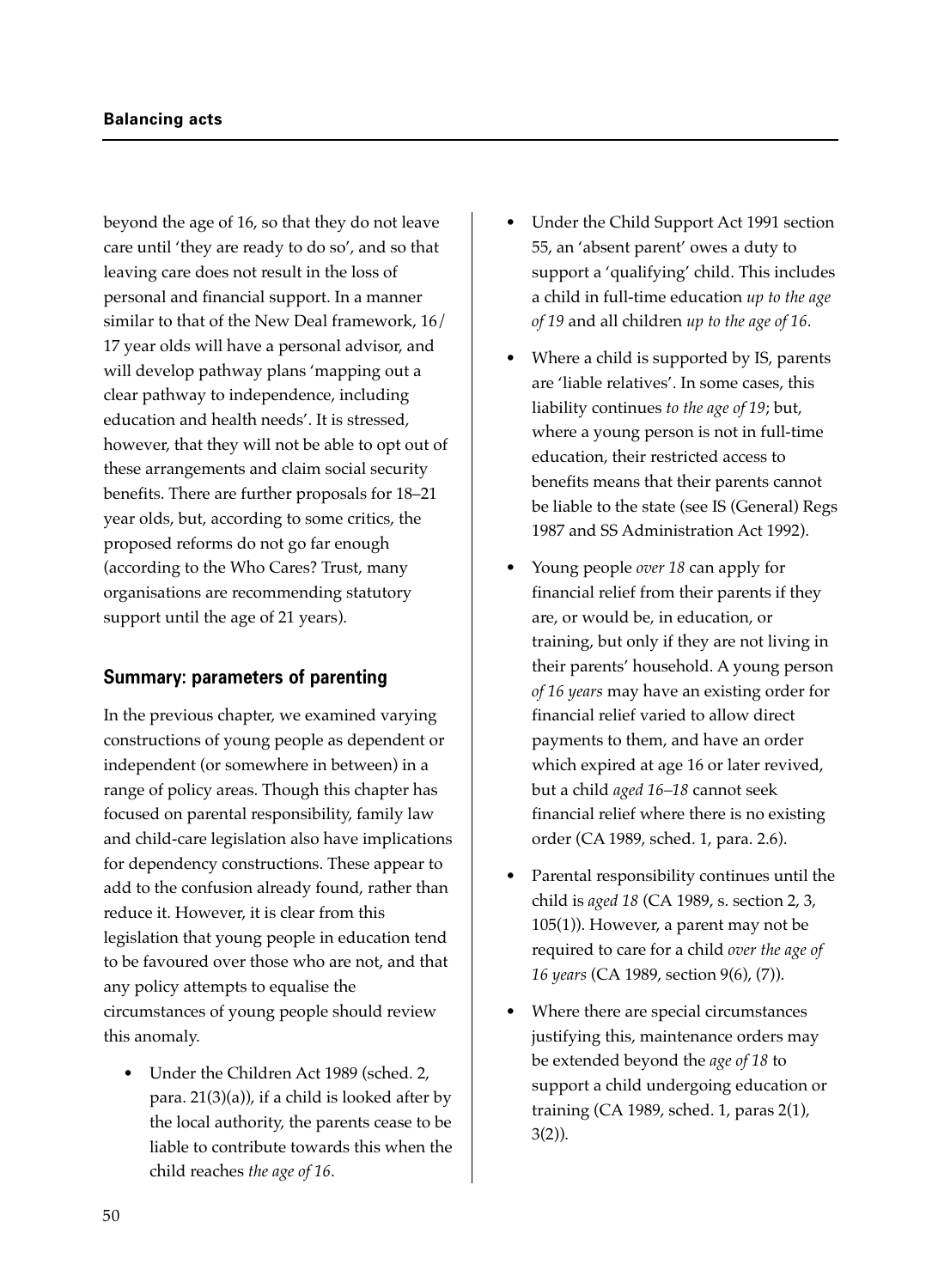• However, there is no power to order a parent to maintain a child who is looked after by the Local Authority *after the age of 16* (CA 1989, sched. 2, para. 21(3)).

In this chapter, we have scrutinised policies to find the other side of the coin of dependence in youth – parental responsibility – but have had little success. Parental responsibilities to provide continuing care or to maintain are very vague and unclear, if defined at all; and for the most part they are defined only by default. The principle upheld in family law, that authority exists only in order to allow the implementation of responsibility, appears not to be carried over into all the other policy areas. Parental authority and parental choice are increasingly clearly defined and promoted in the contexts of criminal justice and education.

The main message of this chapter, however, is that, although young people are increasingly constructed as dependent on their parents until the age of 18, and potentially semi-dependent on their parents until the age of 25, this is not matched in family policies. Here, though parents in England and Wales apparently have a responsibility towards their children until they

reach the age of 18, they are not required to care for a child over the age of 16 years. This runs completely contrary to the legislation described in Chapter 2, and leaves many young people aged between 16 and 25 dependent on a system of moral rather than legal family obligations, which, as indicated in Chapter 1, can be difficult to make claims on.

## **Notes**

- 1 Under the Age of Legal Capacity (Scotland) Act 1991, sections 1, 3, 4 and Minors Contracts Act 1987 for E&W (namely also Children (Scotland) Act 1995; and Cretney and Masson, 1997 in relation to E&W).
- 2 The Human Fertilisation and Embryology Act is an attempt to reduce this complexity.
- 3 The parent can also claim Extended Child Benefit for a school-leaver.
- 4 Deductions are no longer made from 16/17 year olds.
- 5 Section 22 defines aspects of the welfare provisions for children and replaces section 12 of the Social Work (Scotland) Act 1968.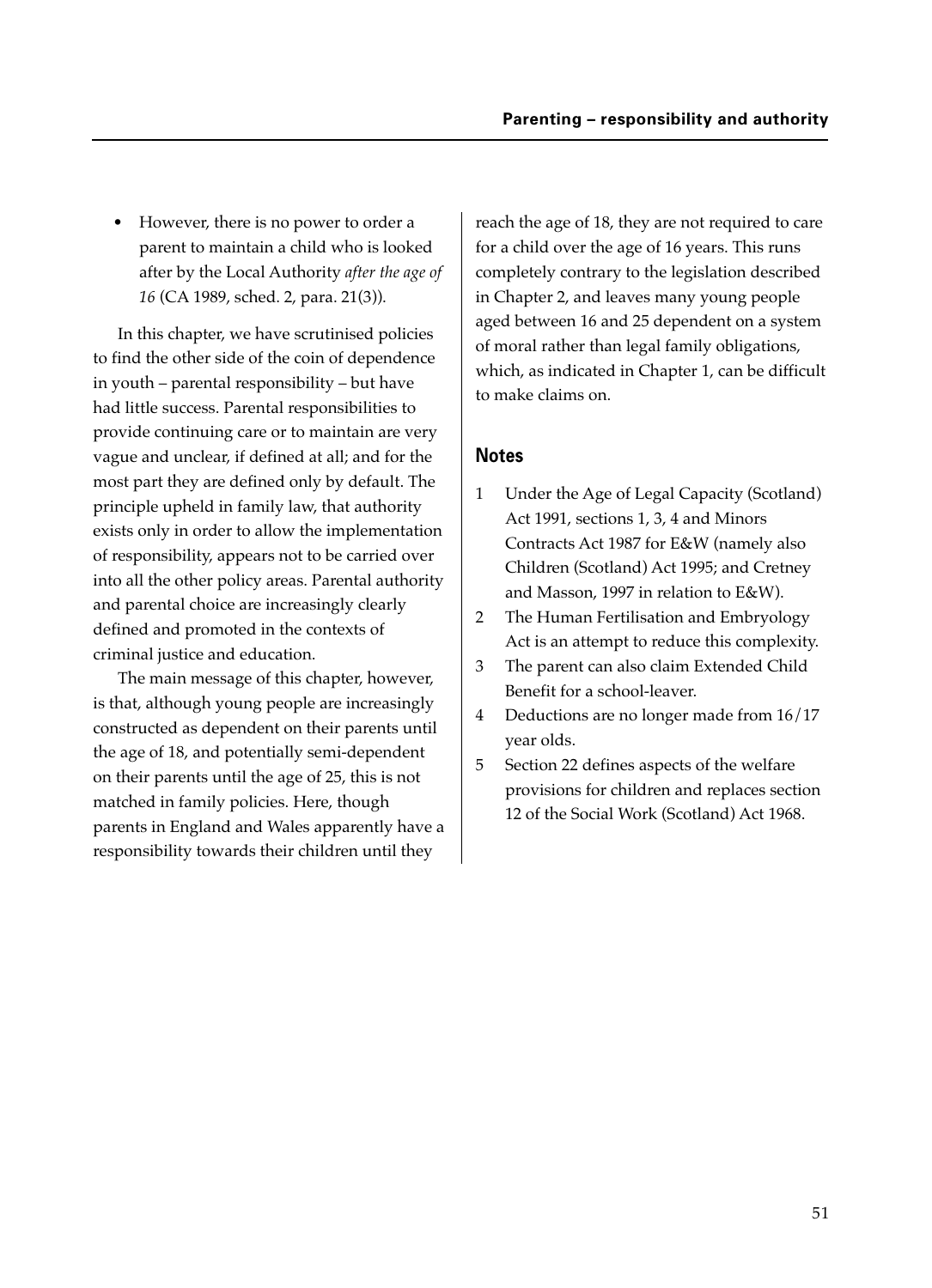# **4 Balancing dependency and responsibility?**

## **Brief summary of findings**

This report has explored the policy constructions of dependence and independence in youth and considered, firstly, whether these are consistent and, secondly, whether they are matched with concomitant constructions of responsibility in parenting. In the time and space available, we have been unable to do more than draw out some of the main gaps and anomalies in policies. What we found was that, however complex and difficult the period of youth is for young people and their families, their anxieties and uncertainties are paralleled in, and probably compounded by, policy structures. This report would not make comforting reading for parents or young people, therefore, but, principally, we hope it will make policy makers think more about the messages sent out by conflicting policies and the effects these may have on young people, their parents or carers, and family life.

Our main findings – and comments – can be summarised as follows.

#### **Need for consistency and balance**

It can be argued that youth is overlegislated and that parenting is underlegislated. While there is a proliferation of policies which structure what young people can do and when, and determine their ability to provide for themselves, there is no equivalent set of legislation to ensure that their parents/carers will provide for them, or what form this care should take, or how long it should last.

- The period of youth has been extended, through a range of frequently disparate policies affecting different areas of young people's lives, as well as (indirectly) those of their families. Policy legislation has implicitly shifted responsibility for support from the state on to the family, but does not spell out the responsibility of parents/carers during the period of extended dependence. It seems unlikely that modern parents realise that they are expected to be able to exercise parental responsibility for their children for the first 25 years of their lives, and to stand by to provide economic support where necessary.
- Changes in the nature of transition to adulthood have made criteria of success problematic and vulnerability harder to identify. It is important that policies are developed which reduce rather than increase risk. One of the problems with targeting vulnerable groups is that there are many young people who are not so defined but who might be equally at risk.
- The research shows the importance of a holistic approach and interdepartmental collaboration in policy making. Currently, policies in one area of legislation frequently conflict with those in another area, and even within policy areas, so that young people and their parents are sent confused messages about what is required of them. Nevertheless, young people are increasingly expected to understand what is required of them,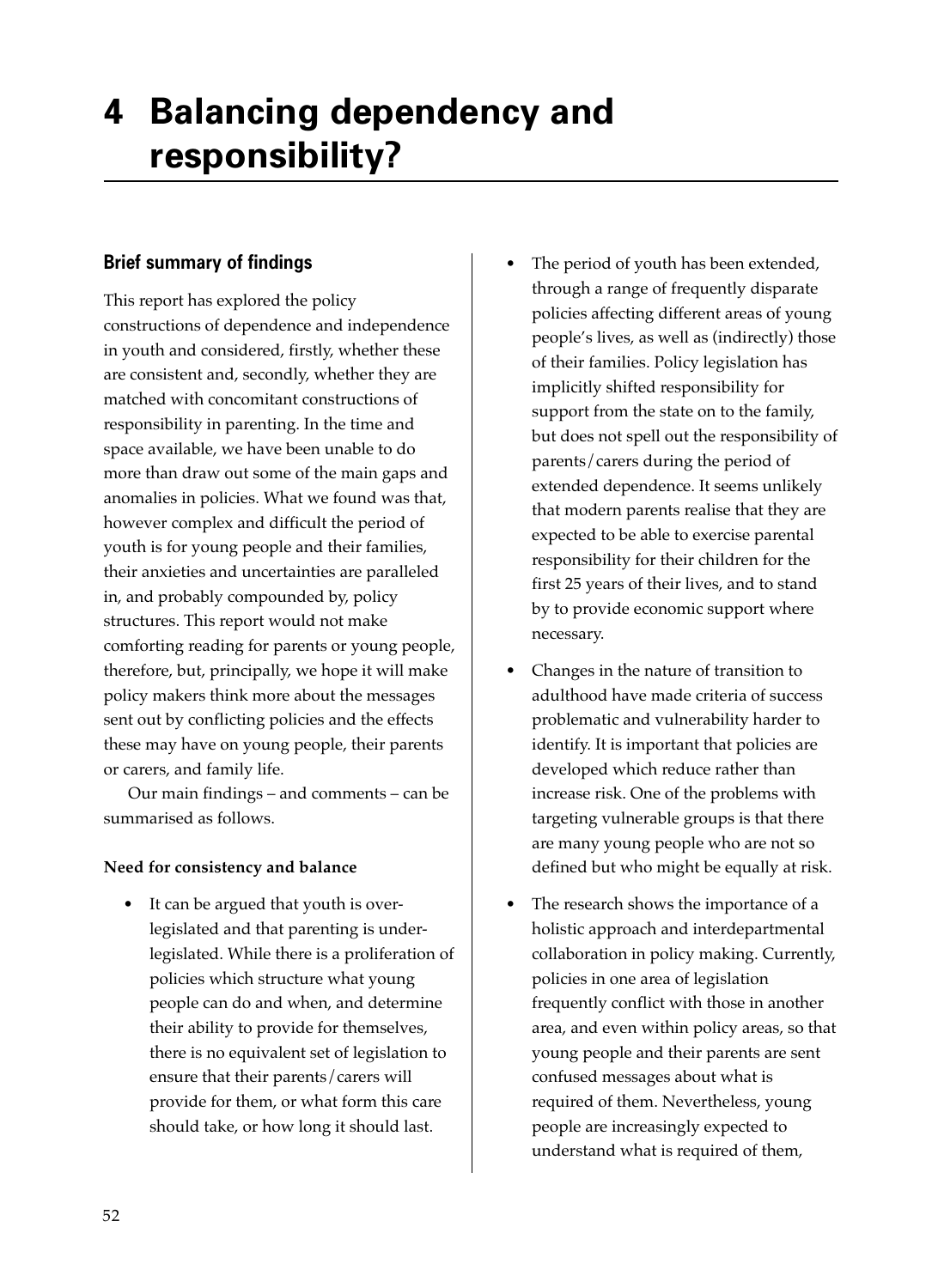since opportunities under the New Deal, or for housing, or now probably for care leavers, will depend on their agreeing to abide by conditions set by policy makers.

- New opportunities in education and training are paralleled with fewer opportunities in paid work and this trend presents a challenge to the traditional working-class model of transition to adulthood. Not only has economic independence been deferred, but adulthood has become more difficult to define. If new models of transition to adulthood, as envisaged by policy makers, are to be successful, it is not only young people, but also their parents, who will need to be 'won over'.
- Policy moves to discourage young people from trying to enter low-grade work, and to encourage them to gain training and qualifications may not succeed when these criteria of success are not universally accepted. We have suggested that, despite policy attempts to begin to give equal value to education, training and employment for under-18s, young people and their parents may not sign up to the equivalence of these statuses, or other related policy targets. Policies need to be sensitive to the reasons why they may not.

#### **Managing transition**

• Policies construct youth as a period of economic semi-dependence during which a transition to independence occurs, but then have difficulty coping with this

transitional and intermediate status. Should policy initiatives be directed at young people or at their parents on their behalf? We have shown throughout this report that there is considerable inconsistency here – for example, in whether payments should be made to young people or their parents, and whether young people or their parents should 'pay' in terms of responsibilities. Even when the move is made to empower young people through payments made to them, these are still frequently meanstested on their parents' incomes, and the level of empowerment is thus compromised.

• How is transition to be managed in policy? There have been ongoing attempts to incorporate into policy some sensitivity to the changing needs of young people as they grow up and become independent of their parents. So far these have not been successful, and so policy makers revert to simplistic age criteria for determining rights, responsibilities and needs. Age criteria have never been wholly appropriate, but are even less appropriate now, when there is no normative age ordering of the different strands of transitions to adulthood. It is therefore increasingly important that other criteria, such as householder status, or individualised measures of competence, be used to enhance simple age criteria. As the period of youth continues to be extended, these problems will increase rather than go away.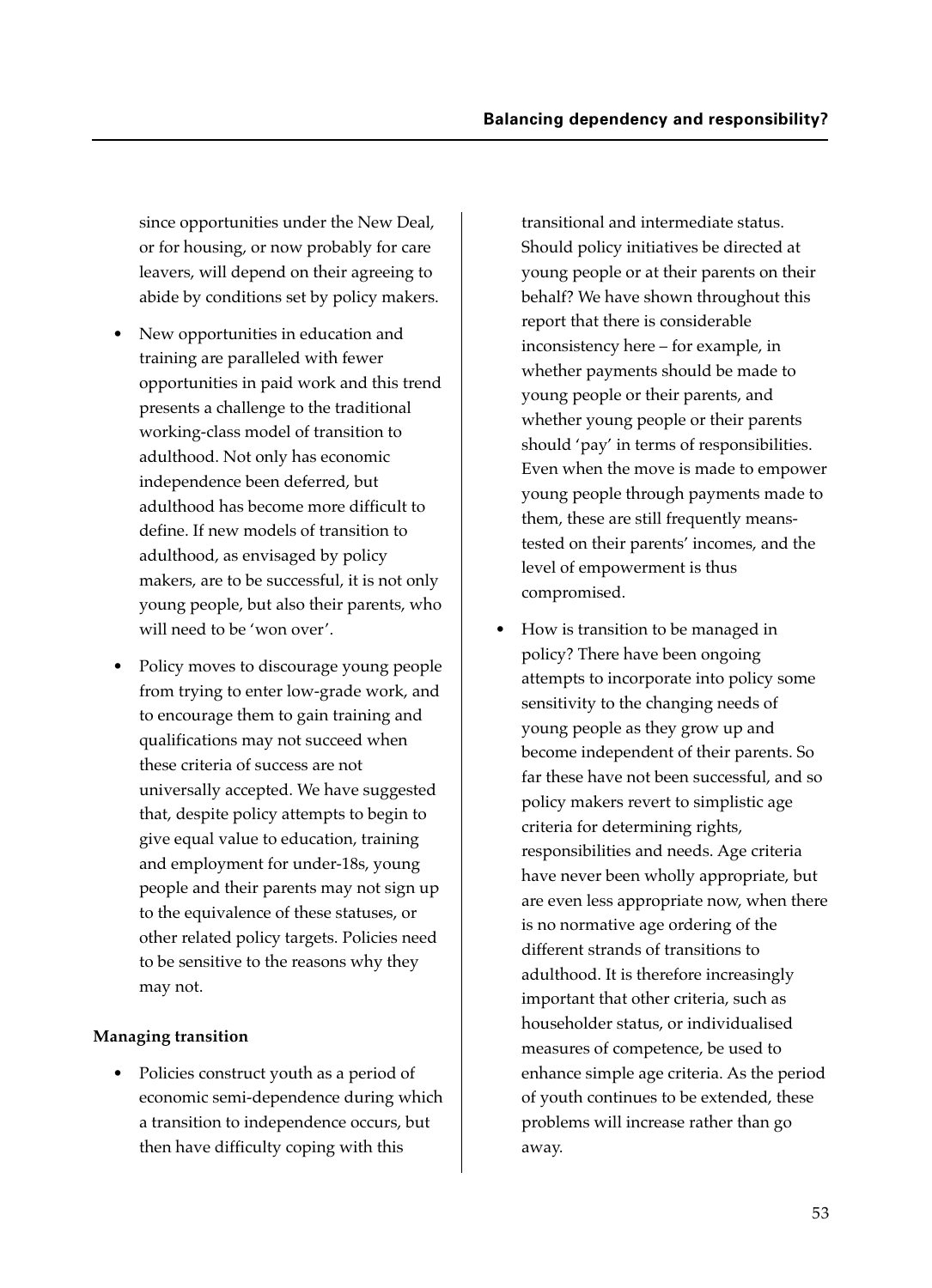• Whether age, capacity or competence are the criteria used, in some policy areas there is still an awareness that young people in some situations are vulnerable and need protection. The welfare, or protection, principle can therefore override age criteria where deemed appropriate. However, while some policies are increasingly structuring all young people under the age of 18 as dependants, and therefore by extension classing them as vulnerable, this is not the case with housing policies. It is in policies for under-18s that policy coherence is both most needed and simplest to achieve.

## **The emphasis on citizenship**

- The current policy emphasis on social citizenship, empowerment, participation and consumer rights is not matched by policies which allow young people real power. Thus, the emphasis on volunteering fails to recognise the economic needs of young volunteers.
- We found many instances where empowerment on the one hand was accompanied by dis-empowerment on the other hand. Thus, HE students are 'empowered' by student loans, but disempowered by dependence on their parents to pay student fees.
- There is increasing emphasis on giving 'voice' to young people and engaging them in social and political participation. The emphasis on participation often appears little more than window-dressing

in the face of the somewhat rigid expectations of government that young people will conform, and should be penalised if they do not. How much participation would be acceptable to policy makers? How far are they willing to listen to young people's own agendas?

## **Policy inconsistencies and gaps**

The raft of policies described in Chapter 2, which construct young people as less economically independent than adults, or even as having different statuses in different areas of their lives, sometimes treated like a dependant and sometimes like an individual adult, lead us to wonder how young people – or indeed their parents – cope with the bewildering messages being sent out by the different areas of youth policy creating these status ambiguities. Throughout the report we have highlighted the complex status ambiguities within each policy area (in boxed text).

Table 3 summarises the ages when young people are treated as individuals rather than as dependants in the systems of government, and identifies the grey area of 'youth' in between. This analysis is on a more superficial level than that of the boxes in the earlier chapters. The table shows how the ages marking the start of adult economic independence and the end of childhood have both risen, and illustrates the widening of the age grouping defined as semidependent youth, in a range of policies over the last century. There is some evidence in this table of a harmonisation according to age criteria, insofar as under-18s are increasingly seen as dependent, while the age of independence varies more widely.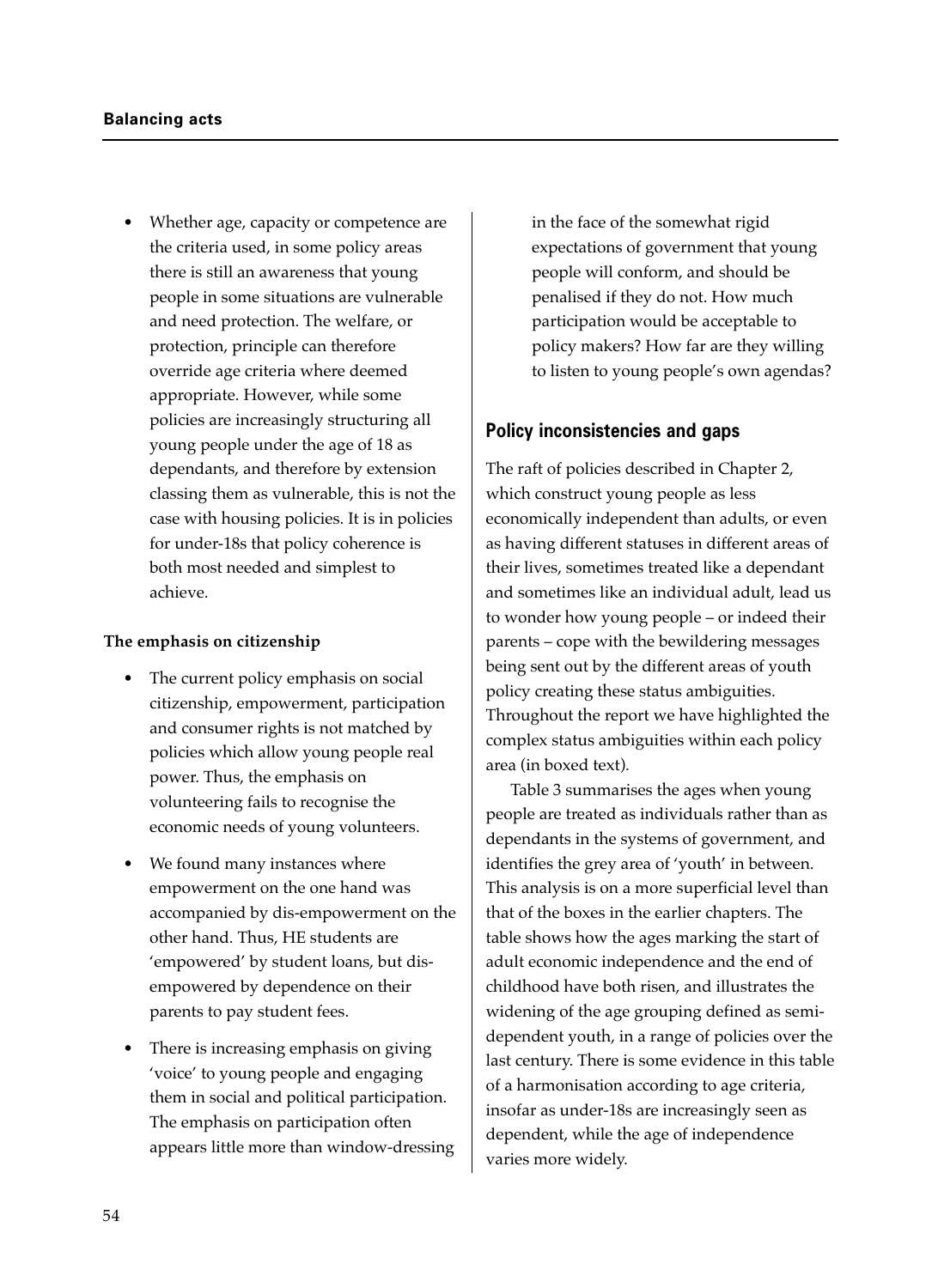| Legislation                                | Dependent                       | Semi-dependent     | Independent |
|--------------------------------------------|---------------------------------|--------------------|-------------|
| National Assistance Act 1911               |                                 | 16/17              | 18          |
| School-leaving age 1921                    | 14                              |                    |             |
| Children and Young Persons Act 1933        | Under 14                        | $14 - 17$          |             |
| Unemployment Act 1934 (NI contributions)   |                                 |                    | 14          |
| Beveridge Report 1942                      |                                 | $15 - 17, 18 - 20$ | 21          |
| Family Allowances Act 1945                 | Under 15, 15-18<br>in education |                    |             |
| School-leaving age 1947                    | 15                              |                    |             |
| National Assistance Act 1948               |                                 |                    | 16          |
| National Insurance Act 1964                |                                 |                    |             |
| (family allowance)                         | Under 15, 15-19                 |                    |             |
|                                            | in education                    |                    |             |
| Education Act 1964 (mature students)       |                                 |                    | 25          |
| School-leaving age 1973                    | 16                              |                    |             |
| Child Benefit 1977                         | Under 16, 16-19                 |                    |             |
|                                            | in education                    |                    |             |
| Social Security Act 1988                   | Under 18                        | $18 - 25$          | 25          |
| Criminal Justice Act 1991                  |                                 | $16/17$ year olds  |             |
| Children Act 1989                          | Under 18                        |                    |             |
| Criminal Justice and Public Order Act 1994 | $12 - 15$                       |                    |             |
| Housing Benefit 1996                       |                                 |                    | 25          |
| New Deal 1998                              | Under 18                        | $18 - 24$          |             |
| Minimum Wage Act 1998                      | Under 18                        | $18 - 21$          | 22          |

#### **Table 3 Ages of economic dependence and independence**

Having 'unpacked' constructions of dependence and independence, we looked in Chapter 3 for policies which might balance these constructions and define the responsibilities of parents. Instead of this, however, we found a policy gap, since successive governments have been cautious about overtly interfering in the private world of family life, and have therefore been far more hesitant about defining parental responsibility than about defining dependence in youth. From our reading of the policy jungle, it would seem that when new policies are designed for young people there is no consideration of their likely impact on families, and vice versa. Thus,

education or employment policies for young people have been allowed to affect families implicitly rather than explicitly – but they do still affect them. This policy reticence is not necessarily in the best interests of young people or their families, because implicit parental responsibilities lead to confused expectations at all levels.

On occasion, the state takes over day-to-day care of young people through the medium of the local authority. Here we find further gaps and anomalies, because even here the responsibilities of the carer are unclear. Local authorities have powers to care and protect, and they have duties to do so. Where they have only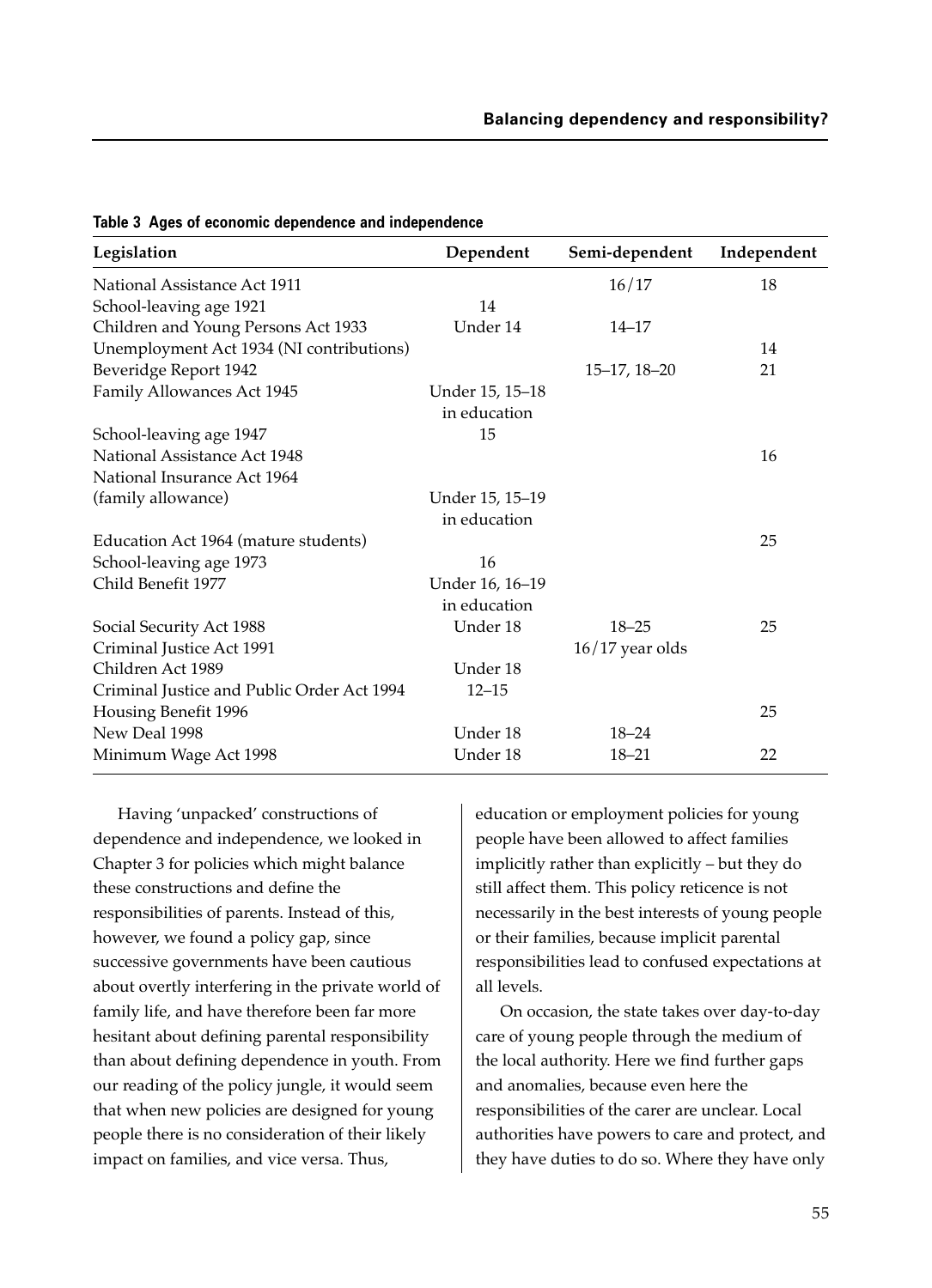powers, there is likely to be wide geographical variation in provision and practice. While parents are implicitly expected to be able and willing to provide care to their children until they are well into adulthood in age terms – in an unwritten 'obligation' or duty – local authorities' duty to care and maintain is agelimited. The lack of ongoing local authority responsibility (as a duty) for young people unless they become visibly vulnerable (e.g. homeless) needs to be addressed. If parents are being held responsible for grown children, then surely local authorities should be setting the example rather than lagging behind.

By bringing together policies in the way that we have, we hope that we have been able to indicate the need for policies to balance one another, and be consistent with one another, so that clearer messages are sent out. It is of course another matter how any message is received.

## **Policy assumptions**

In the course of the report, we have highlighted some of the assumptions which underlie policy thinking, and we have in many cases shown through quotations where these assumptions have been verbally expressed. Whatever their underlying philosophy or ideology, both good policies and bad policies based on false assumptions risk failure and unanticipated consequences. All the following identified policy assumptions need testing through research, if policies are to be evidence-based, but the first step is to identify them.

#### **Age**

The social security system is based as we have seen on age assumptions – basically that

dependence and independence can be determined by age. This assumption was brought into play when the householder/nonhouseholder distinction was abolished in 1984, and is discussed in Chapter 2. Similarly, the minimum wage legislation makes age-related assumptions about income needs. In some other areas of policy, a more enlightened approach is taken, and age relegated to the label of a physical attribute, thus the concept of legal capacity, and the notion of 'Gillick competence' both force the age assumption to give way to concerns with the individual maturity and understanding of the child. In practice, of course, abilities and needs are determined by many variables, of which age is only one.

## **Dependency**

The dependency assumption (Harris, 1989) is that young people constructed as economically dependent can turn to their parents for economic support. The assumption crops up in the continuing means-testing of parents for some provisions (e.g. HE student fees and EMAs); and in the assumption that young people can continue to live in the parental home (e.g. training allowances); and in the levels of income defined as adequate for young people (e.g. welfare benefits). We would like to extend the definition here and suggest that the dependency assumption is also that young people are willing to accept extended dependency, at a time when the quest for independence may be paramount in their minds (Jones, 1995b).

#### **Parenting**

The corollary of the dependency assumption is the parenting assumption – that parents will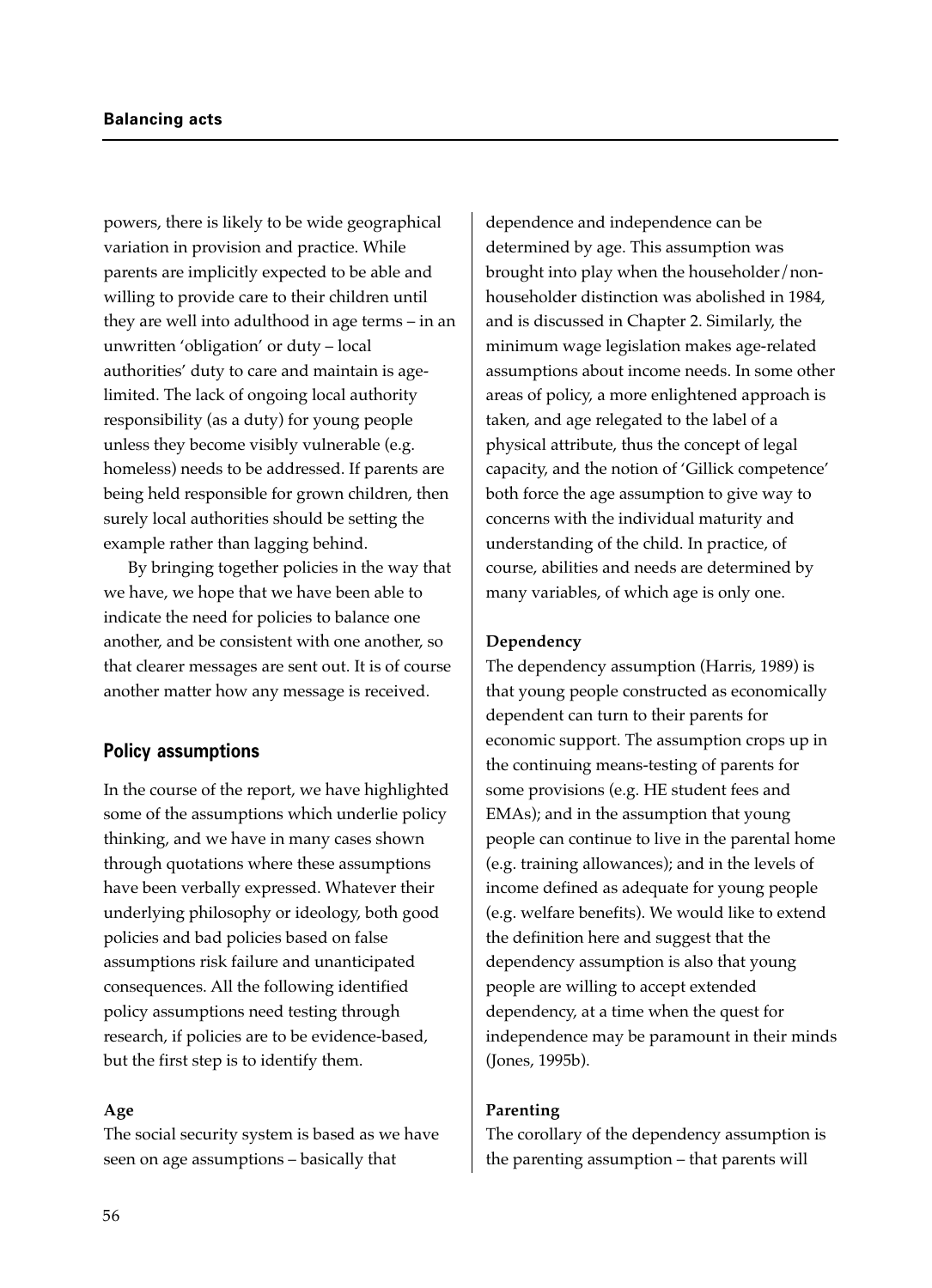realise that there is a gap in provision and move in to fill it; that they are able and happy to subsidise youth incomes and provide a home. Patterns of parental support have been found to vary according to social class, ethnicity and the gender of the child. Financial support from parents may depend on both willingness and ability to pay, and parents may themselves need support to allow them to fulfil this aspect of their parenting responsibility. The current policy approach to parenting is not to provide support to parents to allow them to do this, but to focus instead on their authority. There has therefore been a shift in policy emphasis from supporting parental responsibility (Beveridge Report) to supporting authority (Home Office, 1998), for example, with curfews, or parenting orders.

The concepts of responsibility and authority, now distinguished and clarified to some extent in family law, are still not distinguished in other areas of legislation. Parents are somewhat naively expected to have both authority over and responsibility for their adult children as though the two were the same.

#### **Economic rationality**

Policies in several areas have been based on the idea that economic incentives and disincentives can change behaviour, and that carrot and stick policies can be effectively employed. Policies tend towards the use of the stick rather than the carrot, thus, within the underclass thesis, the notion that young women became pregnant in order to obtain housing, and that housing benefits encourage young people to leave the parental home; and that the removal of benefits (stick) would prevent teenage parenthood, leaving home and homelessness. The economic rationality assumption prevails in the idea that

EMAs or Youth Cards (carrots) will encourage young people to stay in education and feel as economically independent as their employed peers. These approaches may not work when a policy is in opposition to fundamental processes and beliefs. Encouragement and discouragement may have more effect if they were to 'go with the current' rather than fight it, and it should be remembered that transitions take place in a wider context in which these modest inducements may be insignificant.

#### **Empowerment**

Here the idea is that by increasing education and training choices for young people they are being empowered. The granting of 'rights' or choices does not necessarily empower unless people also have access to those rights (Jones and Wallace, 1992) and it is unlikely that many young people faced with the somewhat bewildering array of 'choices' currently available to them can pick their way through and make a selection, or that they can make effective use of personal advisors. We have indicated in the text how capacity in a legal sense is attributed with age and maturity. The capacity to identify, and then obtain, the best for an individual will depend not only on understanding the selection available but also on an individual's current situation – under pressure, they may go for the short-term rather than longer-term benefit, or the simpler rather than more complex decision. The assumption that young people can all and equally capitalise on the provision of choices can be seen in the provision of 'training credits' for example, where policies try to give young people power in the training market. In practice, choice is becoming more restricted, if young people are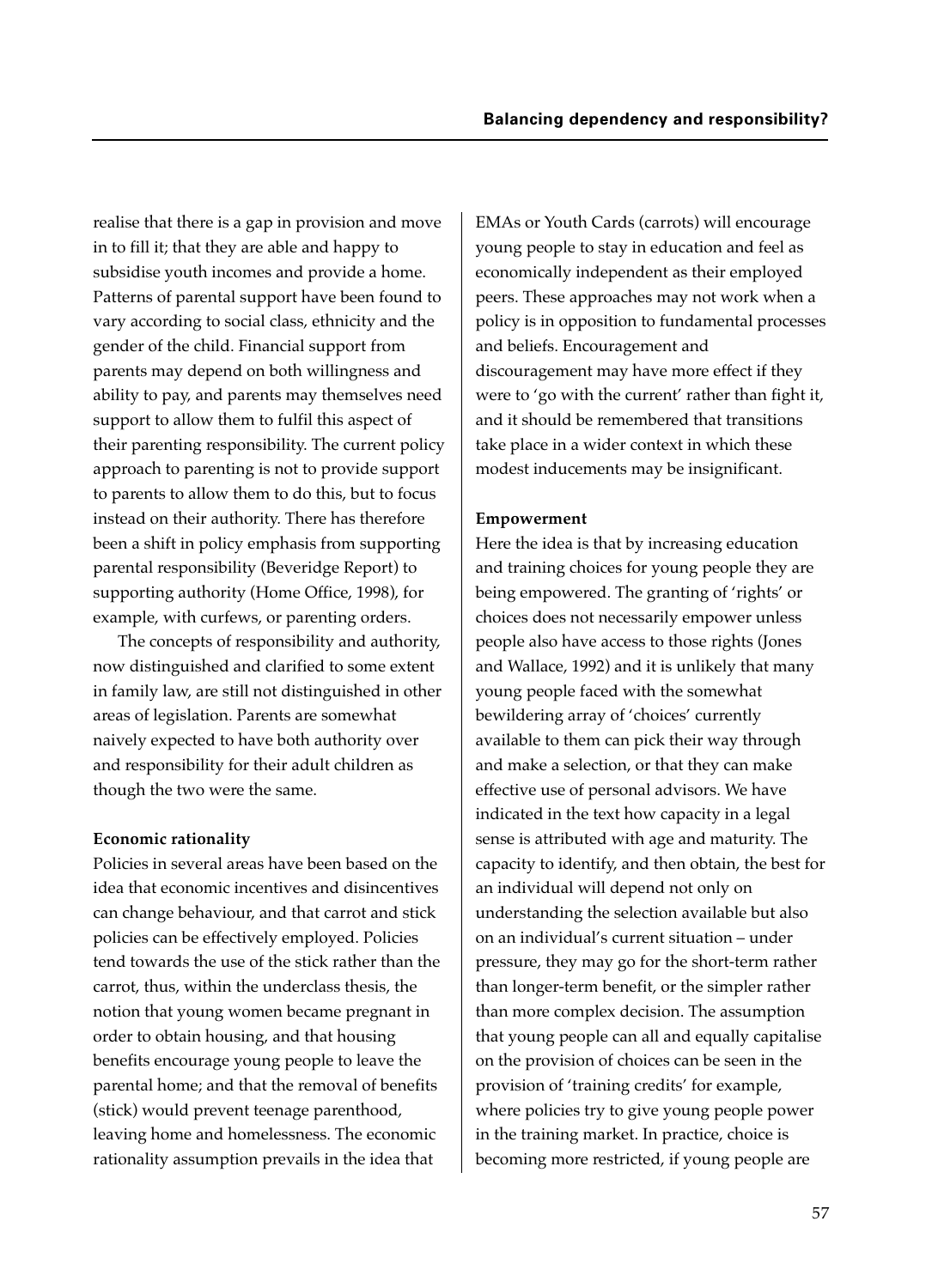increasingly unable to choose to take on paid employment. As indicated above, empowerment would have more meaning if it was in economic terms. Nominal empowerment does not make young people any less vulnerable, and indeed in some respects could be seen to increase vulnerability (e.g. in the case of student debt resulting from the 'empowering' student loan).

#### **Conformity**

The idea that economic and social independence can be judged by age contains a further assumption – that people do what policies expect them to do – in other words, they conform to policy structures. Thus minimum wage legislation expects that 16/17 year olds will be in training and not in jobs; the SLA assumes that people will remain in education until then; the extension of the period of dependence in youth assumes that parents will conform to the implicit expectations of them, and that young people will be happy to accept their extended dependency. However, even within the policy arena, we find examples of parents resisting policy expectations – in the response to the Household Means Test, for example. And young people will also resist conforming to policy expectations, and will continue to seek independence from their parents whether or not they receive state support, because this is part of the main dynamic in youth (Jones, 1996, 2000) and is not easily suppressed.

Underlying many of these other assumptions is the assumption that young people are a problem for the rest of society. This, as we have previously suggested (Jones, 1996), is to ignore the very real problems that society,

and social policies, present to young people. The outcome of this assumption is that young people are responsible for the difficulties they get into, such as teenage pregnancy, homelessness, joblessness, debt and poverty. It can be used to justify the lack of adequate social protection for young people, and it can stem from a lack of respect for them.

## **Policy trends and debates**

Some aspects of policy are remarkably consistent. Debates about parenting centre on issues of care and control, rights and responsibilities. Debates about youth centre on dependence and independence, risk, vulnerability and problem behaviours. On one level, there is some consistency: the construction of young people as dependent is matched by a construction of parental *authority*. What is less clear is whether this authority leads to increased responsibility when the latter is not specified in legislation. Other themes emerge throughout, and these are now considered.

#### **Universality and targeting**

Policies define young people according to age and have created an age grouping which as a whole lacks economic independence. Age inequalities between young people and over-25s have been constructed. Though some young people may be able to overcome these inequalities and be in well-paid employment before their mid-20s, the age group as a whole is disadvantaged. However, within the age group, there are further disadvantaged – as indicated, there is a polarisation of wealth among the young as well as between them and adults. We have considered means-testing as a way of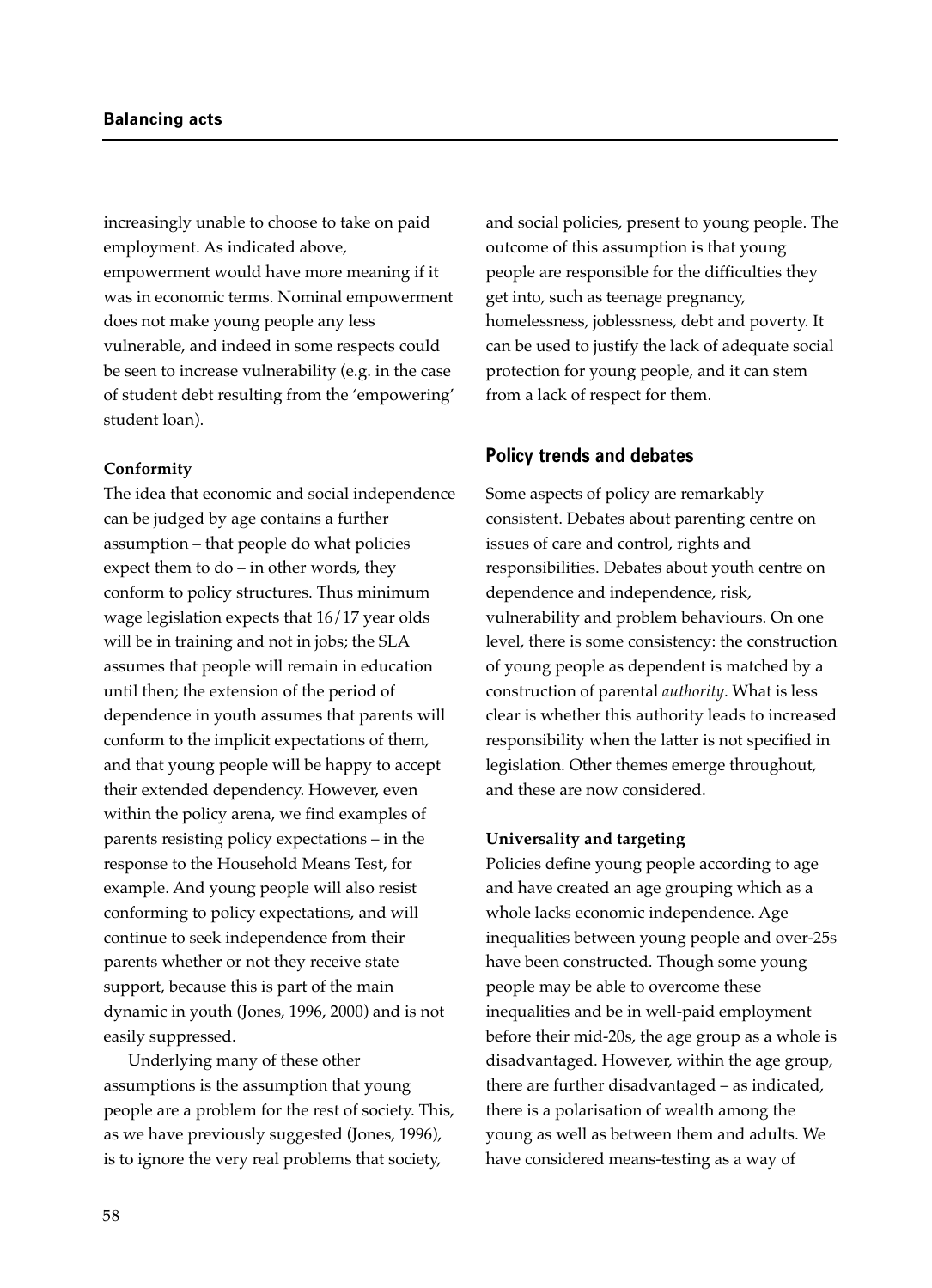distinguishing dependence from independence, but it is also a means of targeting provisions to the most needy – at least in terms of their parents' wealth.

In contrast to a universalist approach, which would seek to understand the problems faced by young people as a whole and attempt to resolve them, the policy trend over the last 20 years has been towards tighter and tighter targeting of policy and provision. This, as indicated, has been in response to concerns about the effects of a 'nanny state' and family breakdown on social responsibility, and an increased tendency to individualise social problems, and extol the virtues of individuals who are able to rise above their misfortune and 'succeed against the odds', to the detriment of those who cannot.

The current policy emphasis is on social exclusion, and to this end the Social Exclusion Unit was set up by the Cabinet Office. Its remit includes an examination of the circumstances of disadvantaged young people. Targeted groups include disengaged 16/17 year olds in poor neighbourhoods and teenage single mothers. The main feature of targeting, however, has been on disadvantaged areas – specifically 'worst estates', now re-defined as 'poor neighbourhoods'. Thus we have targeted groups, with targeted problems, in targeted communities. And we also have targeted outcomes, into work or self-sufficiency.

The problem for policy makers may be how to target both the processes of social exclusion and also those identified as excluded. The focus on communities indicates one means of doing both. Coles (1995) identifies groups of young people who suffered disadvantage – including young people in, and leaving, public care;

young people with special needs and disabilities; and young offenders – but he also indicates that many young people suffer multiple disadvantage. In other words, factors of disadvantage might compound one another. The focus on communities may be an effective way of overcoming multiple disadvantage and intervening in the processes of social exclusion. Interventions at an early stage in the life course, such as Sure Start for pre-school children, would therefore need to be supplemented with policies for the older age groups, if the whole community is to be affected and policies are to succeed.

Not all disadvantage emanates from the community level, however. There is a danger of slipping into the ecological fallacy here, or even the underclass thesis. First, the focus on urban communities detracts from the equally real though more sparse problems of young people in rural areas, for example. Further, we have already indicated that policies defining young people as dependent on their parents leave them at the mercy of their parents, and access to family support while to some extent dependent on parental wealth is also dependent on the quality of the relationship between young people and their parents/carers. Thus, although the inability to support young people may be concentrated in poor neighbourhoods, an unwillingness to support them may be more widespread. In other words, targeting cannot be the only strategy.

#### **Citizenship**

The concept of citizenship – particularly welfare citizenship (discussed in Jones and Wallace, 1992) – involves a package of rights and responsibilities. Different governments balance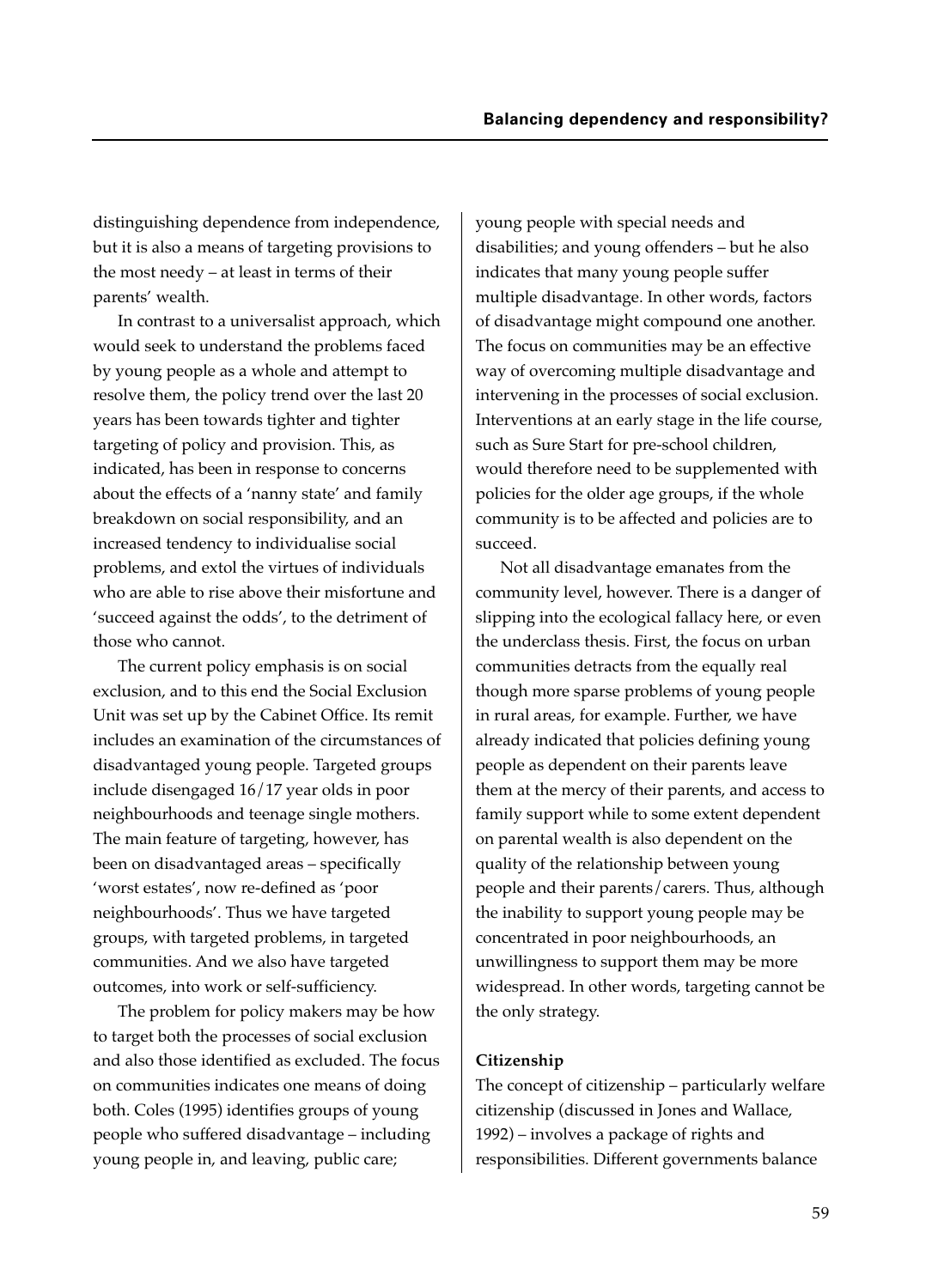these rights and responsibilities in different ways and, typically, the political Right has emphasised responsibilities, while the Left has emphasised rights, within the universalist welfare state. Under the Major Government, the concept of citizenship was devalued into a marketing ploy, with the Citizens' Charter aimed more at giving the consumer the illusion of power than providing any solid basis for this. We indicated in Chapter 3 how the Parents' Charter (following earlier policies of 'parental choice' in the matter of schools) identified the parent, rather than the pupil, as the consumer of education, and in turn led to the proposed parent–school agreements (never implemented) which aimed to make parents assert their authority over their adolescent children. A Young People's Charter was mooted at one stage, but bit the dust.

There has been under New Labour a more energetic approach to citizenship, though the emphasis on a direct and visible balancing of rights with responsibilities is sometimes still resonant of older Conservative policies. As indicated in Chapter 2, citizenship education is designed to develop in young people social and moral responsibility and active contribution to their communities, and volunteering is being advocated. There is thus a stress on paying into the (hitherto unwritten) contract between the individual and society. Getting something back is conditional on contributions or the promise of future contributions or, at the very least, good behaviour. This conditionality extends to actual written contracts, within the New Deal, New Start and the new 16/17 Gateway action plan, in order to obtain EMAs and entry into foyers.

In the very act of legislating for youth, the state sets itself up in a parenting role, and

curiously it re-enacts in this role some of the phenomena found in parent–child relationships. The balancing of rights with responsibilities, for example, is found in family life (Hutson and Jenkins, 1989; Allatt and Yeandle, 1992) where informal contracts are made between parents and their children, but, unlike in families, where bargaining and negotiation are common and even necessary, there is no bargaining with the state. If young people gain their main early experience of citizenship through the family (Jones and Wallace, 1992), they are likely to experience in their first direct encounter with the state a somewhat more rigid and inflexible contractual party (cf. partner).

Policies combined in recent decades to exclude young people from citizenship (Jones, 1996), but this has been replaced by an emphasis on *educating* for citizenship and re-engaging excluded young people. It is our belief, as previously argued in Jones and Wallace (1992), that citizenship is meaningless without economic independence, and that economic independence is now more difficult for young people to achieve. Raising their political awareness without increasing their economic market position is no longer viable. There is currently a view that the age of majority should be decreased to allow 16 year olds to vote. In our view, this would be an empty gesture, since those most in need of representation – the most disadvantaged – are those who are least likely to vote. Research on young people shows the overwhelming importance to them of achieving economic independence from their parents, and of the importance to many of a job offering a proper wage. However, if young people want to benefit from government provisions, they have to sign up to the philosophy behind them,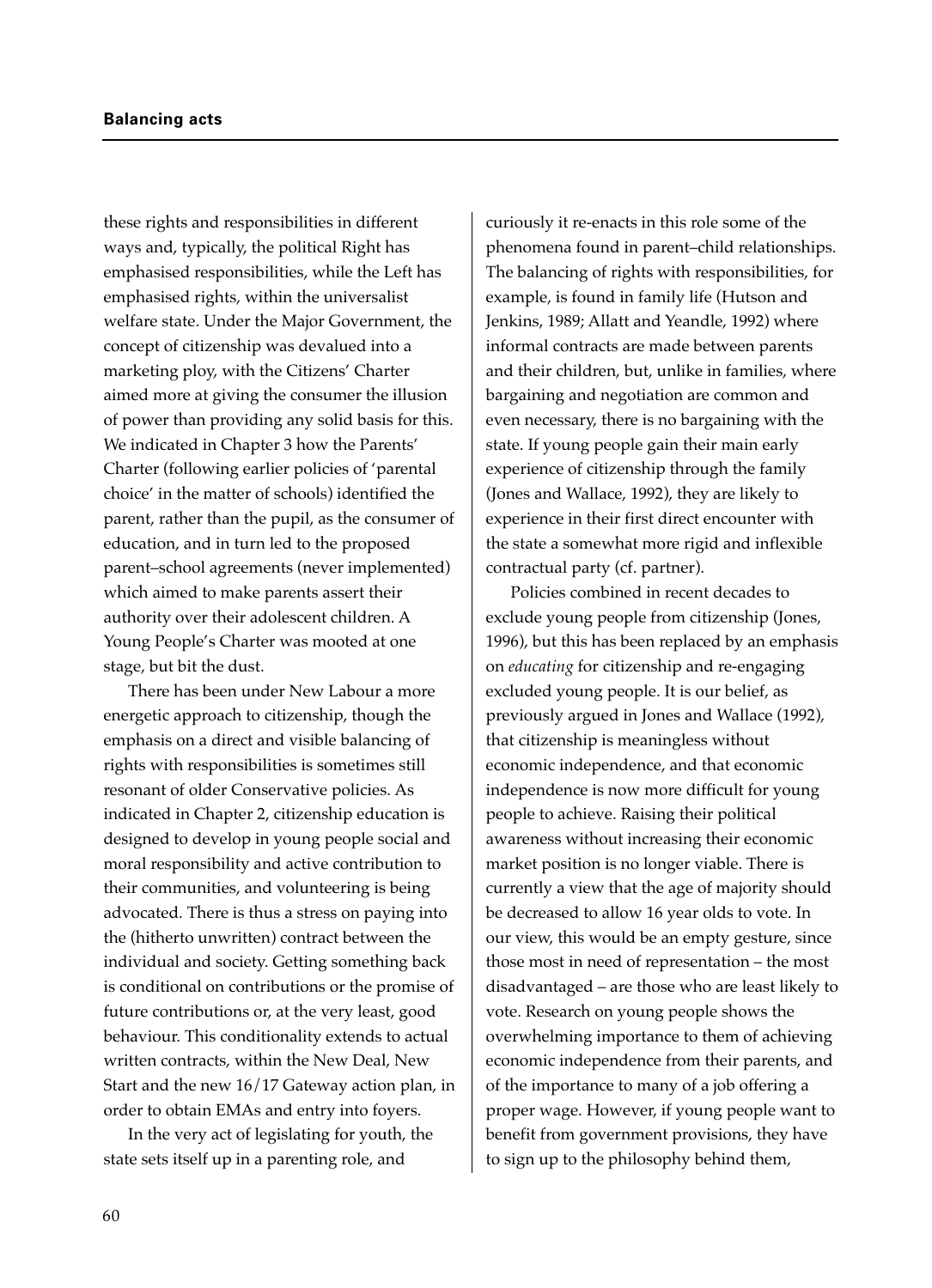whatever their own cultural background and beliefs.

#### **Engagement and partnership**

To date, there has been little attempt to engage either young people or their parents/carers in policy thinking. In contrast, there has been longstanding concern over several decades to involve employers, for example, in getting them to recognise the training needs of their workers, to allow them time to study and to provide training for them.1 The New Deal, under Labour, represents a more progressive move towards involving employers, with the emphasis on partnerships between the state, LECs and TECs (and the new Right to Time Off for Study reflects this). Partnership with the voluntary sector has also been much emphasised, over the last 20 years in particular (as the role of the state was re-drawn). The Labour Party also revealed its enthusiasm for the voluntary sector and in particular the role young people might play in re-invigorating civil society' (Labour Party, 1996).

If policies for youth are to succeed, it will also be necessary to engage young people and their parents. There is a danger that parents will feel dis-empowered. We have indicated that, in the course of one generation, youth has changed, and that parents may have little direct knowledge of the problems their children are likely to face; however, if parents are 'replaced' by professional counsellors and mentors, more knowledgeable about employment, housing, education and training, etc., this will only increase their feeling of inadequacy and powerlessness. Youth policies do impact on parents, who may well have views. Parenting education – through the new National Institute

for Parenting, perhaps – may help parents to have informed views, and to engage in debate on youth policies to a greater extent. Engagement with young people is perhaps more difficult. Young people do not have 'a voice' but many voices, and the most vocal may not be the most able to represent the others.

#### **Joined-up government**

Joined-up government is not new. We have indicated earlier attempts at cross-departmental policy making, some more successful than others. Thus, attempts to harmonise the schoolleaving age with the ages of contributing to and benefiting from National Insurance; the training guarantee of the late 1980s; the development of foyers in the early 1990s through collaboration between DfEE and DETR, but curiously not DSS; and current policies attempting to harmonise education and training with the Lifelong Learning programme and the Welfare to Work programme. There is now, increasingly, a need not only to join up policies in the UK, or its constituent countries, but also to harmonise policies across the EU. In the foreseeable future, there will be greatly increased migration of young people between EU states for jobs or courses, and the policy structures in each country need to be sufficiently joined up to facilitate this.

We have already indicated the need for joined-up policies for young people and their parents/carers. There is also a need to join up policies for young people with those for other age groups, to ensure a smooth transition through the life course and to ensure that policies do not exacerbate the marginalisation of young people in the course of trying to engage them. To put it another way, there is a danger of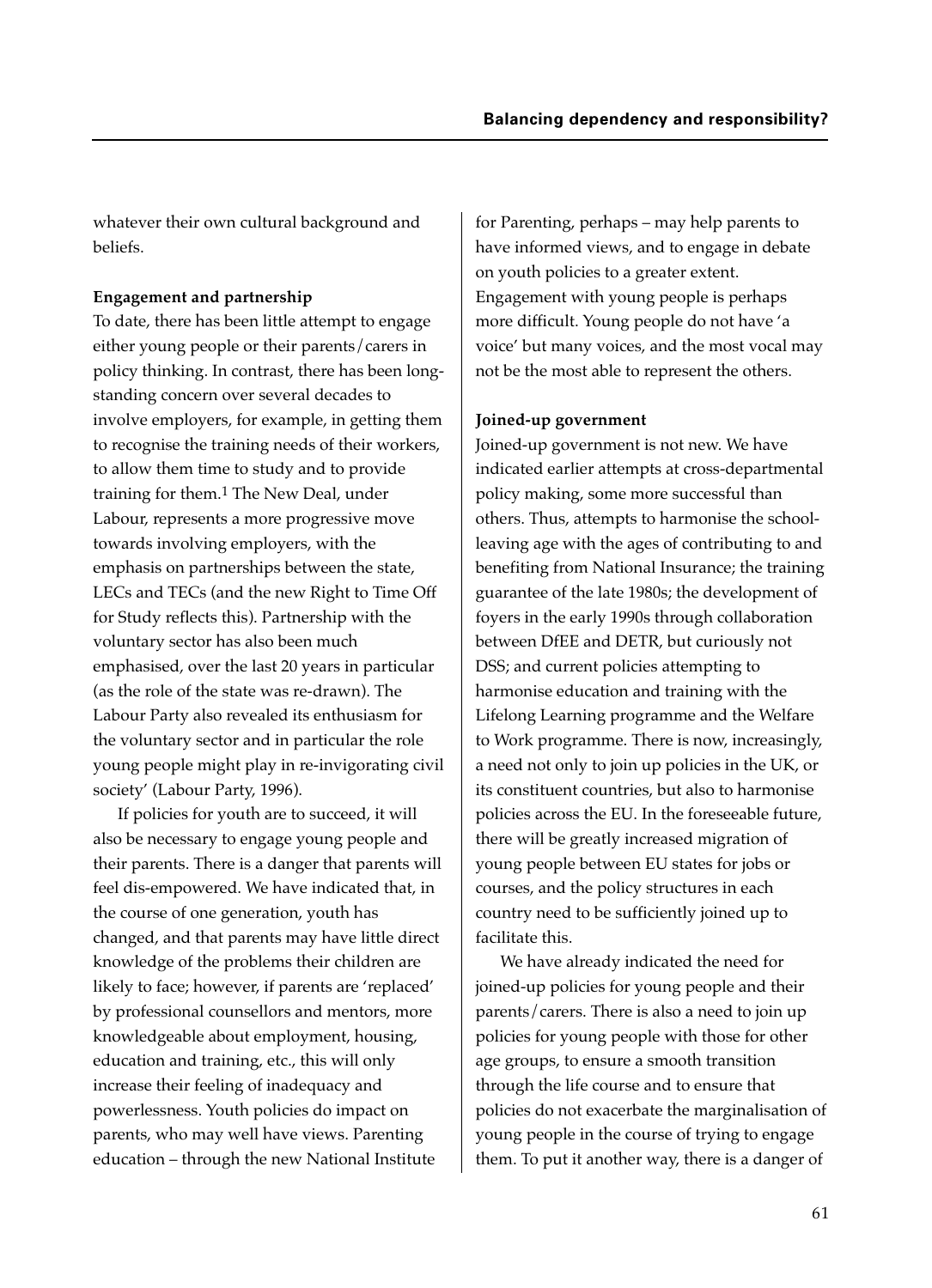'ring-fencing' age groups.

Would it help, then, to have a Minister for Youth, who could ensure that youth policies are consistent, and could monitor those policies which are not explicitly about young people for their effects on young people? If it is recognised that the joining up should not be 'ring-fenced' to one age group, but that policies for young people should take account not only of the whole gamut of their lives but also of their location in the wider society, then the answer must surely be 'no'.

## **The way ahead**

So what can we learn from this review? It clearly leads us to ask further questions, which need to be examined through research, for evidence-based policies to be put in place. We need to know how young people and their parents/carers perceive the range of policies which affect them – how they receive the messages sent out by government, and whether these policies relate to their own experience.2 We need to think about whether policies are in place to help young people grow up into independent adults, or whether the emphasis on social control and the inflexibility in many policy areas actually prevent the experimentation (trying out jobs, independent living, etc., without being judged for 'failure' or 'success') seen as necessary to the formation of adult identity and citizenship. If we were to decide to maintain structures which could enable rather than impede processes of independence, we would need to ensure support for young workers during the seemingly inevitable phasing out of the young labour market, to provide a more flexible and

affordable housing system sensitive to the needs of young people leaving home, and to recognise that parenthood in the late teens is not necessarily 'bad' for either the parent or the child. And, in all cases, we should learn to respect the fact that young people may have their own ways of becoming adult which do not exactly conform to the needs of the wider society, and which may challenge many normative or cultural beliefs, but which on the other hand do not do much harm.

It seems that there are a lot of policies affecting young people and that there is a real danger of over-legislating. In contrast, there is an equal danger of under-legislating in the area of family policy, but we support the view expressed elsewhere that, whatever the roles of parents defined in the law, ultimately, whether parents will support their adult children through an extended period of youth will depend on the quality of relationships, and they are not amenable to legislation. Finding the balance may be desirable but would be difficult. All that we can really ask is that there is a system for monitoring policies, so that youth policies can be monitored for their likely effects on family life, and family policies can be monitored for their effects on young people.

#### **Notes**

1 It is only recently that employers have been obliged to accept these responsibilities, and there is always a danger that they will not want to provide their employees with transferable skills and risk losing them (or pay them more to retain them) once trained. The idea of day-release from employment, for example, has had a chequered history.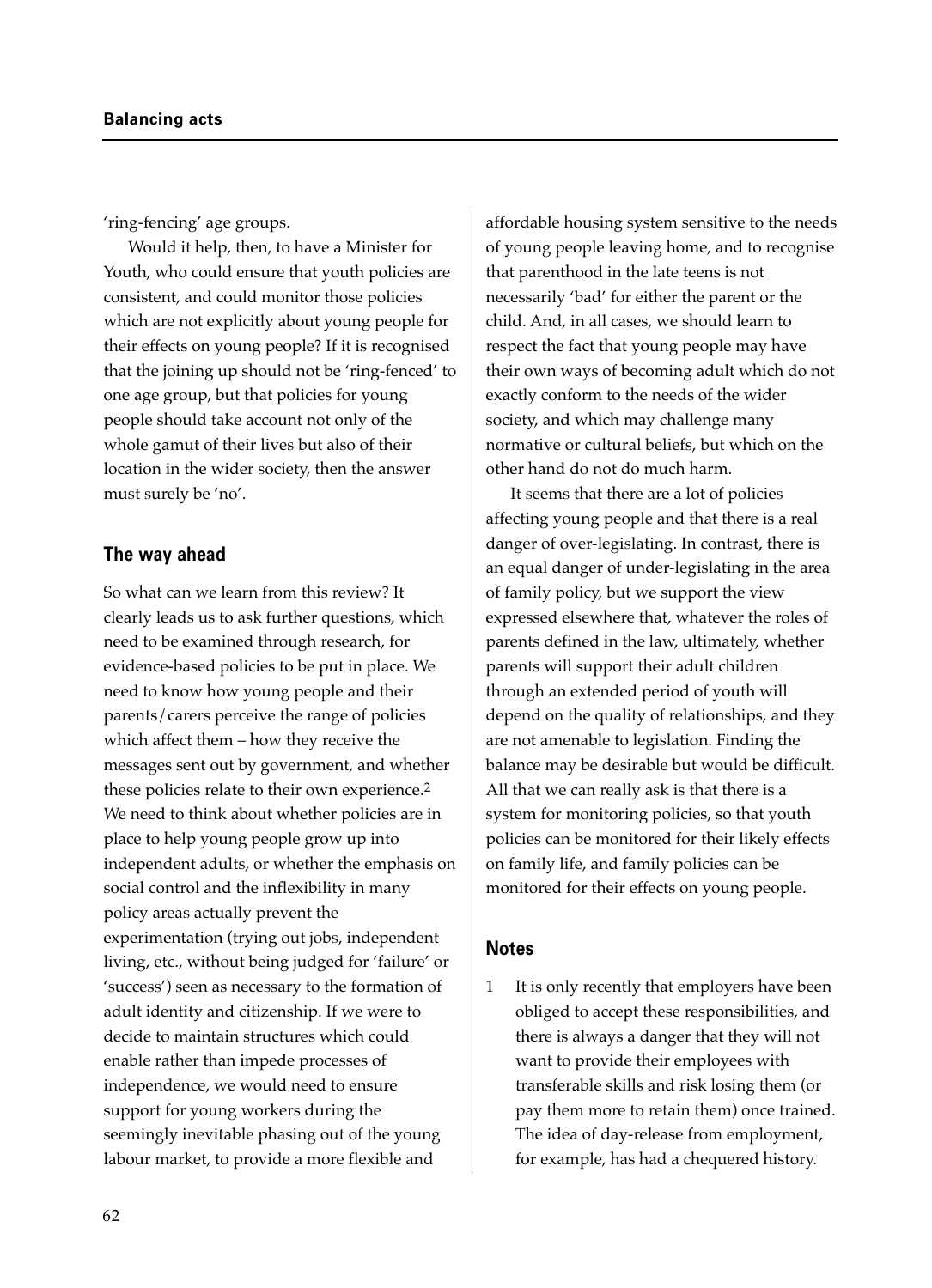Provision in the Employment Act 1918 for young workers to have right of access to day release courses was never implemented. Many employers regarded day release as an interference and thought young people should use evening classes. The period between 1930 and the 1980s was one in which the state gradually took control from employers, a process which culminated in the establishment of the Manpower Services Commission in 1973.

The Employment Act 1982 removed trades unions from decisions about training in a further centralisation of control under Thatcher. However, the co-operation of employers was needed, and the Youth Training Schemes of 1983–97 failed partly because they failed to engage with employers.

2 This is the main subject of new ESRCfunded research based at Keele University to be directed by Gill Jones.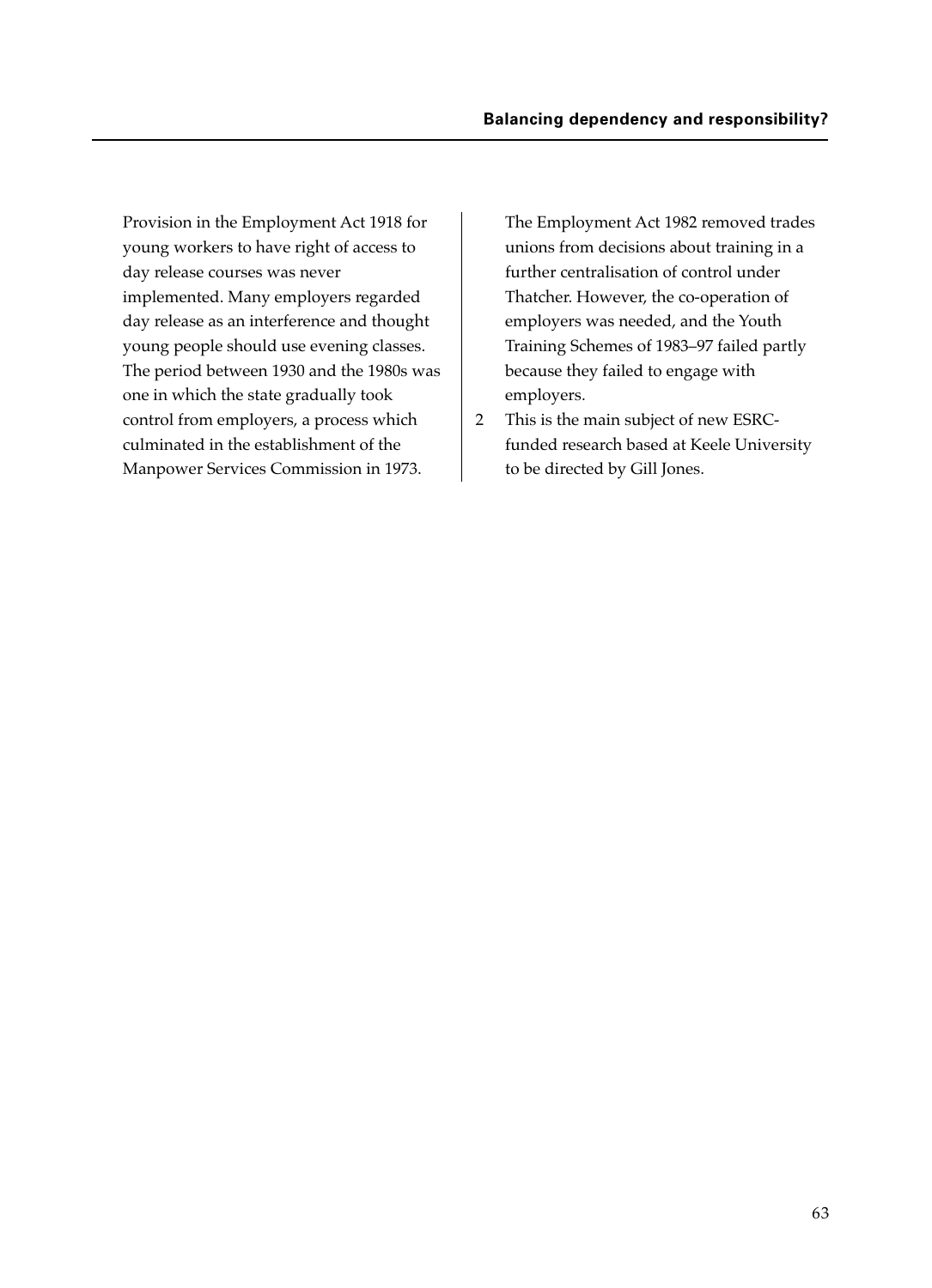## **References**

Allatt, P. and Yeandle, S. (1992) *Youth Unemployment and the Family: Voices of Disordered Times.* London: Routledge

Audit Commission (1996) *Misspent Youth: Young People and Crime.* Abingdon: Audit Commission

Bates, I. (1993) 'A job which is right for me', in I. Bates and G. Riseborough (eds) *Youth and Inequality.* Buckingham: Open University Press

Beck, U. (1992) *Risk Society: Towards a New Modernity* (trans. M. Ritter). London: Sage

Biehal, N., Clayden, J., Stein, M. and Wade, J. (1995) *Moving on: Young People and Leaving Care Schemes*. London: HMSO

Brannen, J., Dodd, K., Oakley, A. and Storey, P. (1994) *Young People, Health and Family Life.* Buckingham: Open University Press

Broad, B. (1998) *Young People Leaving Care: Life after the Children Act 1989.* London: Jessica Kingsley Publishers

Brown, P. (1989) 'Education', in P. Brown and R. Sparks (eds) *Beyond Thatcherism: Social Policy, Politics and Society*. Milton Keynes: Open University Press

Burghes, L. (1993) *One-parent Families: Policies Options for the 1990s*. York: Joseph Rowntree Foundation

Clarke, K., Glendining, C. and Craig, G. (1994) *Losing Support: Children and the Child Support Act.* London: Children's Society

Cockburn, C. (1987) *Two-track Training: Sex Inequalities and the YTS.* Basingstoke: Macmillan

Coles, B. (1995) *Youth and Social Policy*. London: Routledge

Commission in Social Justice (1994) *Social Justice: Strategies for National Renewal*. London: Vintage

Cretney, S.M. and Masson, J.M. (1997) *Principles of Family Law* (6th edition). London: Sweet and Maxwell

Crowther, M.A. (1982) 'Family responsibility and state responsibility in Britain before the welfare state', *The Historical Journal,* Vol. 25, No. 1, pp. 131–45

Cusack, S. and Roll, J. (1985) *Families Rent Apart.* London: CPAG

Daniel, P. and Ivatts, J. (1998) *Children and Social Policy*. London: Macmillan

Dean, H. (1995) 'Paying for children', in H. Dean (ed.) *Parents' Duties, Children's Debts.* Aldershot: Arena

Dennis, N. and Erdos, G. (1992) *Families without Fatherhood*. Choice in Welfare Series No. 12. London: Institute of Economic Affairs, Health and Welfare Unit

DfEE (1997) *Learning and Working Together for the Future: A Strategic Framework for the DfEE*. London: HMSO

DfEE (1998) *Further Education into the New Millennium*. London: HMSO

DfEE (1998a) *Education for Citizenship and the Teaching of Democracy in School: Final Report of the Advisory Group on Citizenship*. London: Qualification and Curriculum Authority

DfEE (1999) *Learning to Succeed: A New Framework for Post 16 Learning.* Cm. 4392

DHSS (1985) *The Reform of Social Security*. Cmnd. 9518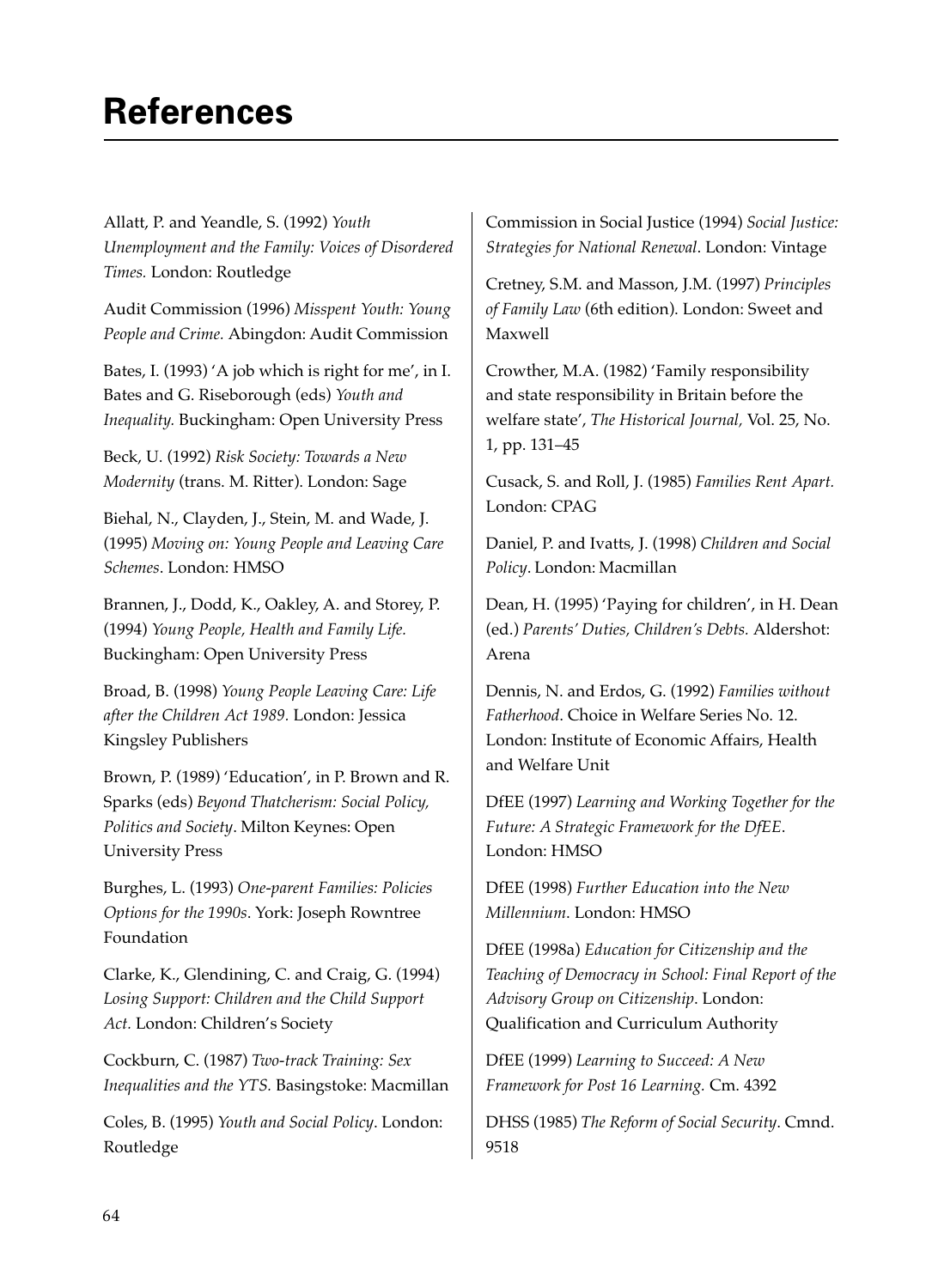DoH (1995) *Employment of Children: A Consultation Document*. London: Department of Health

DoH (1999) *Me, Survive, Out There? New Arrangements for Young People Living in and Leaving Care.* London: Department of Health

Eekelaar, J. (1991) 'Parental responsibility: state of nature or nature of the state?'*, Journal of Social Welfare and Family Law*, Vol. 13, No. 1, pp. 37–50

Finch, J. (1989) *Family Obligations and Social Change*. Cambridge: Polity Press

Finch, J. and Mason, J. (1993) *Negotiating Family Responsibilities*. London: Routledge

Finn, D. (1987) *Training without Jobs: New Deals and Broken Promises*. London: Macmillan Education

Folkard, K. (1998) *Housing Strategies for Youth: A Good Practice Guide.* London: CIH/LGA

Foyer Federation (1998) *Opening Doors for Young People*. London: Foyer Federation

Furlong, A. and Cartmel, F. (1997) *Youth and Social Change.* Buckingham: Open University Press

Gittins, D. (1998) *The Child in Question.* London: Macmillan

Graham, J. and Bowling, B. (1995) *Young People and Crime*. London: Home Office

Harris, N.S. (1989) *Social Security for Young People.* Aldershot: Avebury

Home Office (1998) *Supporting Families: A Consultation Paper.* Green Paper. London: Home **Office** 

Hutson, S. and Jenkins, R. (1989) *Taking the Strain: Families, Unemployment and the Transition to Adulthood*. Milton Keynes: Open University Press

The Inquiry into Preventing Youth Homelessness (1996) *We don't Choose to be Homeless*. Report of the National Inquiry into Preventing Youth Homelessness. London: CHAR

Jobling, R. (1989) 'Health care', in P. Brown and R. Sparks (eds) *Beyond Thatcherism: Social Policy, Politics and Society*. Milton Keynes: Open University Press

Jones, G. (1991) 'The cost of living in the parental home', *Youth and Policy*, Vol. 32, pp. 19–29

Jones, G. (1992) 'Short-term reciprocity in parent–child economic exchanges', in C. Marsh and S. Arber (eds) *Household and Family: Divisions and Change*. Basingstoke: Macmillan

Jones, G. (1995a) *Leaving Home*. Buckingham: Open University Press

Jones, G. (1995b) *Family Support for Young People*. London: JRF/Family Policy Studies Centre

Jones, G. (1996) 'Deferred citizenship – a coherent policy of exclusion?', National Youth Agency Occasional Paper No. 3, March. Leicester: NYA

Jones, G. (1997) 'Youth homelessness and the "underclass"', in R. MacDonald (ed.) *Youth, the 'Underclass' and Social Exclusion*. London: Routledge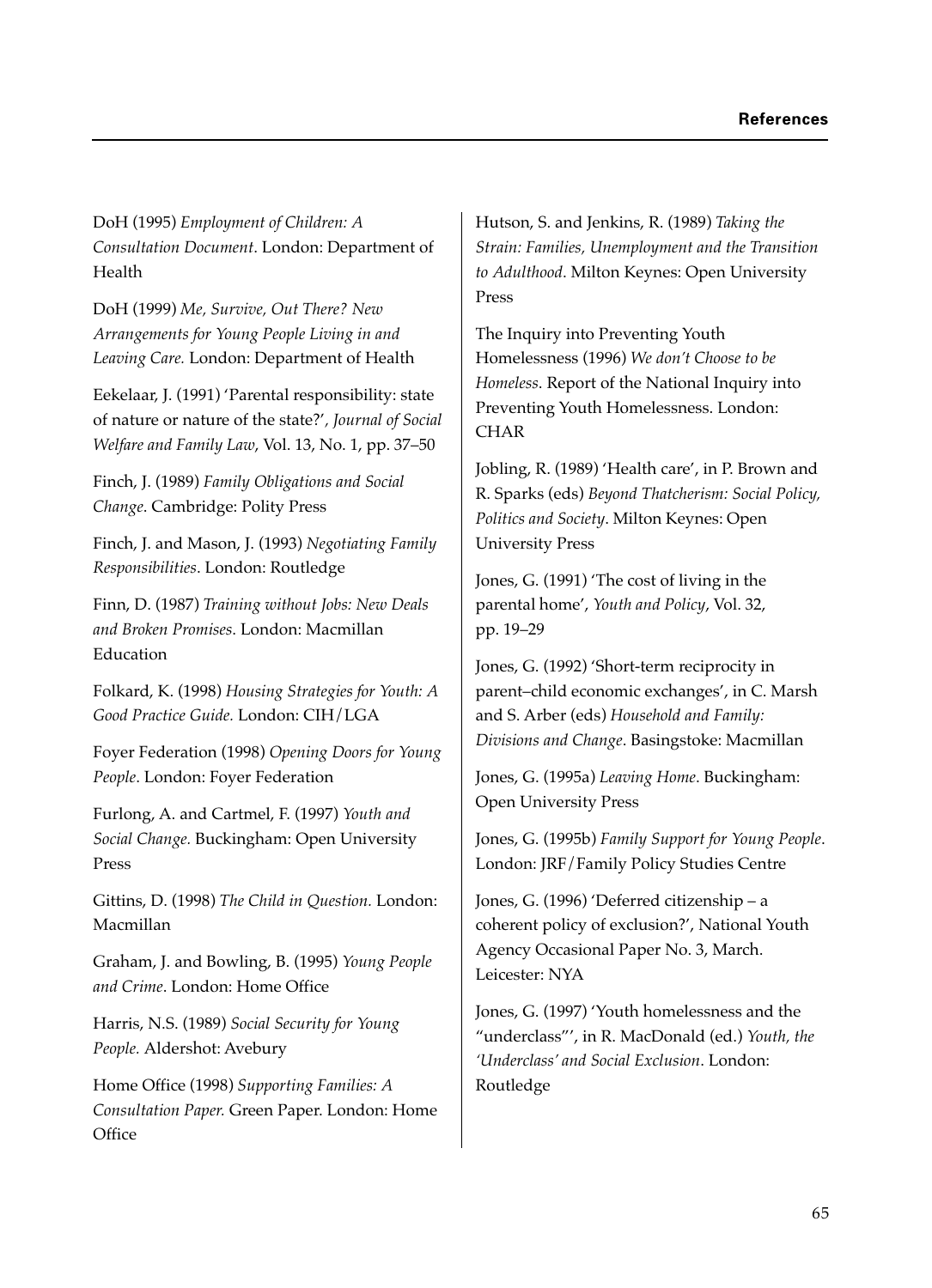## **Balancing acts**

Jones, G. (2000, forthcoming) 'Youth, dependence and the problem of support', in S. Cunningham-Burley and L. Jamieson (eds) *Families and the State: Conflicts and Contradictions*. London: Macmillan

Jones, G. and Martin, C.D. (1999) 'The "young consumer" at home: dependence, resistance and autonomy', in J. Hearn and S. Roseneil (eds) *Consuming Cultures: Power and Resistance*. Basingstoke: Macmillan

Jones, G. and Wallace, C. (1992) *Youth, Family and Citizenship*. Buckingham: Open University Press

Kemp, P., Oldman, C., Rugg, J. and Williams, T. (1994) *The Effects of Benefit on Housing Decisions*. DSS Research Report No. 26. London: HMSO

Kennedy, H. (1997) *Learning Works: Widening Participation in FE.* London: FEFC

Labour Party (1996) *Labour and the Voluntary Sector: Setting the Agenda for Partnership in Government. A Consultation Document*. London: The Labour Party

Land, H. (1996) 'The crumbling bridges between childhood and adulthood', in J. Brannen and M. O'Brien (eds) *Children in Families: Research and Policy.* London: Falmer

Lavalette, M. (1996) 'Thatcher's working children: contemporary issues of child labour', in J. Pilcher and S. Wagg (eds) *Thatcher's Children: Politics, Childhood and Society in the 1980s and 1990s*. London: Falmer Press

Levitas, R. (1998) *The Inclusive Society? Social Inclusion and New Labour.* London: Macmillan

Lewis, J. (1998) 'The problem of lone-mother families in twentieth-century Britain', *Journal of Social Welfare and Family Law*, Vol. 20, No. 3, pp. 251–83

McGlone, F., Park, A. and Smith, K. (1998) *Families and Kinship*. London: Family Policy Studies Centre

Makeham, P. (1980) *Youth Unemployment: An Examination of the Evidence on Youth Unemployment Using National Statistics*. Department of Employment Research Paper No. 10. London: Department of Employment

Malpass, P. and Murie, A. (1994) *Housing Policy and Practice*. London: Macmillan

Marsland, D. (1986) 'Young people, the family and the state', in D. Anderson and G. Dawson (eds) *Family Portraits*. London: Social Affairs Unit

Masson, J. (1995) 'The Children Act 1989 and young people: dependence and rights to independence', in J. Brannen, and M. O'Brien (eds) *Childhood and Parenthood, Part 1: Parents and Children*. London: Institute of Education, University of London

Millar, J. and Warman, A. (1996) *Family Obligations in Europe.* London: JRF/Family Policy Studies Centre

Morris, L. (1994) *Dangerous Classes: The Underclass and Social Citizenship*. London: Routledge

Murray, C. (1990) *The Emerging British Underclass*. Choice in Welfare Series No. 2. London: IEA Health and Welfare Unit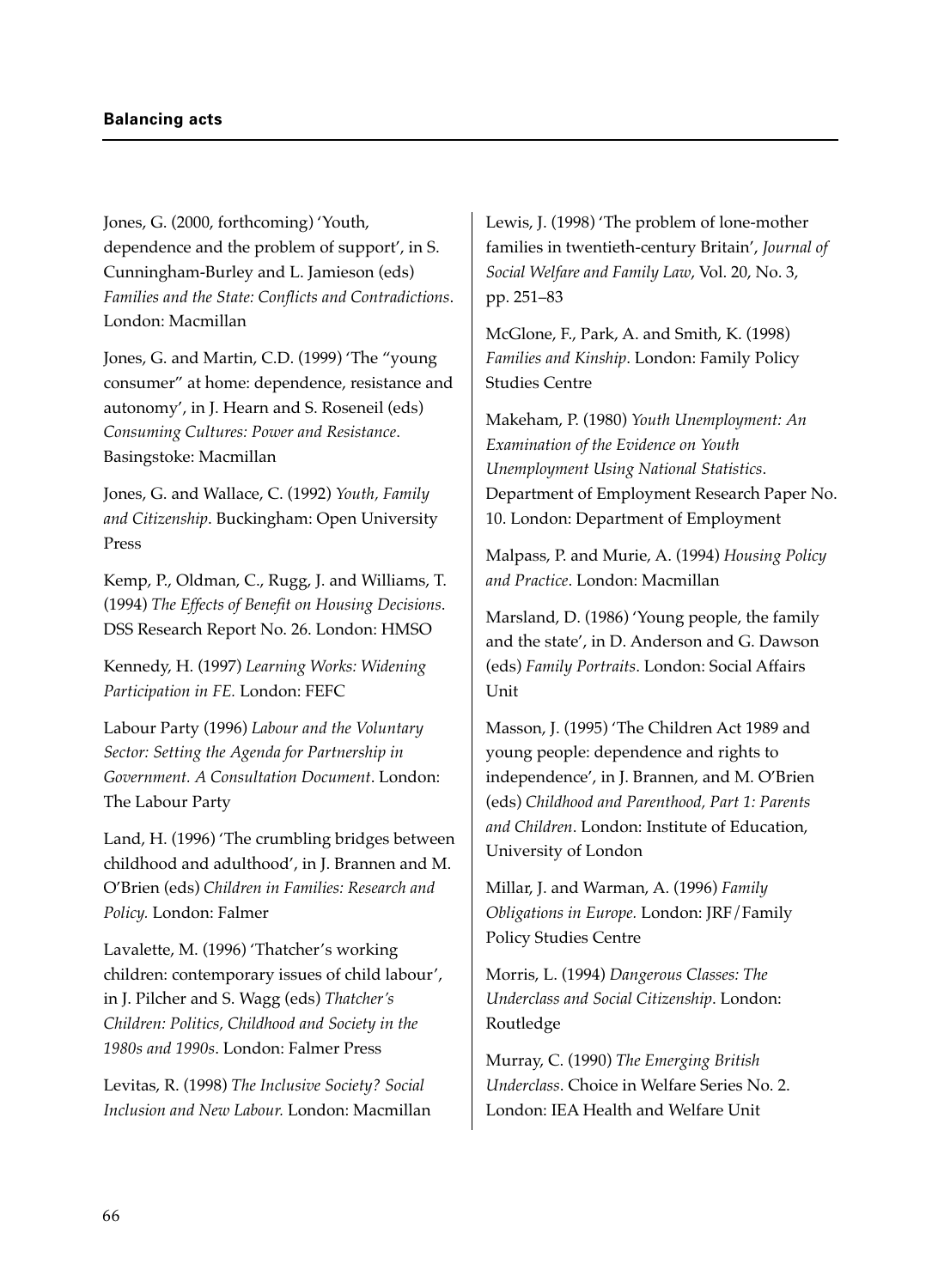Murray, C. (1994) *Underclass: The Crisis Deepens*. Choice in Welfare Series No. 20. London: IEA Health and Welfare Unit

Newburn, T. (1996) 'Back to the future? Youth crime, youth justice and the rediscovery of "authoritarian populism"', in J. Pilcher and S. Wagg (eds) *Thatcher's Children? Politics, Childhood and Society in the 1980s and 1990s*. London: Falmer Press

New Earnings Surveys (1977, 1987, 1997) ONS. London: Stationery Office

Office of National Statistics (1998) *Social Trends 28*. London: Government Statistical Service

Pahl, J. (1990) 'Household spending, personal spending and the control of money in marriage', *Sociology*, Vol. 24, No. 1, pp. 119–38

Pascual, A.S. (1999) *Tackling Youth Unemployment in Europe.* Draft paper. Brussels: European Trade Union Institute

Paxman, J. and Zuckerman, R.J. (1987) *Laws and Policies Affecting Adolescent Health.* Geneva: World Health Organisation

Payne, J. (1998) *Routes at Sixteen: Trends and Choices in the Nineties*. DfEE Research Report No. 55. London: DfEE

Pearson, G. (1983) *Hooligan: A History of Respectable Fears.* Basingstoke: Macmillan

Pickford, R. (1999) *Fathers, Marriage and the Law.* York: Joseph Rowntree Foundation

Pickvance, C. and Pickvance, K. (1995) 'The role of family help in the housing decisions of young people', *Sociological Review*, Vol. 42, pp. 123–49

Raffe, D. (1989) 'Longitudinal and historical change in young people's attitude to YTS', *British Educational Research Journal*, Vol. 15, No. 2, pp. 129–39

Roberts. K. and Parsell, G. (1991) 'Young people's sources and levels of income and patterns of consumption', *Youth and Policy*, Vol. 35, pp. 20–5

Roll, J. (1988) *Young People at the Crossroads: Education, Jobs, Social Security and Training.* Briefing Paper. London: Family Policy Studies **Centre** 

Smith, J., Gilford, S. and O'Sullivan, A. (1998) *The Family Background of Young Homeless People.* London: Family Policy Studies Centre

Social Exclusion Unit (1998a) *Truancy and School Exclusion.* Cm. 3957

Social Exclusion Unit (1998b) *Rough Sleeping.* Cm. 4008

Social Exclusion Unit (1999a) *Bridging the Gap: New Opportunities for 16–18 year olds not in Education, Employment or Training*. Cm. 4405

Social Exclusion Unit (1999b) *Teenage Pregnancy.* Cm. 4342

Stewart, G. and Stewart, J. (1988) 'Targeting youth or how the state obstructs young people's independence', *Youth and Policy*, Vol. 25, pp. 19– 24

Straw, J. (1998) 'Home Secretary's speech on the launch of the Lords and Commons Family and Child Protection Group's Report', *Family Matters*, 23 July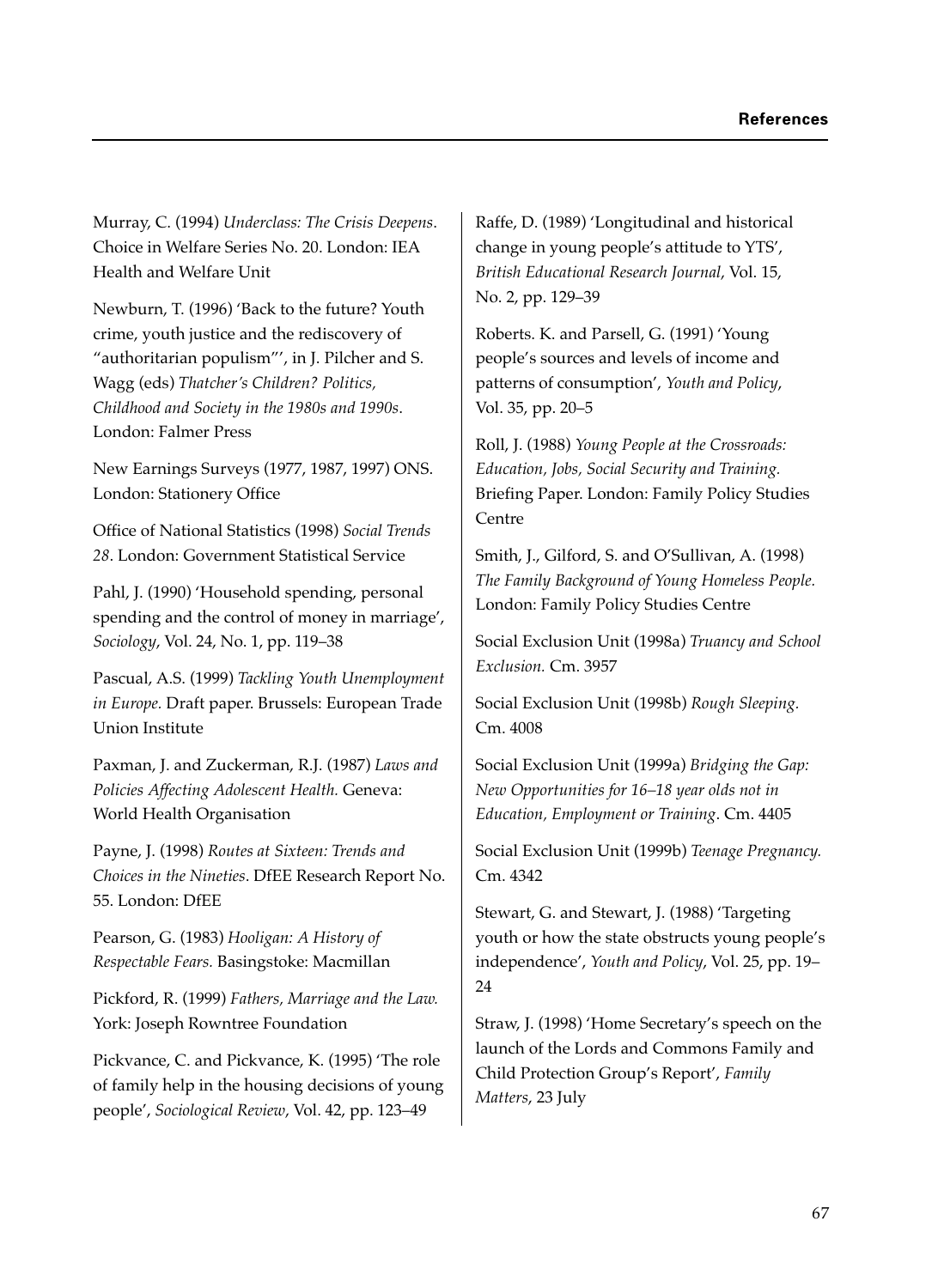## **Balancing acts**

Surridge, P. and Raffe, D. (1995) *The Participation of 16–19 year-olds in Education and Training: Recent Trends*. CES Briefing No. 1. Edinburgh: Centre for Educational Sociology

Thomson, J. (1990s, undated) *Family Law in Scotland* (2nd edition). Edinburgh: Butterworths and The Law Society of Scotland

Townsend, P. and Davidson, N. (1982) *Inequalities in Health*. Harmondsworth: Penguin

Utting, D. (1995) *Family and Parenthood.* York: Joseph Rowntree Foundation

Utting, W. (1997) *People Like us: Report of the Review of Safeguards for Children Living away from Home.* London: Stationery Office

Walford, G. (1988) 'Young people's views about the Youth Training Scheme in Scotland', *British Journal of Sociology of Education*, Vol. 9, No. 4, pp. 437–51

Walker, R. (1988) 'The costs of household formation', in R. Walker and G. Parker (eds) *Money Matters: Income, Wealth and Financial Welfare*. London: Sage

Wells, W. (1983) 'Relative pay and employment of young people'. London: Department of Employment

Whitney, B. (1998) 'Child employment legislation: changing the Focus', in B. Pettitt (ed.) *Children and Work in the UK: Reassessing the Issues*. London: CPAG

Williamson, H. (1997) *Youth and Policy: Contexts and Consequences*. Aldershot: Ashgate

Winter, K. and Connolly, P. (1996) '"Keeping it in the family": Thatcherism and the Children Act 1989', in J. Pilcher, and S. Wagg (eds) *Thatcher's Children? Politics, Childhood and Society in the 1980s and 1990s*. London: Falmer Press

Woodroffe, C., Glickman, M., Barker, M. and Power, C. (1993) *Children, Teenagers and Health: Key Data.* Buckingham: Open University Press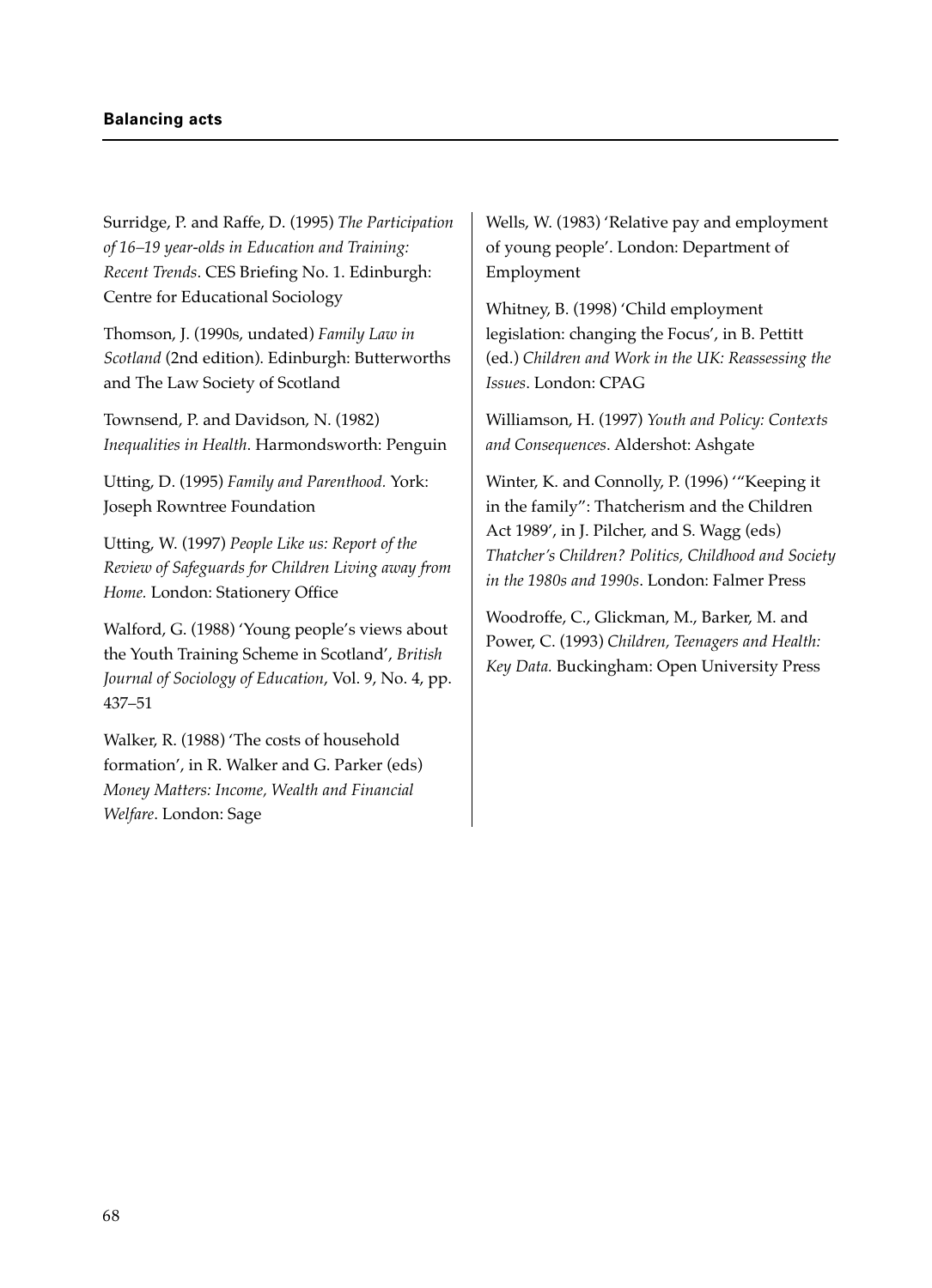## **Index**

Access Funds 11, 12 adulthood, definitions of 2 age of criminal responsibility 29–30 economic dependence/independence 54–5 legal capacity and 24, 39 in legislation of rights/responsibilities 2–3 of majority 39, 60 minimum, for employment 15 minimum wage policies and 15–17 policy assumptions and 56 school-leaving 7–8, 18, 19, 43, 55 social security benefits and 17, 18–21, 56 Age of Capacity (Scotland) Act (1977) 28 Age of Legal Capacity (Scotland) Act (1991) 29, 46, 51 Age of Majority (Scotland) Act (1991) 39 Anti-social behaviour orders 31 *Beveridge Report* 35, 55, 57 care voluntary 48 *see also* local authority care leavers 26, 47–8, 49–50 Care Order 48 Child Benefit 17, 23, 42, 43–4, 55 Extended 51 Child Care Act (1980) 48, 49 child labour 14–15 child offenders 29–31, 34, 47 Children Act (1948) 37 Children Act (1975) 37 Children Act (1989) 25, 37, 39, 40, 42, 50–1, 55

health decisions and 28, 46 local authority care 48, 49, 50, 51

Children's Hearings system 34 Children's Service Special Grant 49

Children (Scotland) Act (1995) 25, 37, 39, 49, 51

33, 46, 55 Children and Young Persons Act (1963) 29 Children and Young Persons Act (1969) 30 Children and Young Persons (Scotland) Act (1937) 29 Child Safety Orders 29–30 Child Support Act (1991) 23, 38, 39–40, 40–1, 42, 50 Child Tax Allowance 43 choices, in education 42, 57, 60 Citizens' Charter 60 citizenship 8–9, 32, 54, 59–61 'Citizens Service' 8 *Code of Guidance on Homelessness* 25, 26, 34 competence, health care and 28–9, 45–6 conditionality 12, 21, 22, 25, 60 conformity, policy assumptions and 57–8, 62 consent health care and 28, 46 sexual activities and 28–9, 34 consistency, need for 52–3 consultation papers 15, 28, 30–1, 47 Council Tax Benefit 44 Crime and Disorder Act (1998) 29, 31, 46 criminal justice 29–31 age of responsibility 29–30 parenting and 46–7, 48–50 welfare versus punishment 30–1 Criminal Justice Act (1982) 30 Criminal Justice Act (1988) 30 Criminal Justice Act (1991) 29, 30, 46, 55 Criminal Justice and Public Order Act (1994) 30, 55 Criminal Law (Consolidation) (Scotland) Act (1995) 28–9 Criminal Procedure (Scotland) Act (1995) 30 curfews 29–30, 47

Children and Young Persons Act (1933) 29, 30,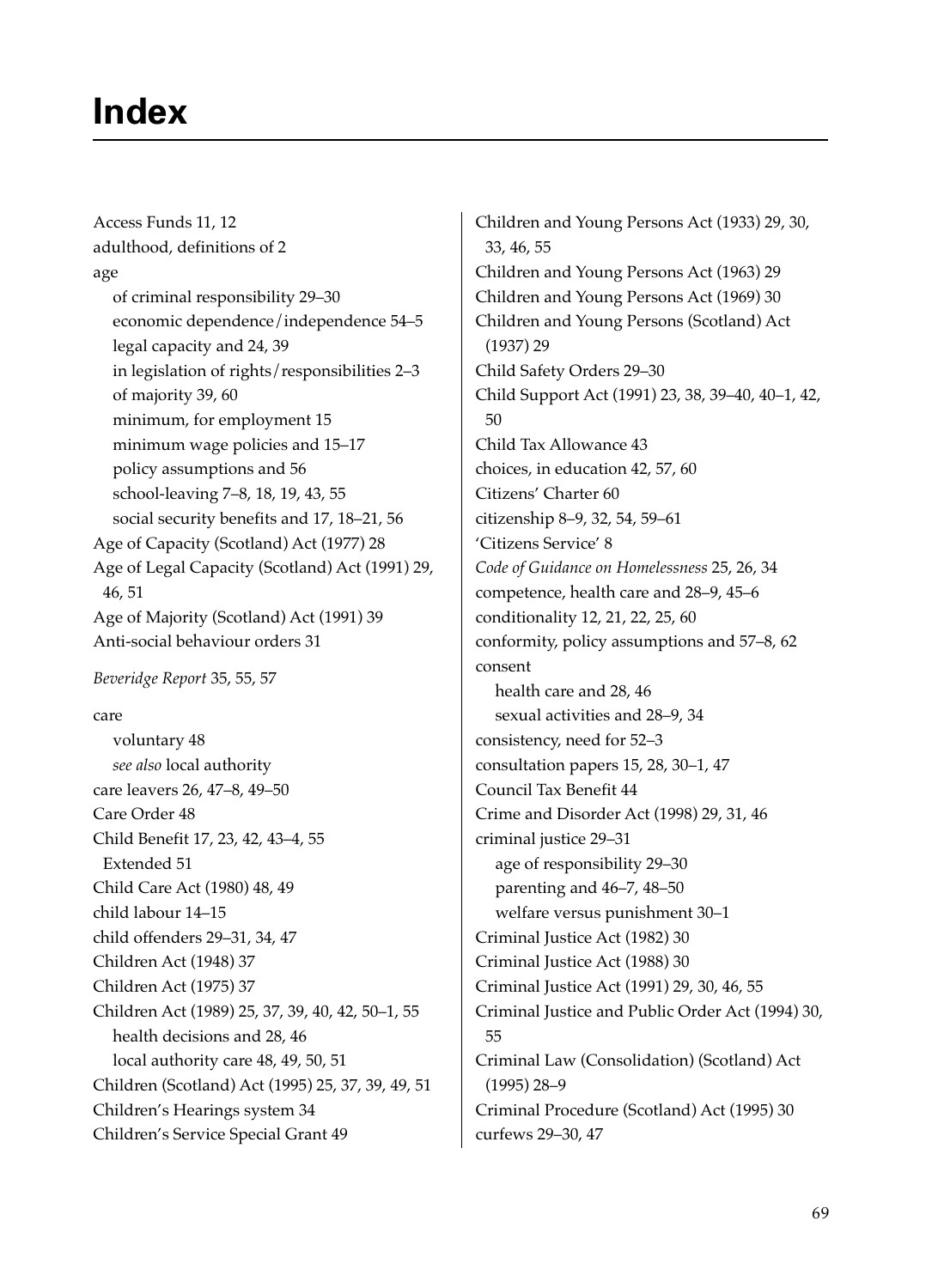## **Balancing acts**

day-release studies 33, 62–3 *Dearing Report* 10 Department for Education and Employment (DfEE) employment and 17 foyer scheme 25 Department of Health consultation paper on child employment 15 *Me, Survive Out There?* 49 dependence/independence economic, and age 54–5 policy construction and 1–3 status ambiguities 32 transition strands in 1–3 dependency allowances/non-dependant deductions 44 dependency assumptions 18, 19, 20, 23, 26, 56 Detention and Training Order 31 Discretionary Allowances 12 *doli incapax* presumption 29 duties of local authorities 48–50, 55–6 of parents 46 economic rationality 2, 57 education 7–13 choice in 42, 57, 60 economic rationality and 57 further 11–13, 42 health issues 28 higher 9–11, 42 minimum wage policies and 15–17 parental authority/responsibility 41–2 post-compulsory 11–14, 32–3, 42 status ambiguities 11, 14, 32 *see also* New Deal Education Act (1944) 41 Education Maintenance Allowances 12–14, 43, 57

Education Reform Act (1988) 41 employers' responsibilities 62–3 employment 14–17, 42, 62 minimum age 15 minimum wage policies 15–17 parental authority/responsibility 42 protection versus right to work 15 status ambiguities 17, 32 training and 12–14, 61 Employment Act (1918) 63 Employment Act (1982) 63 Employment Act (1989) 15, 34 Employment of Women, Young Persons and Children Act (1920) 33 empowerment 13–14, 54, 57–8 England and Wales age of criminal responsibility 29 legal capacity 39, 51 local authority care 48 occupancy rights 24 parental responsibility/authority 37, 38, 42, 45 sexual activity and consent 29 training schemes 33 youth justice system 29, 30–1 European Union 61 Exceptional Needs Payments 26 exploitation, in employment 15 Factories Act (1961) 33 Family Allowances Act (1945) 43, 55 family law 36–41, 62 Family Law (Scotland) Act (1985) 39, 42 family values/institution 35, 36, 47 fathers 23, 38, 40 Final Warning Scheme 31 *Fowler Report* 19, 20 foyers scheme 25, 27, 60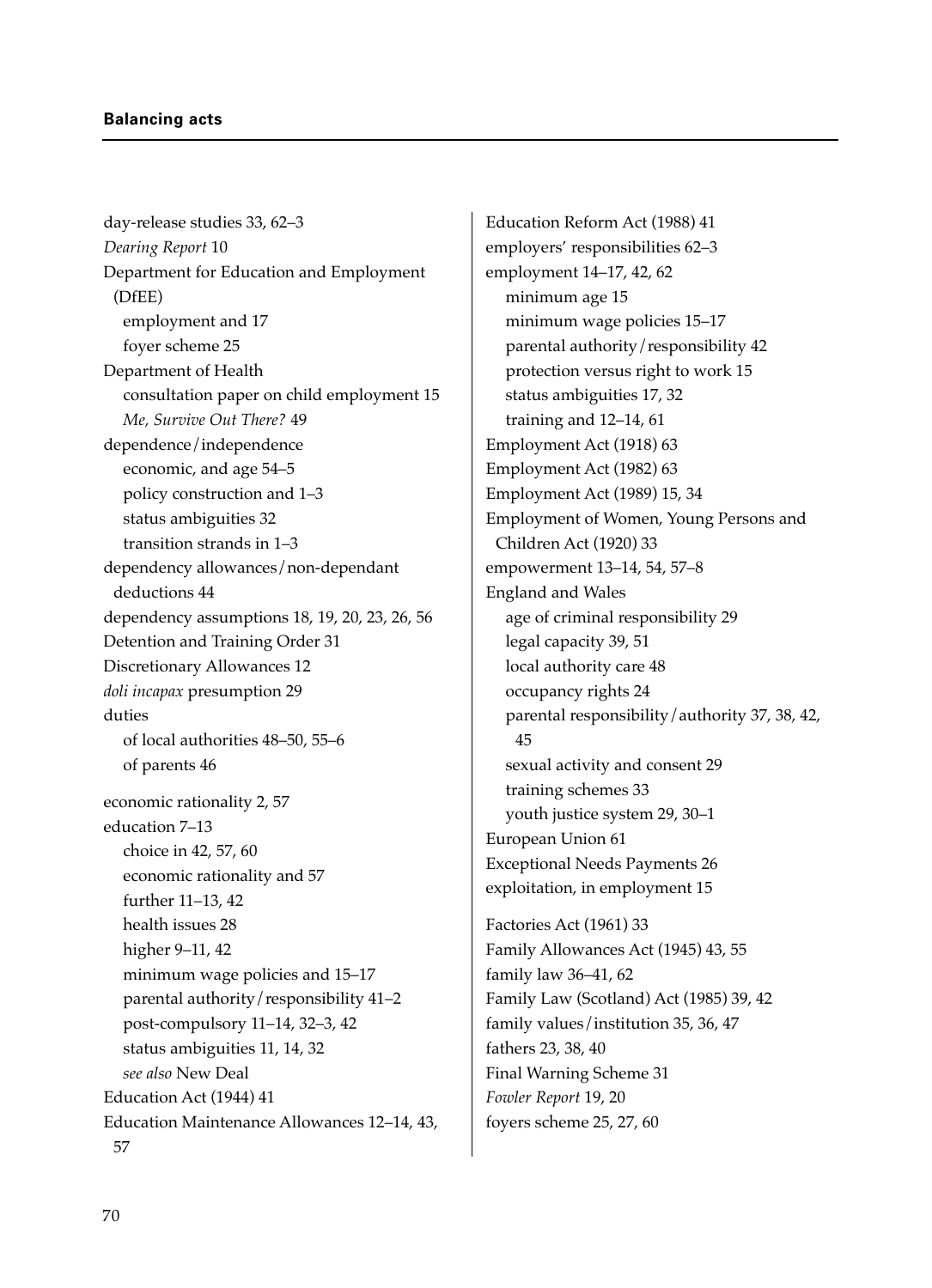Further Education Funding Council for England (FEFCE) 11, 12, 32–3 gatekeepers, parents as 28 Gateway 22, 33 Gillick judgement 28, 37, 38–9, 45–6 Guardianship of Minors Act (1971) 38 Hardship Funds 11 health 28–9, 45–6 competence 28–9, 45–6 risk behaviour 28 status ambiguities 46 health promotion/education 28 Health and Safety at Work, etc Act (1974) 33 holistic approach 6, 7, 52 Homeless Action Programme 26 homelessness 3–4, 25–6, 45, 48–9, 57 Homelessness Action Programme 26 Home Office, *Supporting Families* 28, 47 homosexual activities 29, 34 householder/non-householder distinction 20–1, 45 Household Means Test 18, 35 housing 23–7, 45 social security and 44–5 status ambiguities 27–8 *see also* homelessness Housing Act (1996) 25 Housing Benefit 26–7, 44, 55 Human Fertilisation and Embryology Act 51 Income Support 20, 23, 25, 44, 50 Income Support (General) Regulations (1987) 17, 50 independence *see* dependence/independence Ingleby Committee 29, 30 Investing in Young People strategy 11–12, 13 Jobseekers Allowance 19, 23, 33, 44 Juvenile Court 30

Law Commission (England & Wales) parental responsibility and authority 37, 38 *Report on Illegitimacy* 37 Law of Property Act (1925) 24 learning agreements 12 Learning Card 32 legal capacity 24, 28, 39, 46, 51 Legal Capacity (Scotland) Act 24 Lifelong Learning ethic 8–9, 11 loan systems 10, 11, 26 local authorities child labour and 15, 33–4 homelessness and 25, 26, 27, 48–9 maintenance grants 9–10 as parents 40, 46, 47–50, 55–6 transport and 27 Local Child Curfews 29–30, 47 Local Education Authorities 12, 15, 27 Local Enterprise Council (Scotland) 33 London Transport initiative 27 Low Pay Commission 16 maintenance grants 9–10 maintenance orders 40, 51 Manpower Services Commission 63 means testing 58–9 education and 10, 11, 12, 14, 42, 43 unemployment and 18 Millennium Volunteers project 9 Mines and Quarries Act (1954) 33 Minimum Wage Act (1998) 15–17, 55, 58 Ministerial Committee on the Family 5 Minister for Youth 62 Minors Contracts Act (1987) 51 Modern Apprenticeships 13, 33 mothers, lone/teenage 22–3, 28, 40, 57, 62 National Assistance Act (1911) 55 National Assistance Act (1948) 18, 19, 55 National Curriculum 32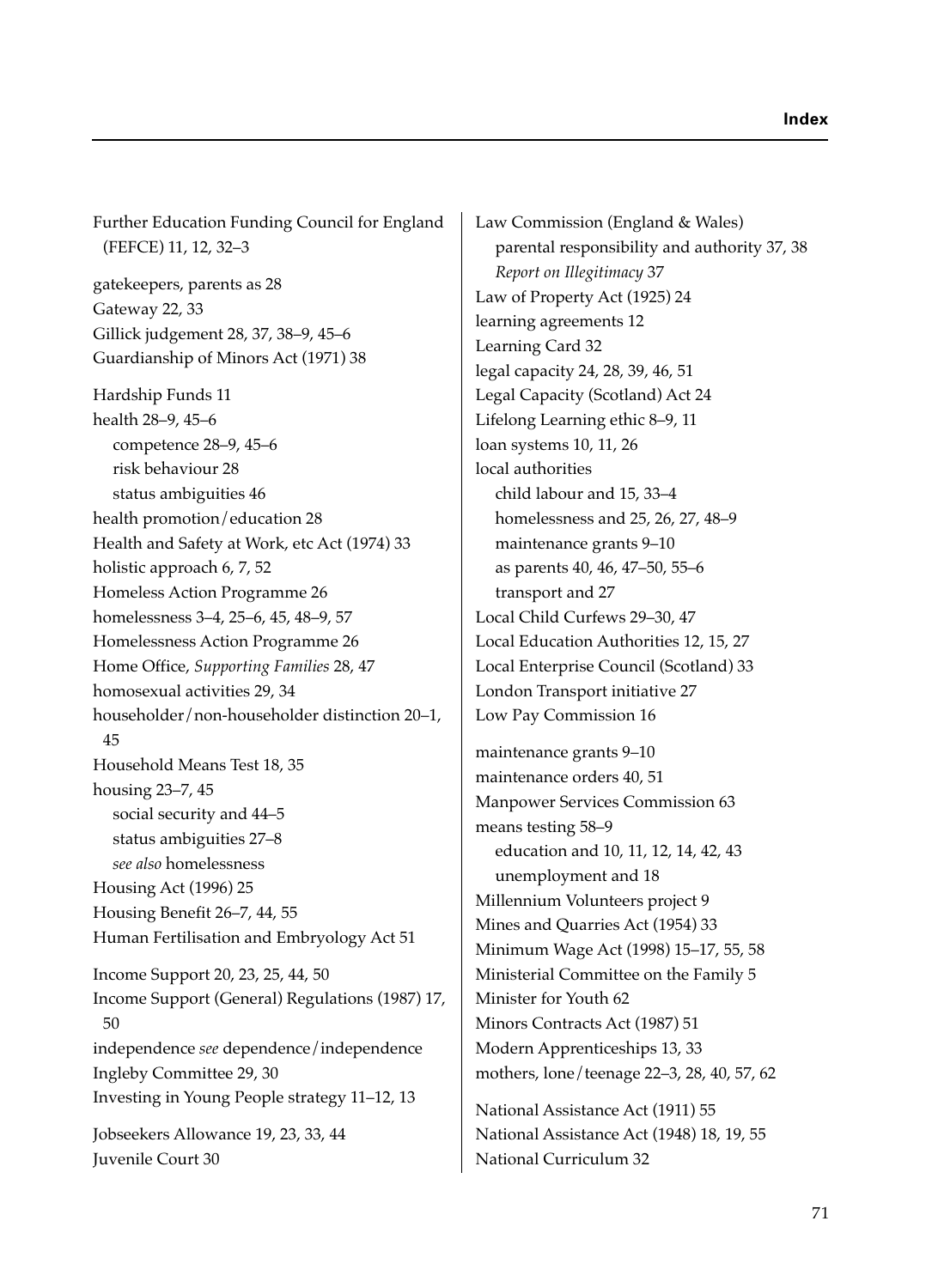National Health Service (NHS) 28 National Institute for Parenting 47, 61 National Insurance Act (1948) 19 National Insurance Act (1964) 55 National Insurance system 18–19, 55 National Learning Targets 12, 32 National Literacy Strategy 32 National Numeracy Strategy 32 National Traineeships 13, 33 National Vocational Qualification (NVQ) 12, 33 New Deal 21–2, 33, 34, 55, 61 citizenship and volunteering 9 social security and 21, 22 teenage mothers 23 travel scheme 27 New Start projects 22 *No More Excuses – A New Approach to Tackling Youth Crime in England and Wales* 30–1 Northern Ireland, sexual activity and consent 29 occupancy rights 24 *parens patriae* principle 39 parental authority 36, 37, 38–9, 51, 58 criminal justice and 46, 47, 48–50 education, training and employment 41–2 health care and 45–6 policy assumptions and 57 parental powers 36–7 parental responsibility 35, 36–8, 39, 50–1 assigning 4 criminal justice and 46, 47 education, training and employment 42 extension of 3–4 health 28, 46 housing 3–4, 45 local authorities and 40, 46, 47–50, 55–6 location of 40–1 policy gaps and 55 social security and 43–5

Parental Responsibility Agreement 41 Parental Responsibility Order 41 parental rights 36–7, 41, 45–6 parenting 35–51 appropriate 38–40 disempowerment 61 location of responsibility 40–1 parameters of 50–1 policy assumptions and 41, 56–7 policy constructions 3–4 role of state 60 *see also* fathers, mothers Parenting Orders 47 Parents' Charter 42, 60 policy assumptions 56–8 dependency 18, 19, 20, 23, 26, 56 housing 24–5 parenting 41, 56–7 policy constructions 1–6 inconsistencies and gaps 54–6 joined-up 5, 6, 35, 61–2 legislating relationships 4–5 parenting 3–4 universality and targeting 58–9 youth 1–3 *see also* specific policy areas policy trends and debates 58–62 Poor Law 35 powers local authority care 48–50 parental 36–7 Prison Service Corporate Plan 30 Probation Service personnel 30 protection in employment 15, 16–17, 33–4 sexual activities and 28–9 versus right to work 15 punishment, versus welfare 30–1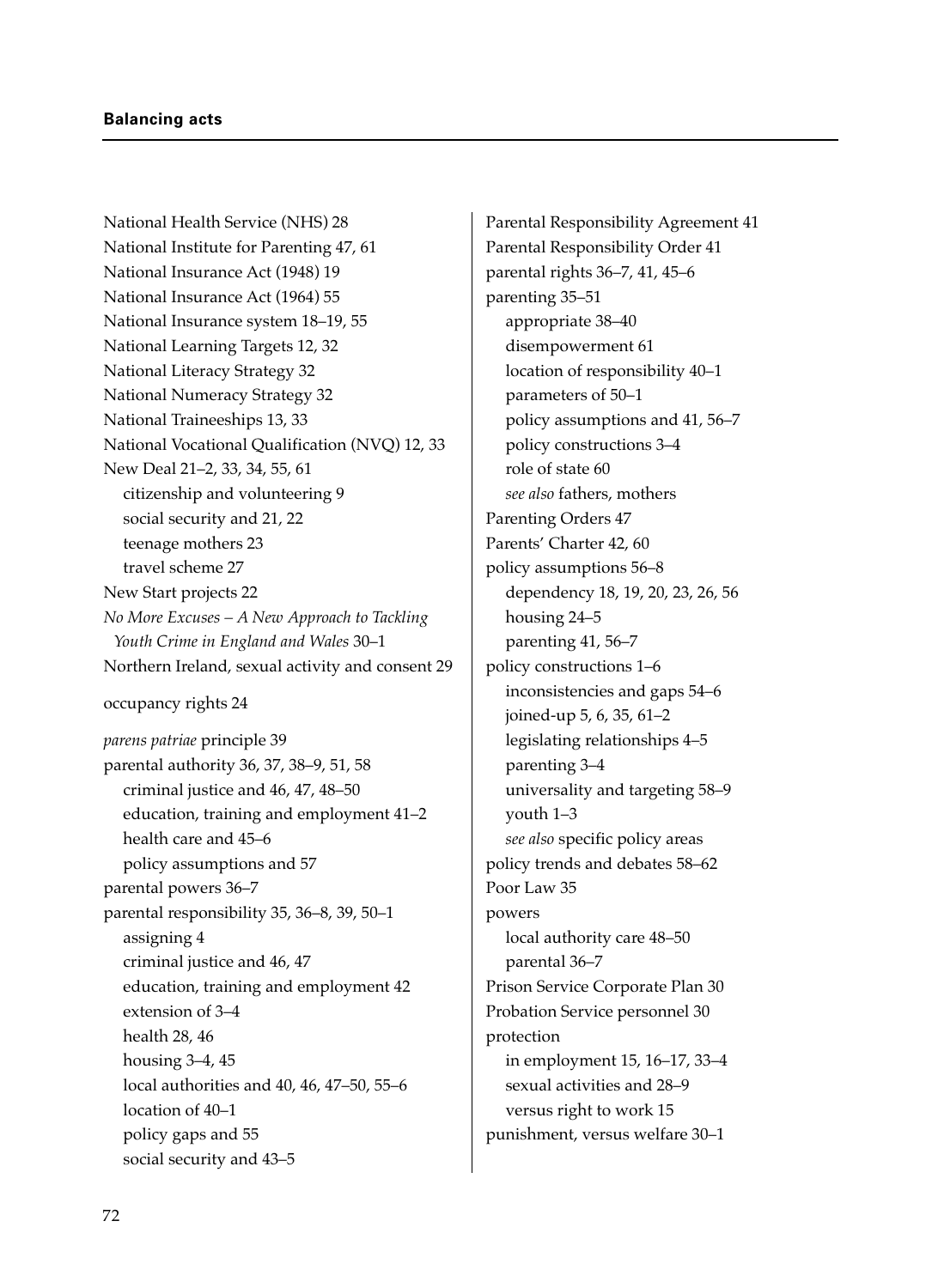Quality Projects Programme 49 *Reform of Social Security* (Fowler) 19, 20 Reparation orders 31 *Report on Illegitimacy* (Law Commission) 37 research recommendations 62 responsibility ages in legislation 2–3 balancing 52–62 *see also* criminal responsibility, parental responsibility rights ages in legislation 2–3 claiming 4, 6 empowerment and 57 occupancy 24 parental 36–7, 41, 45–6 to work 15 *see also* legal capacity risk behaviour, health-related 28 *Robbins Report* 9 Rough Sleepers Initiative 26 *Rough Sleeping Report* 26 Royal Commission on Unemployment (1932) 18–19 school-leaving age 7–8, 18, 19, 43, 55 Scotland age of criminal responsibility 29 law of ailment 39, 42 legal capacity 28–9, 39, 46, 51 local authority care 49 occupancy rights 24 parental responsibility/authority 37, 38, 42, 45 parental rights, health care 46 sexual activity and consent 29 training schemes 13, 33 youth justice system 29, 30, 31, 34

Scottish Law Commission, parental responsibility and authority 37, 38, 39 Scottish Vocational Qualification (SVQ) 33 Secure Training Order 30 Settled Land Act (1925) 24 Severe Hardship Payments 49 sexual activities, legal considerations 28–9, 34 Sexual Offences (Amendment) Bill 29 Shops Act (1950) 33 Single Room Rent 27 Skillseekers (Scotland) 13, 33 social exclusion 23, 28 Social Exclusion Unit 33, 59 Social Fund 26 Social Security 17–23, 42–5 age-structured benefits 20–1, 21, 56 harmonisation 18–19 dependency allowances/non-dependant educations 44 housing costs and 26–7, 28 individual versus the household 17–18 status ambiguities 22, 23, 32, 44, 45 teenage mothers 22–3, 57 transport and 27, 28 Social Security Act (1986) 19 Social Security Act (1988) 55 Social Security Administration Act (1992) 50 Social Security Advisory Committee 19 Social Services, homelessness and 25, 26 Social Work (Scotland) Act (1968) 34, 51 Social Work supervision 30 suicides 28 Supplementary Benefit 19, 20 *Supporting Families* (Home Office) 28, 47 Sure Start 21, 59 targeting 59 Teaching and Higher Education Act (1998) 10– 11, 33